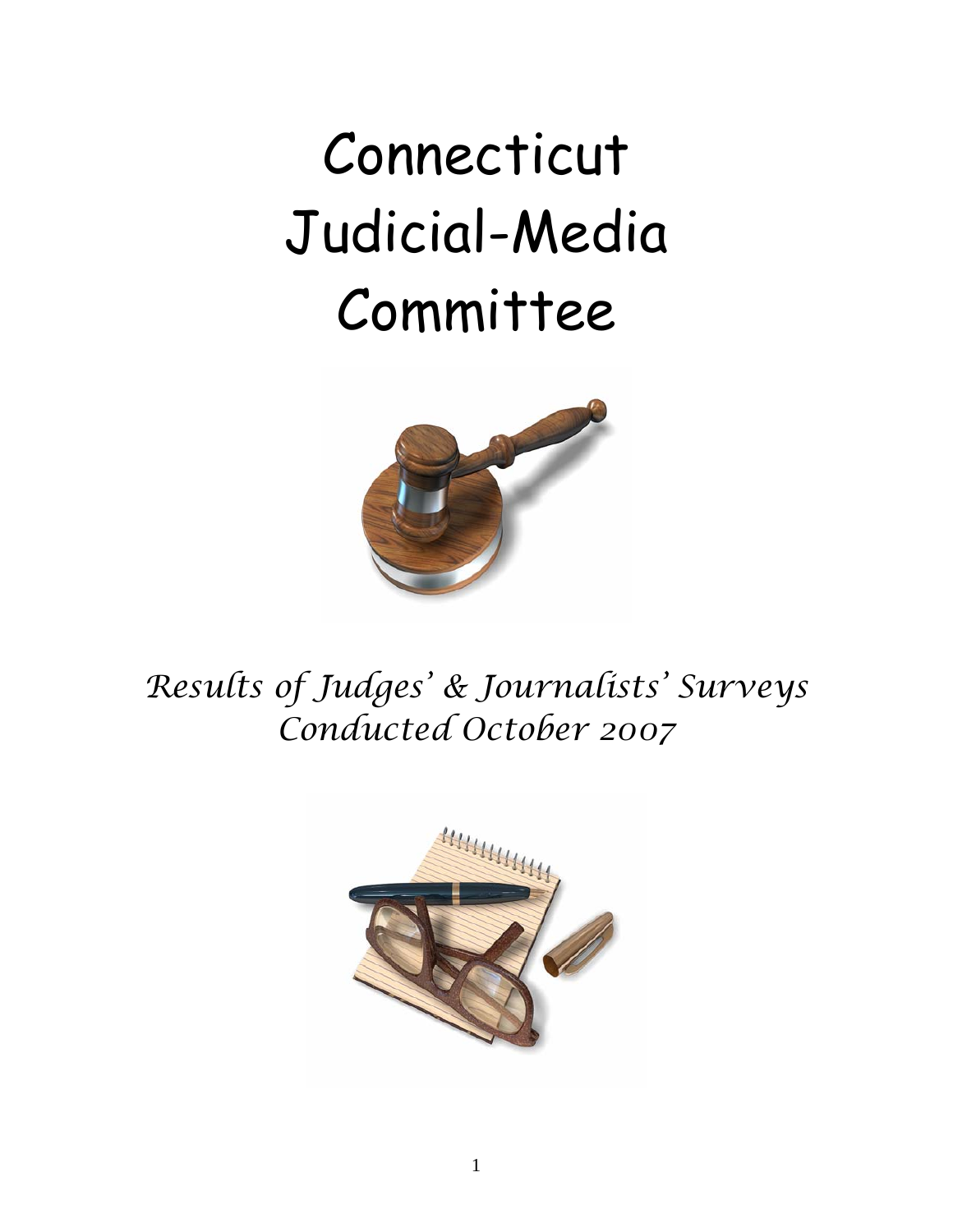## **Table of Contents**

## **Judges**

| Cover Letter to Judges<br><b>Regarding Survey Responses</b> | Page 4      |
|-------------------------------------------------------------|-------------|
| Cover Letter to Judges<br><b>Requesting Responses</b>       | Page 5      |
| Judges' Survey Form                                         | Pages 6-9   |
| Summary of Judges' Survey<br>Responses                      | Pages 10-17 |
| Question No. 2(b) Responses                                 | Pages 18-20 |
| Question No. 3 Responses                                    | Pages 21-24 |
| Question No. 4 Responses                                    | Pages 25-26 |
| <b>Question No. 6 Responses</b>                             | Pages 27-32 |
| Questions $7(a)$ & $7(b)$ Responses                         | Pages 33-37 |
| <b>Question No. 9 Responses</b>                             | Pages 38-40 |
| Question No. 10 Responses                                   | Pages 41-43 |
| Question No. 11(b) Responses                                | Pages 44-47 |
| Question No. $12(a) \& 12(b)$ Responses                     | Pages 48-52 |
| Question No. 13(b) Responses                                | Pages 53-55 |
| Question No. 14(c) Responses                                | Pages 56-59 |
| Question No. 15(c) Responses                                | Pages 60-62 |
| Question No. 16(b) Responses                                | Pages 63-65 |
| Question No. 18(b) Responses                                | Pages 66-70 |
| Question No. 19 & 20 Responses                              | Pages 71-79 |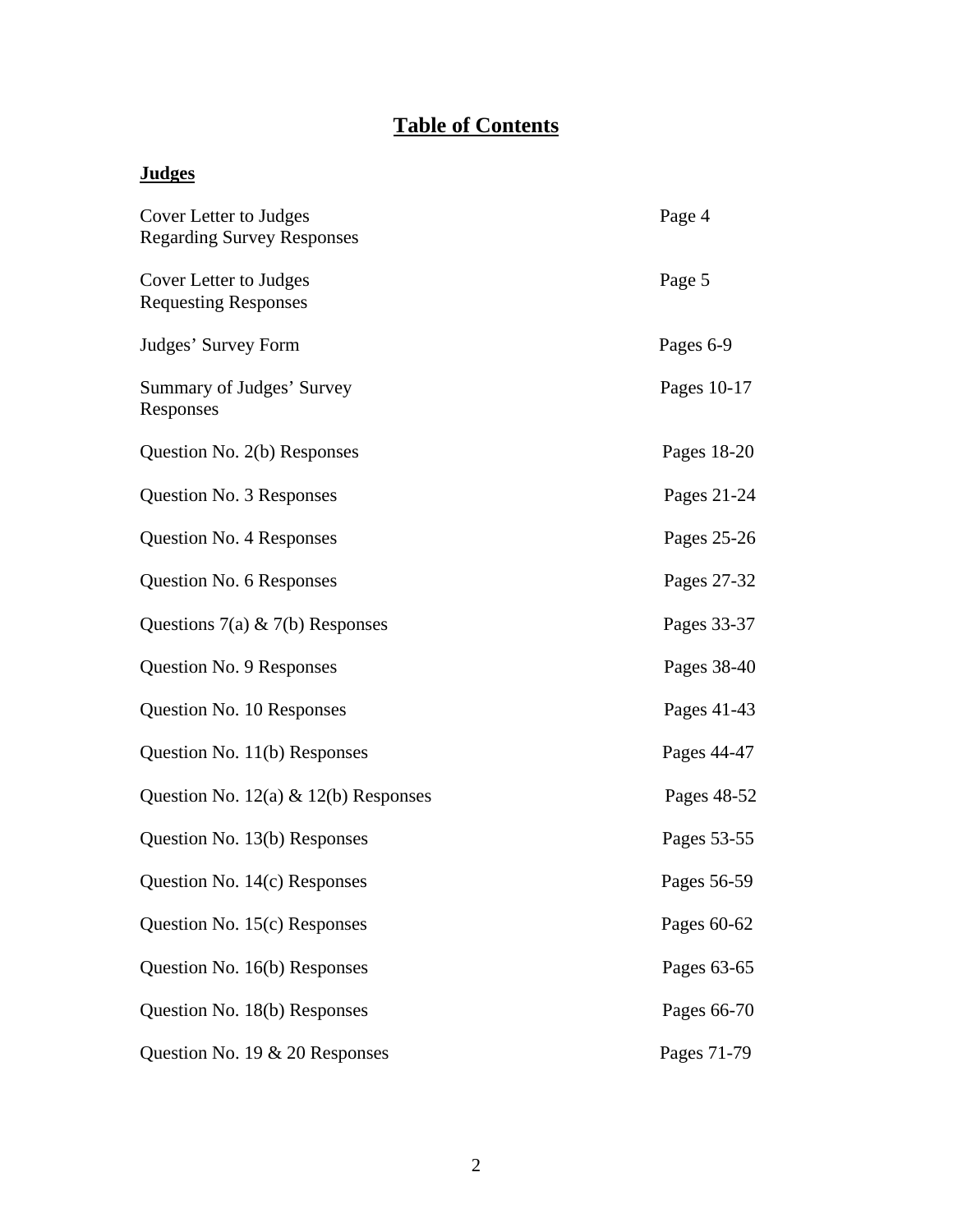## **Media**

| <b>Cover Letter to Media Representatives</b><br><b>Regarding Survey Results</b> | Page 80       |
|---------------------------------------------------------------------------------|---------------|
| Cover Letter to Media<br><b>Requesting Responses</b>                            | Page 81       |
| Media Survey Form                                                               | Pages 82-85   |
| <b>Summary of Media Survey</b><br>Responses                                     | Pages 86-91   |
| Question No. 2(b) Responses                                                     | Pages 92-96   |
| Question No. 4(b) Responses                                                     | Pages 97-101  |
| Question No. 4(c) Responses                                                     | Pages 102-105 |
| Question No. 5(b) Responses                                                     | Pages 106-108 |
| Question No. 6 Responses                                                        | Pages 109-111 |
| Question No. 7(b) Responses                                                     | Pages 112-114 |
| Question No. 8(b) Responses                                                     | Pages 115-117 |
| Question No. 9(b) Responses                                                     | Pages 118-119 |
| Question No. $10(b)$ & $10(c)$ Responses                                        | Pages 120-122 |
| Question No. 11(b) Responses                                                    | Pages 123-125 |
| Question No. $12(a)$ & (b) Responses                                            | Pages 126-128 |
| Question No. 13(c) Responses                                                    | Pages 129-130 |
| Question No. 14(c) Responses                                                    | Pages 131-133 |
| Question No. 15(b) Responses                                                    | Pages 134-139 |
| Questions No. 16 & 17 Responses                                                 | Pages 140-146 |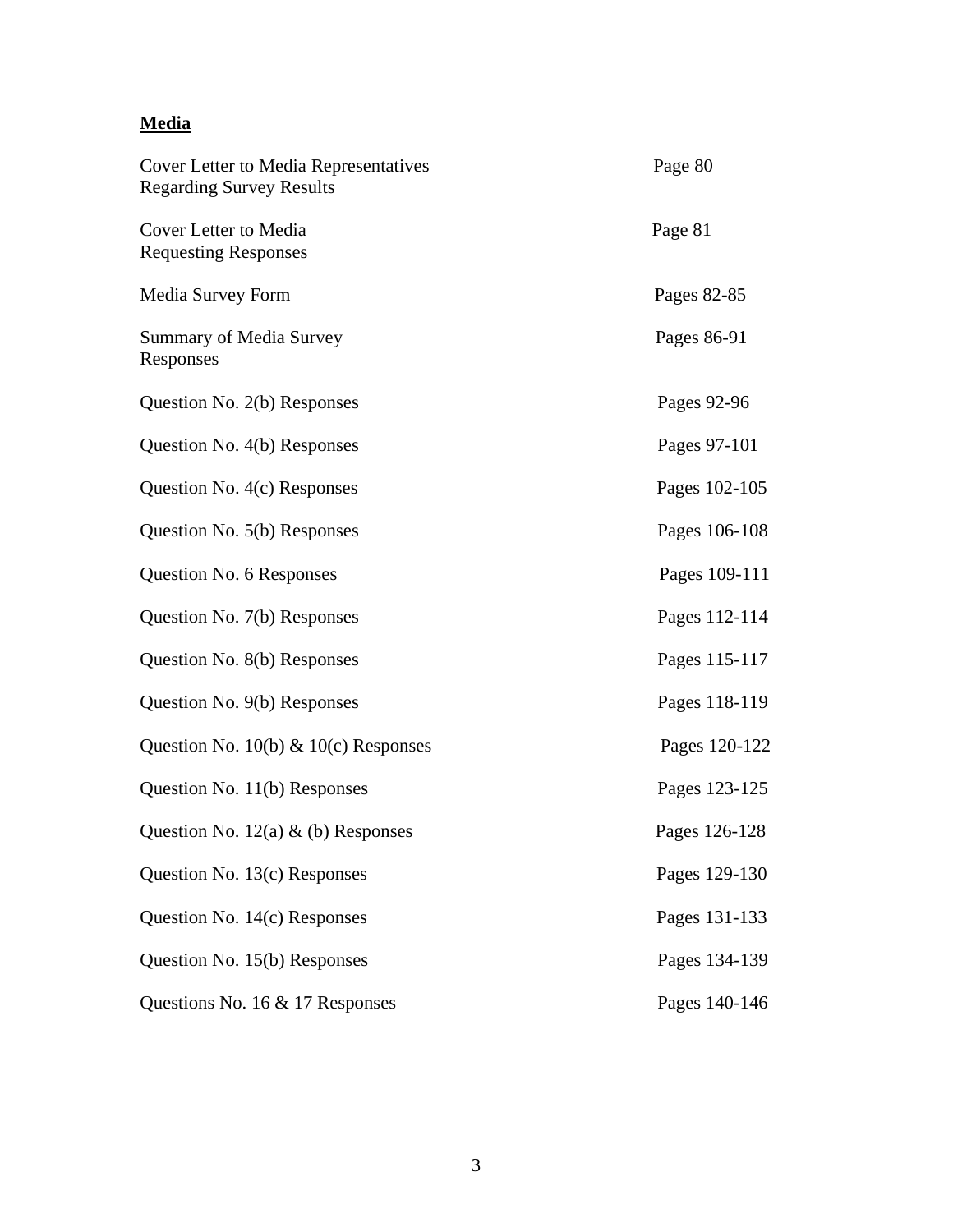February 28, 2008

Dear Judge,

Please find attached the results of the survey the Judicial-Media Committee conducted in October 2007. A total of 77 judges responded, and we are extremely grateful for the time and effort they put into their responses.

We are providing you with: the initial letter and survey sent out to approximately 250 judges; a summary of the results; and a tabulation of the responses broken down by question. The same information regarding responses from journalists is provided as well. By arranging the answers this way, we believe that you will be able to more quickly spot trends and/or similarities among comments, suggestions, concerns, etc. These results also will be posted on the Judicial Branch's website, at www.jud.ct.gov

Our goal in distributing this survey was to help identify areas of concern or friction as well as areas where improvements might be made. We believe that we exceeded this goal, based on the excellent and enlightening responses we received. We have no doubt that these responses will provide the basis for a wide array of activities and discussions by the Judicial-Media Committee and its subcommittees.

We would be remiss if we omitted recognition of the Survey Subcommittee, which put together the survey. Its co-chairs, Judge Barbara Jongbloed and Scott Brede, formerly of the Connecticut Law Tribune, and members Joseph D'Alesio, Karen Florin, Paul Giguere, Patrick Sanders, and Judge Carol Wolven are to be commended for the time and energy they put into this project. Nor is their work complete; we have asked the subcommittee to develop recommendations from the results, to be submitted in a report to the Chief Justice.

We hope that you find the results of the survey as interesting and educational as we did. We of course welcome any comments, suggestions or ideas that you may have. Please submit them to Rhonda Stearley-Hebert, Rhonda.hebert@jud.ct.gov

Very truly yours,

Douglas I Lame

Honorable Douglas S. Lavine Appellate Court Judge Co-Chair, Judicial-Media Committee

G. Claude Albert Managing Editor, The Hartford Courant Co-Chair, Judicial-Media Committee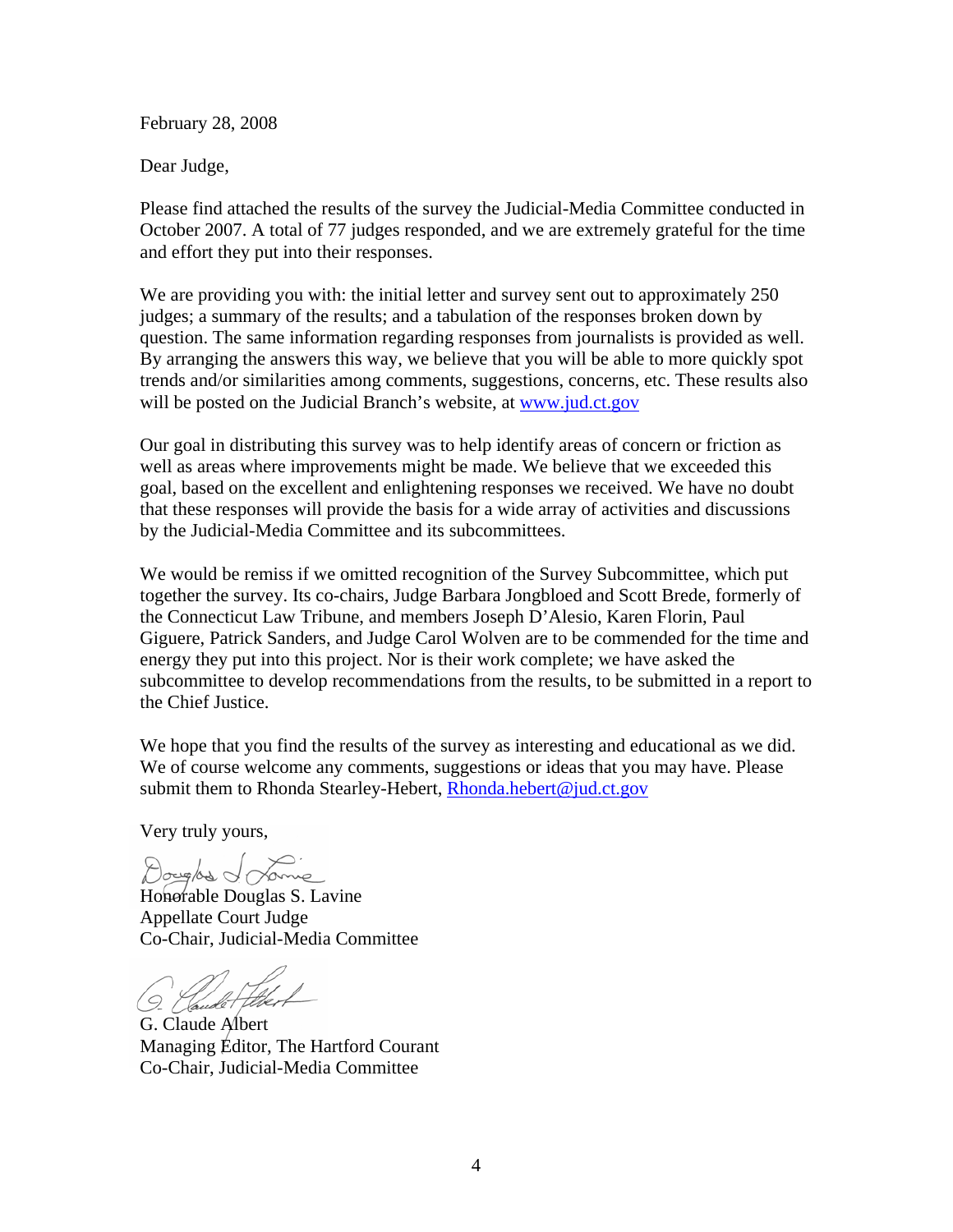October 1, 2007

Dear Judge,

Enclosed please find a survey prepared at the request of the Judicial-Media Committee. The Judicial-Media Committee was formed "to foster and improve better understanding and relationships between the Judicial Branch of government and the media." To further our goals, we determined that a survey, with broad participation by the judges and members of the media, could help to identify some areas of concern or friction as well as areas where improvements might be made.

To that end, the Judicial-Media Committee's Survey Subcommittee -- chaired by Judge Barbara Bailey Jongbloed and Mr. Scott Brede, editor-in-chief of the Connecticut Law Tribune – prepared two surveys, one for judges and one for journalists. The subcommittee did an excellent job, and we are extremely grateful for its efforts. Now, we would ask that you respond to the attached survey and recognize that the quality of the results depends upon your participation.

The results of this survey will be tabulated and compiled and contained in a report to the Chief Justice. Your individual responses will be anonymous; however, if you wish to include your name, you may. Either way, we welcome any comments and suggestions you would like to offer.

We very much appreciate your efforts in taking a few minutes to answer the questions on the enclosed survey. Please send your completed survey to: Rhonda Stearley-Hebert, External Affairs Division, 231 Capitol Avenue, Hartford, CT 06106; email address [Rhonda.hebert@jud.ct.gov](mailto:Rhonda.hebert@jud.ct.gov) by October 15, 2007.

Very truly yours,

Douglas Samie

Appellate Court Judge Co-Chair, Judicial-Media Committee

6. Enst fait

G. Claude Albert Managing Editor, The Hartford Courant Co-Chair, Judicial-Media Committee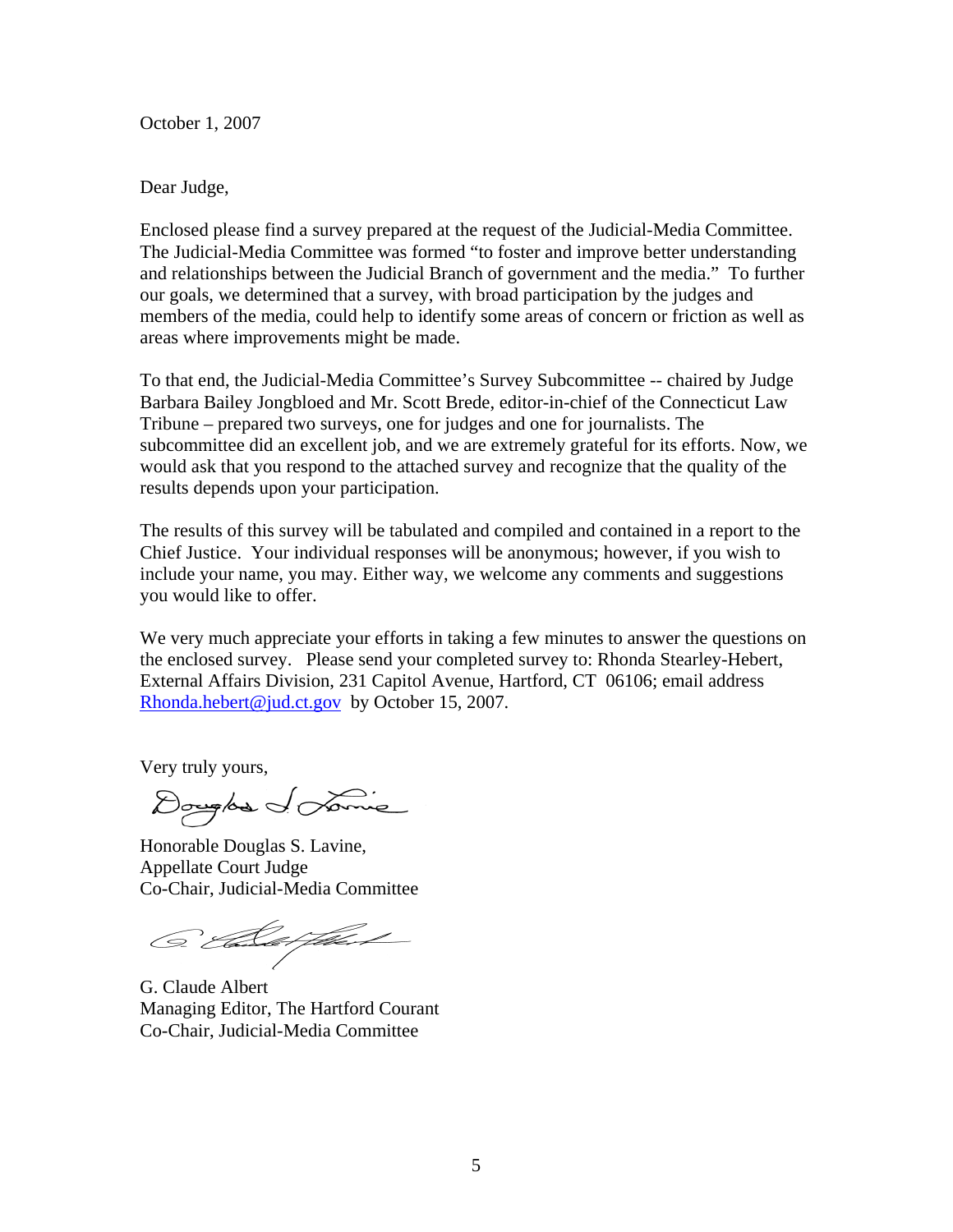### **Survey For Judges**

1) How long have you served on the bench?

2) a) How many times have you been contacted by the media about a case? Never 1-5 times 6-10 times 10 or more

b) What was the nature of the contact?

3) Do you have a practice about responding to media inquiries? If yes, what is the practice?

4) Have you ever contacted the media? If yes, what was the purpose and outcome of the contact?

5) a) Have you ever been contacted by the media to request a camera in your courtroom? b) If yes, how many times?

 1-5 6-10 10 or more

6) Do you see potential issues regarding cameras in a courtroom? If yes, what are they?

7) a) Do you advise jurors about speaking to the media following a trial? Never Sometimes Always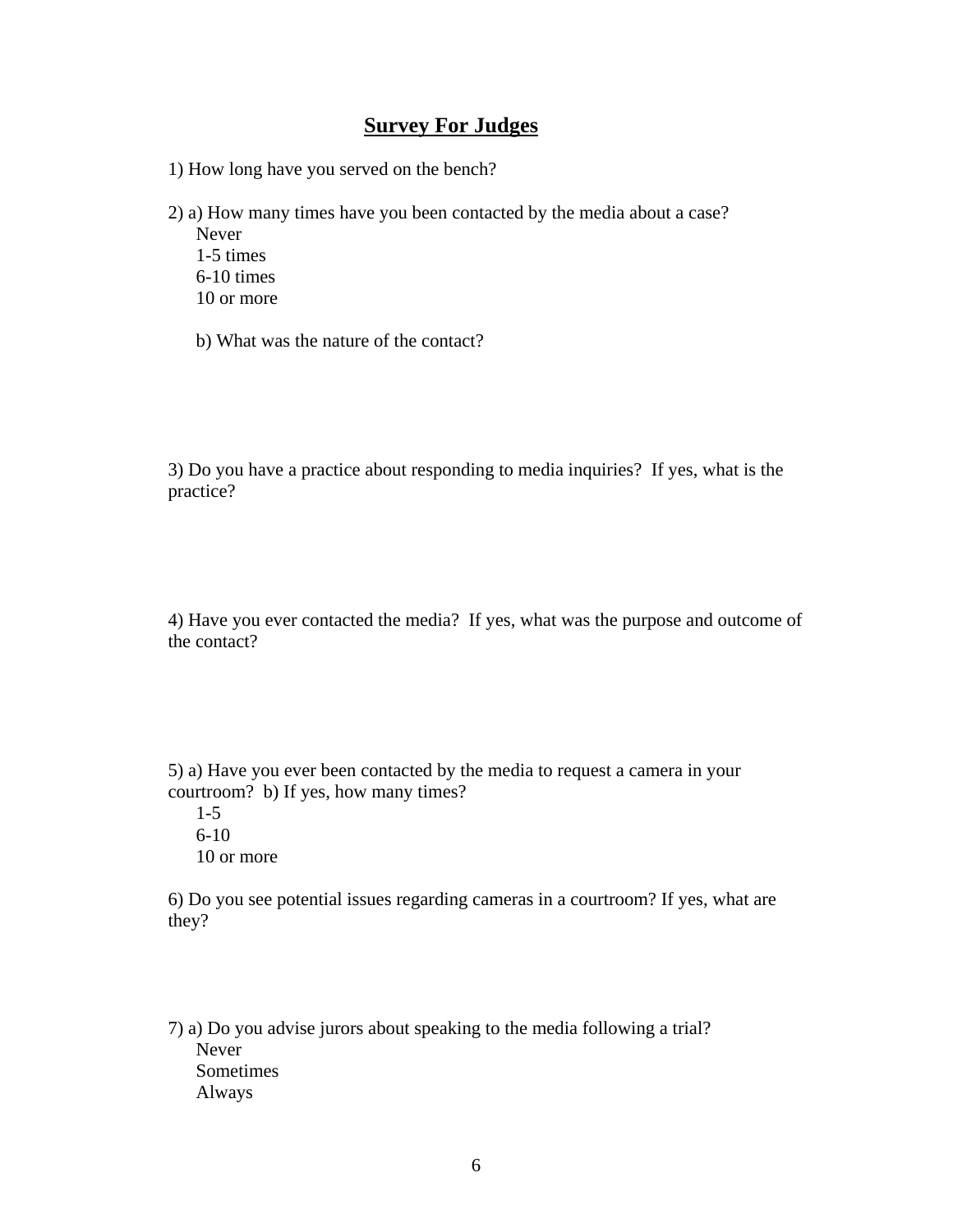b) If sometimes or always, what advisement do you give?

8) Do you read stories about your cases or watch news reports about them? Never Sometimes **Often** 

9) What do you do if you see or read inaccurate information about judicial matters in the media?

10) What do you do if you see or read unfair criticism of yourself or another judge in the media?

11) a) Do you think it's important for the Branch to formulate guidelines for responding to unfair criticism?

b) If this would be helpful, what suggestions do you have?

12) a) Do you explain your decisions from the bench?

b) If you explain, under what circumstances?

13) a) Do you think reporters who cover the courts, in general, have sufficient knowledge about the court system?

b) If no, what should reporters do to learn more about the system?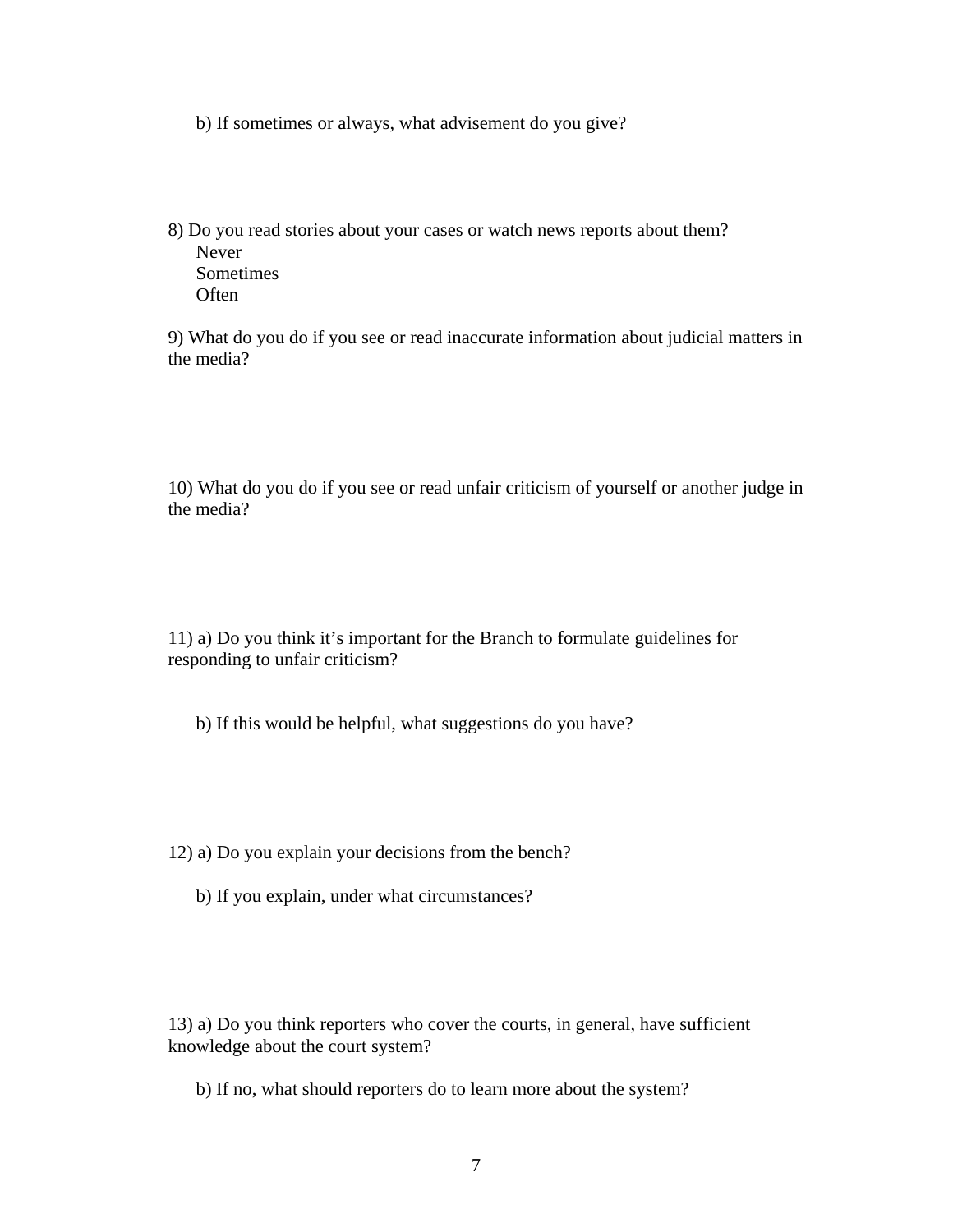| 14) a) Do you think the media could benefit from educational programs about the<br>courts?                  |                                                                                                                          |   |                |               |
|-------------------------------------------------------------------------------------------------------------|--------------------------------------------------------------------------------------------------------------------------|---|----------------|---------------|
| 1<br>Agree                                                                                                  | $\overline{2}$                                                                                                           | 3 | $\overline{4}$ | 5<br>Disagree |
| b) Would you participate?                                                                                   | c) If yes, what topics would you like to have covered?                                                                   |   |                |               |
| 15) a) Do you think judges could benefit from educational programs about<br>interacting with the media?     |                                                                                                                          |   |                |               |
| 1<br>Agree                                                                                                  | 2                                                                                                                        | 3 | $\overline{4}$ | 5<br>Disagree |
| b) Would you participate?                                                                                   | c) What topics would you like covered?                                                                                   |   |                |               |
| 16) a) Should the Branch have standard answers or policy statements addressing                              | questions frequently asked by the media to judges, for example, whether the<br>identity of jurors is public information? |   |                |               |
| 1<br>Always                                                                                                 | 2                                                                                                                        | 3 | 4              | 5<br>Never    |
|                                                                                                             | b) If yes, what questions/answers do you suggest?                                                                        |   |                |               |
| 17) Should the Branch formulate guidelines for court staff who may be contacted by<br>members of the media? |                                                                                                                          |   |                |               |
| $\mathbf{1}$<br>Always                                                                                      | $\overline{2}$                                                                                                           | 3 | 4              | 5<br>Never    |

18) a) Are there instances in which the media ought to exercise its discretion to avoid printing or publicizing information, even though it has a legal right to do so?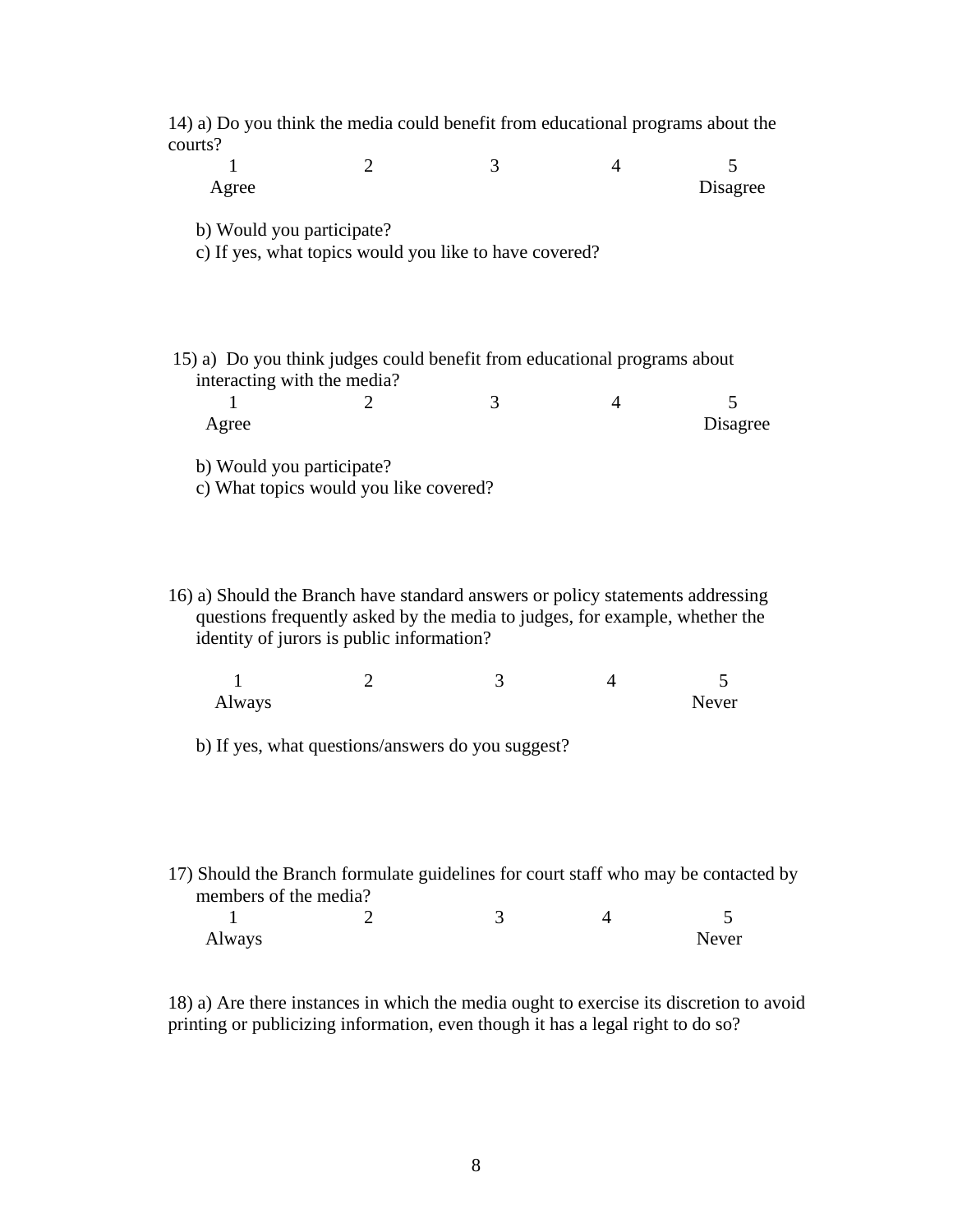b) If so, when and why?

19) Do you wish to make any comments regarding your dealings with the media?

20) Do you have any suggestions for improving interactions between the Judicial Branch and the media?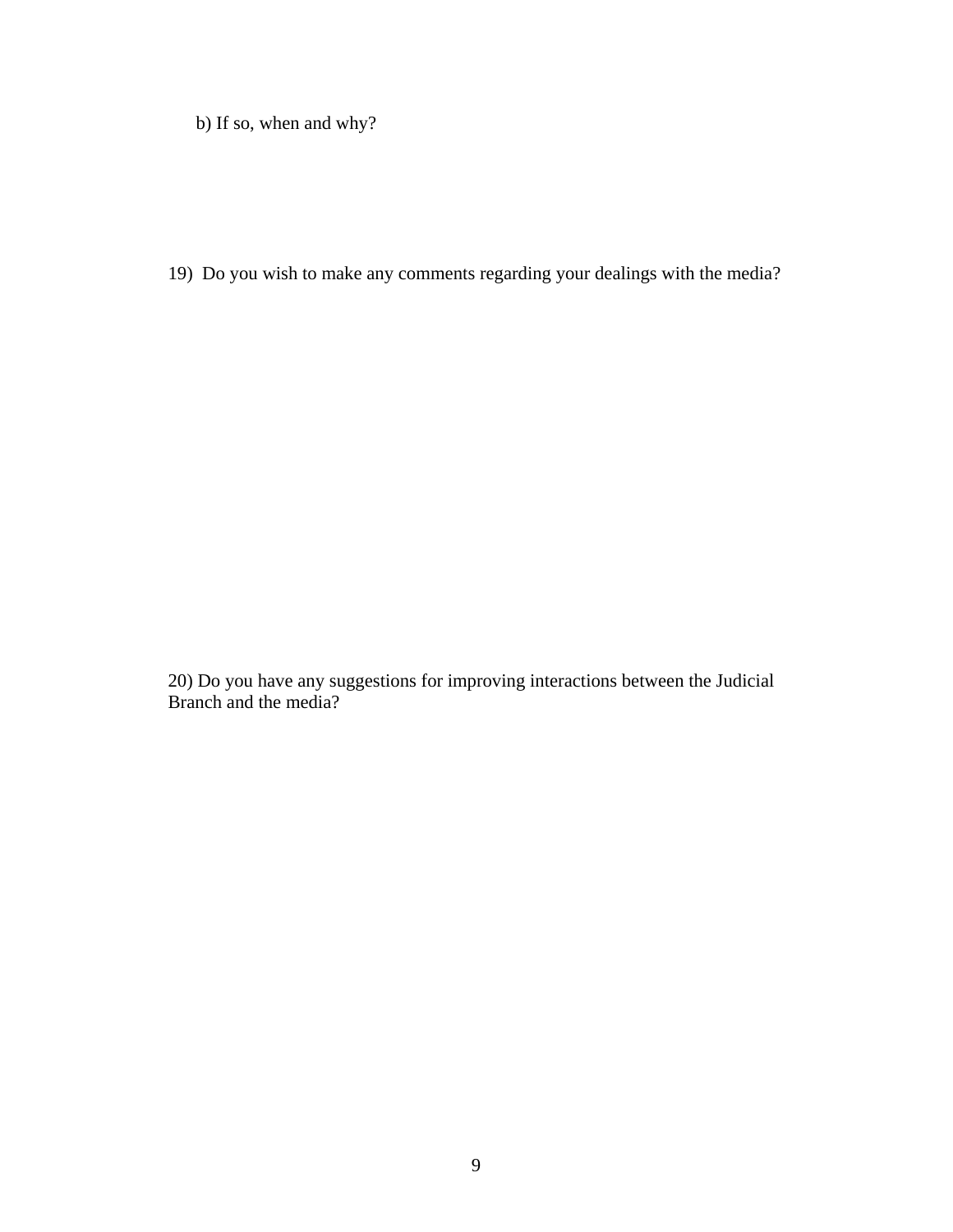#### **Summary of Judges' Survey Responses**

1) How long have you served on the bench?

**Of a total 77 responses: 0-2 years – Six 2+-5 years – Nine 5+-10 years – 17 10+-15 years – 18 15+-20 years – 11 20+-25 years – Six 25+plus years – Six No response – Four** 

**Within the categories:** 

*0 to 2 years* **– [1 month (1); 5 months (1); 6 months (1); 1 ½ years, (2); 2 years (1)]**  *2+ to 5 years* **– [3 years (1); 3 ½ years (2); four years (6)]**  *5+ to 10 years* **– [6 years (2); 6 ½ years (2);7 years (3); 7½ years (1); 7 2/3 years (1); 8 ½ years (1); 9 years (1); 10 years (6) ]**  *10+ to 15 years –* **[ 11 years (1); 11 ½ years (1); 12 years (2); 12.8 years( 1); 13 years (4); 13 ½ years (1); 14 years (5); 14 ½ years (1); 15 years (2)]**  *15+ to 20 years –* **[16 years (3); 17 years (3); 17 ½ years (1); 17-plus (1); 18 years (1) 19 years (1); 20 years (1)]**  *20+ to 25 years* **– [21 years (2); 22 years (1); 23 years (1); 24 years (1); 24 plus (1)]**  *25+ and above* **– [26 years (2); 29 plus (1); 30 (2); 30 plus (1)]** 

2) a) How many times have you been contacted by the media about a case? Never: **21**  1-5 times: **38**  6-10 times**: 7**  10 or more: **11** 

\***One respondent who marked "never" explained: "Directly, often calls are made to my clerk." Respondent also referred to answer in No. 5, which asked whether the judge had ever been contacted by media to request a camera in the courtroom. The respondent marked yes.** 

**Another who marked never wrote: "I received calls but refused to take them. I screened all calls through the judges' secretary."**

b) What was the nature of the contact?

**See pages 18-20.** 

3) Do you have a practice about responding to media inquiries? If yes, what is the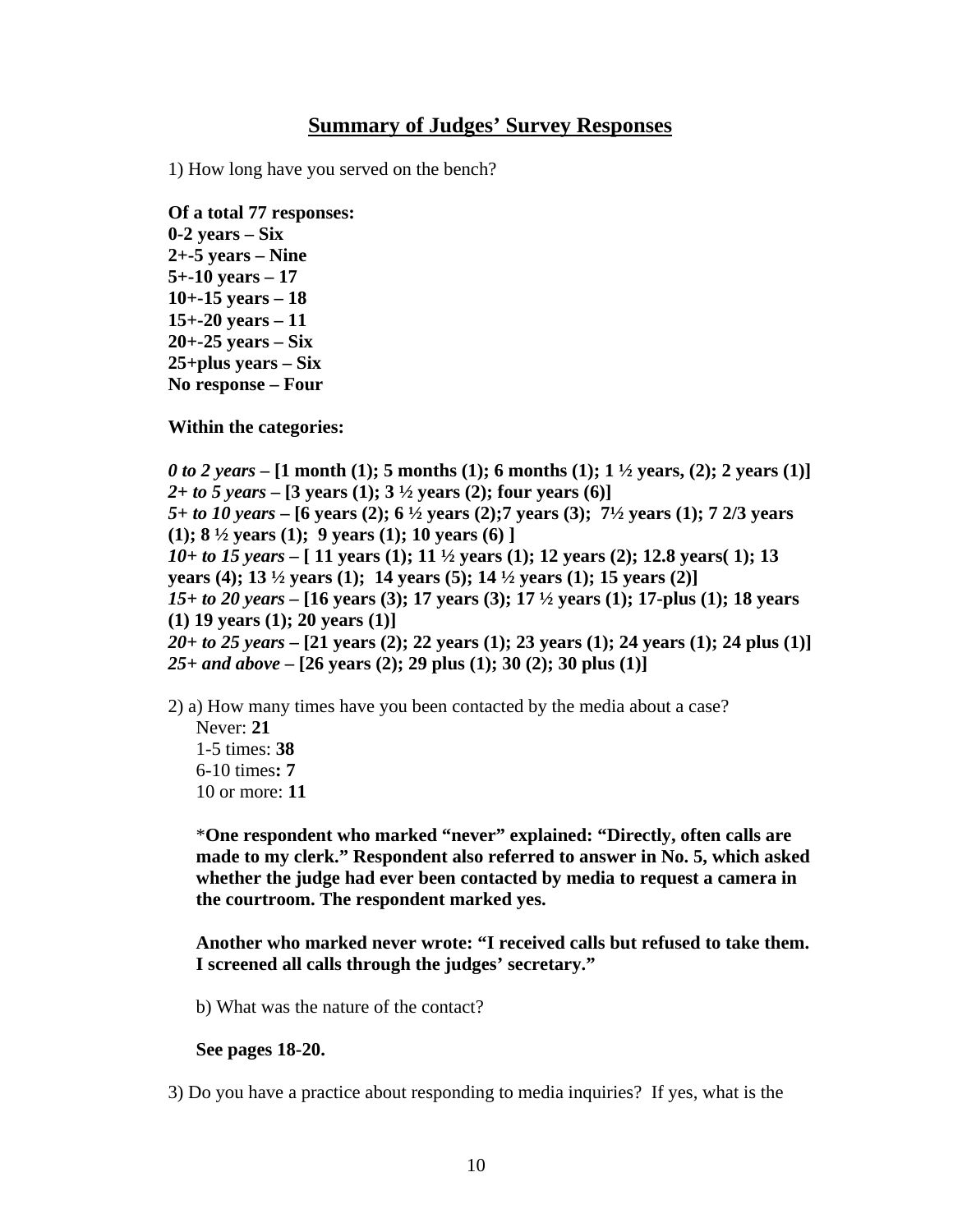practice?

#### **See pages 21-24.**

4) Have you ever contacted the media? If yes, what was the purpose and outcome of the contact?

**No – 58 No response/NA – 3 See pages 25-26 for other 16 responses.** 

**\*One No response read: "No. (Not as a judge). Except as follow up to a question. The following response also is included in this category: "See No. 2." No. 2 reads: "Indirect. A message was left with the clerk and I did not return the call."** 

5) a) Have you ever been contacted by the media to request a camera in your courtroom?

**No: 45 Yes: 30 Not yet: 1 NA: 1** 

 b) If yes, how many times? 1-5 times: **27**  6-10 times: **1**  10 or more times: **1 Another response read: 1-5 times, Superior Court; 10 or more, Supreme Court.** 

6) Do you see potential issues regarding cameras in a courtroom? If yes, what are they?

**See pages 27-32.** 

7) a) Do you advise jurors about speaking to the media following a trial? Never Sometimes Always

**Never/No responses/NA: 28 Sometimes/Always: 49** 

 b) If sometimes or always, what advisement do you give? **See pages 33-37 for responses to 7(a) & 7(b).**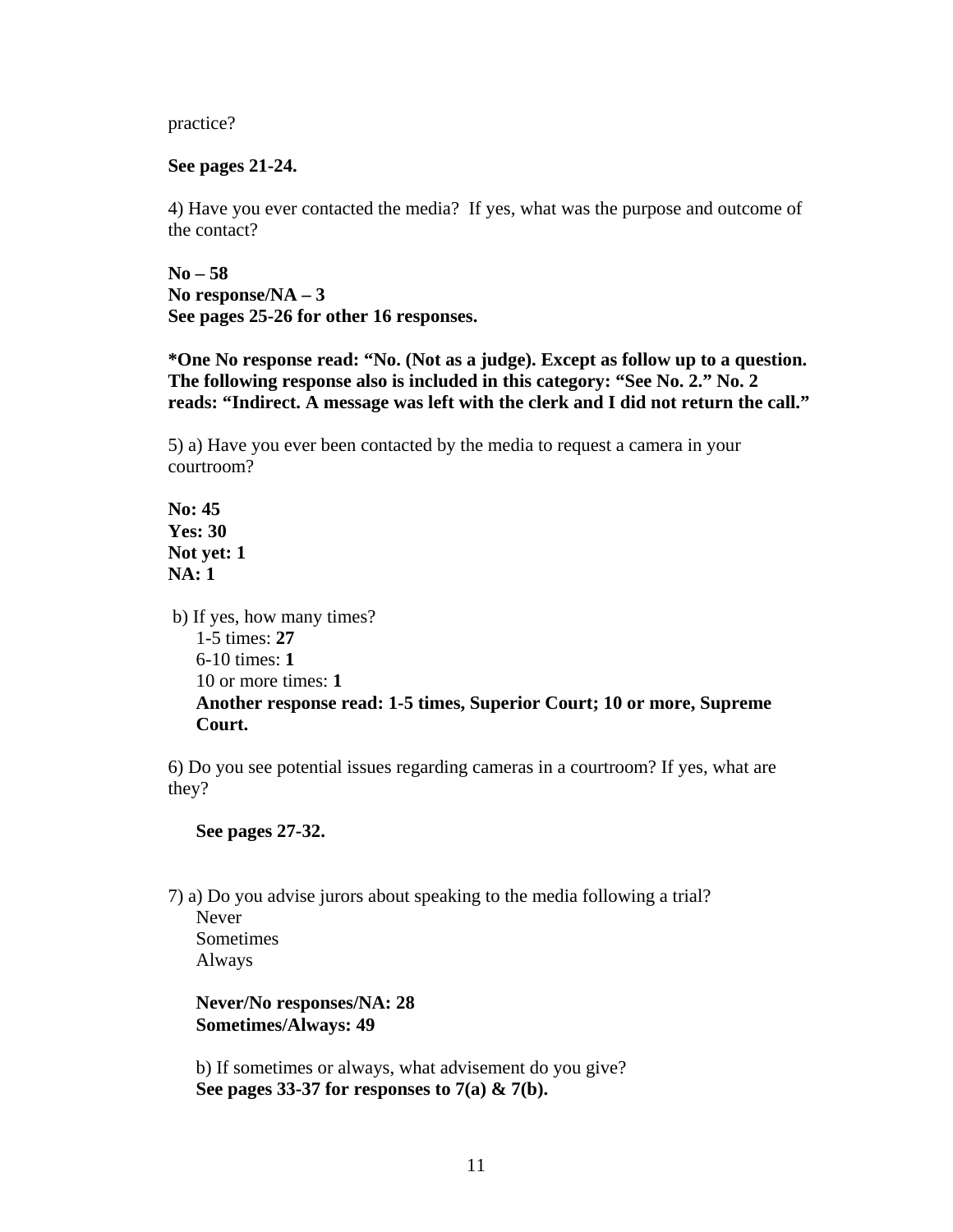8) Do you read stories about your cases or watch news reports about them? Never  $-5$  Sometimes – **41** Often – **25**   $Yes - 2$  Nothing marked/no comment – **3**   $NA - 1$ 

#### *Some comments:*

**"When the case is over and decided, lest I read something that is not in evidence. I do read articles about other judges' cases all the time."** 

 **"During the course of a proceeding, I always attempt to avoid media reports unless counsel bring particular issues or items to my attention. I often review media reports after the proceeding is completed at the trial court level."** 

 **"Yes – if reported (rarely happens) ."** 

 **"After the fact."** 

#### **"Only after I have written my decision."**

9) What do you do if you see or read inaccurate information about judicial matters in the media?

**See pages 38-40.** 

10) What do you do if you see or read unfair criticism of yourself or another judge in the media?

#### **See pages 41-43.**

11) a) Do you think it's important for the Branch to formulate guidelines for responding to unfair criticism?

 **Seventeen other responses included: "I guess it might be helpful," "I think it would be helpful," "Sounds like a good idea," "I think it should be looked into," "General guidelines," "Not very important, but it's not a bad idea," "Yes, but I think it would be better for others such as bar associations to respond," "It could be useful but this should be left to the discretion of** 

**Yes/Sure/Absolutely: 47 No: 7 Possibly/somewhat: 3 Probably: 1 No answer: Two**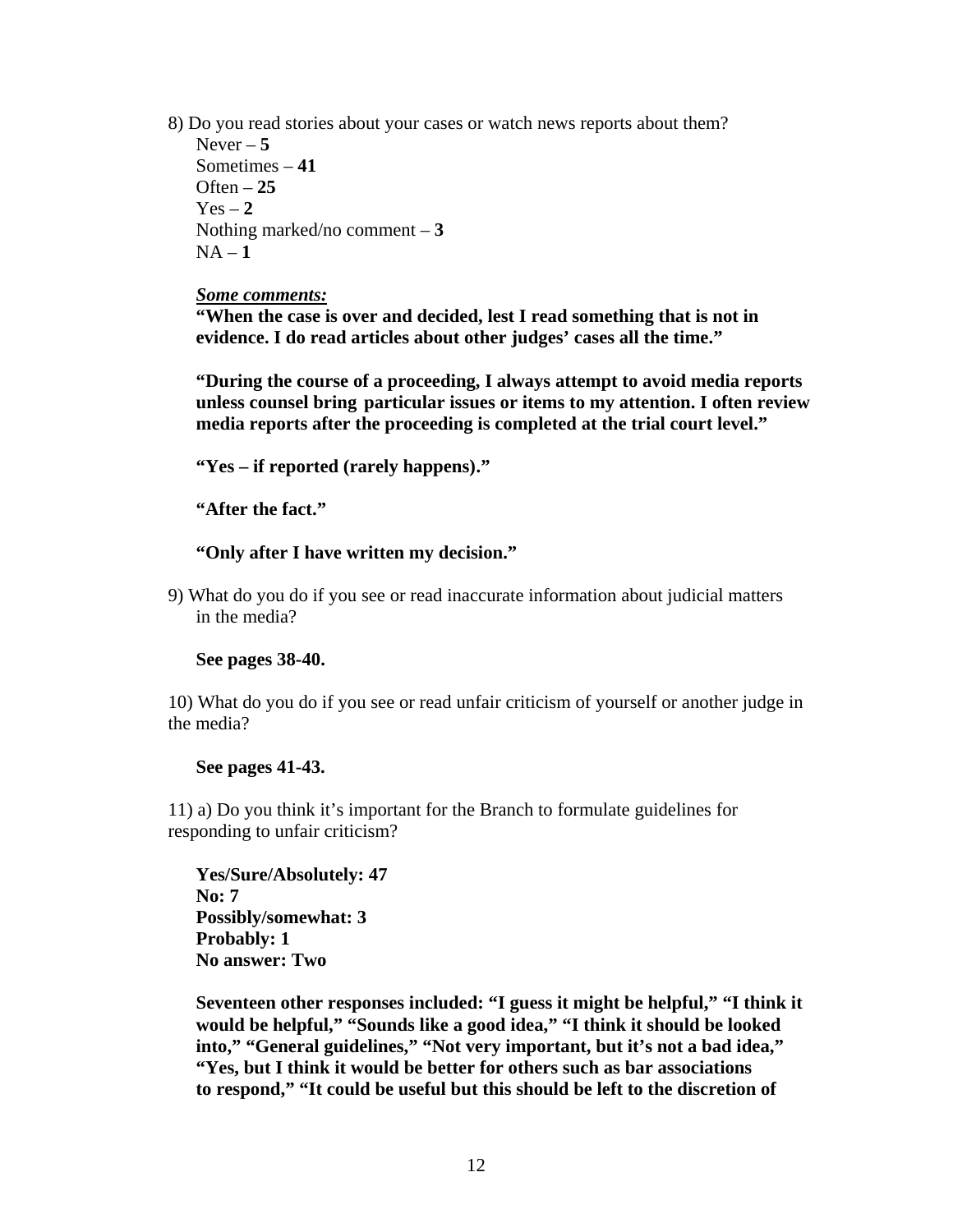**judge, guided by Code of Judicial Conduct," and "No comments should be made and no guidelines be prepared."** 

**Also: "Yes, but the tricky part is creating a mechanism by which the Branch can determine that the criticism was, in fact, unfair. It must be much more than the criticized judge saying it was unfair."** 

 **"Really – at what 'level' of 'unfair' criticism? It does go with the job. Unfounded criticism – that calls for a response but we will be criticized."** 

 **"'Unfair' is in the eyes of the beholder – difficult to do."** 

 **"Depends – not as to opinions; only as to factual misstatement."** 

 **"No. It needs to be done on an individual basis or we will be locked into."** 

 **"You can't formulate guidelines that regulate how a newspaper does or doesn't criticize a judge. Just read the JI to get a sense of what they consider to be fair criticism."** 

 **"Not guidelines, perhaps, but the Branch should identify possible ways of setting the record straight."** 

b) If this would be helpful, what suggestions do you have?

**See pages 44-47.** 

12) a) Do you explain your decisions from the bench?

**The vast majority of respondents – more than 60 -- answered yes/usually/sometimes, although many qualified their answers. See pages 48- 52 for further detail.** 

b) If you explain, under what circumstances?

**See pages 48-52.** 

13) a) Do you think reporters who cover the courts, in general, have sufficient knowledge about the court system?

**No/Absolutely Not/Generally No: 22** 

 **Answers in the "no" category included: "No. In fact it is obvious at times that they do not even understand the three branches of government. Most form their opinion from TV, such as Law and Order. They really believe that is how it happens or should happen. When a reporter knows what is going on it is obvious immediately, by the questions asked and by the articles written.**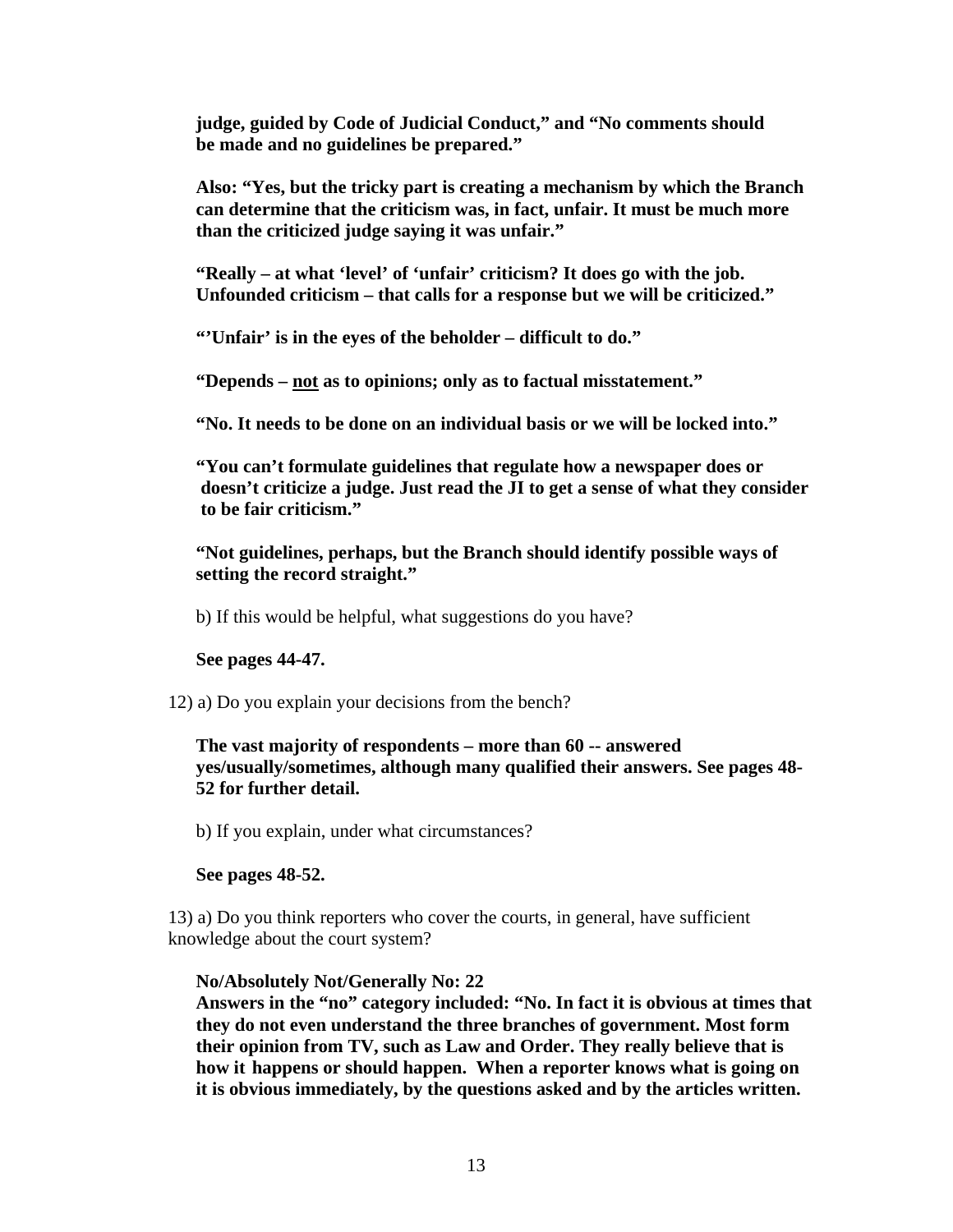**Unfortunately, it does not happen enough," "No. It's a combination of knowledge and experience," "Not anymore in the majority of instances," and "Most have no knowledge."** 

 **Some do, some don't/varies/depends/hard to generalize: 21 Answers in this category included: "The Courant appears to be accurate in my opinion but some of the smaller papers could use some education," "Those who cover the court regularly seem to have sufficient knowledge about the court system. Others are lacking in sufficient knowledge," "Some do, some don't. As a trial judge, I found that most regular criminal court reporters were knowledgeable. The major reporters for the HC and the CLT are very good," "Those who cover court proceedings frequently do; those who don't often don't," and "Those who are there on a regular basis have a good understanding."** 

 **Don't know/unsure/hard to generalize/can't & won't try to generalize: 15 Answers in this category included: "Not sure – but my impression is no," "Impossible to answer," "Can't generalize. Depends on the reporter," "I have no point of reference, so I can't form an opinion either way," and "I have insufficient information on which to respond."** 

#### **Yes: 14**

 **Answers in this category included: "Yes, in the Stamford area," "Yes, Lynne Tuohy is particularly good," "Yes, up to a point," and "The ones in my experience do."** 

 **NA/No response: 2** 

 **One judge answered: "B minus."** 

#### **One each for: Could always use more/Getting worse**

(b) If no, what should reporters do to learn more about the system?

#### **See pages 53-55.**

14) a) Do you think the media could benefit from educational programs about the courts?

| Agree  |            |            | Δ          | Disagree  |
|--------|------------|------------|------------|-----------|
| (1) 53 | $(2)$ Nine | $(3)$ Five | $(4)$ Five | $(5)$ One |

#### **No opinion: Four**

b) Would you participate?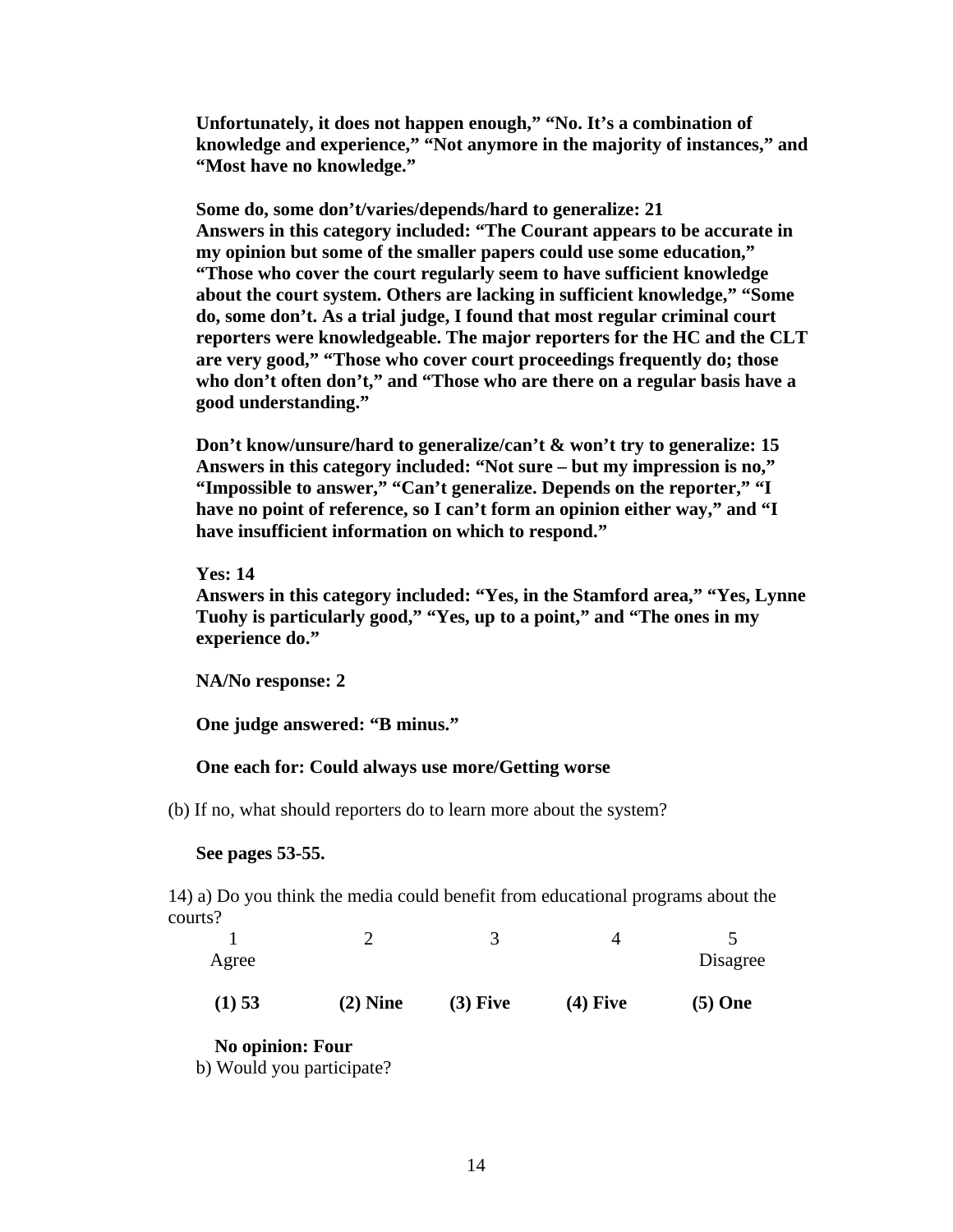**Yes: 53 No: Eight No Answer: Seven If requested by the Branch/asked/asked and agreed with the format: 5 Possibly/maybe: 2 Don't know: 2** 

c) If yes, what topics would you like to have covered?

#### **See pages 56-59.**

 15) a) Do you think judges could benefit from educational programs about interacting with the media?

| -<br>Agree                       |          |          |            | Disagree  |
|----------------------------------|----------|----------|------------|-----------|
| (1) 32<br><b>No answer: Four</b> | $(2)$ 15 | $(3)$ 14 | $(4)$ Five | $(5)$ Six |

 **One respondent wrote: "Some judges absolutely. Other judges, forget it."** 

b) Would you participate?

**Yes: 45 No answer: 13 No: 12 Maybe: 2 One each of: If asked and I agreed with the format/if asked, yes/only if I had to/don't know/probably not.** 

**One respondent who answered "No" wrote: "I think a unified response through the Judicial Branch External Affairs Division would be an appropriate way of responding, or through a district's A.J. as opposed to individual judges making decisions on how to respond."** 

- c) What topics would you like covered?  **See pages 60-62.**
- 16) a) Should the Branch have standard answers or policy statements addressing questions frequently asked by the media to judges, for example, whether the identity of jurors is public information?

1 2 3 4 5 Always/Yes Never **(1) 37 (2) 20 (3) Seven (4) Four (5) One No answer: 5 Depends: One**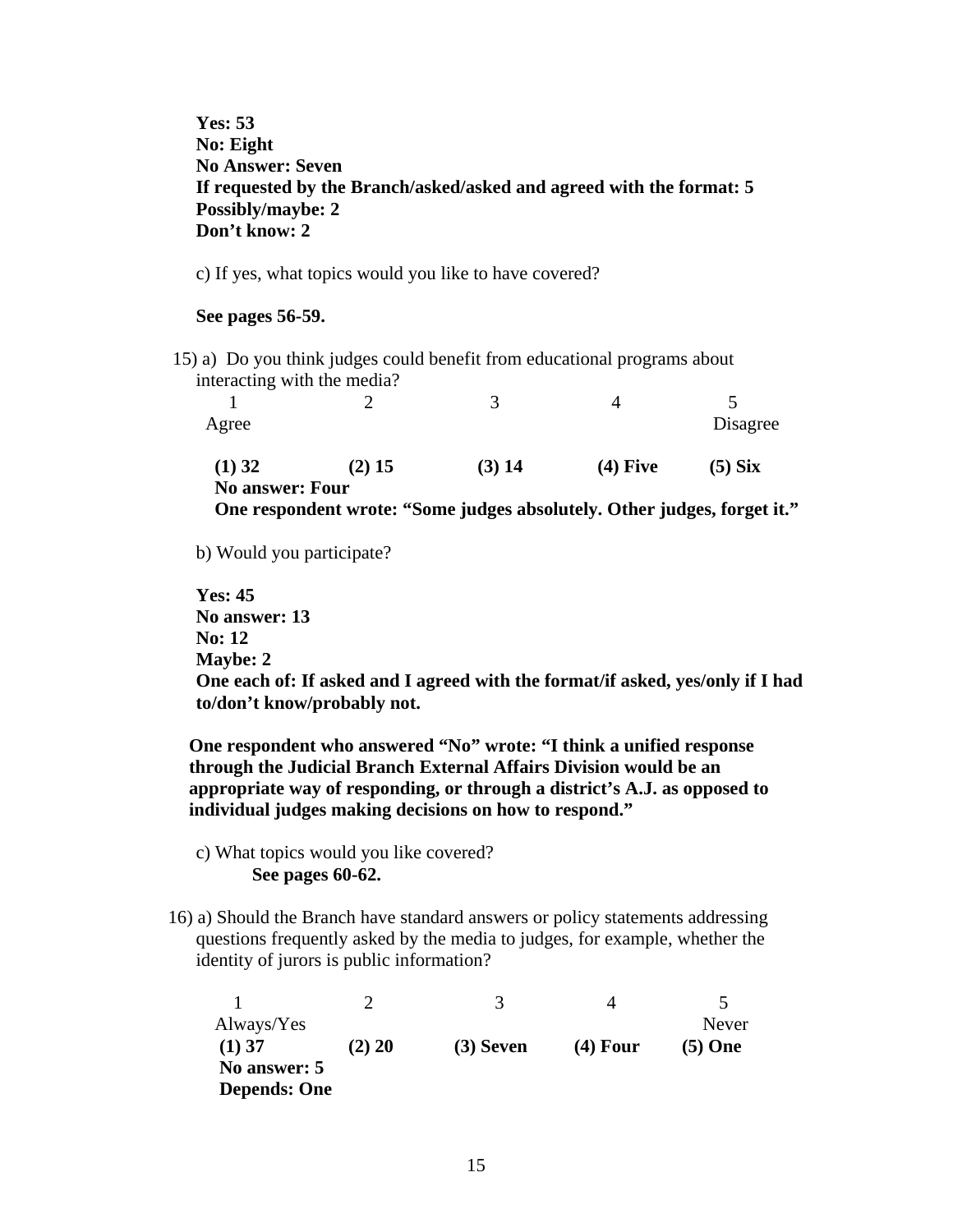**Another response was: "If there are standard answers, they should be formulated." One answer was unclear** 

**Judges who answered yes offered these comments to 16(a): "Yes, but there are too many variables to make it a cookie-cutter approach," and "Always, but with flexibility to add or subtract."** 

b) If yes, what questions/answers do you suggest?

**See pages 63-65; there were many "no" responses to this question, and several judges wrote that they lacked sufficient information to provide suggestions.** 

17) Should the Branch formulate guidelines for court staff who may be contacted by members of the media?

| $(1)$ 49   | $(2)$ 14 | $(3)$ Five | $(4)$ Two | $(5)$ Three |
|------------|----------|------------|-----------|-------------|
| Always/Yes |          |            |           | Never       |

 **No answer: Three** 

 **Another answer: "For some types of questions."** 

 **One respondent who answered yes added: "Yes, if you designate one responder, such as the clerk. To try to do it with more than one would create chaos."** 

 **A respondent who circled No. 2 added: "The buck stops with the judges so staff should be discouraged from commenting about anything without notice to the court and court approval."** 

18) a) Are there instances in which the media ought to exercise its discretion to avoid printing or publicizing information, even though it has a legal right to do so?

**Yes – 69 No answer – 4 No – 1 Three other responses counting as one each:** 

**"I perceive this as a legislative function, involving public policy questions beyond the judges' purview, except when issues are presented in the course of litigation;" "Except for Peeler, they seemed to have exercised their discretion responsibly," and "How can we tell them what to do? It is within their 1st Amendment right to report as they see fit as long as it can be substantiated."**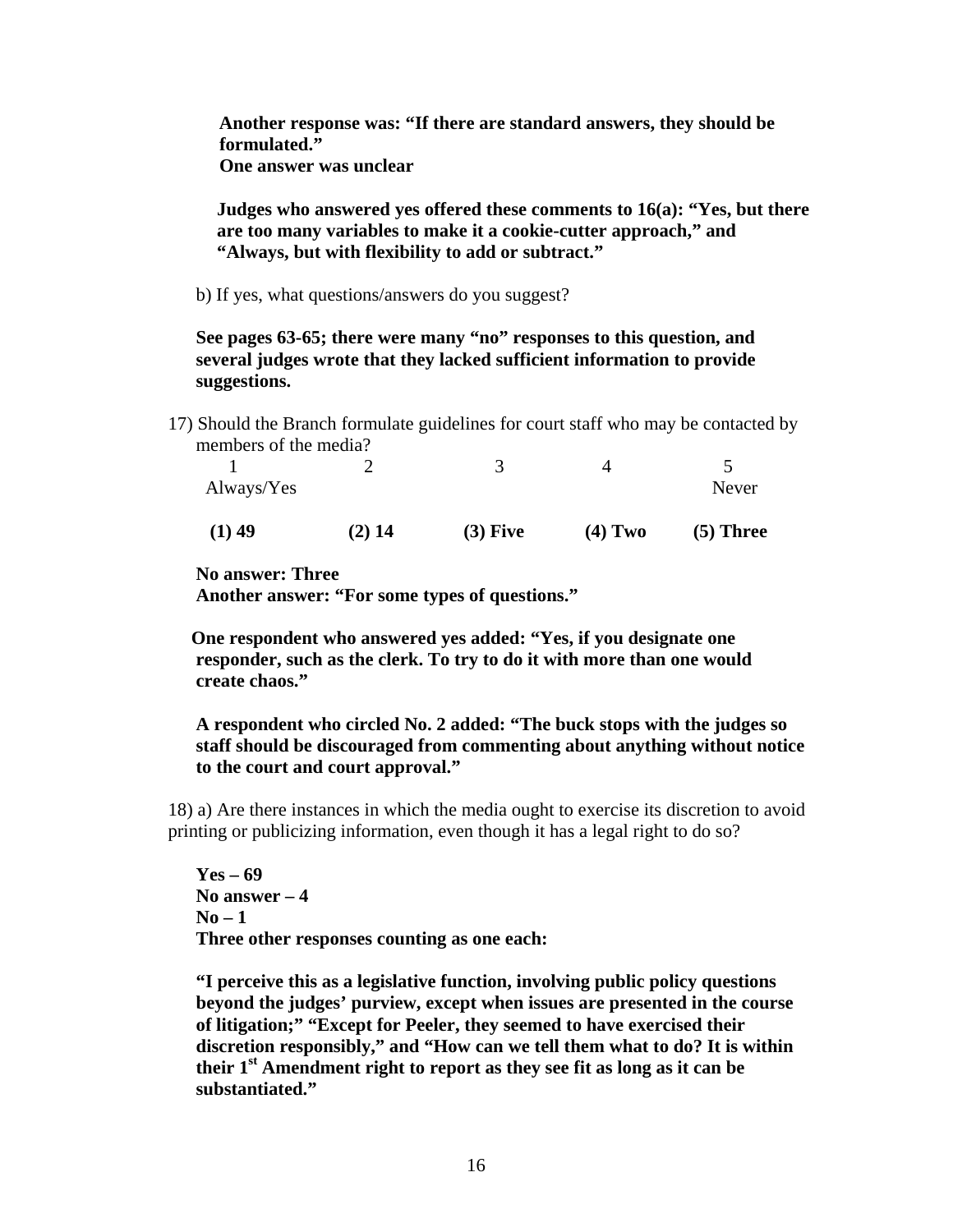**Additional comments in the yes category included: "Yes, as they do everyday in so many other matters," "Of course – but that's not the mindset of the media," "Sure, but they won't if it's a hot topic since they fear their competitors might scoop them," "Of course, that's judgment. Because you can legally does not mean you should. However, the branch has no control over those decisions but can suggest in any education programs," "When privacy interests trump public interest in disclosure," and "Yes – just because you can – doesn't mean you should."** 

**One other yes comment was: "Of course. Sir Edmund Hillary may have climbed Mt. Everest 'because it was there' but journalists don't have to print the latest gossip for the same reason, even if it is heard more than once. A measure of discretion would be welcome in this no-holds-barred age."** 

b) If so, when and why?

**See pages 66-70.** 

19) Do you wish to make any comments regarding your dealings with the media?

#### **See pages 71-79.**

20) Do you have any suggestions for improving interactions between the Judicial Branch and the media?

**See pages 71-79.**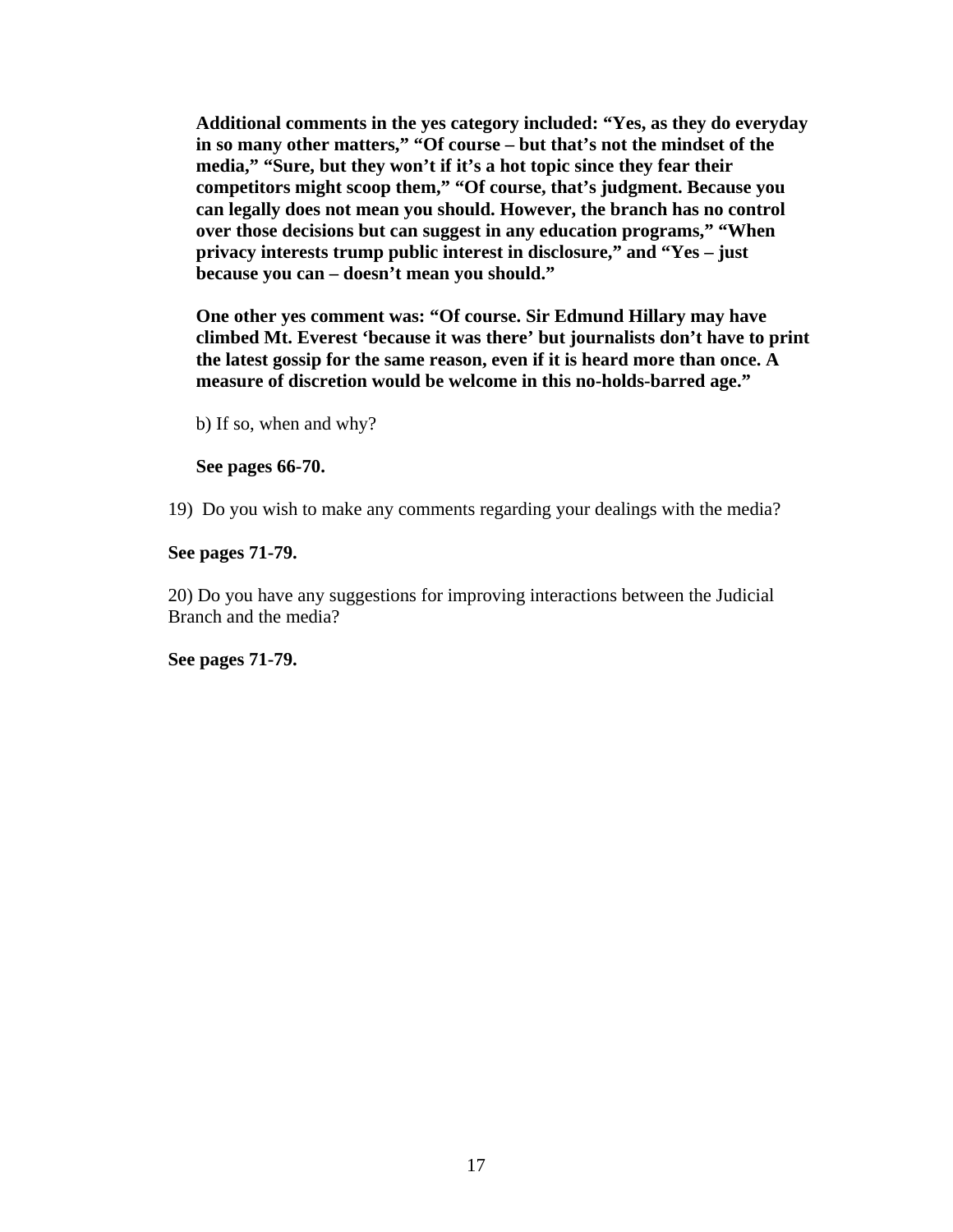## **Question No. 2(b) – Judges' Responses**

2(a) How many times have you been contacted by the media about a case? **(b) What was the nature of the contact?** 

 **\_\_\_\_\_\_\_\_\_\_\_\_\_\_\_\_\_\_** 

#### **Those who marked Never under 2(a)**

- No responses or N/A: **19**
- Never directly, often calls are made to my clerk. Respondent also referred to Question No. 5, which says that he/she has been contacted by the media 1-5 times to request a camera in his/her courtroom.
- Never I received calls but refused to take them. I screened all calls through the judge's secretary.

#### **Those who marked 1-5 times:**

- Phone call/telephone calls or verbal/phone call to clerk's office/message left with secretary/direct phone call from reporter; relay of information from judicial secretary about media inquiry/phone call (twice)/attempted telephone calls/Indirect. A message was left with the clerk and I did not return the call  $-$  **8**
- A newspaper reporter looking for comments on a pending case in which I was the judge/Requesting information about a case/Comment on case/Request for comment/Newspaper reporter writing an article about the case/criminal case -- **6**
- Primarily phone calls seeking comment. Two were requests to have cameras in the courtroom/Request for television camera coverage/Request to take photographs during a sexual assault trial/An inquiry regarding my willingness to comment, and an inquiry about cameras in a courtroom: **4**
- Seeking a quote or explanation/General inquiry. One time/Request for more information/To explain a legal issue **– 4**
- Requests for interview; comments on a deceased judge/Interview; inquiry about another judge **-- 2**
- External Affairs contacted me twice after media inquiries and reporters have contacted me on their own./Indirect – through External Affairs—**2**
- On several occasions, there was a request to cover a juvenile proceeding,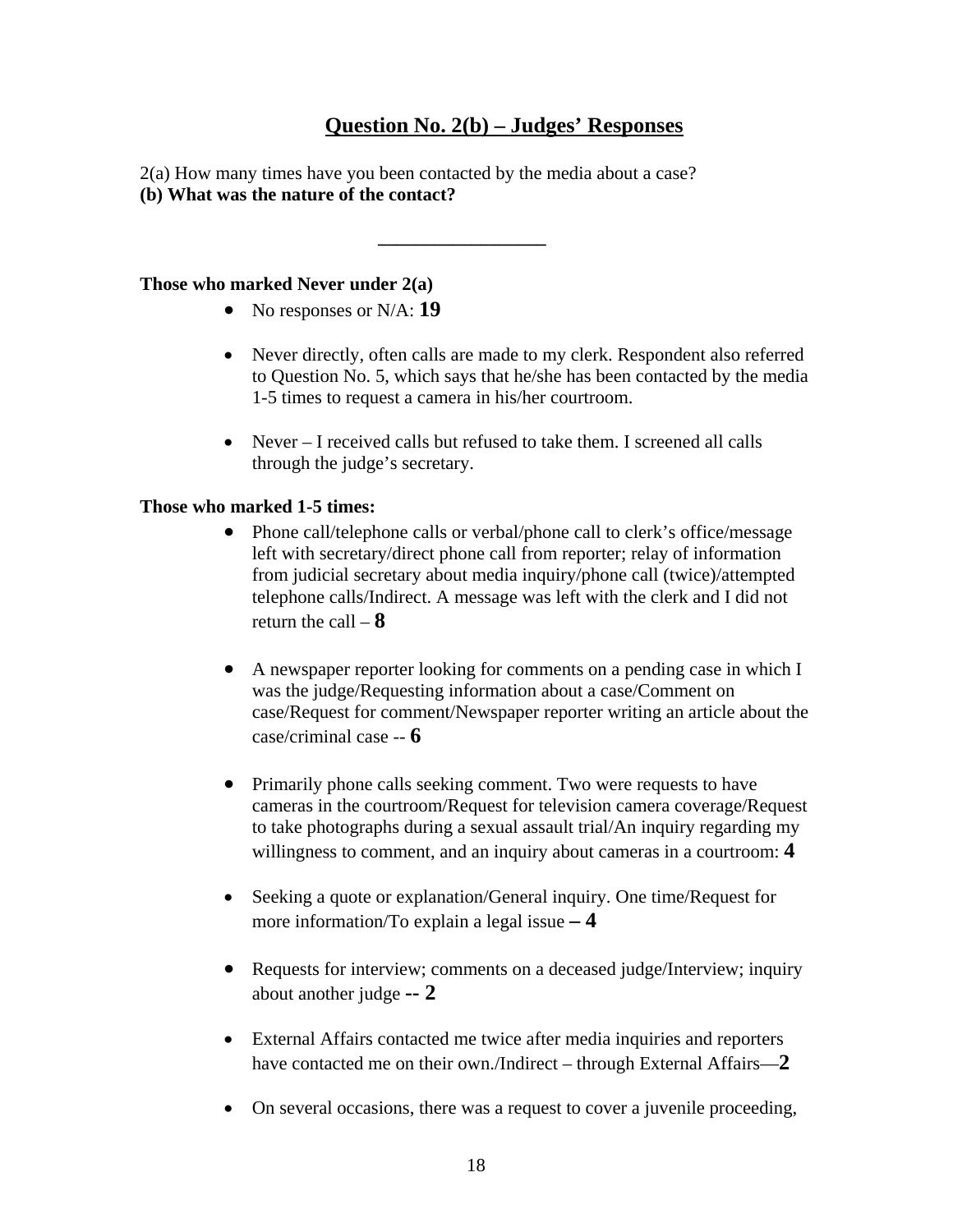which I did not allow. When I was Administrative Judge of a J.D. I was contacted with a question about an order another judge had issued. On several occasions, I have been contacted or approached with general questions pertaining to juvenile law and the Governor's Commission on Judicial Reform, on which I served. One media representative called my husband, another my son, and asked if I would talk to them. They were told probably not, so they never contacted me.

- The reporter wanted me to respond to an article in the paper about my referral to the grievance committee re: Nancy Burton.
- Approached by a TV news crew during a recess about an arraignment; I declined comment.
- Requested information re: operation of the court. I do not answer questions about individual cases or juveniles. If promise to mask identity of court participants, I allow the reporter into court with party approval.
- Status of complex litigation docket.
- Indirect on sealing of arrest warrant.
- Wanted to do a feature on the court interpreter.
- Once or twice about cases, once or twice about court facility issues and once about judicial committee work.
- Question: 'Why did you do what you did?' Answer: 'I stated the reasons for my decision on the record as best I could. If you weren't there, you can order a transcript.'
- Mostly about the time of day the proceeding will take place. Some calls were inadvertently made to me, the caller thinking he was calling the clerk's office.
- One judge who marked 1 to 5 times under  $2(a)$  had no response to  $2(b)$ .

#### **Those who marked 6-10 times:**

- Queries of a miscellaneous nature; reasons for decision; when decision will be published, etc./Mostly telephone calls re: status of cases and reasons for decisions/Telephone call to the secretary: **3**
- To obtain information from the arrest warrant pursuant to a pending case. Also, to have media cover the trial in court.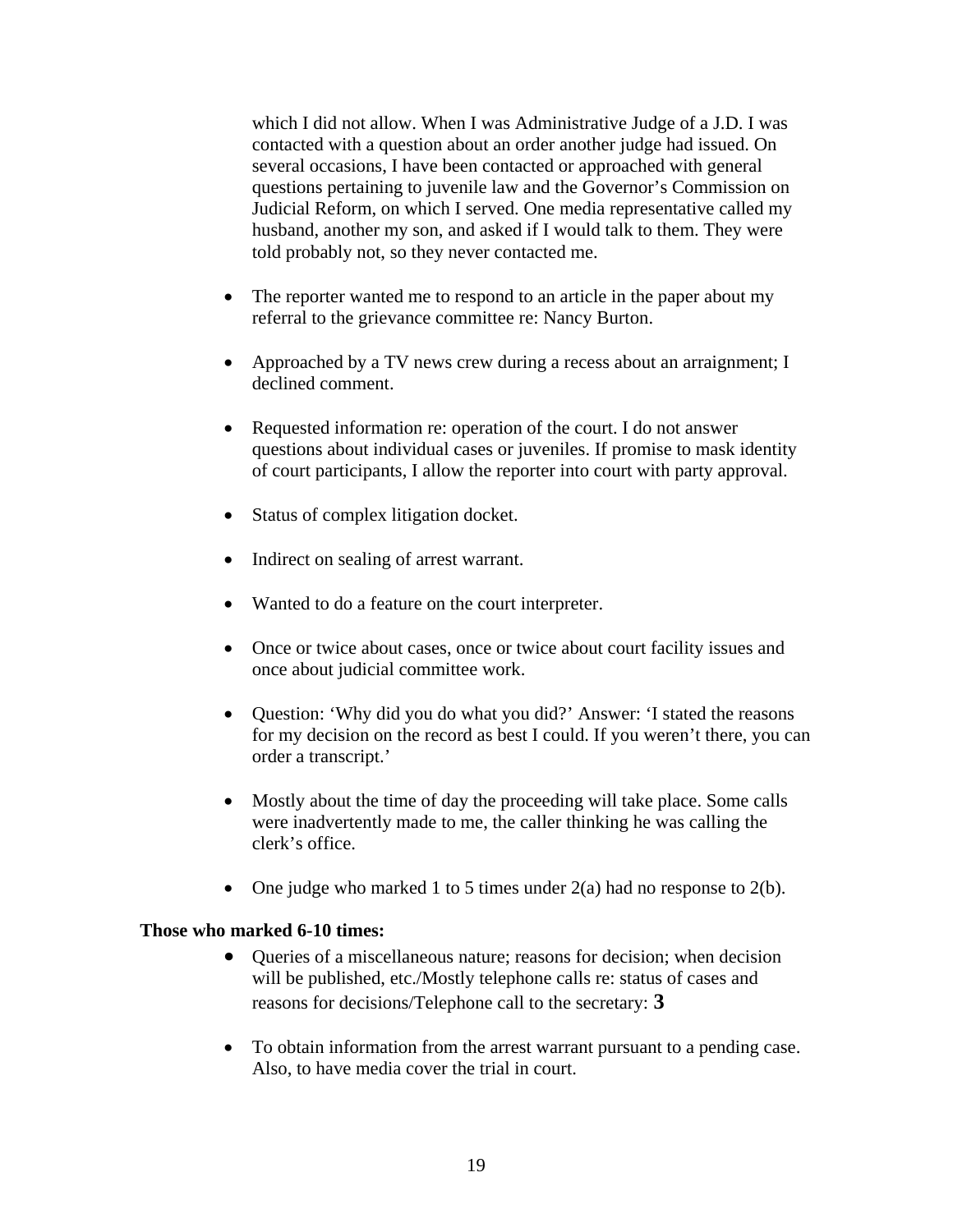- Procedural questions about case status. Request for prepared notes upon which verdict was delivered to ease preparation of story recounting verdict.
- Contact during a high profile trial; discussion of written decisions; interview to obtain legal general law background.
- Desire for background info. In one instance, a request to cover a trial (TV).

#### **Those who marked 10 or more times:**

- Information, clarification/Inquiries concerning scheduling or request for general discussion on a case/Inquires about cases **-- 3**
- It depended on the particular discipline I was assigned to. In GA it was about dockets, docket management, and specific cases, especially as it related to sentencing. In Part A Criminal, it was always about a specific case, especially about sentencing. In family it was non-existent. In Civil it was rare and case specific. In Juvenile it was always about the system and how it worked.
- For background information about judicial processes; comments about issues of judicial administration and appointments to Appellate and Supreme Courts.
- To ask questions about my decision.
- Various. The most frequent request was to allow cameras to film a court proceeding or to allow another kind of film coverage.
- Inquiries about file contents or feelings after a case has been completed
- Request for any useful legal background on the case.
- Questions concerning the work of the Supreme Court.
- Most contacts when I was on trial court. Usually reporter was seeking information or explanation of what was happening, case scheduling, etc. A few requests since on appellate bench – usually not related to particular cases of mine but general comments about judicial procedures, roles, etc. Occasionally some requests for interviews generally.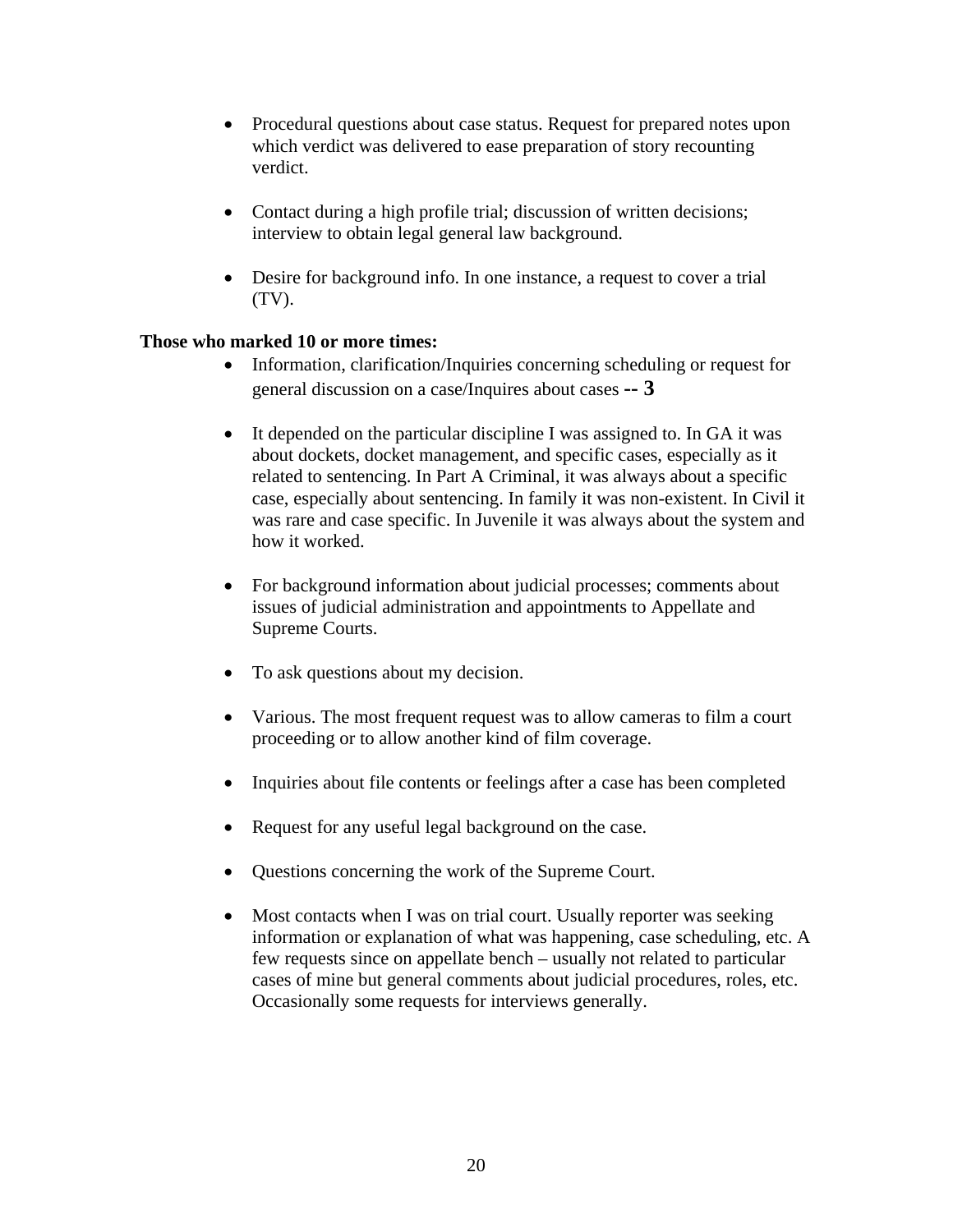## **Question No. 3 – Judges' Responses**

#### **3) Do you have a practice about responding to media inquiries? If yes, what is the practice?**

- Generally, no comment.
- $No/None/NA 13$
- If contacted I would refer to external affairs.

 **\_\_\_\_\_\_\_\_\_\_\_\_\_\_\_\_\_** 

- I do not respond at all unless someone is seeking general information, unrelated to cases, about juvenile or other court procedures. I have given interviews on general topics. Sometimes I talk to External Affairs first and ask them to identify the caller, get some information on what the story is about, etc. I want to know how reputable the reporter and/or the publication is if I'm not familiar with them. I would never return a call about a pending case, whether it's before me or another judge. That is unethical.
- Case by case, usually don't comment.
- If contacted, I would speak with Melissa Farley's office.
- Minimal comment and suggest he/she review the transcript.
- Most time I do not unless I know and trust the reporter.
- Check with AJ and/or External Relations/Affairs Div.
- Generally, refer the call to External Affairs.
- Not to comment-refer to ext. affairs
- I always respond, but sometimes I am unable to comment.
- For those with whom I have a long standing relationship I speak to them directly. If it is about a specific case I only comment after it is completed and the appeal period has run, and then only very generally. If I do not have a relationship with the reporter, I refer them to External Affairs. On many occasions I have spoken to them with a representative of External Affairs in the room with me and we were on speaker phone.
- Do not respond to inquiry about a specific case such as Tauck v. Tauck, which received media attention.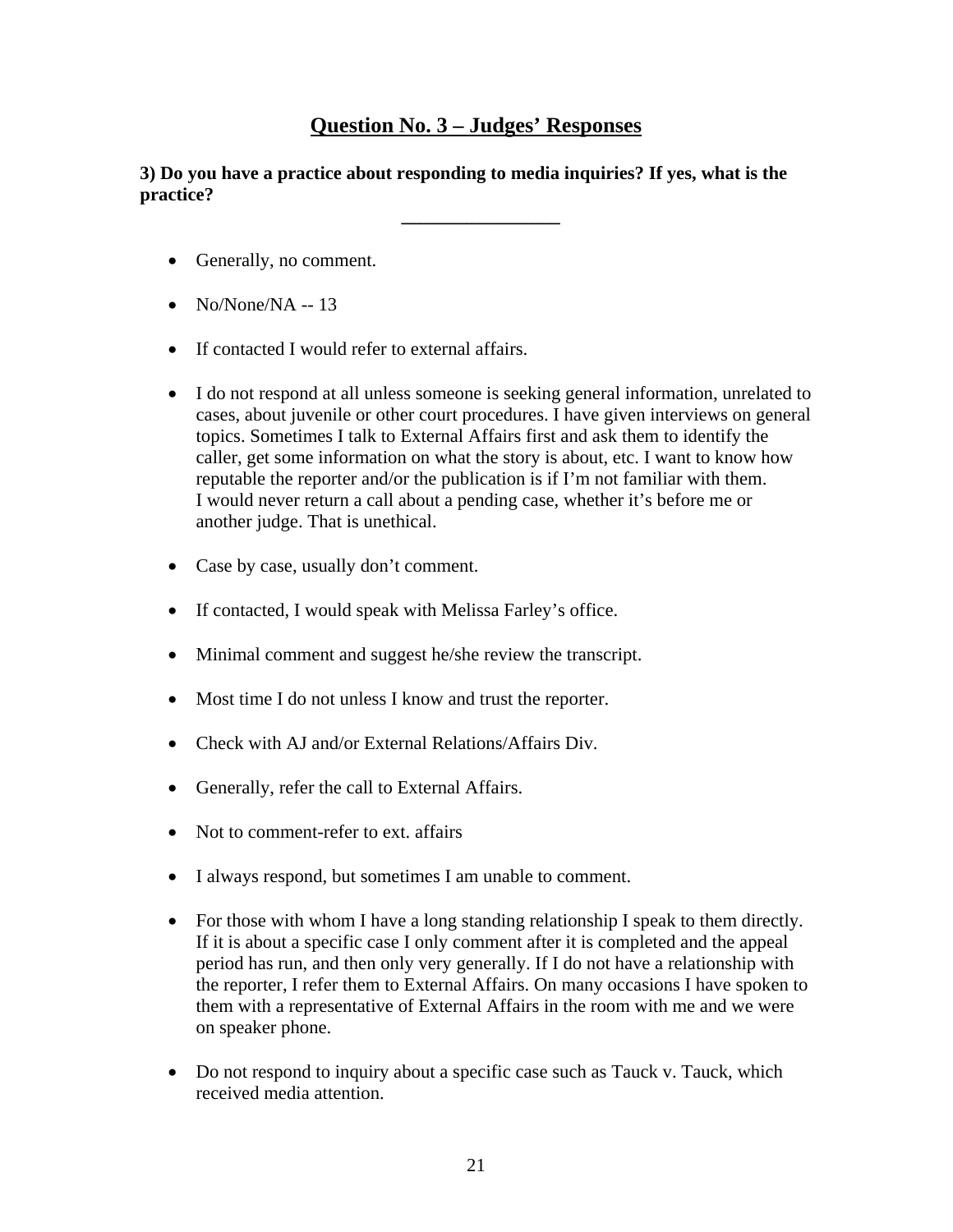- To decline to respond about pending cases.
- I always respond, even if to say, "No comment."
- I forward all contacts to External Affairs.
- I try to be helpful.
- I don't respond if a case is pending. I give very little information after the case is resolved.
- My general practice has been to consult with External Affairs and follow (usually) the advice tendered.
- No practice never contacted.
- I denied the requests.
- Follow recommendations of External Affairs.
- I call External Affairs.
- No comment.
- Refer to Judicial External Affairs.
- I never speak to the media about pending files.
- Generally, no comment about the case. I may point to certain facts in the public record.
- Yes, generally I have a secretary call to say I have no comment.
- Yes, I do not respond.
- Yes, contact Melissa Farley and have her office deal with media request.
- I usually do respond, but only "off the record" and giving only neutral legal background, if requested.
- No practice predisposed toward "No comment."
- Refer to External Affairs.
- I make a referral to External Affairs.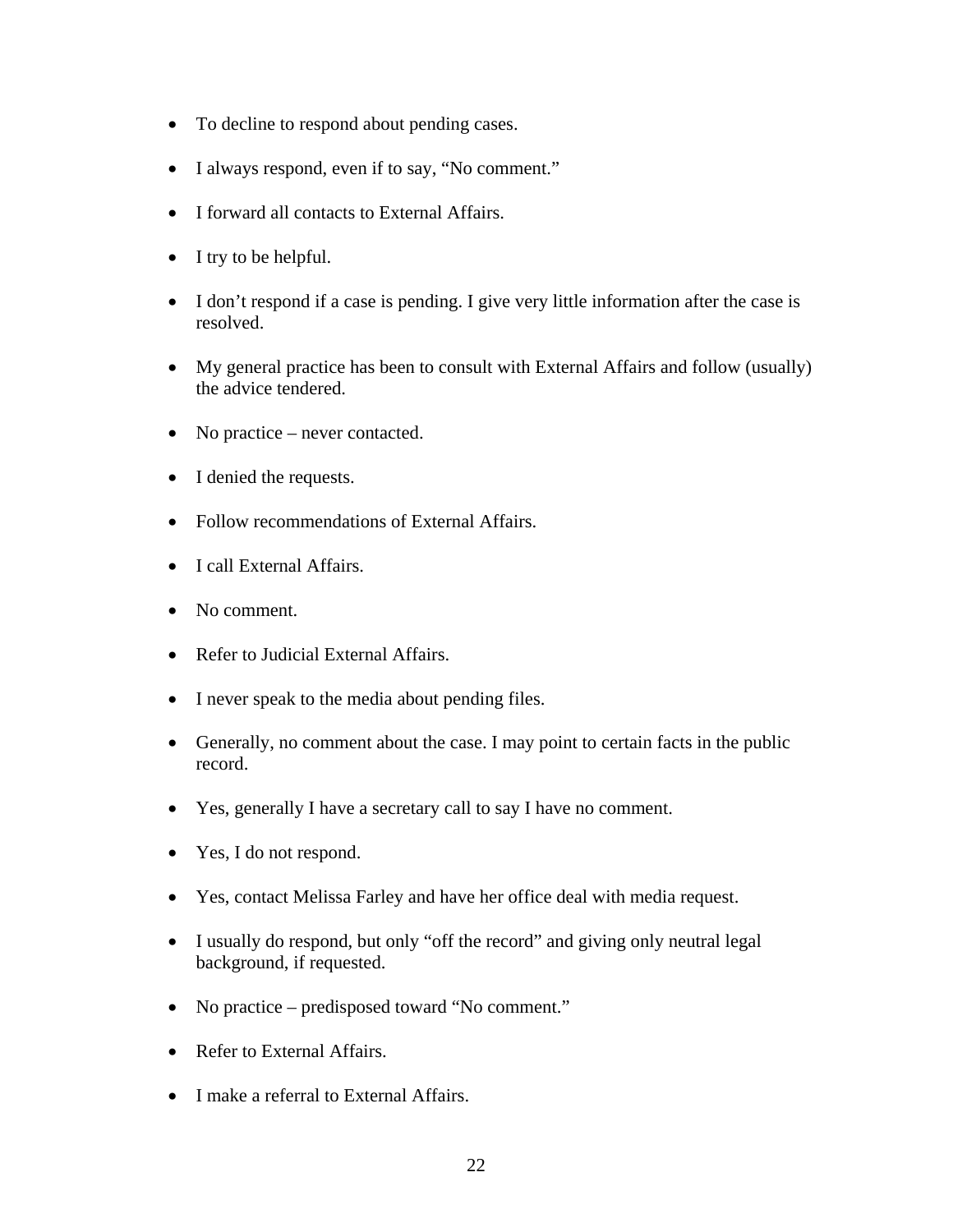- Yes, I avoid responding.
- I refer these requests to the AJ and to Hartford.
- I will not respond to a media inquiry.
- I require all inquiries to go through external affairs.
- I would not respond to the media.
- Never speak on record or off record about pending case. Occasionally speak off record after case is over to clarify technical point.
- Avoid response if possible. If response is made it must be correct and carefully made.
- Basically avoid contact.
- Do not discuss pending cases or individual matters.
- Non-prejudicial clarifications about what happened in court.
- Not yet I'll be interested in what other judges do.
- I would not discuss pending or decided cases, but otherwise I would call the reporter back after having had time to consider the question.
- I am cautious. I will not talk about a pending case. I will sometimes discuss general legal issues "off the record" and "not for attribution."
- As a trial judge, I would not respond re: the case in question. As the Chief Administrative Judge of Criminal, I may be asked by the Chief Court Administrator's Office to respond.
- Yes. Allow reporters during hearing if 1) promise to mask identity of juvenile and parents and 2) consent to reporter presence.
- A reluctant limited response.
- Generally I avoid any case specific communications. I do talk to representatives of the media about matters of general interest.
- I have always responded to reporters to listen to their questions, explaining what I could comment about and what I could not. Most times, I was able to answer some portion of question, at least. Usually, I would take a few moments to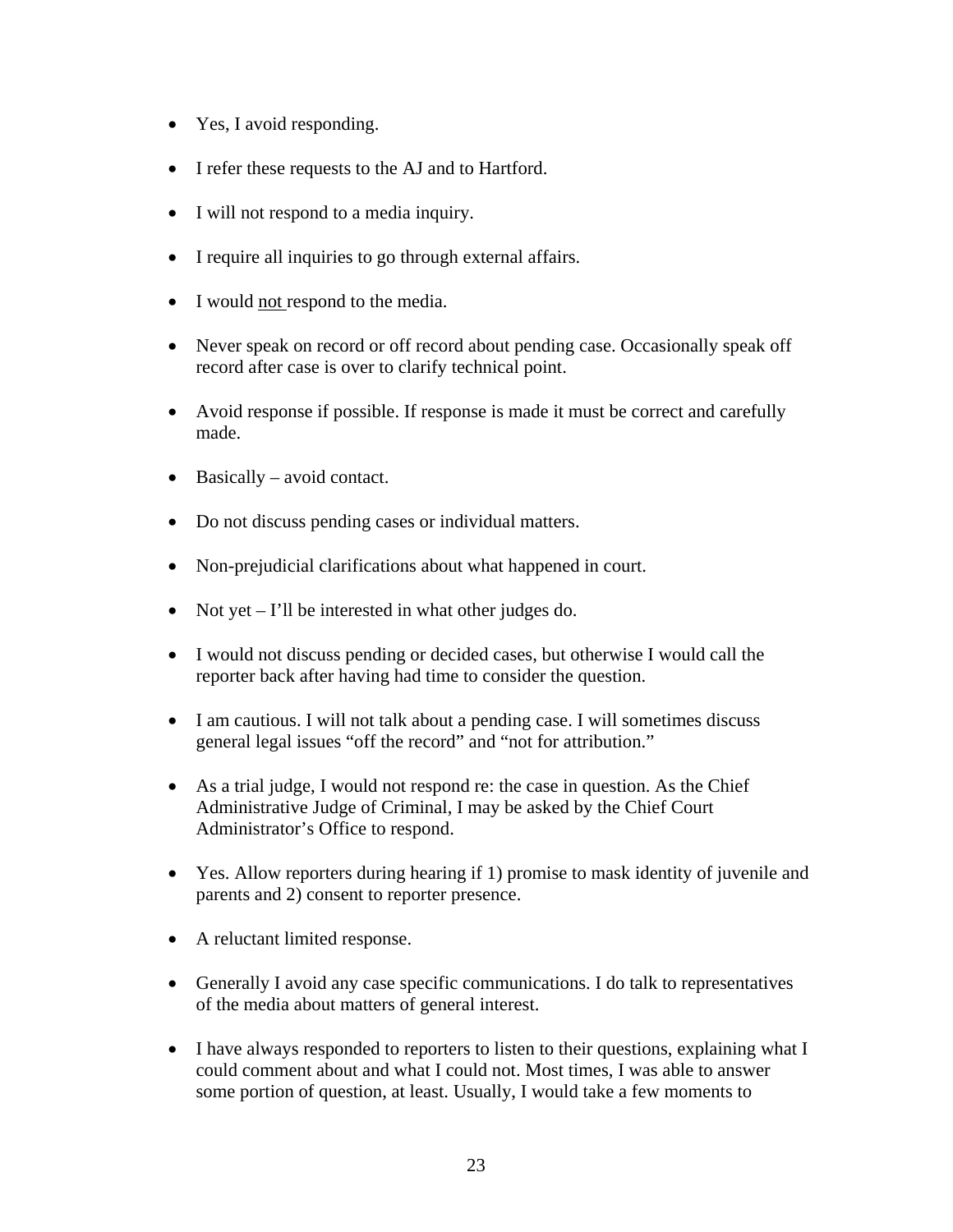compose comments, even writing them out. I would then speak with the reporter carefully limiting myself to my planned remarks. With interviews requested by trusted reporters, I have sometimes answered without advance prep.

- Refer them to Hartford.
- Don't respond. Call Hartford.
- I respond and have done so many times in my role as CAJ Civil. For example, I have answered inquiries re: the complex litigation docket, civil blitzes, caseflow, the defeat of the backlog, court organization, resources, etc.
- Yes, if I received a request to speak to the media, I would discuss it with my mentor, administrative judge, presiding judge and external affairs as appropriate. I do not expect that I would ever personally respond, but some response from a spokesperson of the branch might be appropriate depending on the facts.
- Not beyond given guidelines.
- I don't discuss cases pending.
- Judge referred to answer to Question 2(b). That answer was: "I stated the reasons for my decision on the record as best I could. If you weren't there, you can order a transcript."
- Yes, I respond to all inquiries, and sometimes speak to the journalist off-therecord. Sometimes, however, I am unable to assist – but I always return the call.
- If contacted, I would refer the question to the office of the Chief Court Administrator.
- Avoid.
- On a case that is the court's, I do not talk to the media. On administrative matters, I always talk to them.
- Usually "no comment;" a couple of times I gave background info to help reporter understand.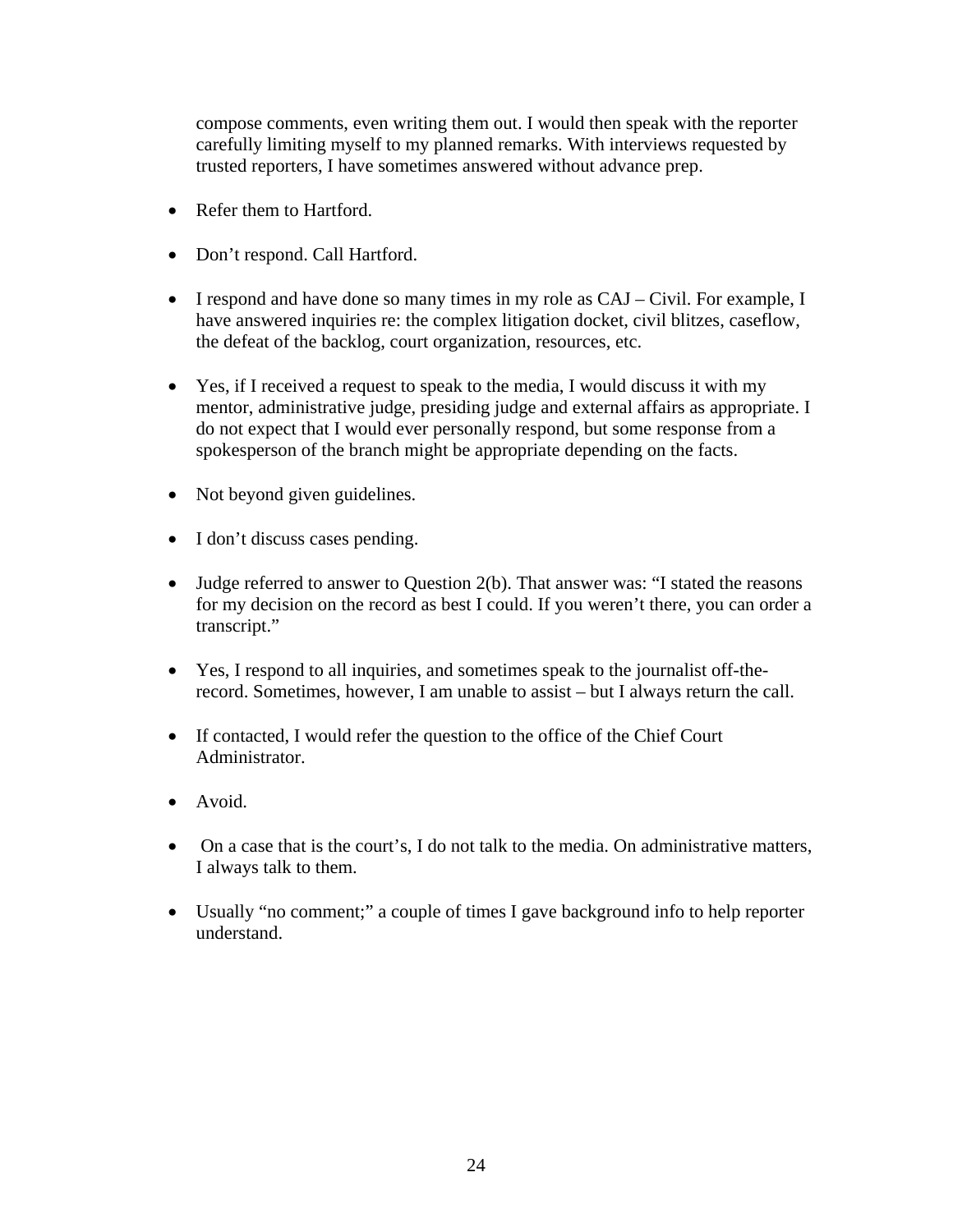## **Question No. 4 – Judges' Responses**

4) Have you ever contacted the media? **If yes, what was the purpose and outcome of the contact?** 

- Occasionally, but only in response to their inquiries. I have allowed my name and my statements to be included in prepared press releases. One such release was necessary to correct an inaccuracy.
- Background information and clarification.

 **\_\_\_\_\_\_\_\_\_\_\_\_\_\_\_\_\_\_\_\_** 

- I contacted an editor to request that a defendant's identity not be published because his name had been improperly released by the court clerk.
- To correct inaccurate information contained in a story about judiciary or particular judge.
- As probate judge I contacted the media to promote understanding of the role of the court in the community and the availability of services for mentally retarded persons and those suffering from incapacities.
- Yes, to speak to editorial boards when I was Acting Chief Justice.
- I have regular contact with members of the media, but only as family friends.
- I've never initiated contact. I've contacted the media in response to requests to interview me personally.
- Twice. Once to report to respected reporter colleague about misconduct by different reporter who wrote article about trial based upon review of arrest warrant, and thus woefully, misreported about the case. Once to correct a misunderstanding as to the basis for a ruling so the ruling would be properly understood in future cases where same issue would arise.
- To defend a judge or point them to proper authorities on legal issues.
- Yes, after publication to correct or expand on story.
- Twice by phone Info re: a case was the purpose  $-$  I thought it inappropriate to respond.
- I do so only through Rhonda Hebert.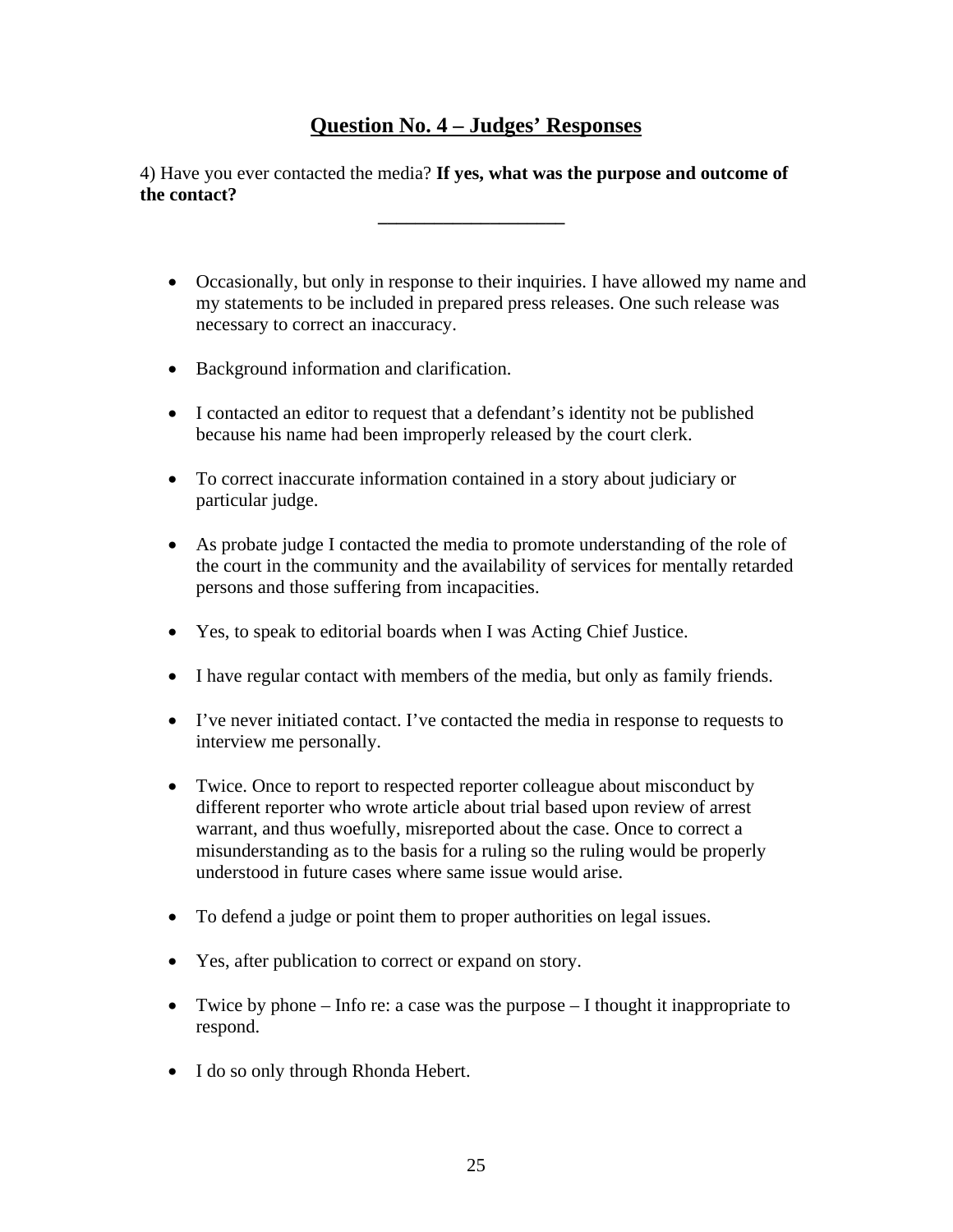- Only to tell them about visiting Russian delegations.
- Very rarely. On occasion, however, I have done so to alert 2 journalists about the existence of a particular case. The journalist always has been appreciative.
- Yes. I was Chief Court Administrator and had daily contact but always used external affairs for background.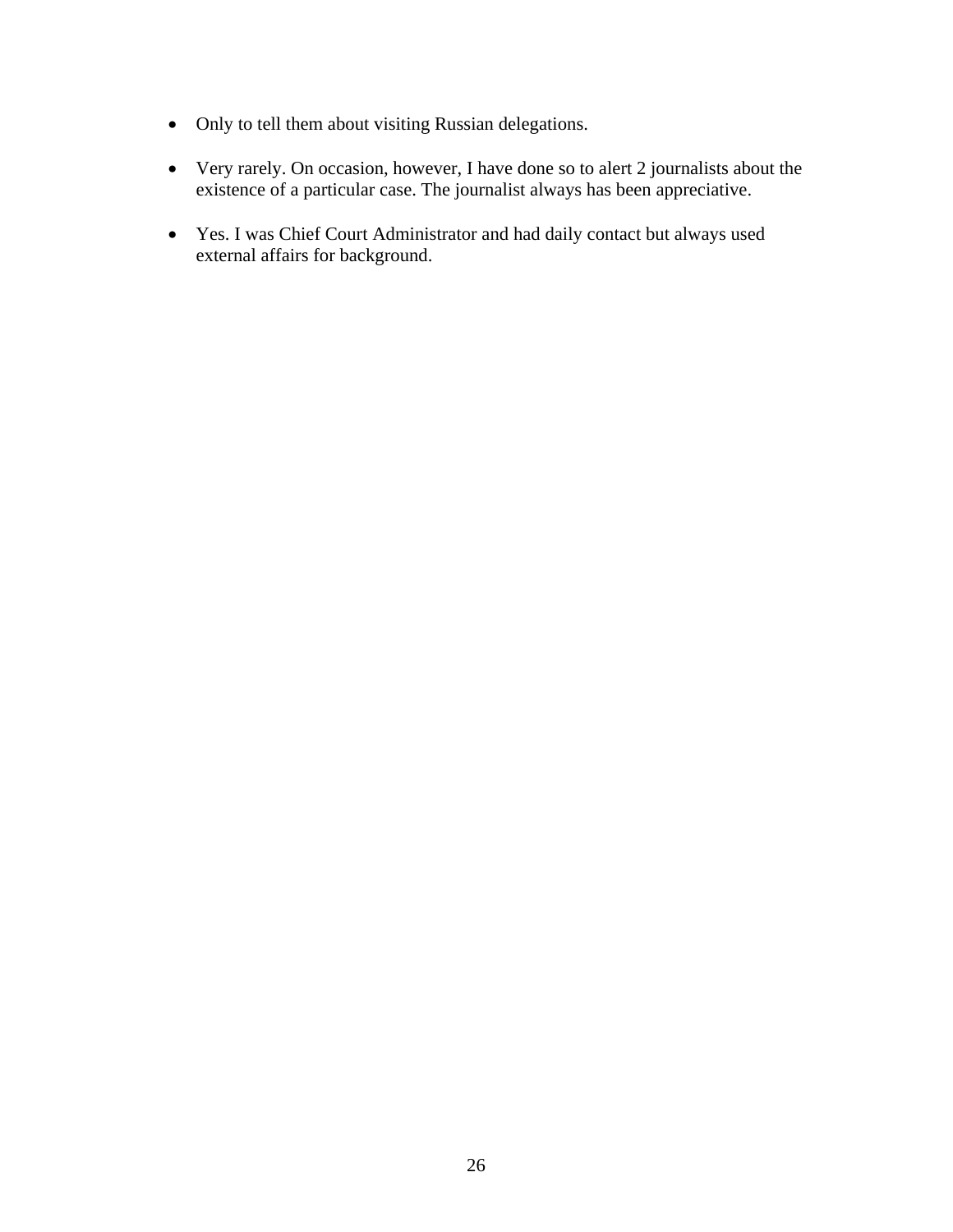## **Question No. 6 – Judges' Responses**

**6) Do you see potential issues regarding cameras in a courtroom? If yes, what are they?** 

 $\bullet$  No –  $\bullet$ 

• N/A or No Response  $-2$ 

 **\_\_\_\_\_\_\_\_\_\_\_\_\_\_\_\_\_\_** 

- Distractions. Effect on behavior of witnesses, lawyers, judges. Effect on jurors, willingness of jurors to serve.
- Only if they disrupt the trial or distract the witnesses and/or jury.
- Yes. I hope that they will not contribute to chaotic arraignment scenes as everyone in the courtroom strives to achieve his/her 15 minutes of fame. We absolutely must have sufficient marshal control. Right now, NO marshals are provided to Hartford's civil trial judges. I also believe it will inhibit jurors from serving and witnesses from testifying. Getting witnesses to crimes to testify is already extremely difficult due to fear of retaliation. I also believe that lengthy hearings when one party or the other objects to such coverage will stall the start time of trial evidence, costing us more time when jurors "drop out" due to the extended time, which then requires additional voir dire, or worse a mistrial. I would suggest that in jury cases, requests for camera coverage be required to be submitted prior to the commencement of voir dire, rather than the commencement of evidence.
- Criminal cases, protecting witnesses.
- 1) Protection of the privacy of jurors. Even with TV coverage, it is sometimes hard to find jurors willing to serve. 2) Potential to distort trial situations.
- Inability of judge who is technologically deficient to properly control the proceedings. The danger [*can't read next word]* and the time & energy necessary to control the proceedings will adversely impact the judicial responsibilities.
- Yes. Loss of juror anonymity. Disturbance of proceedings "playing" to the camera.
- Yes victim/witness concerns.
- 1. Victim/witness reluctance to testify 2. Juror reluctance to serve.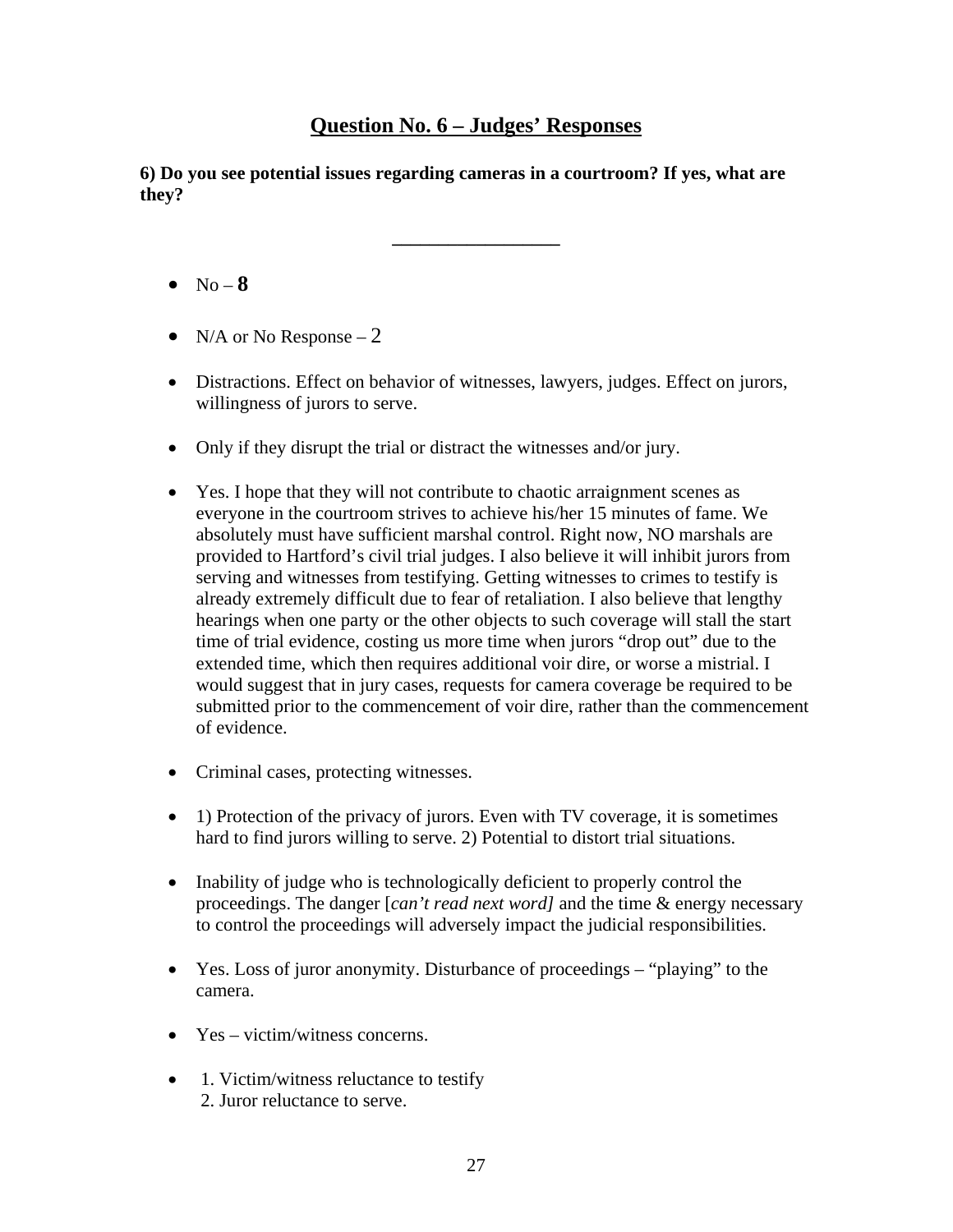3. Lawyers/judges playing to the camera.

4. Use as a wedge to coerce unfair civil settlements.

5. "Cherry picking" of the most salacious aspects of trials.

6. Time and resources devoted to dealing with the practical aspects of media coverage.

- Beyond the Judge Ito fiasco, I see only a few issues. If there is one video camera as a feed to all who want it, I see no problem. If it is a bunch of them, as occurred at the LOB during the Judicial Review hearing recently, it was a mess. It was distracting, disrespectful, and demeaned the solemnity of the proceeding. If the issue is still cameras, I can see allowing more than one if the photographers stand at the back, use cameras which are absolutely silent, and use no flash. However, I have an absolute objection if a jury is impaneled because there is no way of stopping the photographing of individual jurors, which is unnecessary, intrusive and a huge security risk.
- I am currently serving in Family Court and the issues of the privacy of the minor children would be an issue.
- Judges will require a period of time to become comfortable both with the concept and the practice.
- Yes, I fear it will change the culture of the courtroom. Televisions have an amazing effect on *[answer stopped there]*
- Not that shouldn't be able to be resolved.
- Yes. Witness, victim, jury safety, use of video at judge's confirmation hearings, use of portion of video to get dramatic effect for television, and playing to the camera by parties.
- Yes. Distraction, expense, increased reluctance to participate on the part of jurors, witnesses and others. Perhaps more importantly, I think that the editing and selection processes may yield unrepresentative impressions of judicial proceedings. There are, of course, arguments to the contrary.
- Yes, security for jurors in high profile criminal cases.
- Yes. The camera taking over the fairness of the trial.
- Many courthouses are ill-equipped to accommodate such coverage. New claims of error, constitutional or otherwise, will be unnecessarily injected into criminal proceedings. Technical difficulties will either delay proceedings or create complaints by the media if no delays are granted to resolve such difficulties.
- Issues are well addressed by extant rules.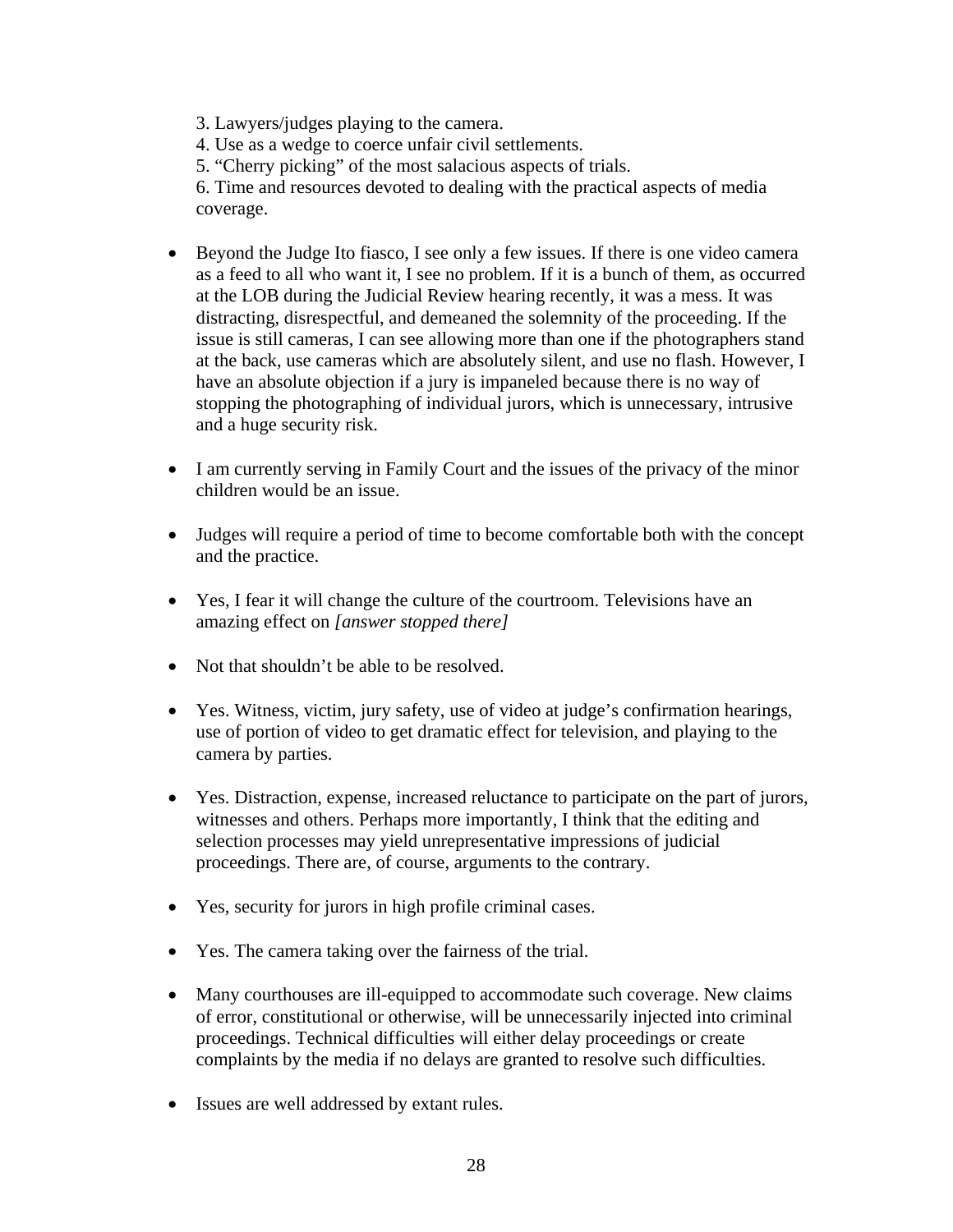- Impact on due process, failure of public, victims and defendants to appreciate the whole system, context, relationship to other cases as they would if present in court during a portion of the day.
- 1) People playing to the camera; 2) Witnesses will be reluctant to get involved if they know they could be on camera for trial.
- There may be occasional episodes of participants trying to show off for the cameras. Also, there will probably be more sidebars or chambers conferences because we will have to be more guarded in what we say with the cameras on.
- Yes. A concern that jurors and witnesses not be influenced by the cameras.
- Yes In a jury trial it would be a distraction to jurors and may take away from focus of presentation of evidence.
- My experience is that the "potential issues" interfering with the dignity of the proceedings and lawyers or judges playing to the camera and witnesses being inhibited – do not ??occur?? *[unsure if occur is the word].* They can be managed by firm but flexible courtroom control by the judge in court.
- Yes, very serious issues. Influence on jury. Attorney and witnesses play to the camera. Trials turning into a media circus. I believe the potential problems are much greater in jury trials than in court trials. I also have less problem with complete coverage such as may be provided by CTN than with sound bite coverage.
- Lawyers & witnesses "playing to" the camera. Juror intimidation/witness intimidation.
- Yes. I am concerned about the willingness of witnesses to testify and of jurors to serve. I am also concerned about the "professionalism" of the installation and operation. I thought the late arrival and subsequent behavior of one of the news stations (I believe it was Channel 8) at the CJI – when the operator approached the podium while Judge Lavery was speaking and then Mr. Davis went through the room to question judges until he was prevented from doing so – was unprofessional and discourteous.
- I agree with access, whenever possible, but there are serious logistical issues to be resolved.
- Serious concerns about the chilling effect it would have on the testimony of certain witnesses. Also have serious concerns about the safety and security of jurors.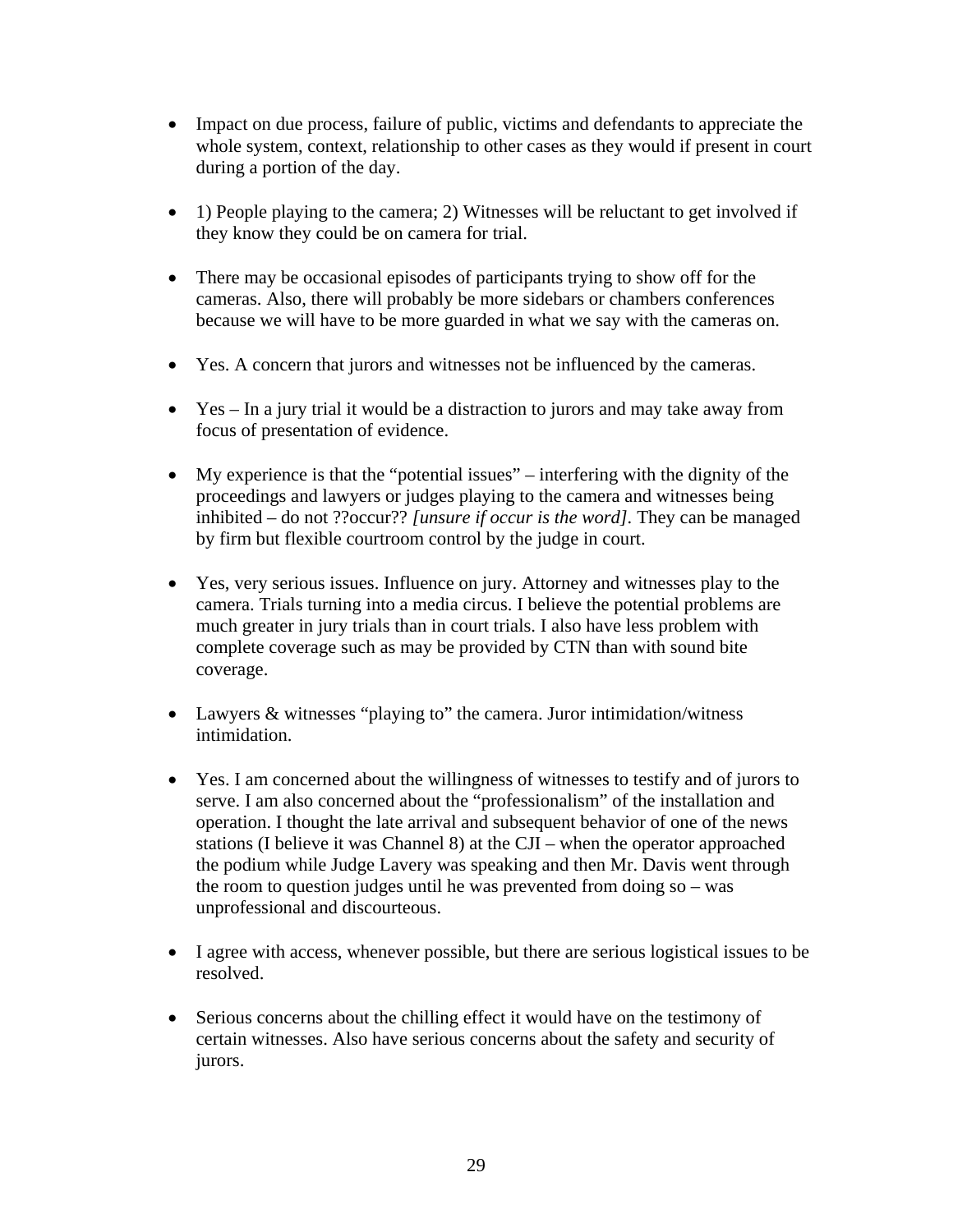- Yes. Sensationalizing, exploitation, inappropriate emphasis on factors, possible tainting of jurors, witnesses, etc.
- Yes, counsel and participants will pander to the camera.
- My concern is with the protection of juror identities.
- In cases where violence is involved, I think there is potential for the testimony and affect of witnesses/victims, who are frequently already very intimidated by the process, to be affected by the presence of cameras. It may affect the truthfinding function of the fact finder.
- Absolutely. In drug cases, we are often faced with bad and dangerous people. Juries should not have their faces all over the media, and as a judge, I am not crazy about the exposure. Cameras could put lives at risk – CT Post and Peeler, for example.
- Several issues, particularly at criminal arraignments and in jury trials. Eliminating prejudicial publicity, including file photos of presumptively innocent defendants in jumpsuits and handcuffs, is key.
- Interference with trial. Distraction of parties. Identification of jurors.
- Yes. Distraction especially of and to lawyers and jurors.
- Not really, so long as it is not disruptive.
- Very few. The one case I did nearly 25 years ago went without a hitch after the ground rules were established. Sensitive cases involving children or battered or raped women need more restraint.
- Rights of other litigants.
- The conflict with protecting the identity of certain victims in criminal trials.
- 1) Maintaining control in the courtroom. 2) Maintaining the dignity of proceedings. 3) Protecting the identities in some instances, of jurors, witnesses, victims, children, etc.
- Attorneys' behavior, jurors' identities and concerns, witness intimidation. It will be an added responsibility for the trial judge.
- Yes. Photographs with strong emotional contact.
- 46b-15 hearings should be excluded since they are family types cases in the main.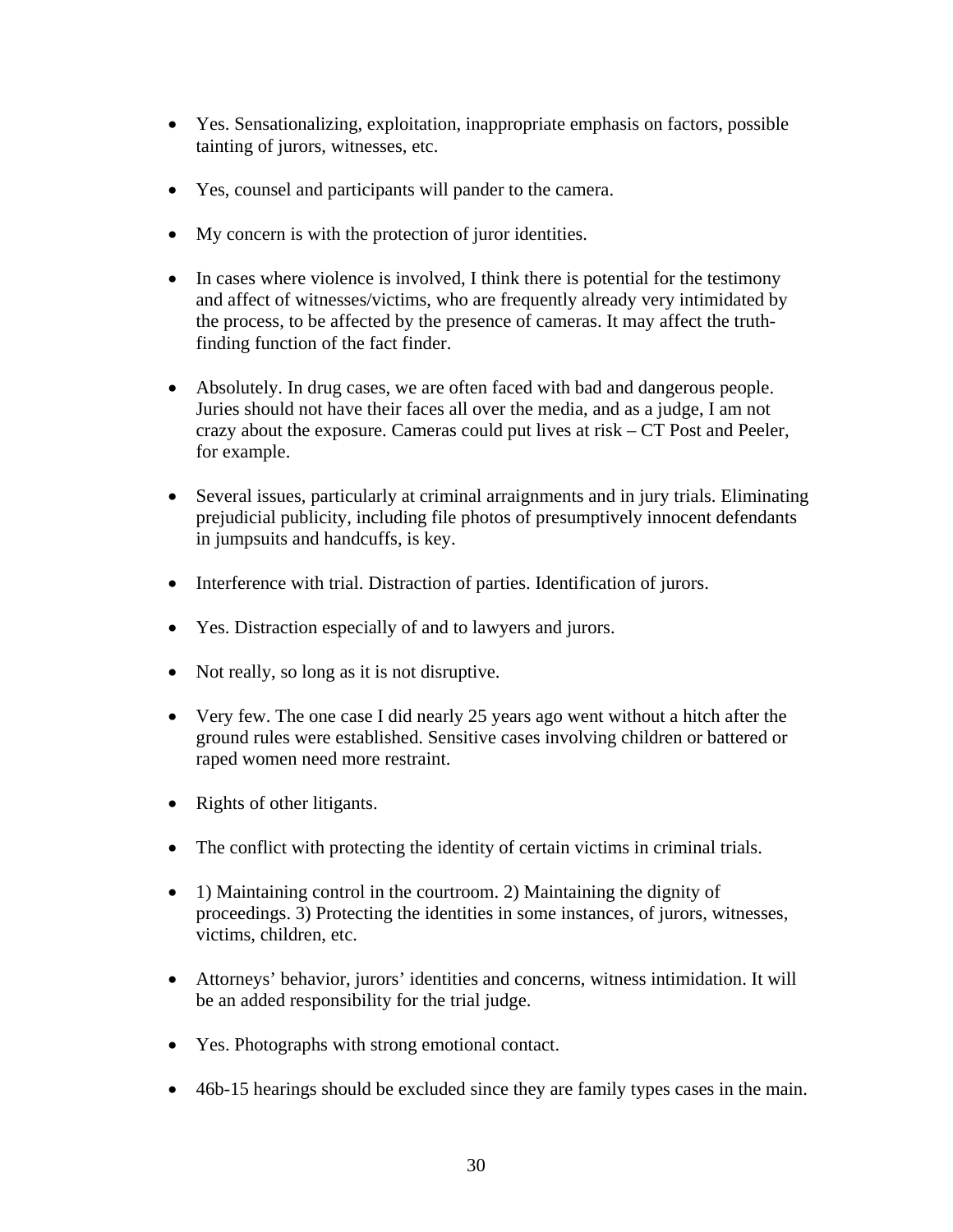- Many may find it difficult to ignore that they are there and act differently because of it.
- Only those generally recognized, confidential matters, sexually explicit and/or sensitive cases, the victims, witnesses and juror concerns.
- I believe I had cameras in courtrooms on three occasions as trial judge. All were very satisfactory. Crafts case 1 was lengthy and extensive. There are issues, of course, which have been exhaustively discussed during the past year of so. I resolve the issues in favor of cameras, taking care to make sure that they do not interfere with fair trial, etc. SC coverage is well done and CT-N coverage at AC was approved but has not happened due to funding. Apparently, prior to leaving AC, I was entrusted with dealing with CT-N on that project.
- Yes, disruption of process. Making jurors, witnesses nervous.
- Protection of jurors, witnesses, disruption of proceedings.
- The issues have all been raised.
- Yes! Would be distracting; concern about how come across or appear on T.V. Playing to the camera.
- None other than those discussed in tremendous detail and frequently during the last 2-3 years.
- I would review the request under the standards and procedures set forth in the Practice Book section on point, and I would consider the safety and security of the litigants, witnesses, jurors, etc.
- Witness intimidation, courtroom distraction.
- Logistics in older courthouses.
- Sure! If I truly felt they were trying to inform or educate the public, that would be one thing. But based on the cases the media has tended to follow, the principal purpose has been at best to entertain, and, at worst, to titillate, the public. The courts are not in the entertainment or titillation business. And I see no reason to allow the press the opportunity to gain an advantage over an ordinary spectator (e.g. to position camera so that they can photograph lawyers and parties' faces, something spectators in the back of the room can't do.
- Victims and jurors are problems, especially in criminal cases. Victims, especially in sex cases, are frightened as it is to come forward. Jurors are difficult in giving of their time. Both will have bigger issues regarding safety if cameras are in some cases.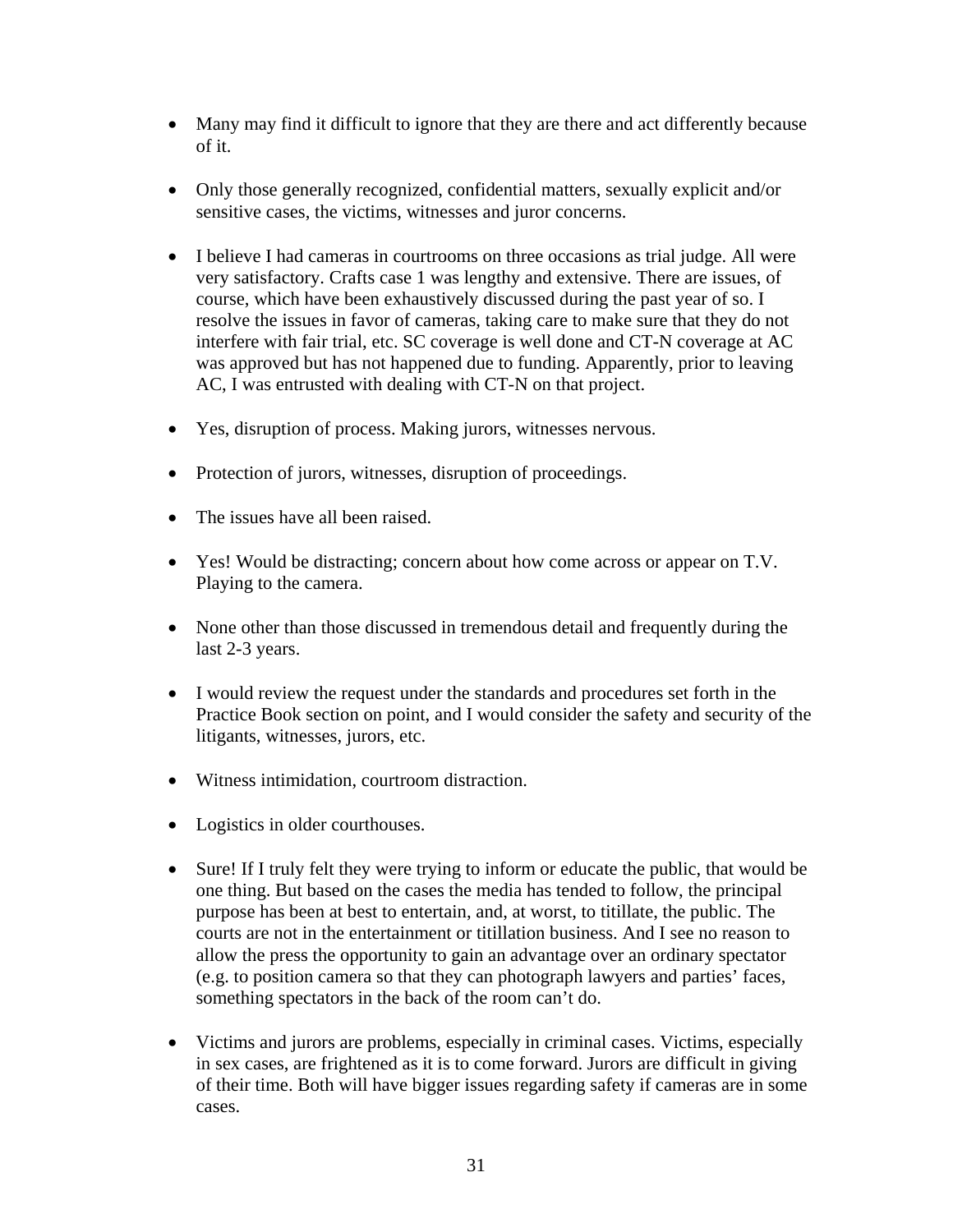- Yes. The Public Access Task Force has identified the pros and cons. On balance, I'm in favor of having trial and appellate court proceedings televised.
- Effect on jurors (if disclosed) and witnesses and certain alleged victims.
- Yes; space, technical logistics, security and confidentiality issues of the parties, but particularly of the jurors and non-party witnesses.
- Sexual assault cases, gang-related cases, street crimes. Can you envision a state's attorney telling an already reluctant witness – "There's a camera in the courtroom but not to worry it won't focus on you, it'll be turned off, etc." That is a real *[world??]* problem.
- Unless it is CT-N or some other network with coverage from start to finish, there will be a problem with what is selected for broadcast to the public.
- Yes in a headline case the trial judge has to spend a lot of time making sure cameras off jurors and some witnesses. I did a murder trial in the 80's on TV in Waterbury.
- I did then it was close to O.J. Today I'd be concerned about witness and juror intimidation.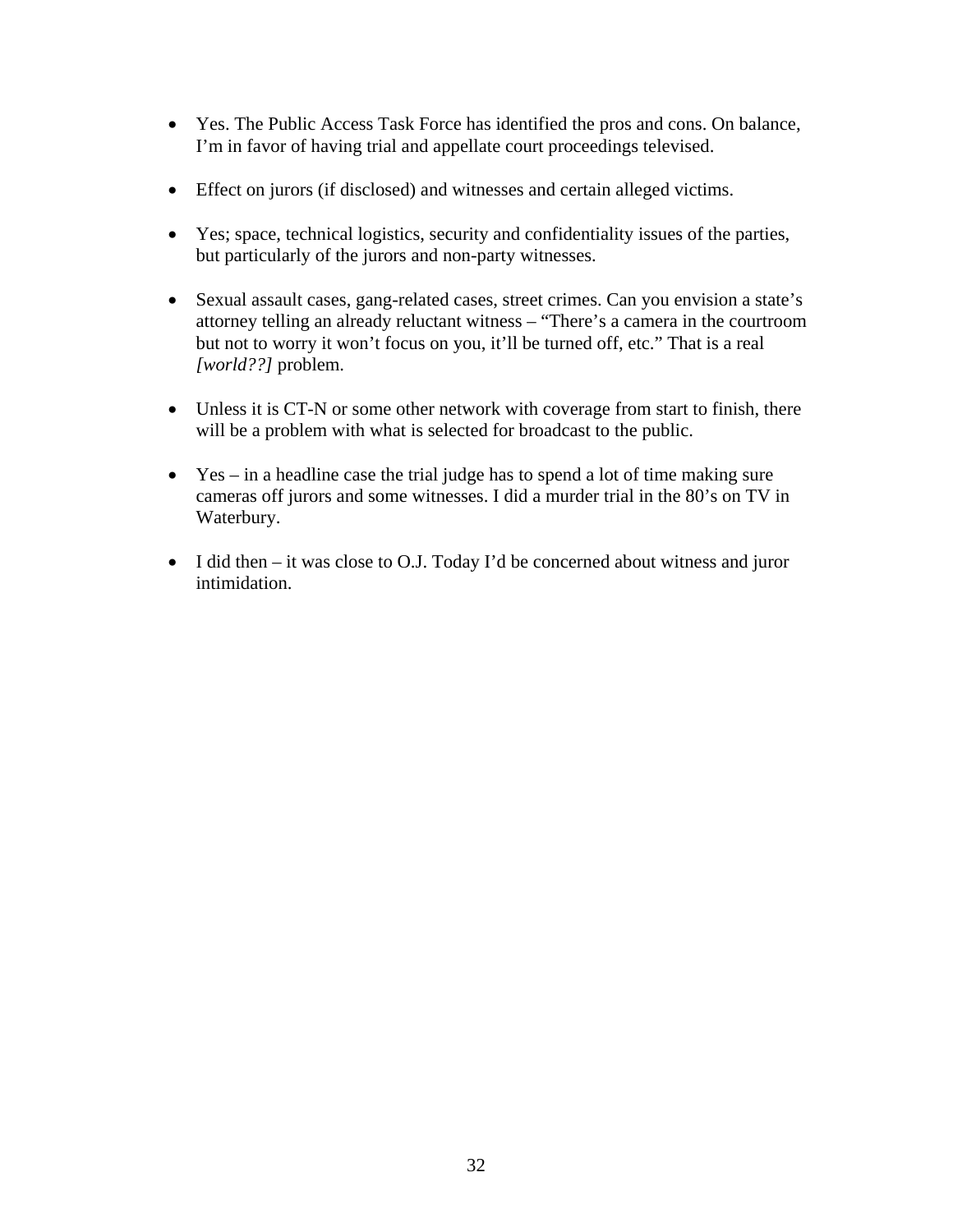## **Questions 7(a) and 7(b) – Judges' Responses**

#### **7(a) Do you advise jurors about speaking to the media following a trial? (b) If sometimes or always, what advisement do you give?**

Never/No responses: **20**

\*One respondent who said never wrote: "I always advise jurors that they are free to discuss the case with anyone, but they are equally free to refuse to discuss the case with anyone."

Another wrote: "None of my trials have been close to high profile, so there's been no need."

Another wrote: "Never had the occasion to consider this question."

 **\_\_\_\_\_\_\_\_\_\_\_\_\_\_\_\_\_\_\_\_** 

N/A --**8** 

#### **\*\*\*\*\*\*\*\*\*\*\*\*\*\*\*\*\*\*\*\*\*\***

- a) Sometimes. b) Make general comments – no individual vote or position.
- a) Sometimes. b) That they are free to speak or not speak.
- a) Always. b) I don't mention the media specifically, I do tell them they are free to speak to anyone they wish, but they also are free NOT to speak to anyone.
- a) Always. They are free to speak or not to speak.
- a) Always.

b) I advise they are under no obligation to speak with anyone. If they do speak, they should respect the privacy of fellow jurors.

- a) Yes. Not just with regard to media. Jurors are advised that they do not have to speak with anyone should they choose not to and if they do, they should not discuss the deliberation process.
- a) Sometimes.
- a) Always, yes.
- a) Not specifically as to the media. b) I tell jurors that it is up to them whether they wish to speak to anyone about the case.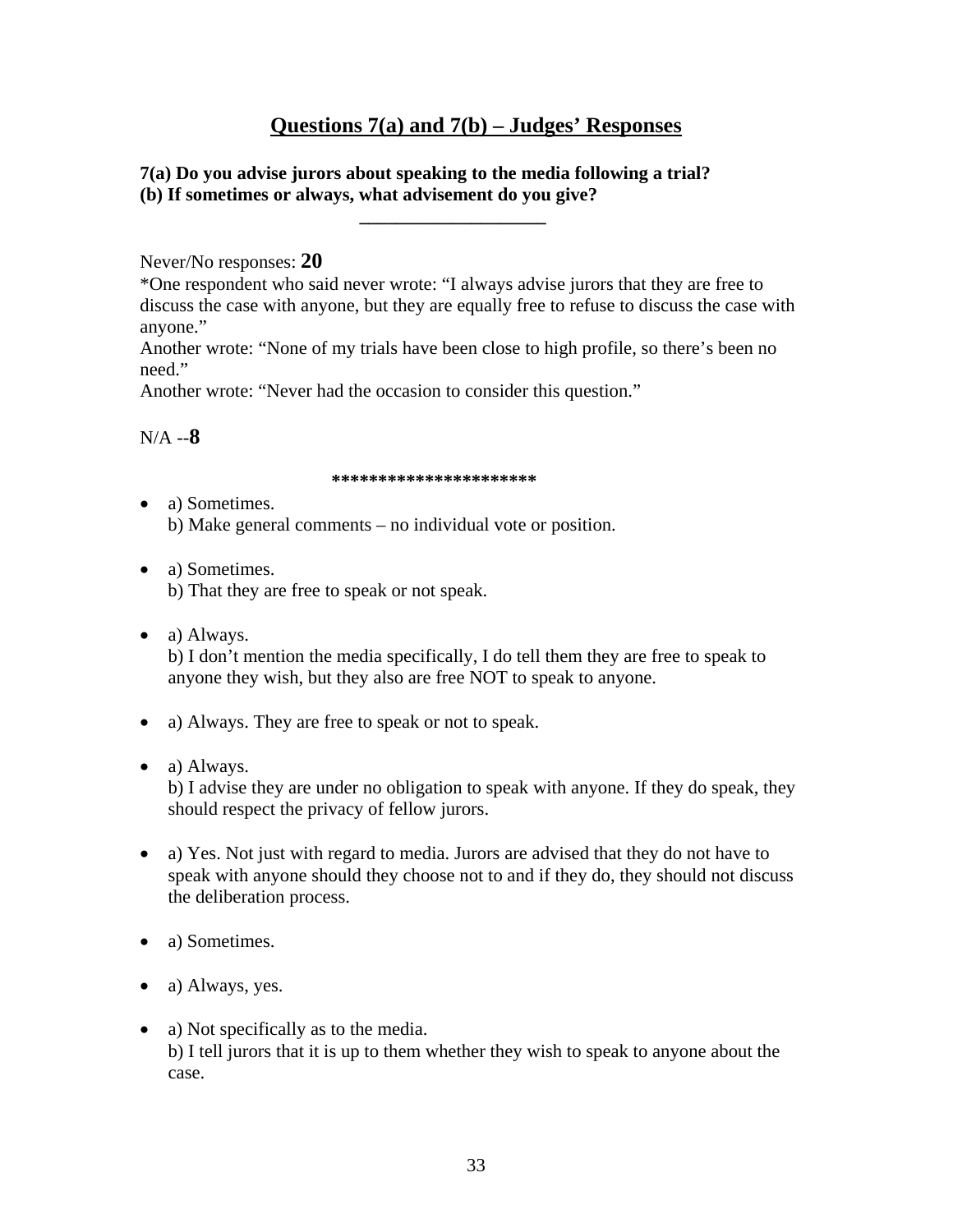• a) Sometimes.

b) They have the right to speak with the media after case is resolved, but may not wish to do so. Also to respect the deliberation process and their fellow jurors.

- a) Sometimes, depends on public profile of case.
- a) Always.

 b) That it is their right to talk with the media, but the communication may result in further legal proceedings.

- b) I release them from their oath obligations and tell them they are free to talk to anyone about the case and are free not to.
- a) Always. b) Jurors can speak to the media, but I advise against it.
- a) Always. b) It is up to the jurors as to whether to talk to anyone regarding their jury service.
- b) I advise that, although discharged jurors may talk about the case, I strongly recommend that they avoid such conversations or they may very well find themselves back in court on the witness stand.
- a) Always. b) Information about jurors' option to communicate, pursuant to Branch recommendations.
- a) Sometimes.
- a) Always. b) Allowed at their discretion.
- b) I advise jurors generally that they are under no obligation to speak to anyone about the case and that they don't have to do so if they don't want to.
- a) Always.

b) I tell them that it is their choice whether to speak to media representatives and if they do, they should not disclose specific comments made during jury deliberations because deliberations are confidential.

• a) Always.

b) 1. They are not obligated to speak to the press. 2. There is a potential for appeals or motions to set aside verdict where their comments may come into play.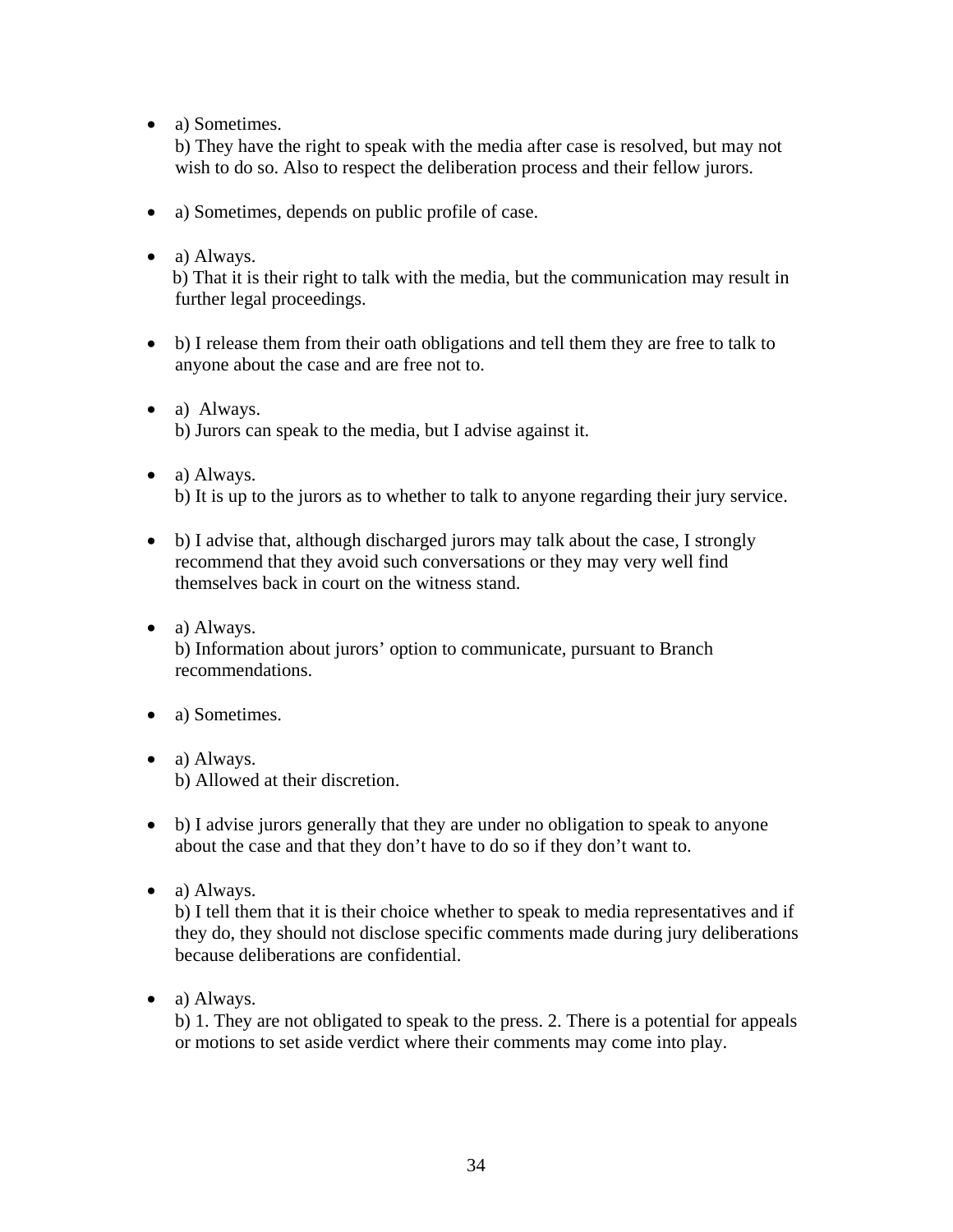• a) Always.

b) It is your decision to talk to them or not. You may – but you are not obligated to – speak and answer questions.

• a) Sometimes.

b) I tell them they have the right to speak to anyone they want to but may wish to consider that any statements they make could be misconstrued and form the basis for post-trial motions.

• a) Always.

 b) That it is strictly up to them about whether they wish to speak to the media. I also invariably remind them of the juror's oath.

- a) Sometimes I tell jurors they are free or not to speak to counsel and the media once the trial is concluded and they are discharged. b) Definitely not speak with anyone during the pending trial. Afterwards, as recited above.
- a) No response. b) None of my jury trials have generated any media attention thus far.
- a) Always. But not specific to the media, just the risks generally about talking about their deliberations.
- a) Sometimes.

b) I tell them they are free to speak to the media, but they run the risk of becoming an issue if their beliefs are printed.

- a) Always. I tell them they can now speak or refuse to speak to anyone at all, at their sole option, and that just as it is OK for others to approach them, it is OK for them to decide for themselves whether or not to speak. Court will protect them as officers of the court in making that decision.
- a) Sometimes. b) They are not obligated to media.
- a) Sometimes. b) They are not required to talk to media, and comments can be misconstrued and provide further difficulties.
- a) Always. b) It is their right to speak or not to speak.
- a) Always. I always tell them it is up to them but once their jury service is through they have no duty to speak to anyone about the case.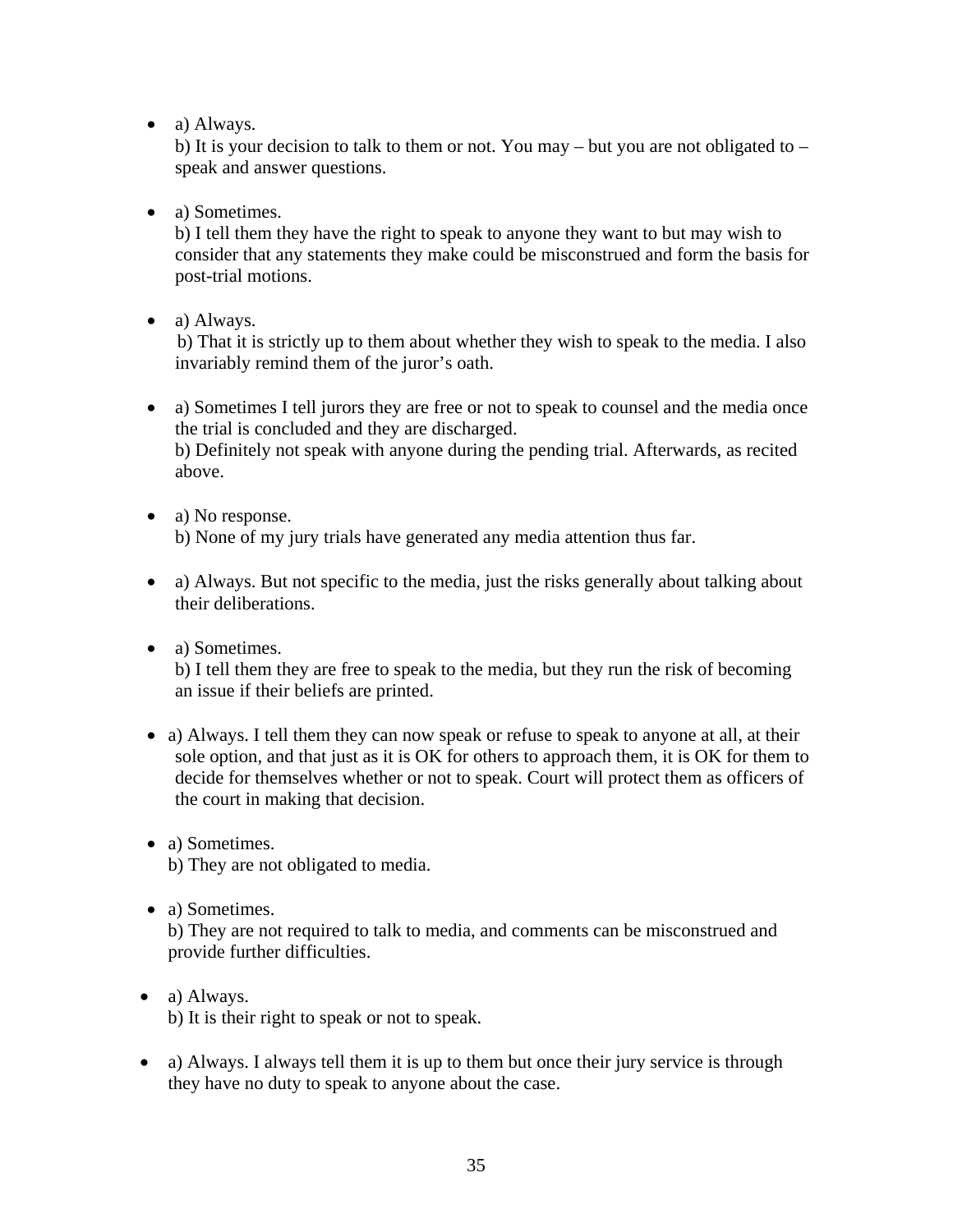• a) Always.

b) I advise them that it is their decision as to whether or not they want to talk to the media. I remind them that they are under no obligation to speak with them.

- b) I advise jurors that they are permitted to speak to anyone about the case after the decision but that discussion could cause further proceedings. The decision is up to each individual juror. With that instruction given in open court, jurors do not give post decision interviews even with trial counsel.
- a) Sometimes.

 b) Their right to communicate, no obligation to talk to the media, and the wisdom of doing so in the present case.

- a) Sometimes. My recollection is that I did so advise jurors. Many years ago, jurors were warned not to talk to the media. I haven't been in that position for a long time.
- a) Always. I always say they are free to talk or not to talk to anyone without reference to the media.
- a) Generally, in that I advise jurors about speaking with anyone following a trial.
- a) Always. b) Don't do it or do it at your peril.
- a) Always.

b) I tell them that they can talk to the media or others at their discretion and the choice of doing so or not is entirely up to them.

- a) Always (I always give this advice, but not necessarily with respect to the media.) b) In any case, that they have the right to speak to anyone, and the right not to; that sometimes those who wish to speak to them have worthy motives, e.g. to find out how to improve their skills as attorneys, etc.; and sometimes not so noble, e.g. to ferret out a detail or two that they can later use to try to change the outcome. That they should make the decision to speak with care and with consideration for their fellow jurors, who might not wish to speak about their decision-making process.
- a) Always b) You may speak, not required to – up to you.
- a) Always. b) The decision to speak to the media is their individual decision.
- b) Not specifically: The jurors receive a standard instruction that they are free to speak to anyone; they are not required to speak to anyone, and depending on what they say and to whom they say it, the discussion may form the basis of further proceedings that may require their return to court.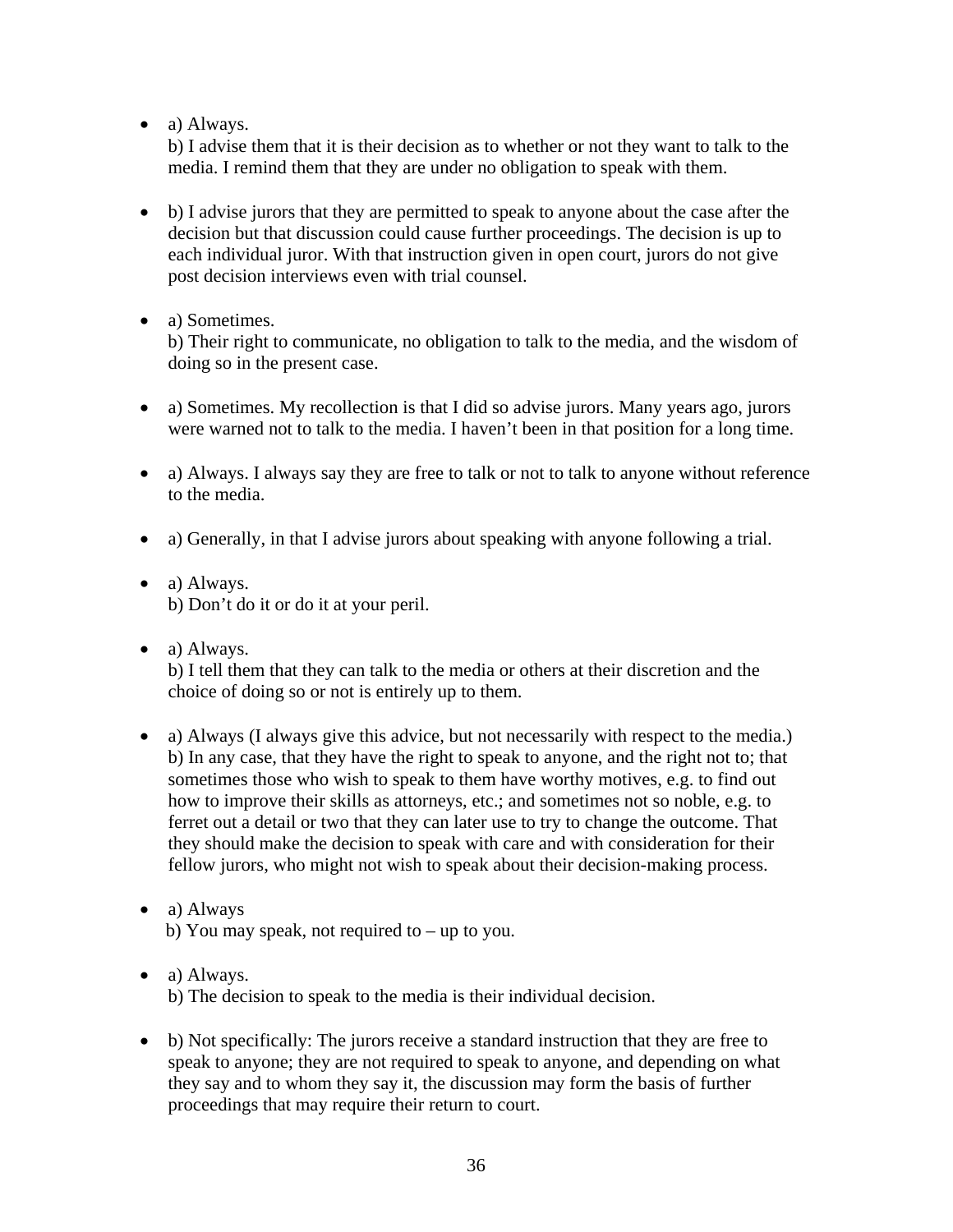- a) Not directly. I usually inform them that they have a choice, they may, but do not have to but should not discuss the deliberations.
- a) Always.

b) You do not have to talk to the media and I advise you not to because it could be taken out of context and you will find yourself a witness down the road in a habeas case.

• a) Sometimes – just that they have no obligation to do so. b) See A.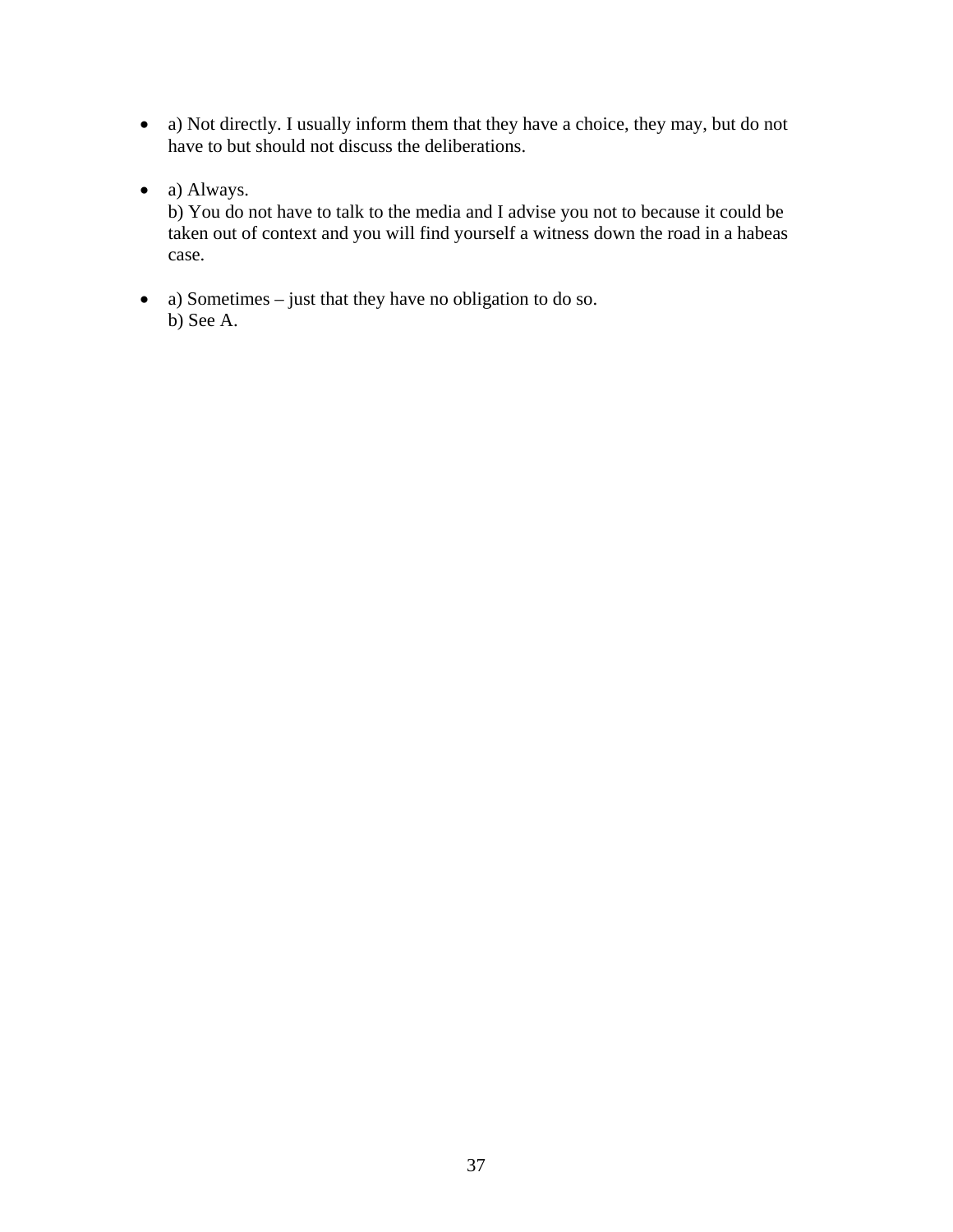#### **Question No. 9 – Judges' Responses**

**9) What do you do if you see or read inaccurate information about judicial matters in the media?** 

• One word response of "Nothing" – **29** 

 **\_\_\_\_\_\_\_\_\_\_\_\_\_\_\_\_\_\_\_\_\_** 

#### **Next 13 Responses involve further explanation of "Nothing/Generally Nothing/Usually Nothing, Etc."**

- Nothing. I assume they will get it wrong and they usually do. It is an issue of education. Most of the ones I have had experience with knew little or nothing about law or process, and it showed in their reports. There is nothing worse than an ignorant, arrogant reporter. But then there are several who are absolutely outstanding and when I see them I congratulate them on a good job. I have spent countless hours talking with one particularly good reporter about how the process works and why things happen the way they do. I did this because he was genuinely interested and I felt it important for him to understand why some things happen the way they do.
- Nothing. The case is decided on what is heard in the courtroom.
- Often times nothing.
- Usually nothing. Sometimes talk to External Affairs.
- Up to this point, I have not done anything.
- Has not happened in any of my cases.
- Generally, nothing except when I was Acting Chief Justice, when I occasionally arranged to write an op-ed piece or give an interview to reporter, rebutting the inaccuracies.
- Nothing, although it makes me feel uncomfortable.
- Nothing, I have never had anything reported that required correction in the interests of justice.
- Nothing now but as a trial judge, if reporter was frequent visitor and good relationship existed, I probably commented about the inaccuracy, if it was a matter on which I would comment ethically. Most reporters I dealt with cared to get things right.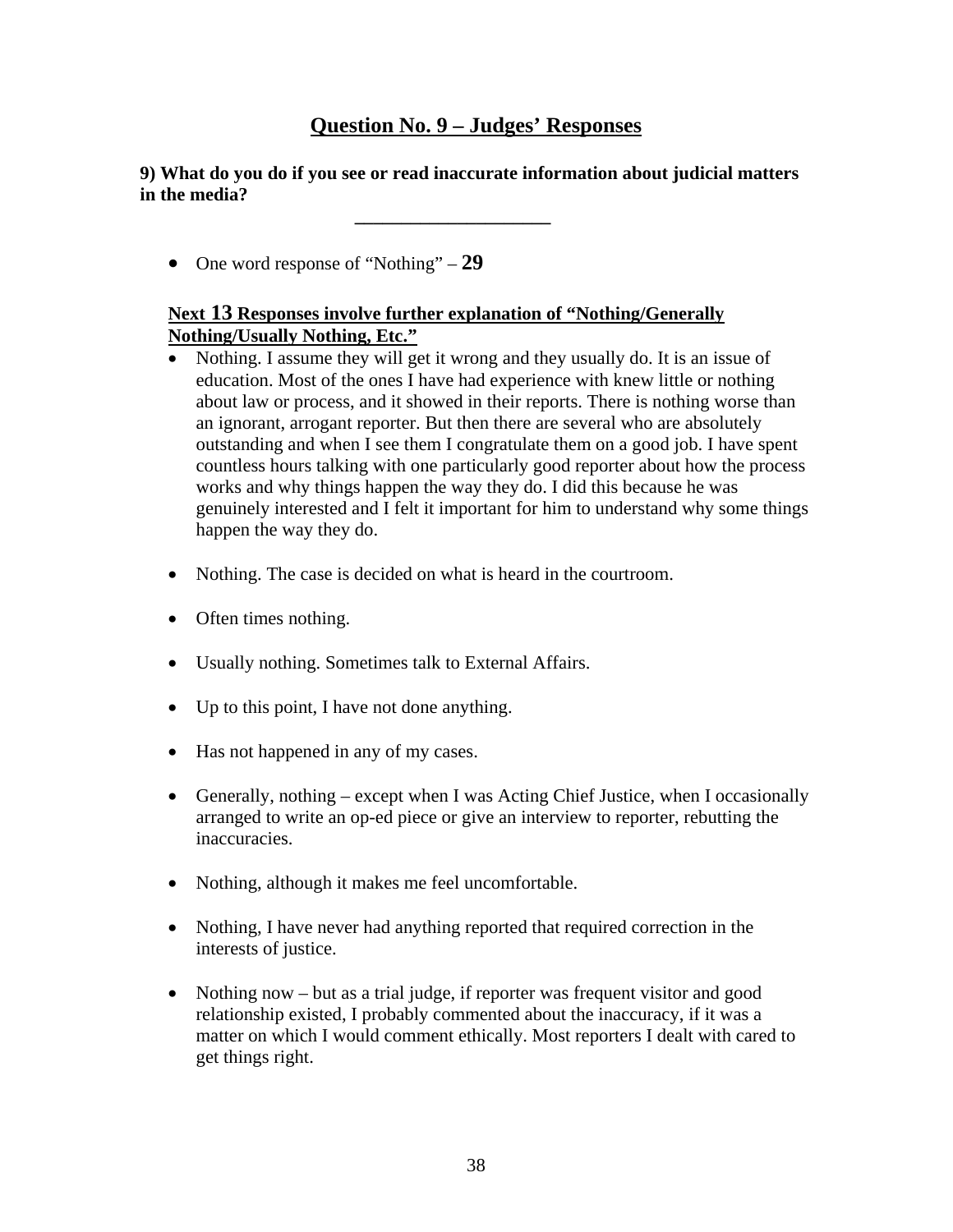- Usually nothing. But I did write a letter to the editor in defense of a judge who was unfairly attacked.
- Generally nothing. On rare occasions, I will contact the author of the piece and, off the record, explain the inaccuracy.
- Generally, take no action.

#### **Other Responses**

- Stew.
- Stew and consider canceling my subscription if it is reported in a newspaper.
- Suffer.
- Suffer in silence.
- Swear under my breath.
- Seethe.
- Fume and get frustrated.
- Get frustrated.
- Complain to my husband and fellow judges.
- I experience exasperation and then go on to something else.
- Get frustrated.
- I bemoan/lament the fact of it and move on.
- Grin and bear and then contact Melissa Farley.
- Contact External Affairs.
- If it was important, I'd contact External Affairs.
- I call External Affairs.
- Complain to my spouse, then ask questions of staff or attorneys involved.
- Discuss it with the Adm. Judge and other judges.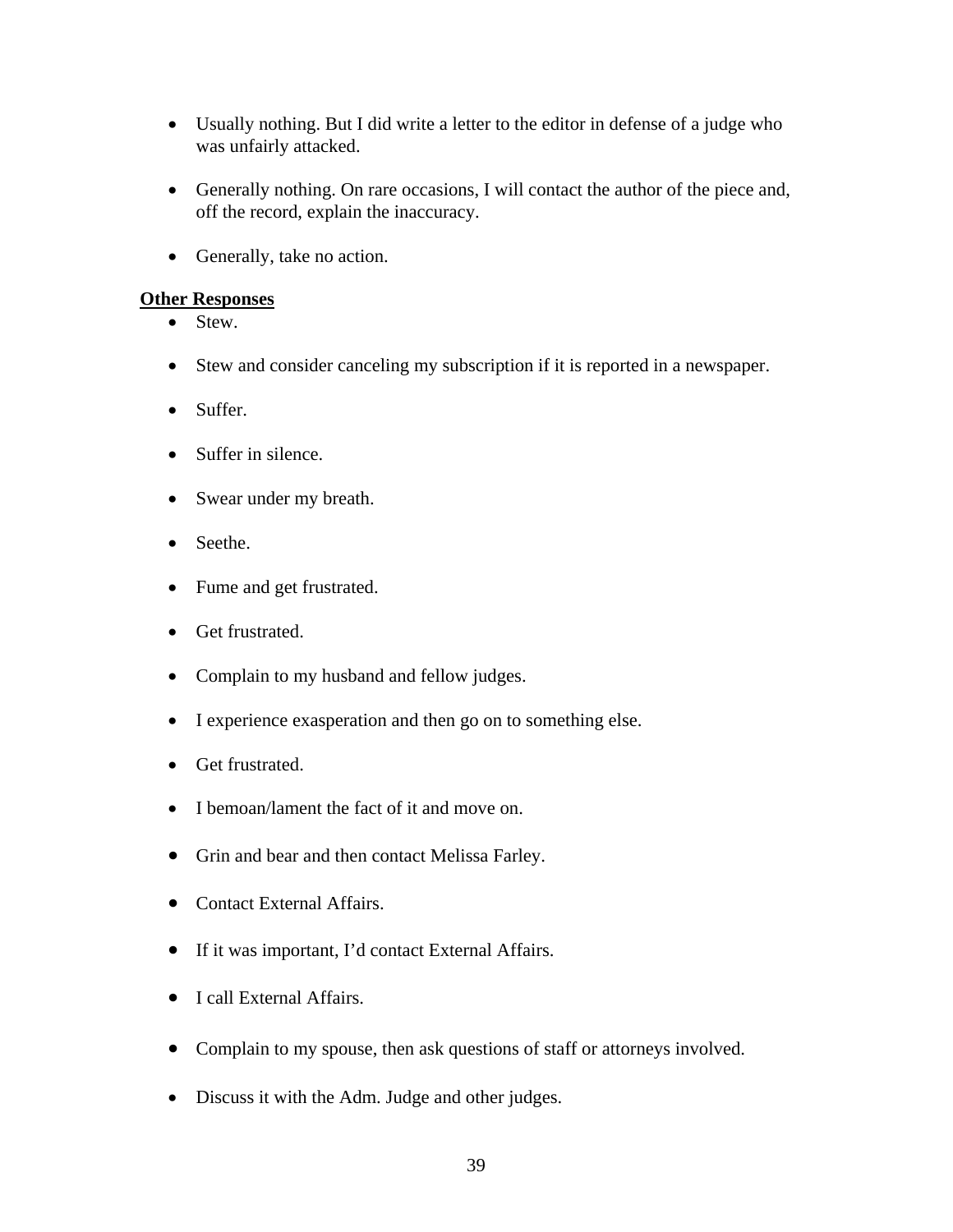- Talk about it with other judges and determine whether something should be done.
- Tell only my wife that they are inaccurate.
- I call reporter or editor or editorial writer.
- Note it, most of the time. Calling an unknown reporter only complicates the issue.
- I'm hoping the Judiciary-Media Committee is going to provide a viable, workable solution for this. There are ethical constraints. Compare the new ABA Model Code Rule, Sec. 2.10, with Connecticut Code of Judicial Conduct, Canon 3(a)(6). They're very different. Ours appears to allow broader commentary by the presiding judge.
- The reporter sees only a small portion of the trial and the story is inaccurate because only part of the information is known to the reporter. I do have to say that the reporting of the Tauck divorce in The Hartford Courant was accurate but the reporter reviewed the entire file and sat through many days of testimony.
- If a case is on trial, I inform jurors to disregard what they read or saw in the media and if any jurors feel it has influenced them.
- If it concerns an ongoing trial, and the reportage is erroneous and potentially prejudicial, I bring it up with counsel and suggest that the jurors be canvassed individually to determine if they have seen it and, if so, if they've been affected by it. I've had to dismiss some jurors who have read erroneous and prejudicial news stories about pending cases that they were instructed not to read.
- Not much until the trial is over. If there is no prejudice to either side I might correct inaccurate information about judicial matters on the record after consulting with counsel.
- See Question No. 4 re: whether respondent has ever contacted the media. Answer was: Yes. After publication to correct or expand on story.
- Headlines.
- Four other responses: Has never occurred/Has not occurred yet/Have not had that situation as a judge/That has not happened to me.
- Two responses of: This has not been a recurrent problem for me/ I have no set response.
- NA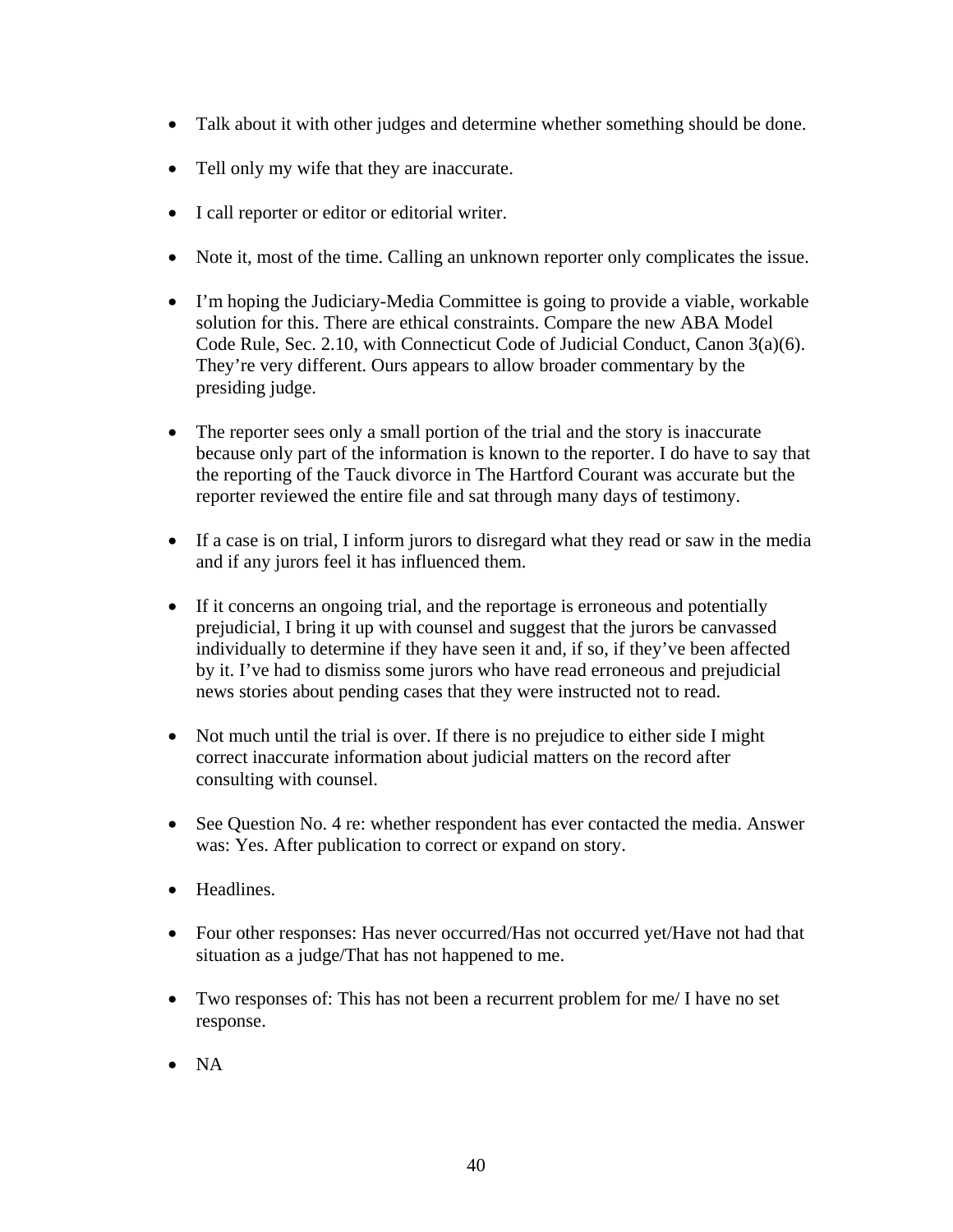#### **Question No. 10 – Judges' Responses**

**10) What do you do if you see or read unfair criticism about yourself or another judge in the media?** 

• Nothing/generally nothing/probably nothing – **25** 

 **\_\_\_\_\_\_\_\_\_\_\_\_\_\_\_\_\_\_\_\_\_\_\_\_** 

- Nothing, but would like to.
- Nothing. It comes with the territory.
- Up to this point, I have not done anything.
- Basically nothing. What could you possibly do? Judges get little or no support. See recent letter to editor in CL Trib regarding Judge Zoarski's decision reported in CLT on 8/20/07 by Thos. Scheffey.
- Nothing. I might call it to the attention of the judge involved if I thought he or she had not seen it.
- Nothing when it involves others; I feel bad when it involves me, but still do nothing.
- Same as 9, which read: Usually nothing. Sometimes talk to External Affairs.
- For myself, nothing. As Chief Court Administrator, when I saw a judge being unfairly criticized, I used External Affairs and the Connecticut Bar Association.
- As to criticism of myself, nothing. As to another judge, I usually call or e-mail them to tell them to not let it bother them.
- See No. 9: Usually nothing. But I did write letter to editor in defense of a judge who was unfairly attacked.
- Contact Judges Assoc.
- Speak with my AJ.
- Call the judge and offer moral support.
- I sometimes call the other judge just to indicate my support.
- Contact the judge and provide support.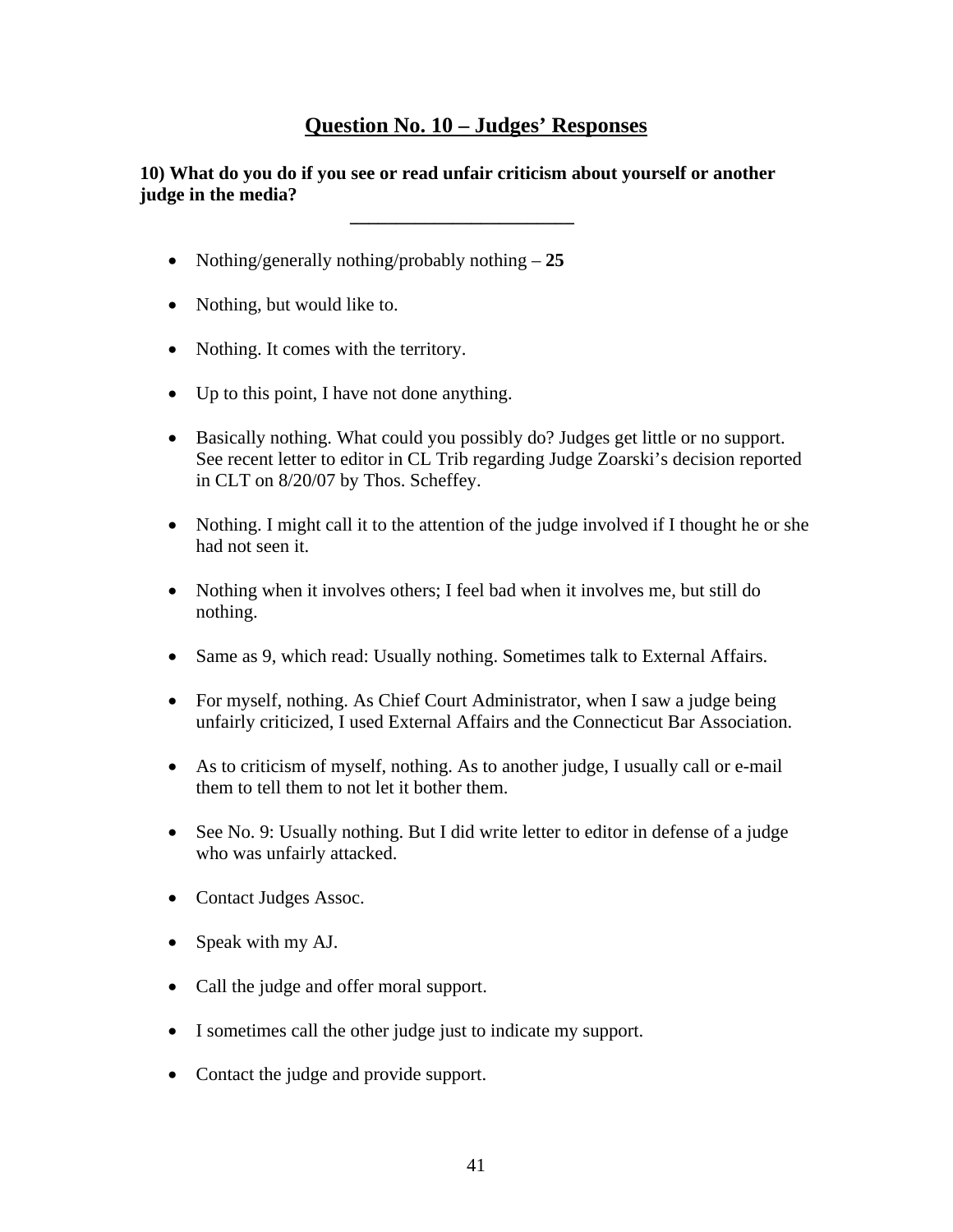- See No. 9 above, which read: Talk about it with other judges and determine whether something should be done.
- Same as No. 9, which read: Complain to my husband and my fellow judges.
- Call the judge and offer support if he/she is a colleague I am close to.
- Vent to one or more other judges.
- Complain to my spouse, then ask questions of staff or attorneys involved.
- Complain to my spouse.
- Speak to Melissa Farley.
- Contact External Affairs.
- See No. 9: If it was important, I'd contact External Affairs, but I have never done so.
- I call External Affairs.
- I would contact external affairs but not the media directly.
- Call reporter or write letter to editor.
- Read it, save it or throw it away. Sometimes I will call the subject of the article to sympathize. You learn to develop a thick skin, but it's nice to hear from your colleagues.
- Note it.
- Has not been a problem.
- The press has been good to me for the most part and I don't remember any criticism that I felt was unfair. I recognize that there is always another point of view and (Lord have mercy!) sometimes I'm wrong. If it happened, however, I would do nothing but make extensive notes for myself about it for the future if the Judicial Selection Commission or the Judiciary Committee has questions about it for the future. I believe in the old adage that it is unwise to engage in debate with one who buys newsprint by the ton.
- I have been very fortunate to not have received unfair criticism from the media since my appointment to the bench.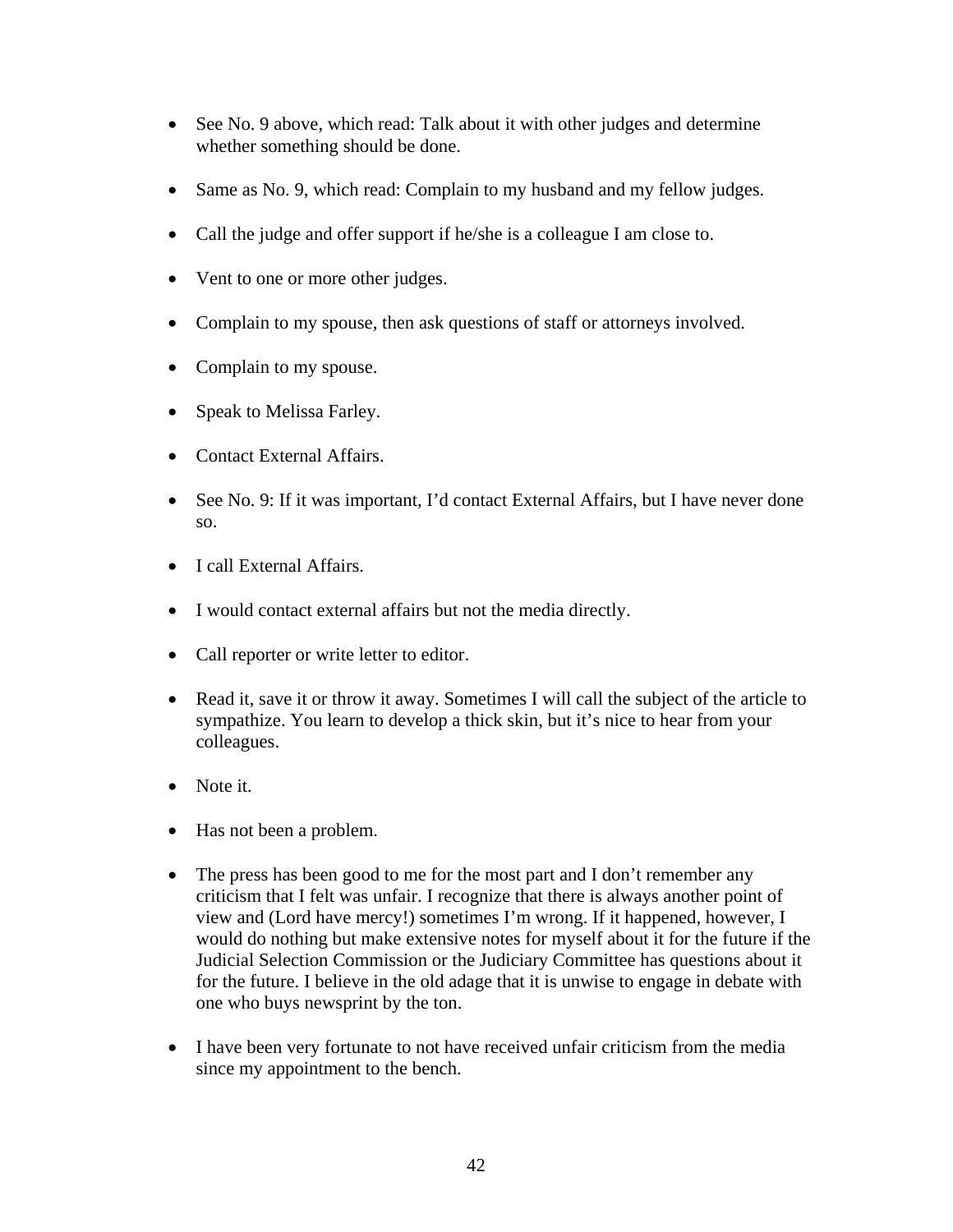- I try not to show those articles to my children. I mention in public speaking assignments that the public is entitled to react unfavorably to any judicial or juror decision but in fairness to the system and the litigants, they should acquaint themselves with the actual facts before drawing any conclusions.
- That has not happened to me. When it happened to a colleague, I called External Affairs.
- It hasn't happened yet. If/when it does, I'm not sure what I'll do. Probably call upon someone more knowledgeable/experienced with handling such things.
- Suffer in silence.
- Swear.
- Myself has not happened. Others I lament.
- Seethe and consider canceling the subscription, if the report is in a newspaper.
- See response to No. 9: I experience exasperation and then go on to something else.
- Grin and bear it, hoping that others, particularly lawyers, will clarify the situation. Such moments have been rare.
- Suffer.
- I am afraid judges do too little to defend each other, which is horrible for the public perception of us.
- Goes with the job.
- Accept it as part of the job.
- Get frustrated.
- It's sometimes a tough business, you can't be too thin skinned about it.
- I commiserate.
- Seethe a lot.
- See No. 9: Fume and get frustrated.
- N/A. Yet. Another judge answered N/A.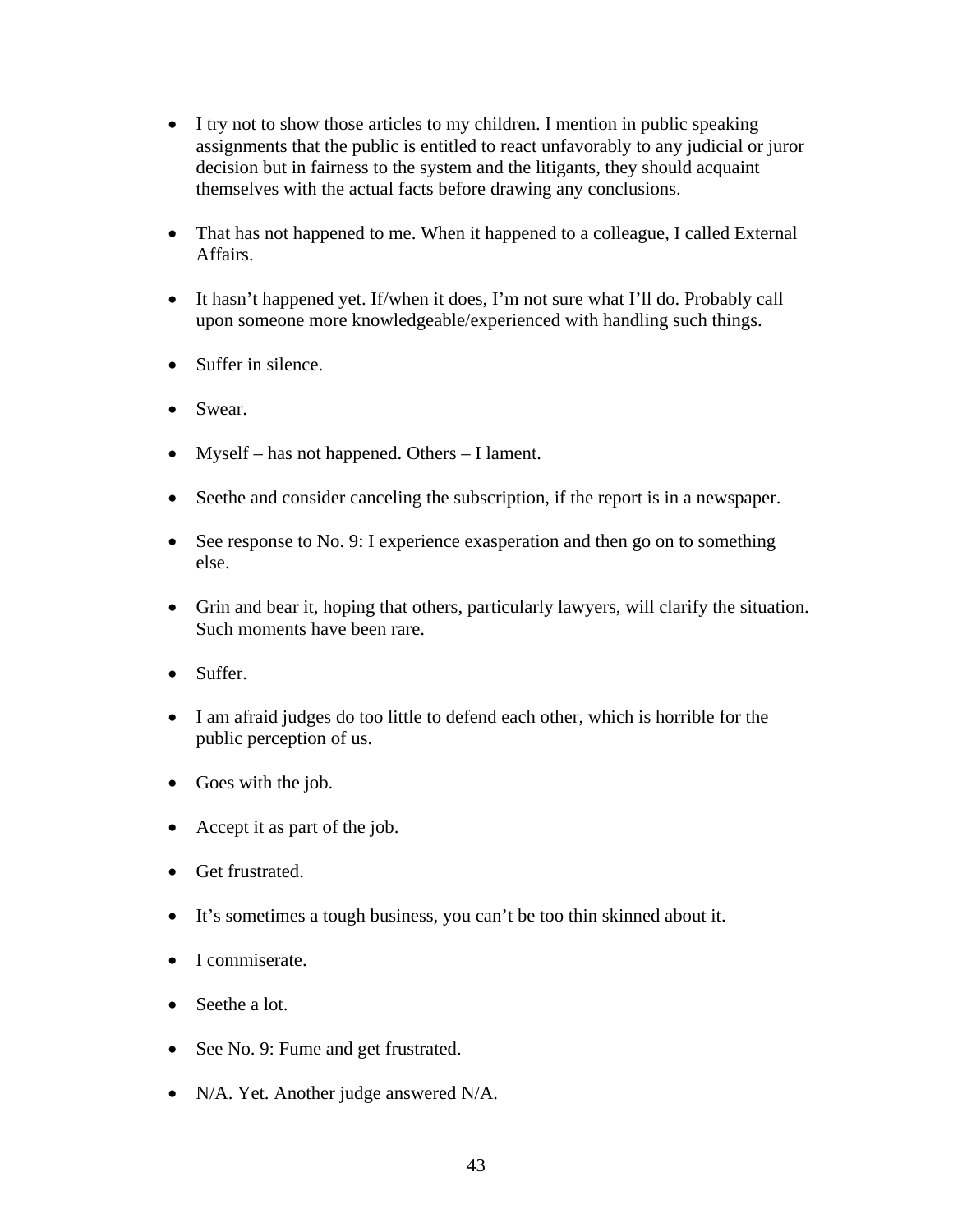## **Question 11(b) – Judges' Responses**

11(a) Do you think it's important for the Branch to formulate guidelines about judicial matters in the media?

**(b) If this would be helpful, what suggestions do you have?** 

• Judges Assoc Comm., which I had set up as Pres. of Assoc.

 **\_\_\_\_\_\_\_\_\_\_\_\_\_\_\_\_\_\_\_\_\_\_\_\_\_\_\_\_\_** 

- To respond immediately, definitively. To correct mistakes, mistaken assumptions, mistaken perceptions.
- A prominent judge, preferably the CCA, should hold a press conference, issue a press release or write an opinion letter to respond, but we need to do a better job of ensuring coverage of the response.
- Part of our job is to make decisions that someone thinks is unfair. It is important to explain the context of the decision and educate the public in the role of the judges.
- A public relations committee who will accurately report the facts.
- Affected parties be found and have input.
- Have a team to prepare and provide appropriate responses to unfair criticism.
- Ask the Chief Court Administrator's office to review the unfair criticism and respond on behalf of the branch if appropriate.
- We should have a "hit squad" made up of judges and lawyers to correct the record.
- The Branch must be as open as possible with each media outlet, while at the same time encouraging that outlet to open its pages or cameras to a meaningful response to or explanation of the item alleged to be unfair, such as a well placed letter to the editor or an article explaining the Branch's position.
- 1) Determine whether it will respond to factual inaccuracies only or to "unfair criticism;" 2) Must not be defensive or appear to circling the wagons around "judicial independence" if that is not an issue; 3) Must be prompt; 4) Should continue to enlist assistance of bar associations.
- Reference to transcripts may be useful.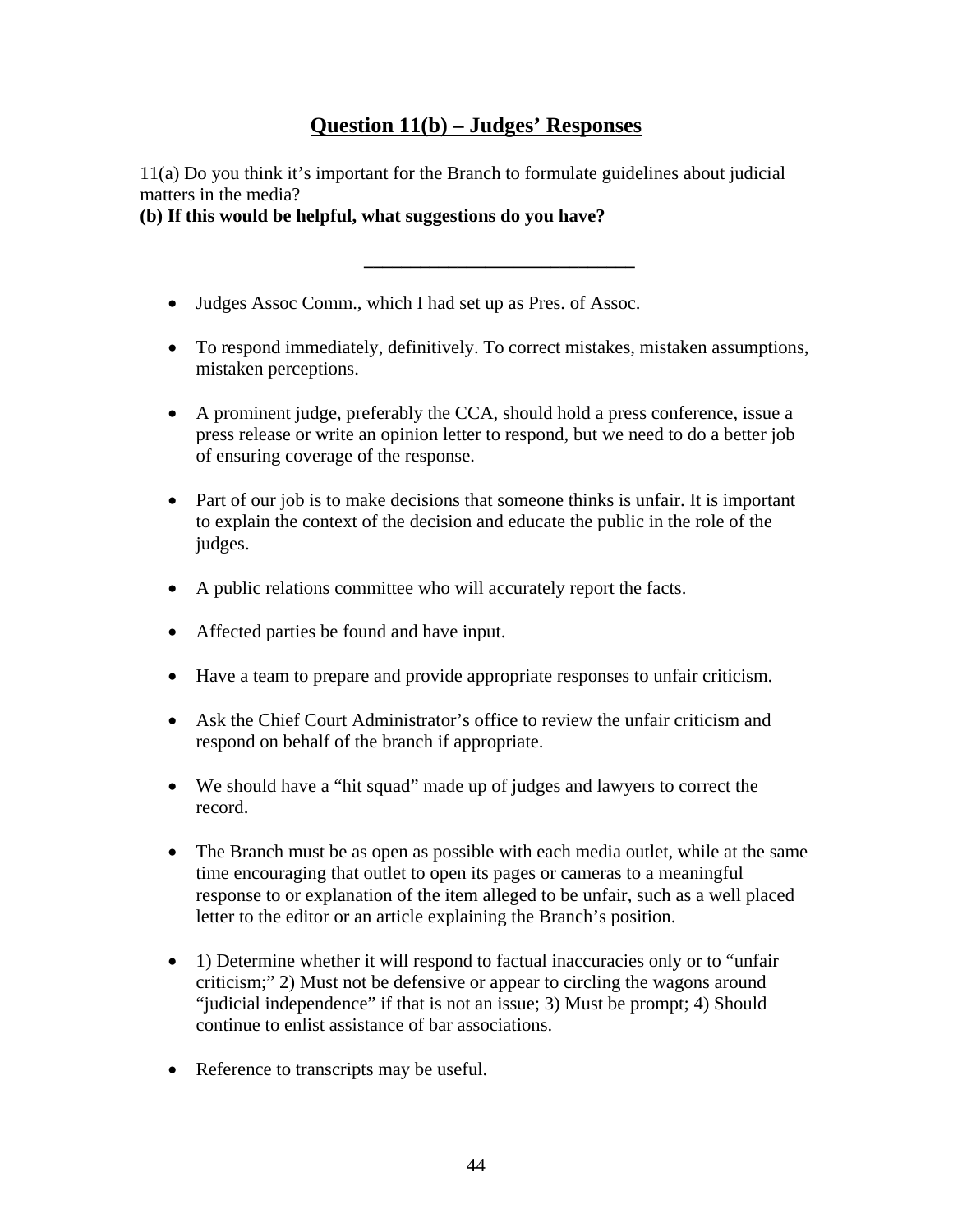- I think the only thing the judicial branch can do is point out inaccuracies regarding procedure, personnel or chronology. The branch cannot engage in a debate with the media regarding the propriety of judicial rulings or conduct.
- External Affairs provides excellent assistance and its resources should be uniformly utilized.
- Ombudsman that can provide contact.
- This varies from case to case. It may be the media do not have the facts straight, in which case they should be corrected. Or it may be that the media does not understand that the judge must make his or her decision based on the facts and the law, and not on what seems popular or easy.
- We should have a way to correct inaccurate information.
- When a criticism or misstatement of the facts are made by the press, our silence indicates acquiescence. We should at least set the record straight.
- I think it has to be done through the Chief Court Administrator's Office either informally or formally in some manner.
- The branch should encourage response by the bar and interested parties not generally directly by the judiciary. The judiciary must be alert to the media's propensity to claim that its only interest is to protect the public. Often, it is the judiciary whose interest is to protect the public from unreasonable invasion of privacy.
- The judge should be able to explain the unfairness to a branch spokesperson who would then make a statement for publication.
- I leave that to more experienced judges.
- Have a group available to review the basis for the criticism and to suggest a response.
- Any response reiterating the role of a judge and the support the Judicial Branch has for the particular judge is important. No direct rebuttal of the criticism is necessary. It's just important that there be a response as opposed to no response.
- I would suggest that a) factual correction type responses come from the branch; b) responses to ad hominem type criticism emanate from the organized bar.
- An official response can be sent to the media if it does not impact on the pending case. Also, on the Petit case, there was a Channel 4 one hour program recently, which disclosed all of the details of that case and was outrageous.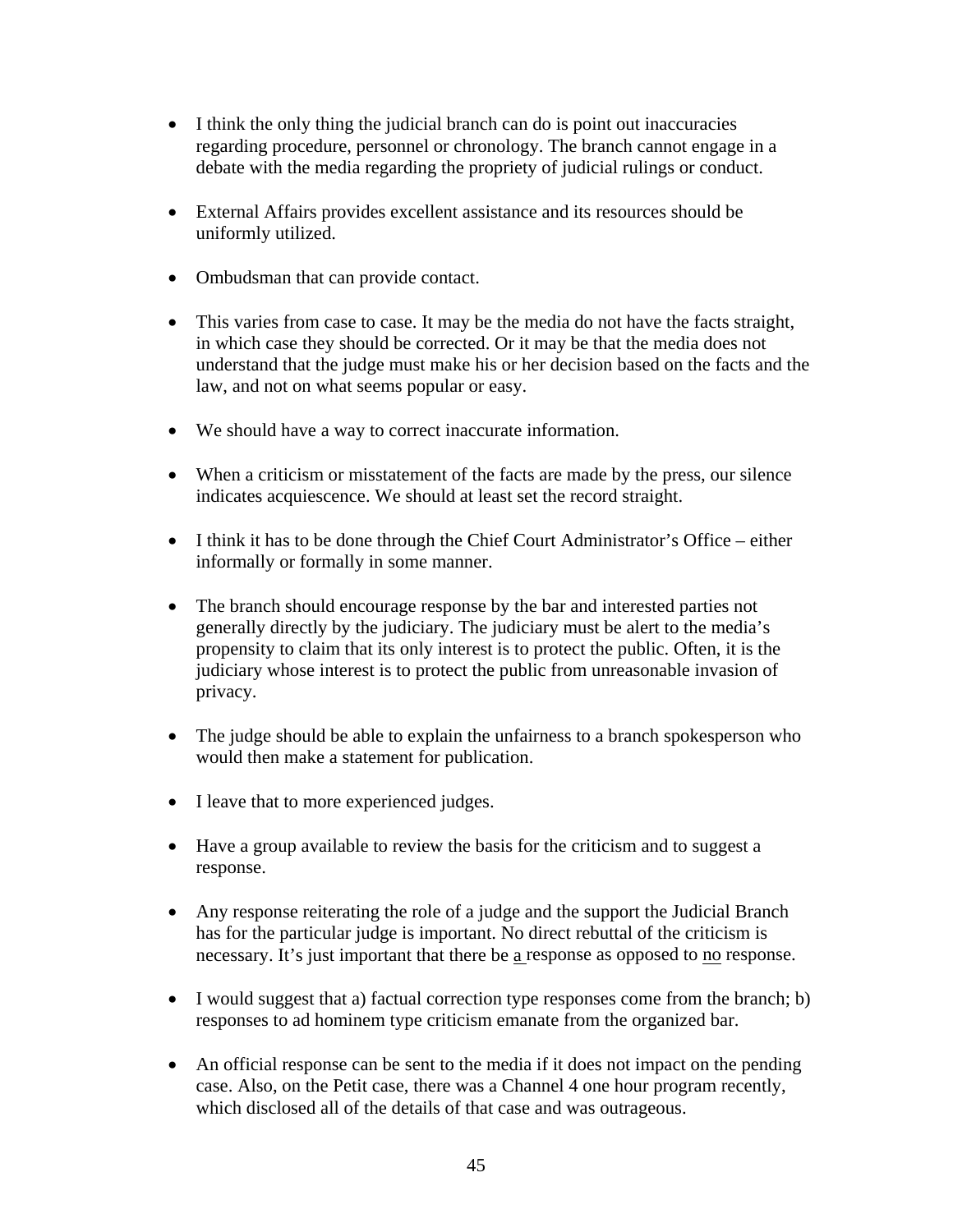- Something akin to a "truth squad," which confronts those who criticize the judiciary unfairly and/or inaccurately.
- The Bar is the best vehicle for responding. Better still, perhaps a "fire brigade" to communicate procedural matters to know-nothing journalists who stubbornly misreport about events they don't really understand would be helpful.
- Response would be best by an independent source such as bar assn.
- Judicial should respond on behalf of all judicial department employees, with consultation and input from all parties involved.
- A small conference call committee of experienced judges should have a group response. Also CBA can do more in this area.
- That External Affairs lets judges know that if there are factual errors, it will, on the judge's behalf, contact the appropriate media to correct the error.
- There should be one or two specific identifiable individuals to communicate with the media such as Chief Court Administrator or Deputy Chief Court Administrator.
- A fair and measured response, trying to avoid a media battle.
- One designated person should correct the record if necessary.
- None, except "Seek God's guidance."
- There should be an office spokesperson that can supply accurate information to correct misperceptions in those rare cases where a response to a grossly unfair and erroneous criticism is imperative, but not in every case where there is a disagreement or opposing opinion being debated in public.
- Central, unified response policy.
- Refer all such inquiries to the OCCA.
- There should be a "go to person" to whom these concerns can be *[???]* and that person should investigate and respond on behalf of judge, if necessary.
- Great care must be taken in developing any such guidelines.
- Gather all the facts; determine appropriate response.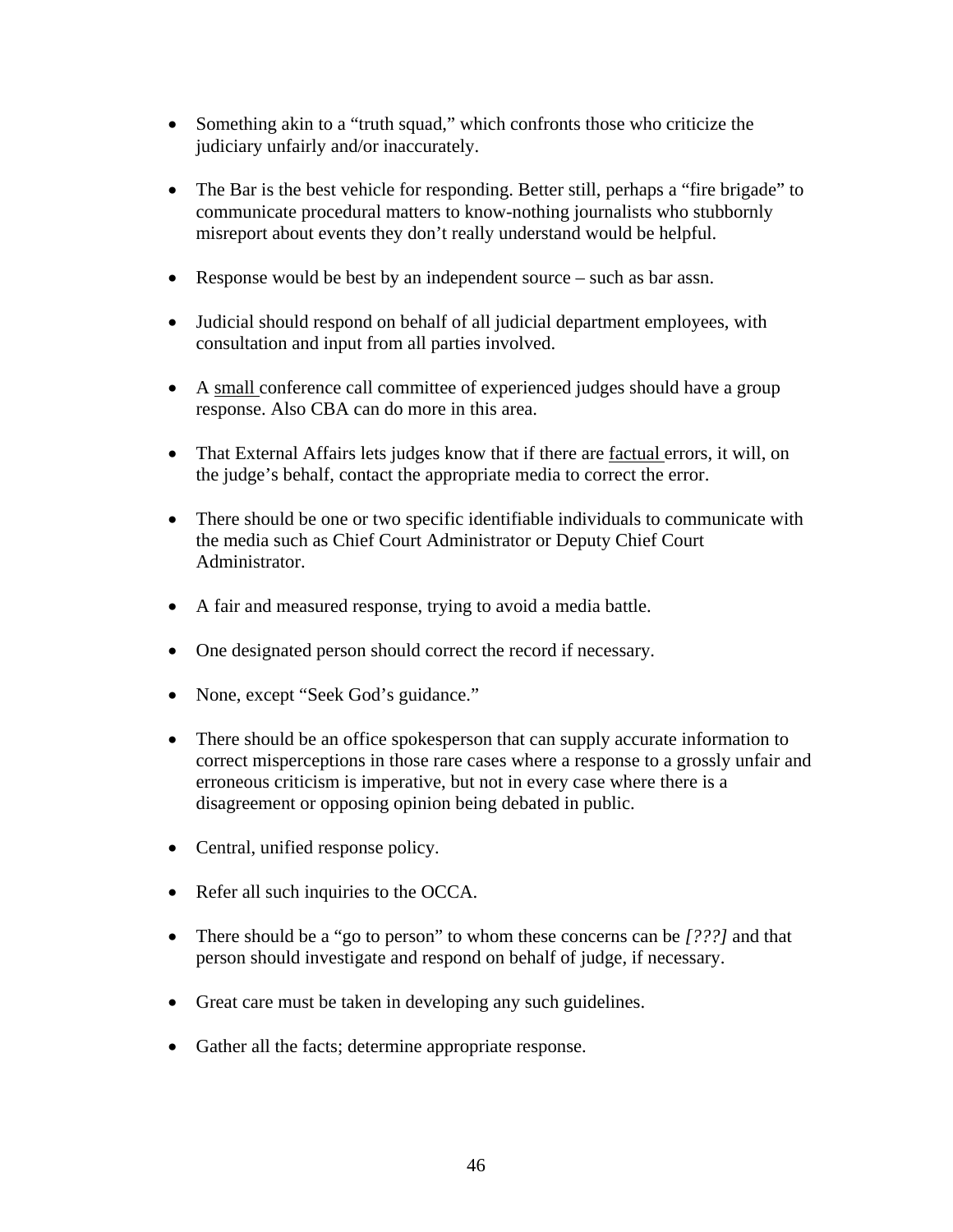- Yes, but more than that, the Code of Judicial Canons, Sec. 3(6) should be amended to explicitly allow the Chief Court Administrator's Office to comment on or respond to any issue affecting the administration or operation of the Branch even if the issue arises from or involves a pending case.
- Judges should be contacted to ascertain his/her feelings about responding. Can't respond if case pending in any event.
- First, define what would be unfair criticism. Second, one person or office should be designated to respond after discussion with the judge.
- Always go through the Chief Court Admin and External Affairs so as to not make things worse.
- Take it; commenting only worsens the situation.
- We should be independent of the media.
- It needs to be done on an individual basis or we will be locked into following guidelines when no response is appropriate. Unfair criticism is in the eye of the beholder and comes with the turf.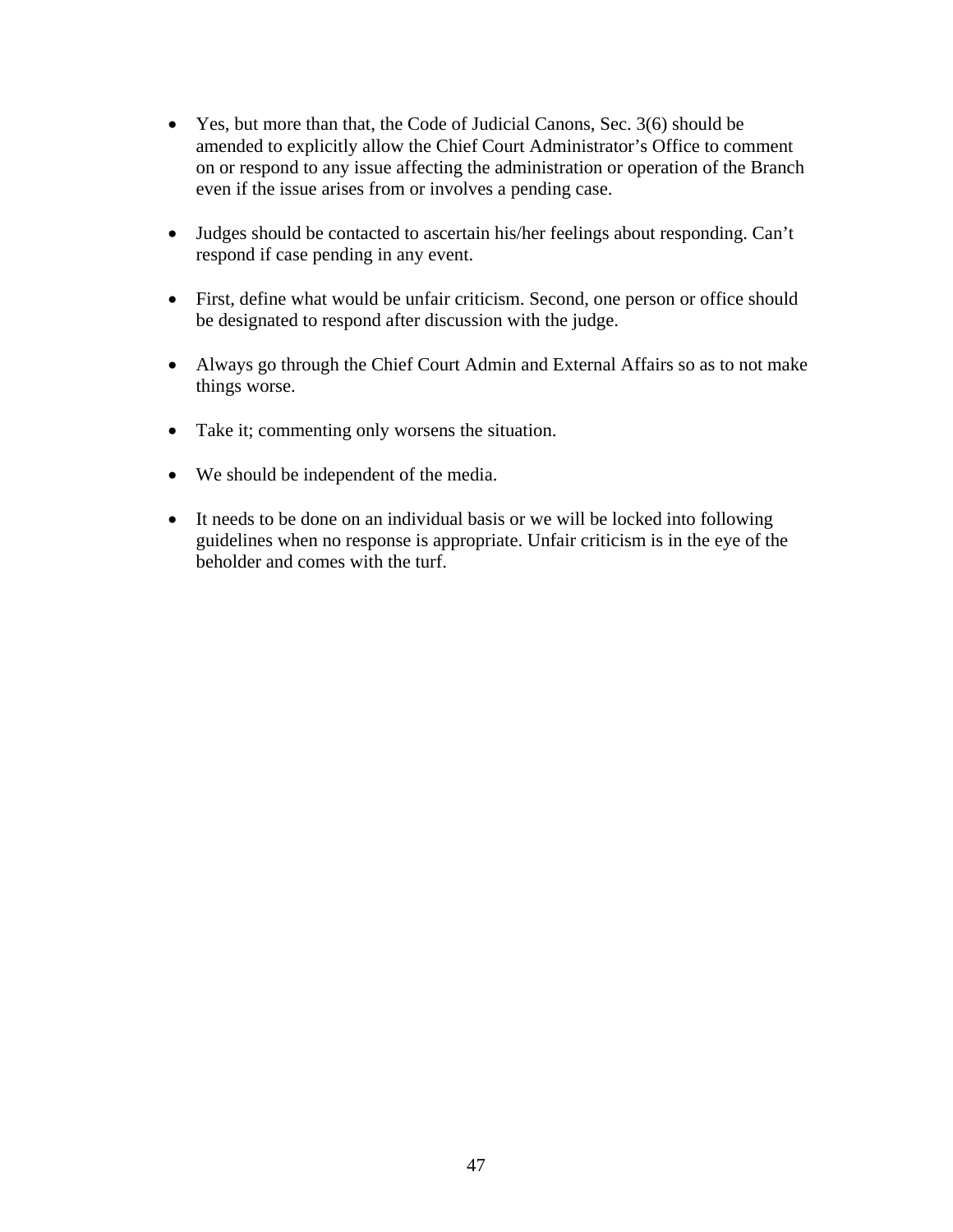# **Questions No. 12(a) & (b) – Judges' Responses**

**12(a) Do you explain your decisions from the bench? (b) If you explain, under what circumstances?** 

 **\_\_\_\_\_\_\_\_\_\_\_\_\_\_\_\_\_\_\_\_\_\_\_** 

- a) Yes. b) Under any circumstance which would require the lawyers and litigants to understand the rationale and reasoning of the decision.
- a) If I issue a bench ruling I do.
- a) If I issue an oral decision or I'm sentencing someone, I do. In a busy arraignment court, it's difficult to explain every bail decision. b) If I issue a written decision, I don't convene another hearing to "explain" it. I hope it speaks for itself. If it's inarticulate, counsel will let me know.
- a) Yes. b) Anytime I think it would be helpful to the attorneys or their clients to understand the court's rationale and to avoid adverse rulings in the future.
- a) Difficult sentencing requires an explanation.
- a) When possible. Lengthy discussions are not amenable to such a procedure. b) If I am ruling from the bench on a substantive issue where I could also decide the issue by written memo.
- a) Sometimes. b) I explain decisions when I think it's important for the public or the defendant/parties to understand why I am taking the action I'm taking. I also might give a more full explanation if there is an indication that one of the parties may be considering an appeal.
- a) Usually. b) I try to explain the reasoning behind any significant oral ruling or sentencing.
- a) Yes, always. b) Anyone who has the right to know what the decision is has the right to know how and/or why the decision happened.
- a) Sometimes. b) If I think I can reach the parties in front of me and explain why the decision did not go the way they sought and how they still need to co-parent their children.
- a) Generally yes. b) Explain legal or factual basis for decision.
- a) Sometimes. b) In criminal, if victim present and sentence is likely to be controversial.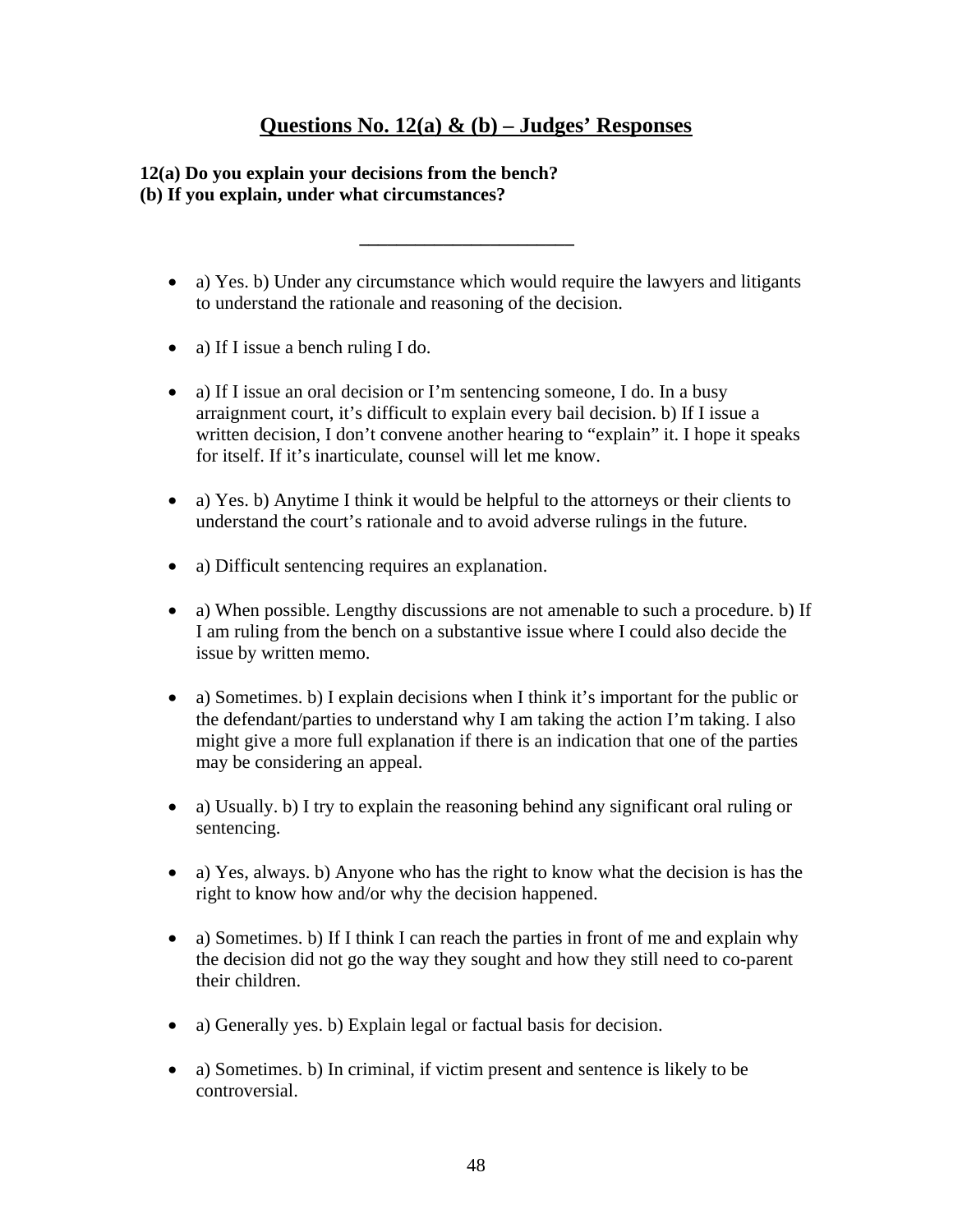- a) Sometimes. b) I do it when I think it is in the best interests of the parties for issues of appeal. I also will do it when I really want the parties to understand what my thinking was when I made the ruling.
- a) Yes. b) If I rule from the bench or sentence absent agreed upon sentence, I like to think that I have given an explanation.
- a) Yes. b) When I think it is appropriate given the profile of the case.
- a) Usually. b) When the decision otherwise might appear unclear or arbitrary.
- a) Yes. b) Under most circumstances.
- a) To pro se litigants at times.
- a) Sometimes. b) When the grounds for my ruling may not be obvious or there are multiple grounds upon which the ruling could be based.
- a) In the course of rendering a decision, I strive to always provide at least a summary explanation of the legal and factual bases therefore. b) See response to  $12(a)$  above.
- a) Yes. b) If I announce a decision from the bench.
- a) Usually, if sentencing.
- a) Yes. b) Written or oral reasons always given.
- a) Yes. b) Court trial where I render a decision from the bench or a motion where I make a decision from the bench.
- a) Yes. b) Almost always.
- a) At times. b) If I feel an issue is one which may be subject to appeal or clarification.
- a) Sometimes. b) Evidentiary rulings and matter on which I rule from the bench. The explanations are brief and I seldom rule from the bench in trials.
- a) Usually. b) Any significant ruling (not ordinary evidence rulings)
- a) Yes, if the decision is oral. b) Most.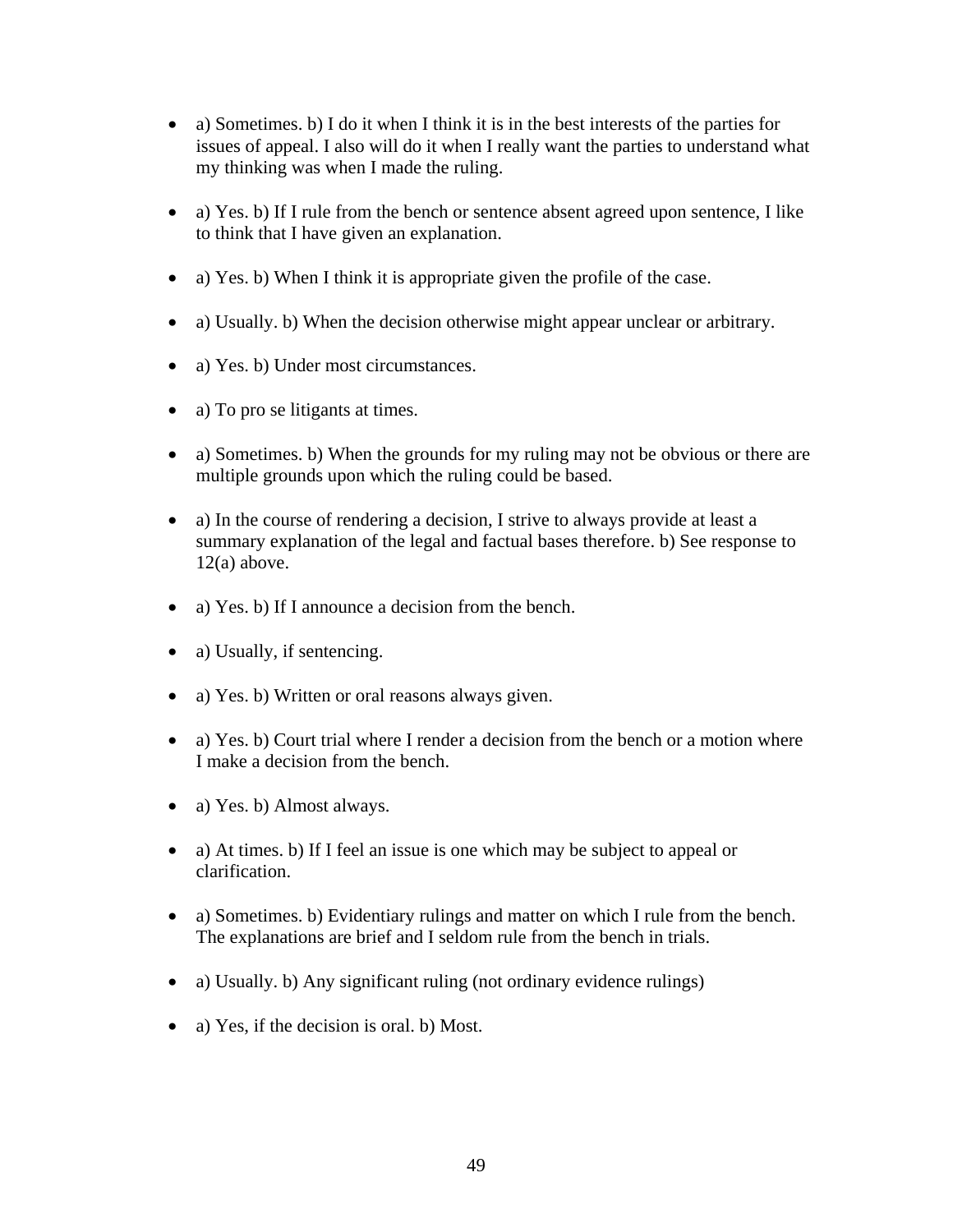- a) Generally, yes. b) Depends on the nature of the proceedings  $-$  if rendering a decision, I recite the standard of proof, the elements required to be proven and sufficient evidence to support the decision.
- a) Yes. b) Whenever the reason is not apparent.
- a) Sometimes. b) Sometimes on evidentiary or short calendar rulings an explanation is given so the parties understand the rationale behind a ruling.
- a) Invariably my decisions are written.
- a) Yes, when I make an oral decision. b) Obviously, when I decide the case from the bench.
- b) If I make a ruling from the bench, I almost always explain the basis for the ruling. More complicated rulings get more of an explanation.
- a)Yes, generally. b) In criminal matters, in sentencing where there is an agreement for judge to decide the sentence, I explain rationale.
- a) To the extent necessary. b) NA.
- a) Yes. b) In almost all circumstances, I explain my rulings completely since it's the best chance I have to make sense of what I am doing, at least by my *[litigants???]* If either disagree with my logic or conclusions, at least they'll know why I have reached those conclusions.
- b) I always try to explain my decisions. Often decisions are written and from the bench.
- a) Yes. b) Where explanation would be of assistance in proceedings.
- a) Sometimes. b) When I have time and decision involves some specific or unique fact, reason or condition – to assist parties in understanding why I decided as I did.
- a) Usually. b) It is good P.R. in most cases and if done in the manner of the recent white paper by Judges Leben  $(x)$  Burke. It gives solace even to the loser.
- a) Usually. b) When I wish to make clear that I'm being [?*consistent?]* with prior decisions.
- a) Yes, but in the sense of the reasoning legal and factual.
- a) Yes I'm an Appellate Court Judge.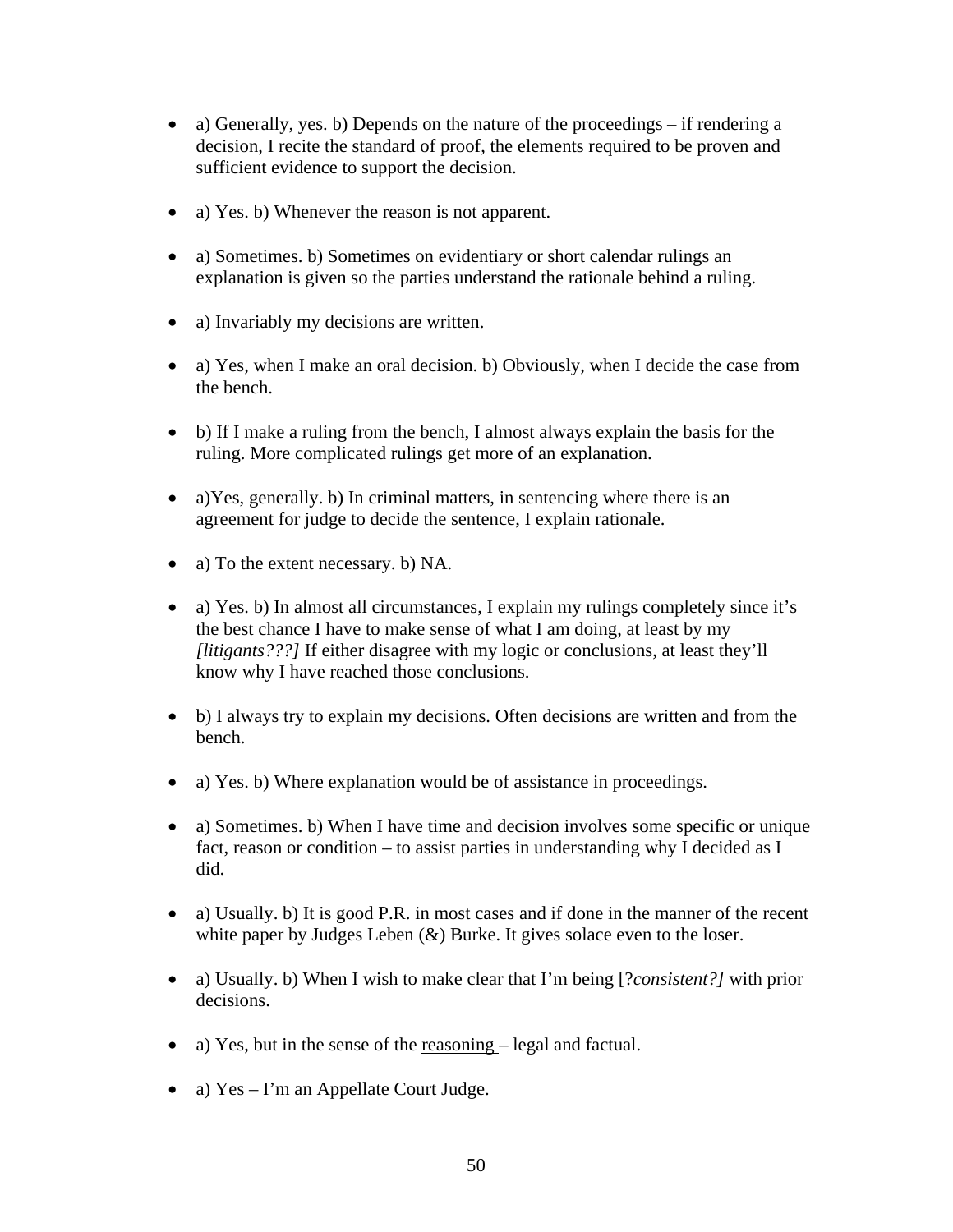- a) Yes. b) Whenever required, if no written decision is rendered.
- a) Yes. b) Where it is needed for a proper understanding of my ruling.
- a) Sometimes. b) To eliminate delay in resolution.
- a) Yes, occasionally. b) Where required or appropriate.
- b) I articulate each oral decision with facts, law and procedural comments sufficient to satisfy the Practice Book requirements since it takes a lot of extra time to prepare a written decision. On some occasion, I will compliment the lawyers for a good job and that is the only comment I will make outside of my decision.
- a) I do try to. b) Always, when justifying certain action taken, i.e. raise bond, deny a motion, etc.
- a) On trial court, anything of substance was written, if appropriate for oral decision, (as many criminal matters are) I attempted to explain thoroughly. Oral rulings are not adequate except for truly simple, straightforward matters in civil or family cases.
- a) Sometimes. b) If the rationale is not obvious.
- a) Occasionally. b) High profile the decision gets written and then read from the Bench. This has only occurred twice in 12 years.
- a) Yes, sometimes. b) When the matter is not complicated as to the facts or the law and the decision is clear.
- b) I only explain the legal basis for my rulings but not in routine matters such as rulings on evidence except for crucial matters such as expert evidence.
- a) Always. b) I have a civil assignment. All decisions are explained in writing or orally announced and transcribed.
- a) YES! b) If the reasons are bad, they have a remedy; if they are good, the decision will stand. Either way, agree or disagree, people will understand why you took a position and that it was principled, even if they don't agree with the principles.
- a) Yes. b) I try and do in all cases.
- a) Yes. b) To protect and make the record.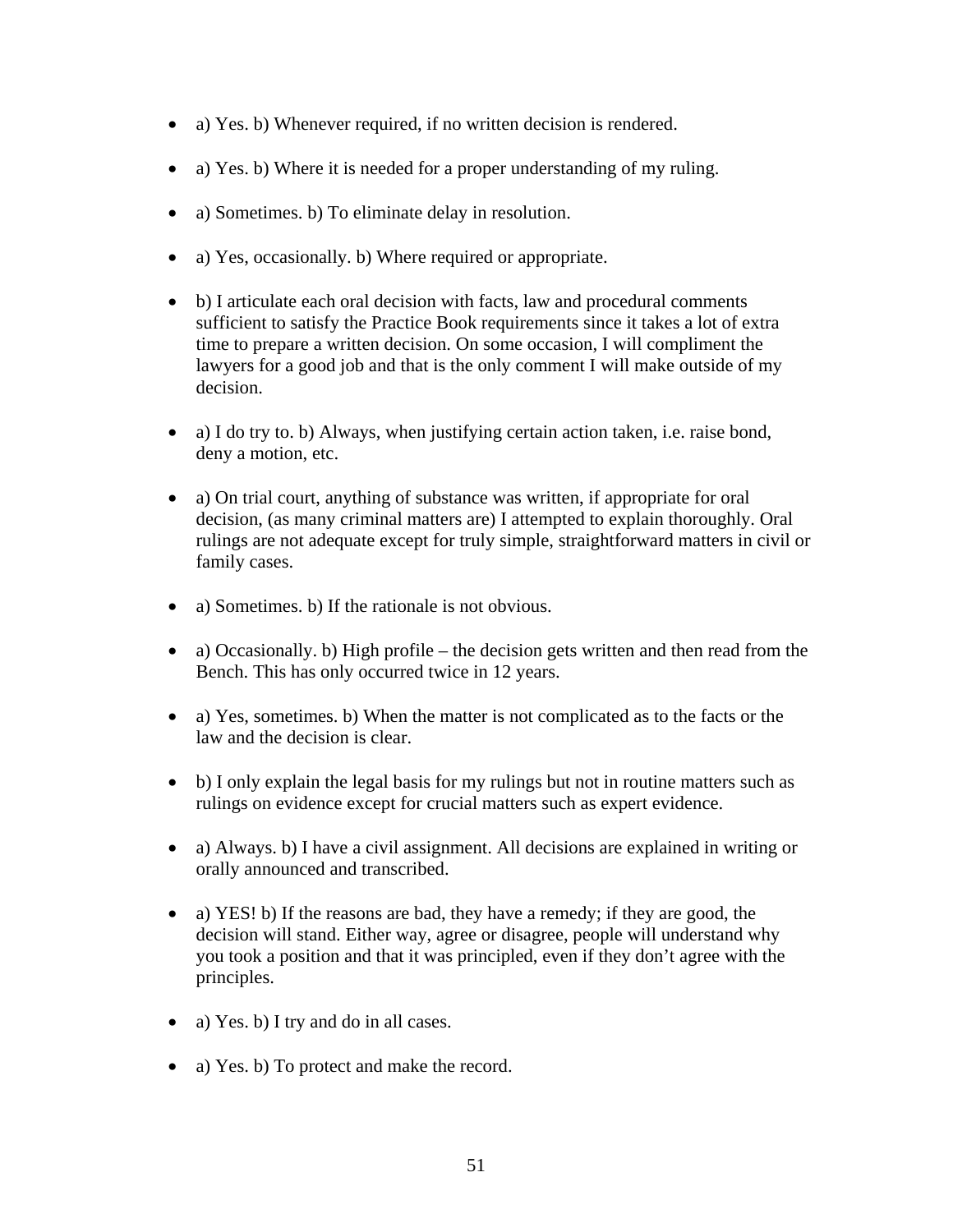- a) Yes, if a ruling or decision is issued from the bench. b) Under all circumstances, except there are some motions (for example discovery motions in civil cases) that may be heard from the bench, taken under advisement, and decided by the court without articulation.
- b) I always try to explain my decisions.
- a) Yes. b) As a matter of course, but in particular when a pro se is involved.
- a) My written decision is my only explanation.
- a) Yes, if decision is oral.
- a) Yes. b) All circumstances.
- One judge responded yes to 12(a), with no narrative; another answered yes to 12(b), no narrative provided.
- Five judges answered "No" to 12(a).
- Two judges responded not applicable.
- Two other responses were: "That question is too broad to answer. I write long decisions in most cases (TPR)," and "I don't know what that question is asking about."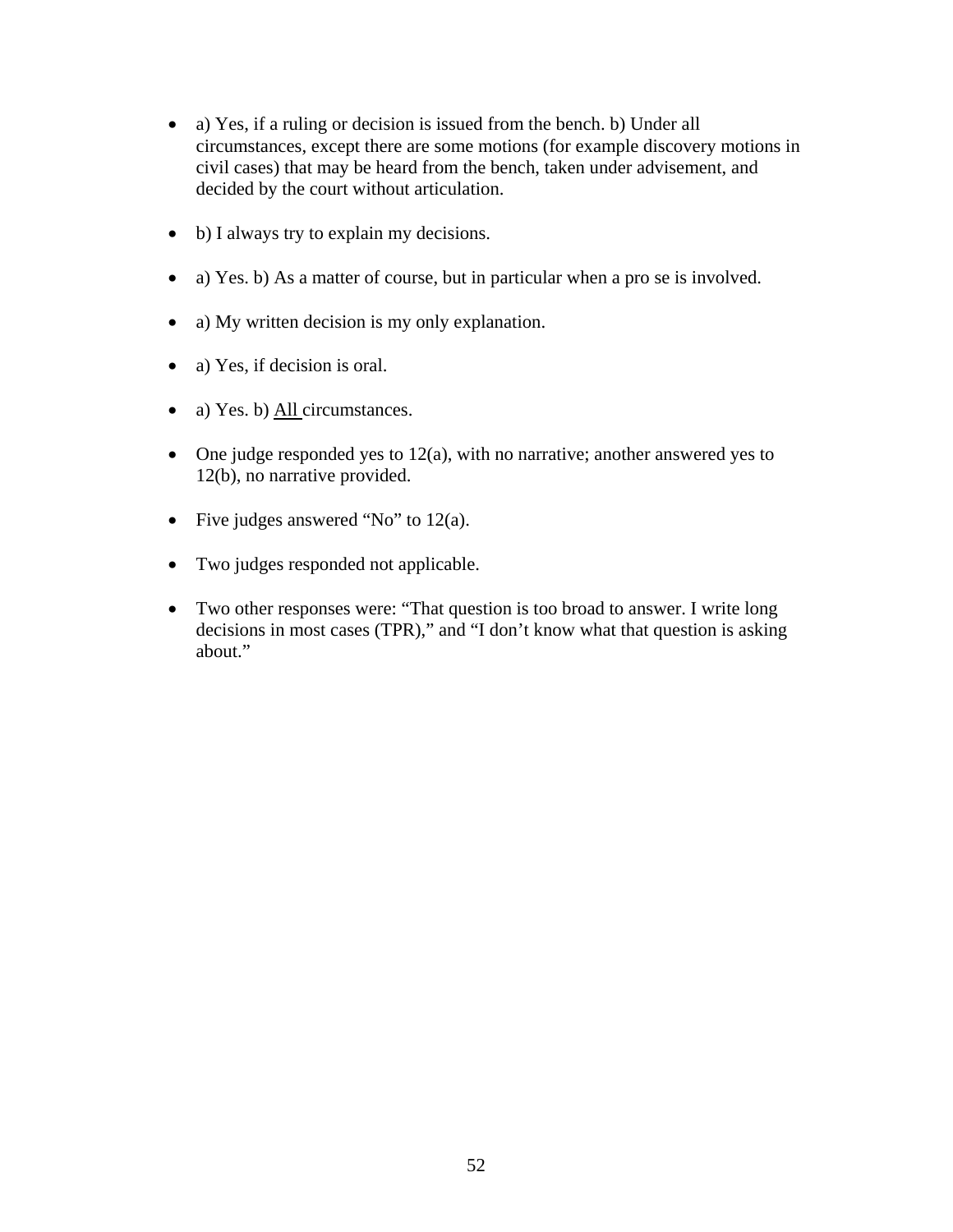## **Question No. 13(b) – Judges' Responses**

13(a) Do you think reporters who cover the courts, in general, have sufficient knowledge about the court system?

**(b) If no, what should reporters do to learn more about the system?** 

 **\_\_\_\_\_\_\_\_\_\_\_\_\_\_\_\_\_\_\_\_\_** 

- One problem is they sometimes don't cover the whole case, from start to finish. The members of one of my juries noticed this and spoke to me about it when the verdict was over. They noticed a reporter only came to observe part of the case. They expressed concern that there might be commentary on their decision based on incomplete information.
- Sensitivity to competing interests that judges are dealing with.
- Spend some time watching the whole process of justice.
- Spend time in court and speak with those involved.
- Work harder; they miss a lot of good stories.
- It is probably too late for them to get a good foundation in civics, our system of law, other systems of law around the world, and the importance of understanding the relationship among the Executive, Legislative and Judicial Branches and how it impacts law as we know it. But it would not hurt them to read as much as they could get their hands on about it. Of course, that presumes a degree of intellectual curiosity, which may be a stretch in some cases.
- Investigate it more.
- Speak with colleagues; ask questions of court personnel, discuss with attorneys.
- Study Rules of Professional Conduct and Code of Judicial Conduct.
- Read  $-2$  judges had this response.
- $\bullet$  Age.
- Just as anyone who needs legal advice, they should consult with legal experts in the particular field in question before, during and after the proceedings about which they are reporting.
- Maybe the department should print a media guide outlining the procedures, programs and terms used in court.
- Obtain some general knowledge on the law.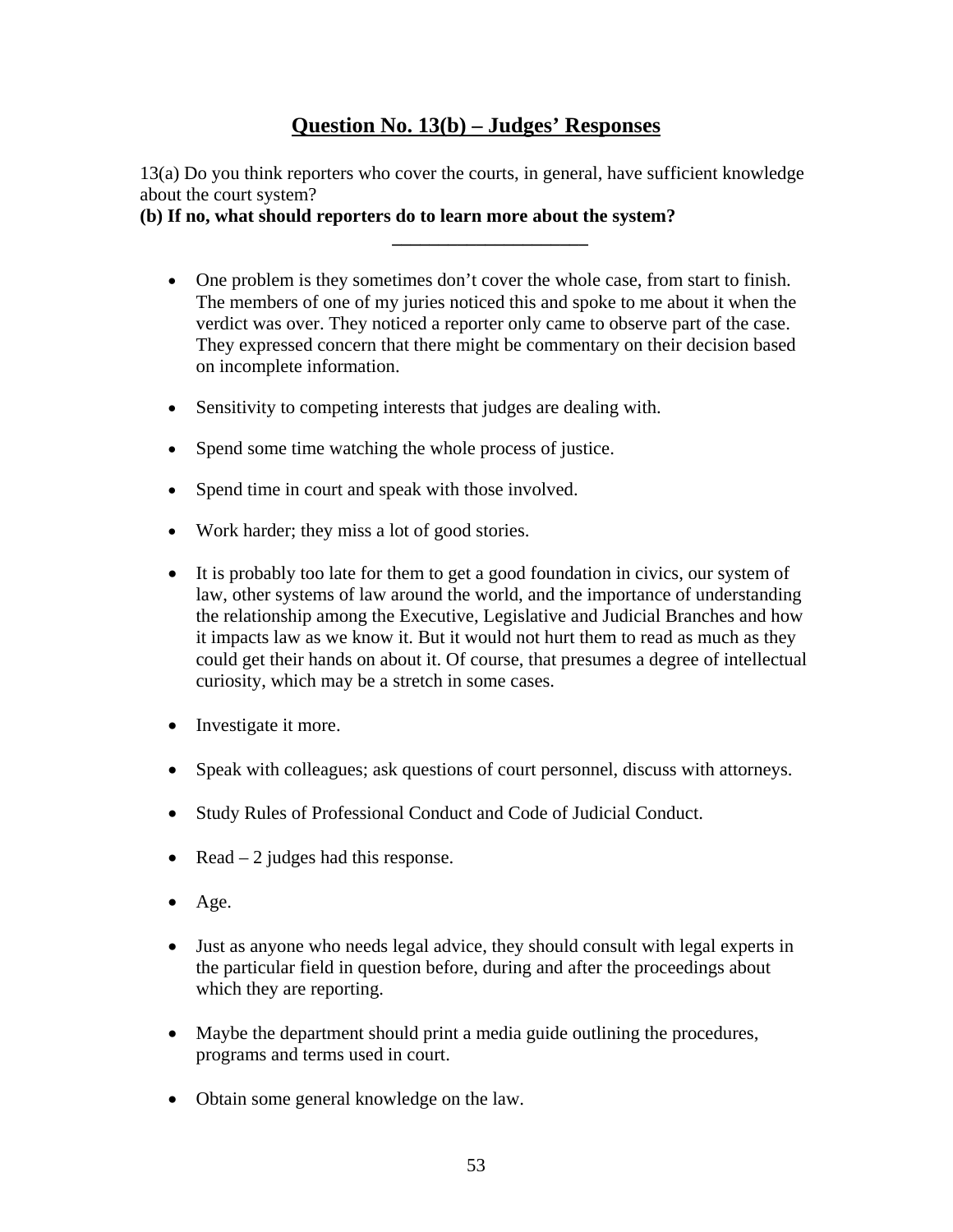- I think we should have a "Law School for Journalists."
- They should attend a court orientation program (sponsored by the branch) before covering the courts.
- The branch should offer a course or seminar or primer on the subject.
- Reporters should know more about victims, why victims report when they do, when they don't, perceptions of the system and its effectiveness, the criminal justice system, the effects of the media on witnesses, testimony and juries and victims.
- They should have a legal or civics background.
- Care about knowing, to begin with. A real professional is driven by the need to get things right. This requires work, and time, and consultation with others. Patience to develop contextual knowledge of a situation is the sine qua non of honest and effective reporters.
- Spend more time in court.
- Take a class; read an article; have the ability to observe and ask questions for an "internship" period when they don't report on it.
- Provide a seminar for them or/and survey their questions.
- Sit in court and watch; talk to the attorneys; learn before they write.
- Consult educational materials.
- Learn; study; go to seminars, educational programs, etc.
- Training sessions.
- There should be an annual or biannual meeting with Chief Court Administrator or designee, i.e. media committee chairs and major media representatives.
- Ask the appropriate questions or hire experience*[d]* people.
- Attend a Judicial Branch seminar on how the courts operate.
- Study, learn, discuss, interact with judges.
- Be present on a more regular basis not just for a short period during a high profile case to record a sound-bite.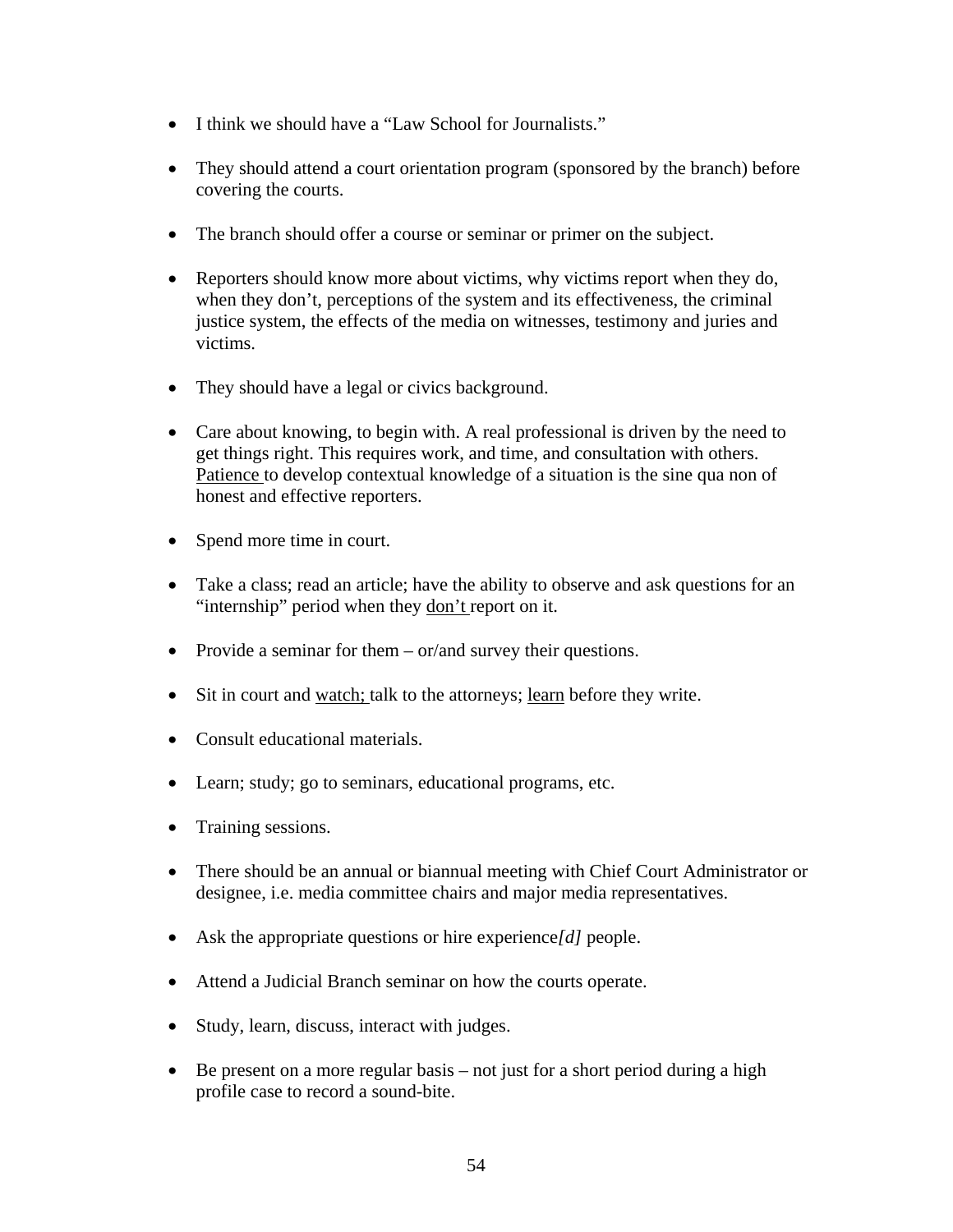- They are basically lazy and you have to spoon feed them.
- Contact External Affairs.
- The kinds of pleas and what they mean. The responsibilities of judge vs. DOC vs. parole vs. probation.
- I suppose that the branch can, on occasion, offer seminars to reporters on the working of the judicial system.
- Instead of doing perp walks or 5-second sound bites ... outside court, reporters should try to sit through whole trials and even try to familiarize themselves with some of the legal issues involved in a case.
- Have a J.D. and/or an experienced attorney to be a reference source.
- The Judicial Branch should sponsor a seminar every other year with both experienced judges and respected journalists.
- Appreciate the meaning of due process and its significance vis a vis  $1<sup>st</sup>$ Amendment issues.
- The judicial process and how it works in various divisions.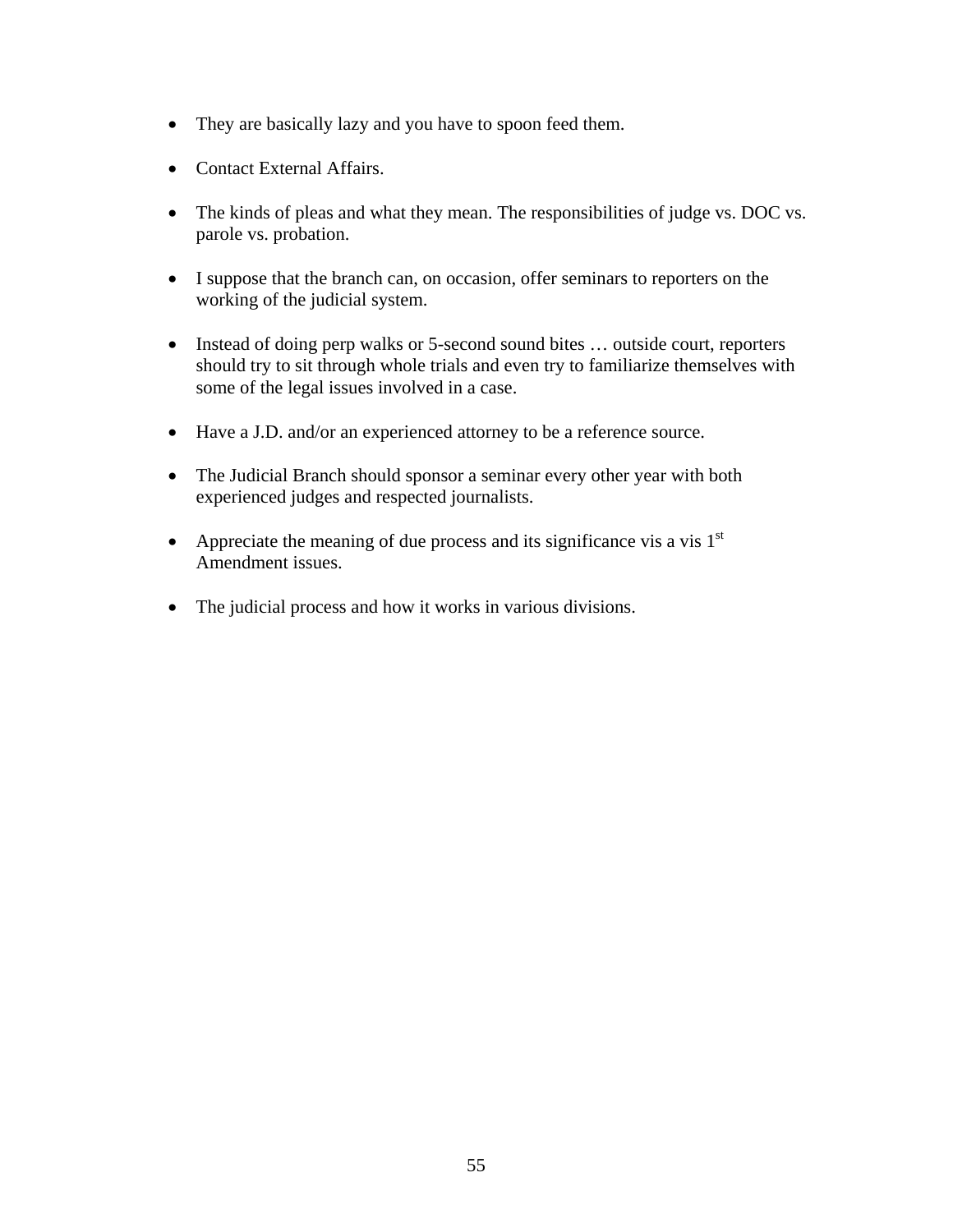## **Question No. 14(c) – Judges' Responses**

14(a) Do you think the media could benefit from educational programs about the courts? (b) Would you participate?

**(c) If yes, what topics would you like to have covered?** 

 $\frac{1}{2}$  , and the contract of the contract of the contract of the contract of the contract of the contract of the contract of the contract of the contract of the contract of the contract of the contract of the contract

- Explain basic procedures, judicial ethics and other limitations, e.g. lack of personal law clerk, need to avoid provoking juror impartiality, need to avoid a mistrial or create reversible error. Example: If proceedings outside presence of jury or sidebars will not be filmed, need to explain why it's necessary at times to conduct business this way.
- Reasons for plea negotiations, importance of having an independent judiciary.
- The judicial code of conduct and the judge's responsibility to all parties.
- Bonds/sentences complexity of judicial decisions.
- Restraining and protective orders, §46b-15 # of cases heard & decided # of cases handled @ short calendar, GA *[???]* sessions % of "problem" cases & challenged decisions from total #s handled Volume handled per judge
- Plea bargaining.
- Basic civics, process, some law, procedures, rules of evidence, Constitutional considerations and the non-existence of "loopholes," whatever it takes to get them to understand. A baseball game is much more enjoyable to watch and report on if you know something about the game, even if you are never going to be a player or a coach.
- Explanations of sentencing and results of a plea bargain.
- Judicial process, terminology, concepts in sentencing; judicial ethics.
- Everything, since most reporters don't have a clue about court orders or sentencing.
- Judicial process, including pleadings, burdens of proof, elements of causes of action that have to be proved, etc. Judicial ethics.
- Understanding or role of judge and constraints placed on courts by legislation.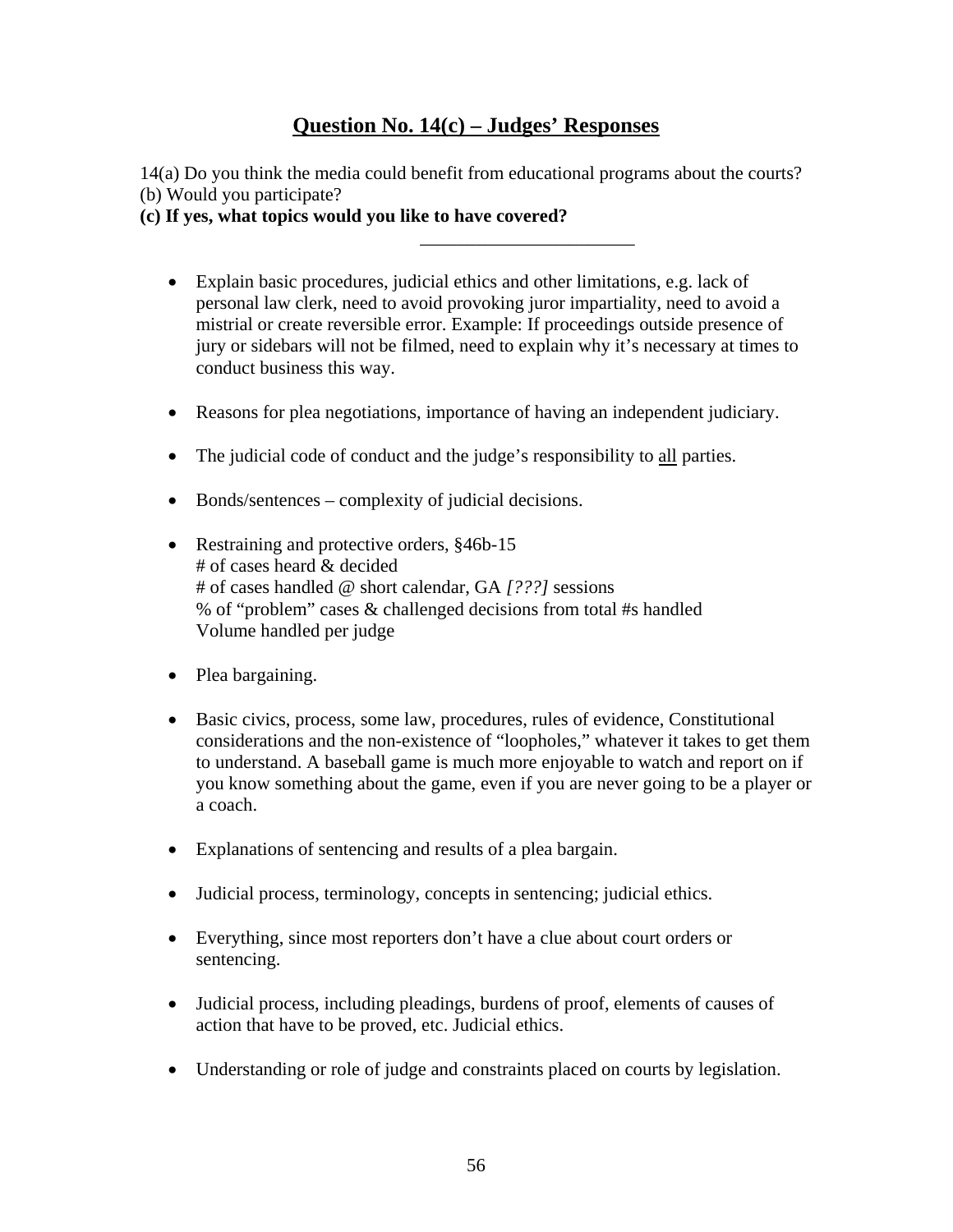- The roles and powers of the various players, such as probation versus parole, the prosecutor, etc.
- Judges' obligation to remain fair, impartial and independent notwithstanding media criticism.
- Pretrials.
- Administrative appeals, juvenile.
- See O13b, which read: Maybe the department should print a media guide outlining the procedures, programs and terms used in court.
- It is hard to exclude anything, since the media should have some understanding of the governing law and procedures in the case, which will run the gamut from one case to the next.
- What appellate decisions do and don't do.
- Role of judge  $\&$  jury/difference between issue of fact and issue of law/role of precedent/ reasons why victims cannot control criminal dispositions/reason why parties & witnesses should not have to totally surrender their privacy because they use the court system to resolve a dispute/difference between private disputes and public disputes (involving government)/reasons for privacy rights of jurors.
- Importance of judicial independence. How judicial assignments take place.
- Some basic criminal law terms such as the difference between cash and cash or surety bonds – may be helpful.
- The process required prior to a final decision, and the scope of our authority to decide cases.
- Procedural aspects of civil and criminal cases.
- Family violence, sexual assault cases and cases involving violence.
- I would like to see basic and advanced programs about all kinds of cases, with particular emphasis on criminal and civil matters.
- See 13, which reads: Reporters should know more about victims, why victims report when they do, when they don't, perceptions of the system and its effectiveness, the criminal justice system, the effects of the media on witnesses, testimony and juries and victims.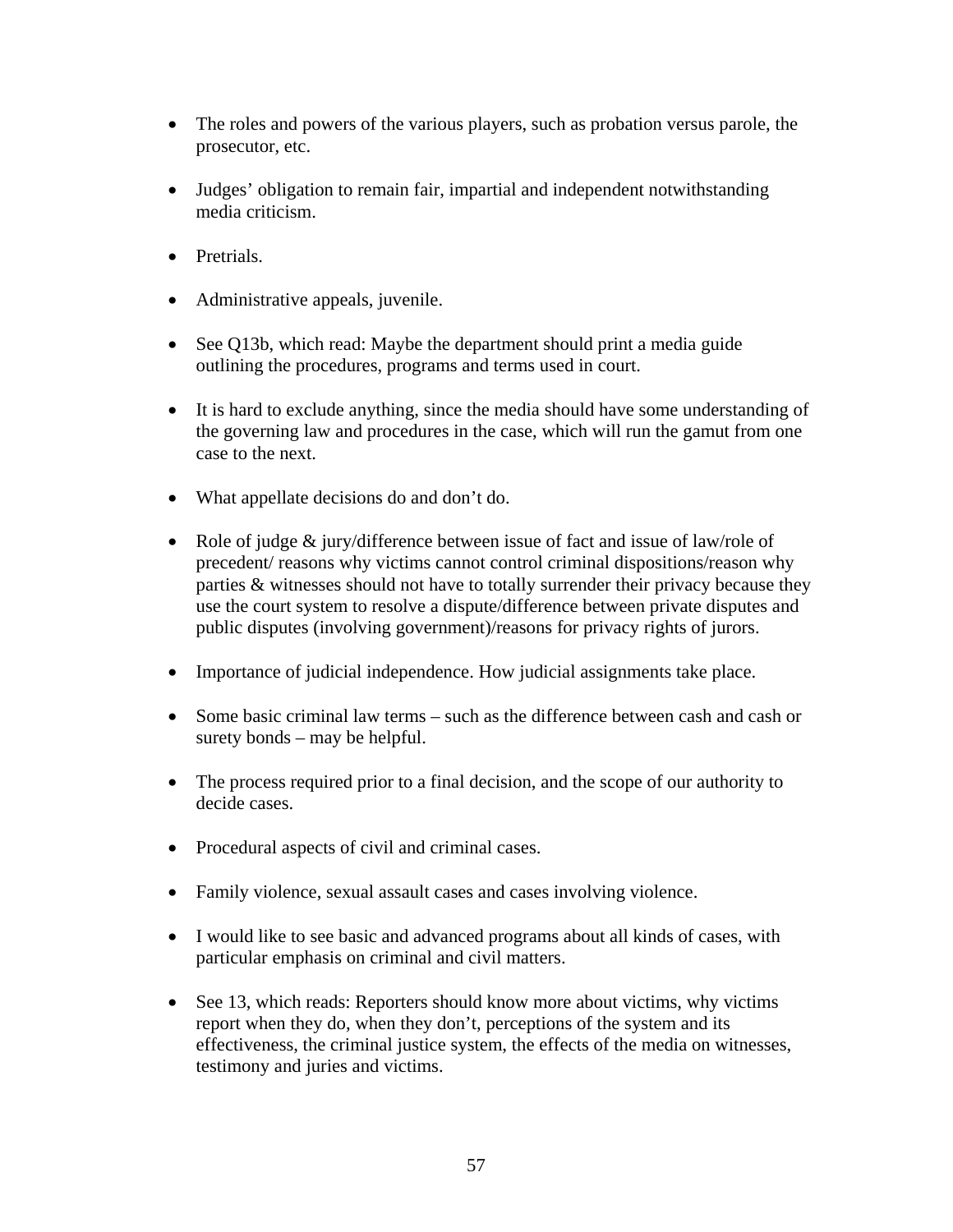- Ethics lawyers, judges and, yes, journalists. The attorney-client privilege and the reporter's source privilege – what they are, what they protect, what they don't protect. Constitutional law. The limits of judicial power.
- Bail, sentencing, pretrial procedures.
- Court procedures the whys and *[???]* the judge's role.
- Why should we do the job of educating them? They don't care to educate themselves now.
- Anything and everything.
- Many. Too many to list here.
- Nature of juvenile courts.
- What is legitimate for dissemination. What is not appropriate for public consumption.
- Mostly criminal process, arraignments, motions and bond considerations. What does "The plaintiff seeks more than \$15,000" mean? (Civil) And an overview of family and juvenile, especially sensitivity and confidentiality.
- Judicial procedures, discretion, some substantive law ... Enough so that reporters will understand the significance of what they hear.
- I'm not sure at this juncture. I'd leave to those who've had more experience with the media.
- No matter what you do they will cover only what sells.
- Practice Book procedures, timetables, organizational structure of the Branch, appellate remedies.
- Privacy vs. public need to know.
- Procedural issues. Ethical codes for lawyers, judges.
- This is their issue. I don't have a particular agenda. I'd rather respond to questions.
- Generally, the role of the judiciary, the extent to which it is appropriate for judges to communicate with the media.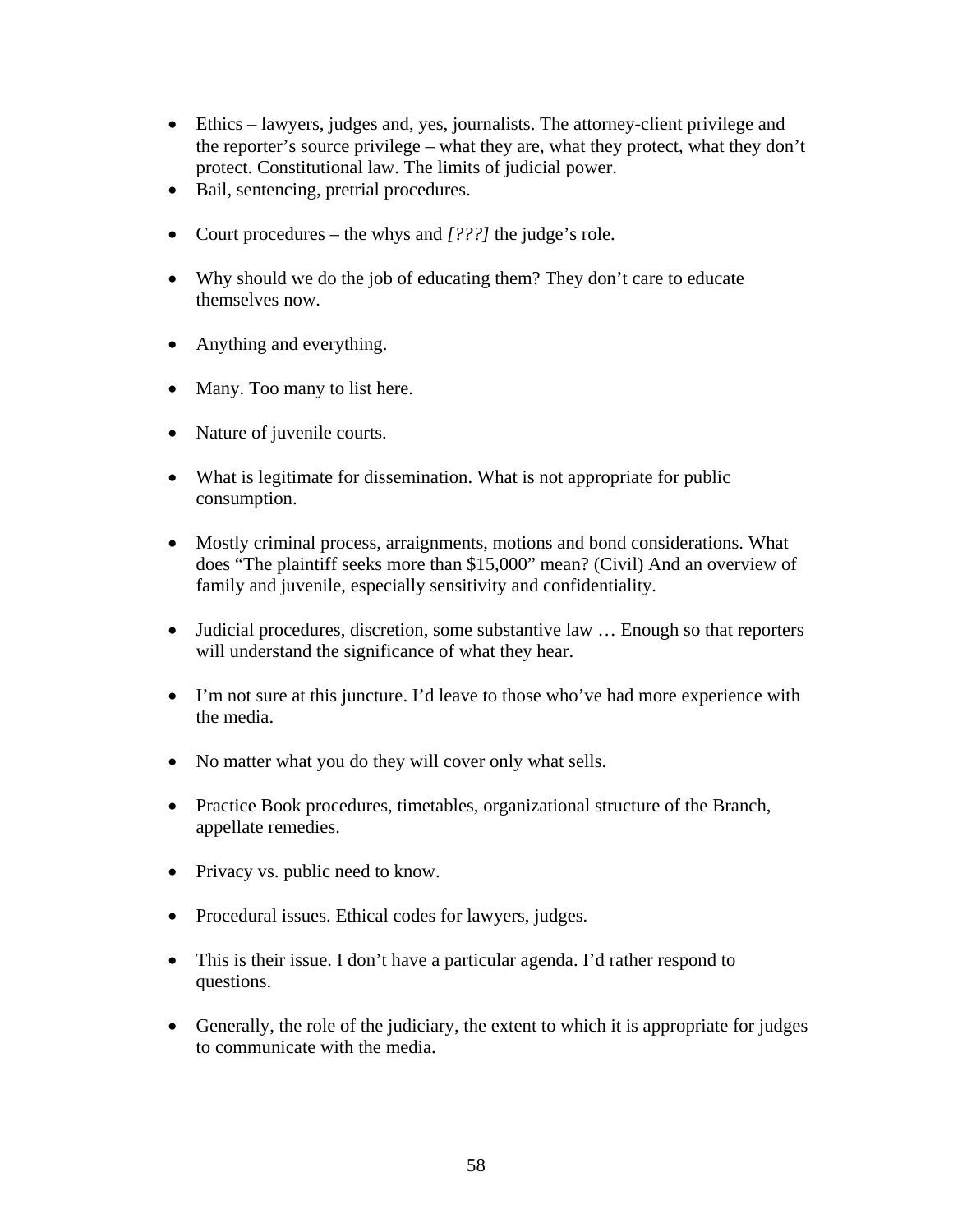- Too broad to answer, particularly because it depends on what division of court is at issue. Topics for civil court would be much different from criminal. Maybe best to ask the potential participants.
- Voir dire process and its importance; basics on trial practice and procedure; difficulties presented by media coverage.
- Importance of educating the public e.g. define terms and procedure accurately. Distinguish between fact and opinion.
- Why you don't give jurors' names and addresses like the Conn Post in the Peeler case -- and why witnesses in inner-city case need no publicity because their life is in danger.
- Role of courts vis a vis other branches; role of judge at trial; constitutional principles.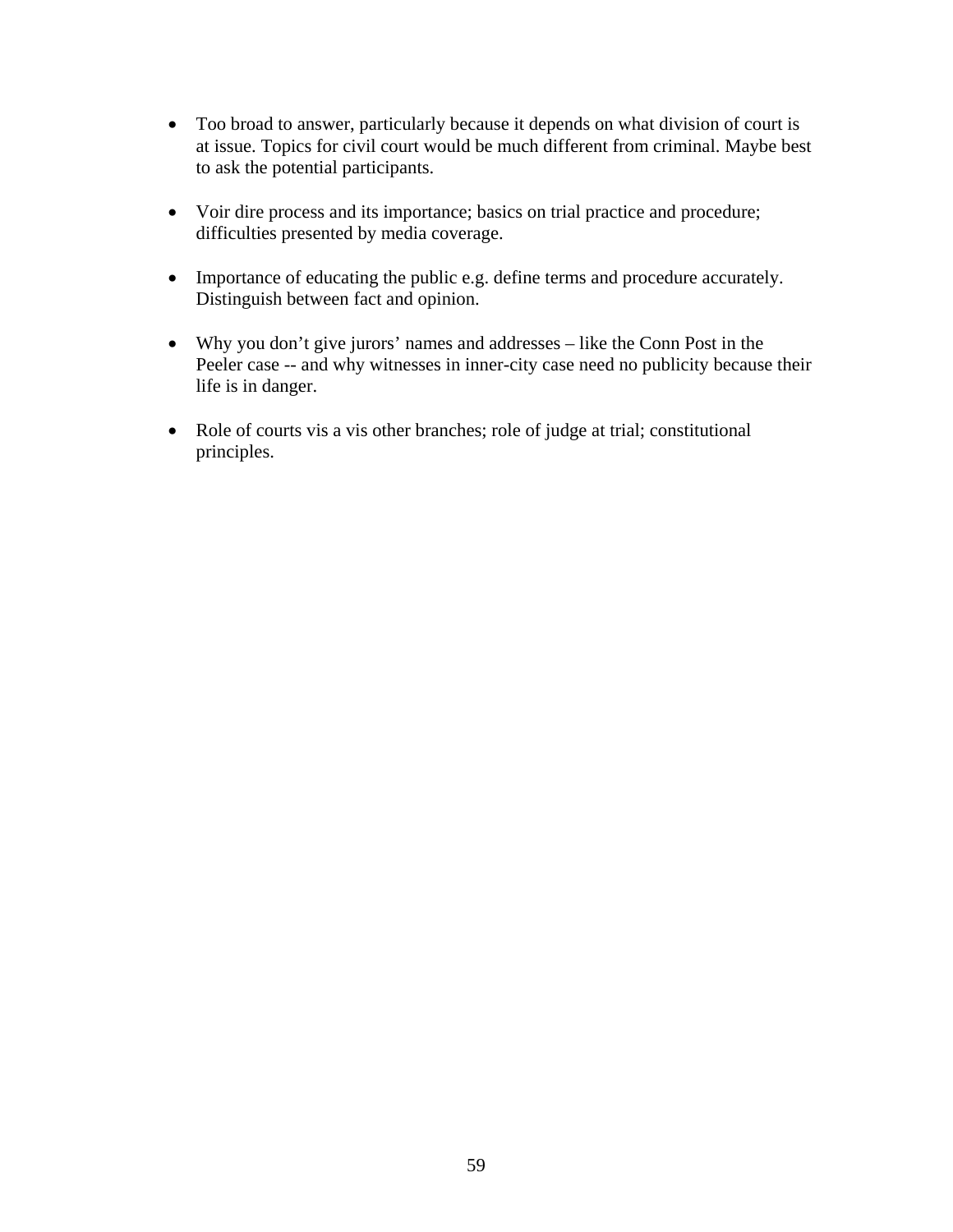## **Question No. 15(c) – Judges' Responses**

15(a) Do you think judges could benefit from educational programs about interacting with the media?

(b) Would you participate?

**(c) If yes, what questions/answers do you suggest?** 

\_\_\_\_\_\_\_\_\_\_\_\_\_\_\_\_\_\_\_\_

- What are the best procedures for implementing and heading off potential problems with camera coverage. Procedures for correcting inaccuracies. Procedures for granting interviews, conducting interviews. Example – Is it wrong to require that the interview be tape-recorded?
- Create an understanding of why newspapers/TV/radio are so invested in openness.
- See above. (To Question 14(c) respondent wrote: Restraining and protective orders, §46b-15; # of cases heard & decided; # of cases handled @ short calendar, GA [???] sessions; % of "problem" cases & challenged decisions from total #s handled; volume handled per judge.)
- Dealing with requests for cameras in the courtroom.
- The role of editors.
- Basic media. How they operate, what sells, what doesn't, understanding the true meaning of "agenda," understanding the economics of media especially in current times when they are in a tailspin. If we want them to understand us and how we work, it might be nice for us to understand them and how they work.
- How to answer a reporter's questions and not be misquoted. The ability to designate something "off the record" or "on the record."
- Limits of judicial discussion; "on the record" v. "off the record."
- Journalistic ethics, and more practical issues such as deadlines and the functions and authority of editorial boards and editors.
- Judges should avoid interactions with media.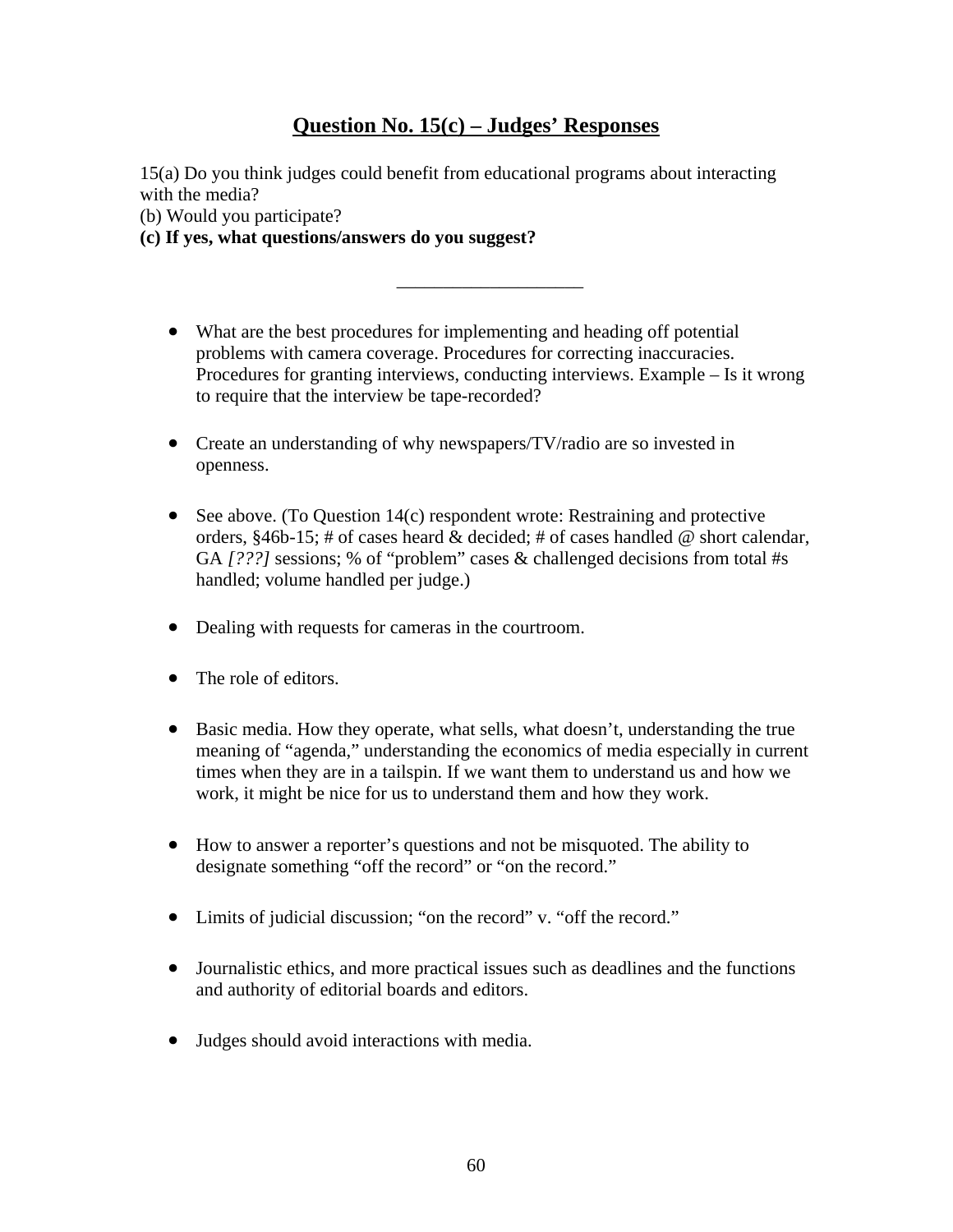- How to help the public understand the judges' obligation to remain fair, impartial and independent notwithstanding media criticism.
- Journalists' ethics.
- Any.
- How to talk to a reporter what the various terms mean to them, e.g. "off the record," etc.
- When is it proper ethically to speak with press/how specific can judge's comments be? Etc.
- Importance of not responding to unfair criticism.
- $\bullet$  1) How to effectively go off the record; 2) how to find out the subject of their inquiry before engaging in a conversation; 3) our ethical obligations.
- How the media intends to frame their coverage.
- Meeting with other judges who have done this in other states cameras in courtroom specifically.
- We don't need tactical education on how to answer questions without getting burned, or how to help reporters deal with deadlines.
- Editorial policies.
- There is a book on the subject by a reporter (title escapes me).
- Anything and everything.
- Many. Too many to list here.
- When not to talk.
- Protocols for dealing with the news media.
- The results of this survey. Semi-annual course of sealing/closing the courtroom at the Judicial Institute.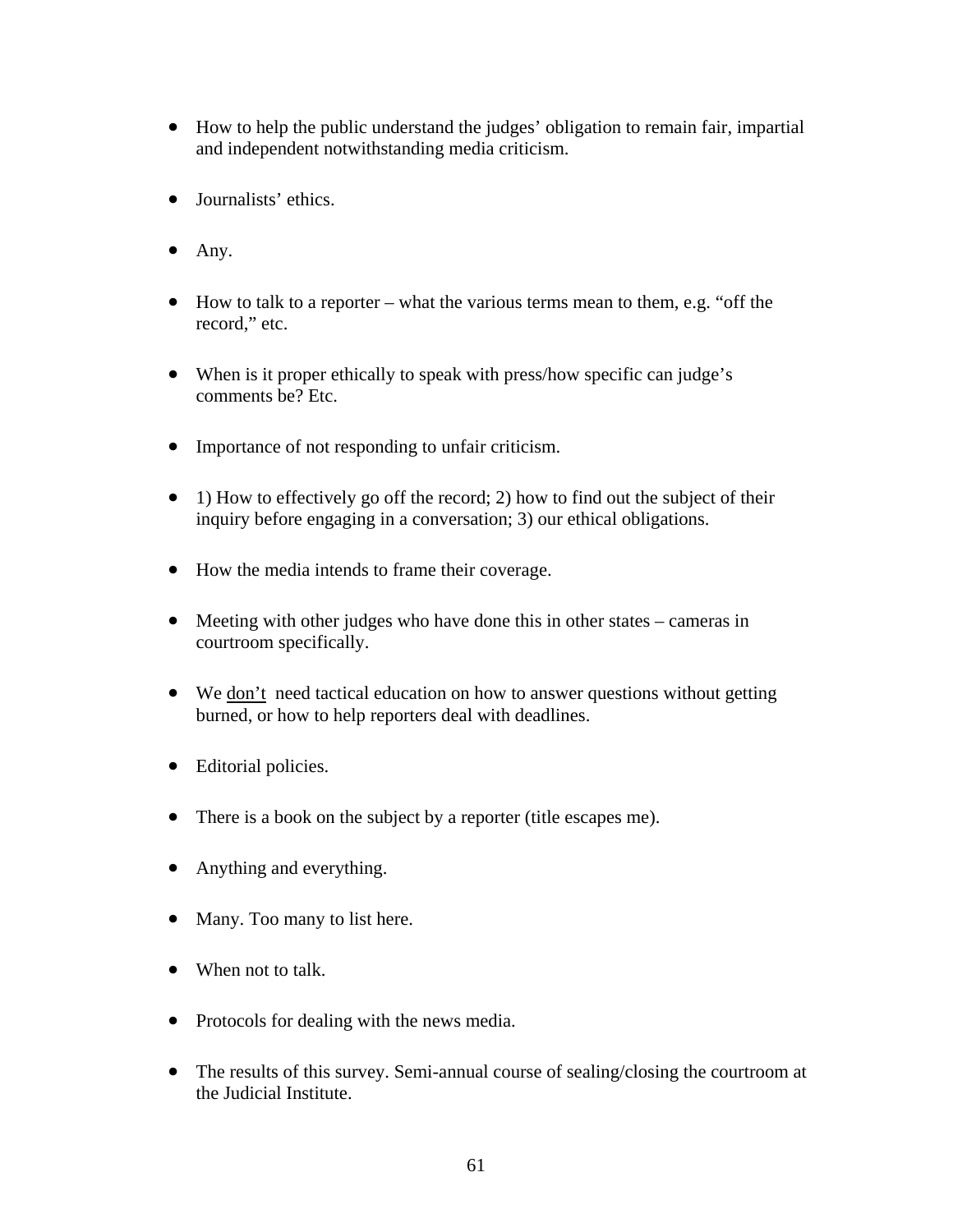- Not sure what trial judges' needs are in this regard. Appellate CTs are different ... little interaction and fairly good reporting. Judges have to accept that reporters may see things differently and interpret things from different perspective but readers have a right to expect accuracy and a solid amount of neutrality.
- All of them.
- When best to decline comment altogether and when to refer inquiries to External Affairs.
- The business of news, freedom of press, confidentiality of sources, news deadlines, use of spokespersons, personal interviews.
- Privacy and public need to know.  $1<sup>st</sup>$  Amendment duties vs. rights.
- The importance of stating reasons for decisions.
- The role of the media is covering the judiciary, and what journalists would like to see the judiciary do to make itself more accessible to the media.
- What to do if you are approached.
- How to stay out of trouble.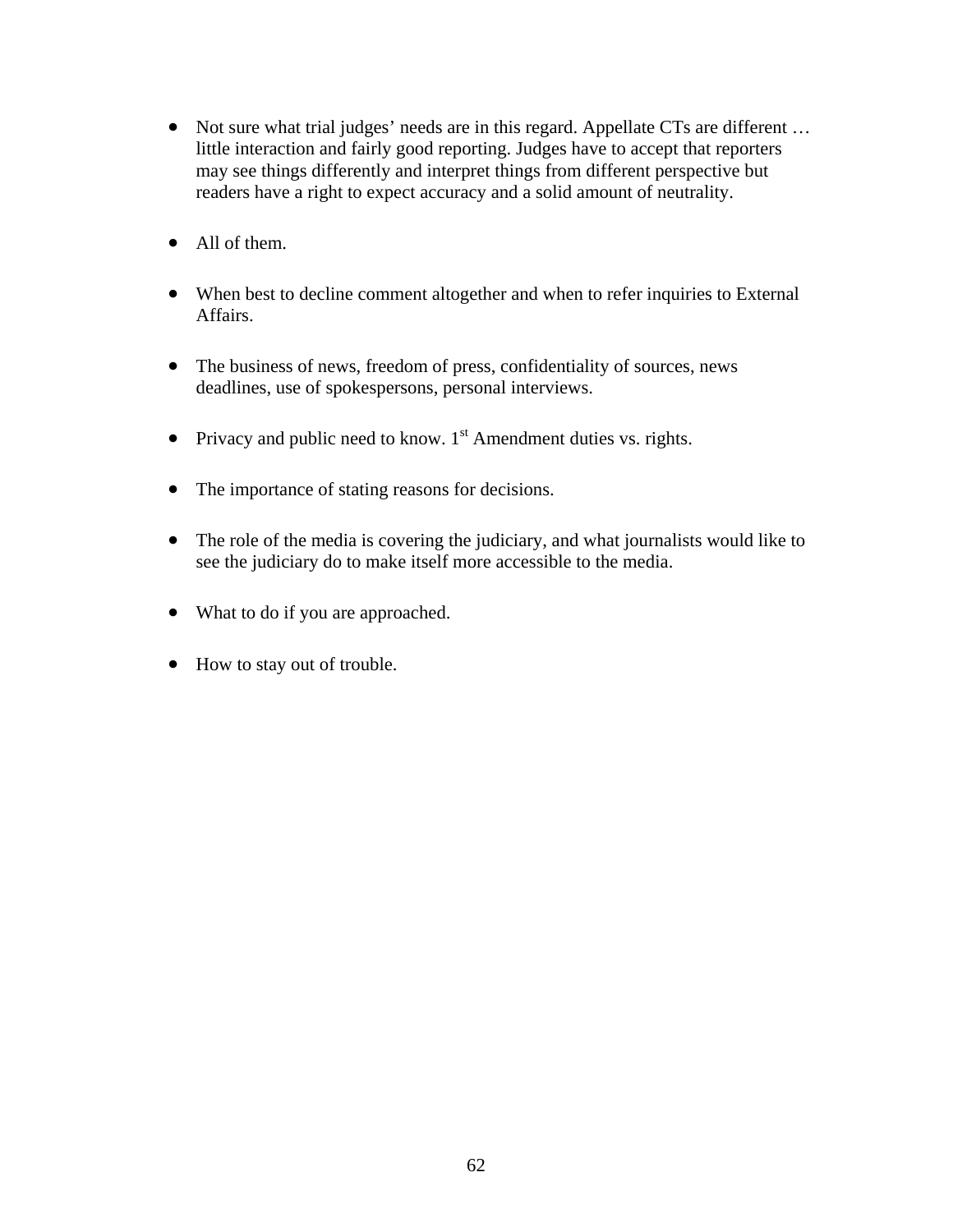## **Question 16(b) – Judges' Responses**

16(a) Should the Branch have standard answers or policy statements addressing questions frequently asked by the media to judges, for example, whether the identity of jurors is public information?

#### **(b) If yes, what questions/answers do you suggest?**

 $\frac{1}{2}$  , and the set of the set of the set of the set of the set of the set of the set of the set of the set of the set of the set of the set of the set of the set of the set of the set of the set of the set of the set

- **No response/Question mark (b): 42**
- I'm not sure what they frequently ask, so this is hard to answer.
- Need more study on this issue in order to properly respond.
- It might be helpful to have a handbook similar to the "Media and the Law" handbook produced in 2001 by the Media and the Law Committee of the CBA and the Hartford County Bar Association. Such a handbook could be used by both the media and court personnel to answer frequently asked questions.
- Impossible to formulate, but there could be a list culled from the usual questions that flow into External Affairs.
- Unless a juror is willing to disclose his/her identity, it should remain private.
- I don't know yet.
- I have insufficient information on which to respond, because I don't know the other questions frequently asked by the media to judges.
- No suggestions.
- Sealing law, FOI law.
- Every case is different standard answers may not be appropriate.
- I haven't been in the trial court enough recently to answer this question.
- Your example is good. But if the same "canned" answers appear verbatim over and over they lose their impact.
- The example above as to jurors should certainly be included. Perhaps also an explanation of the Youthful Offender and Juvenile proceedings (why the courtrooms are closed)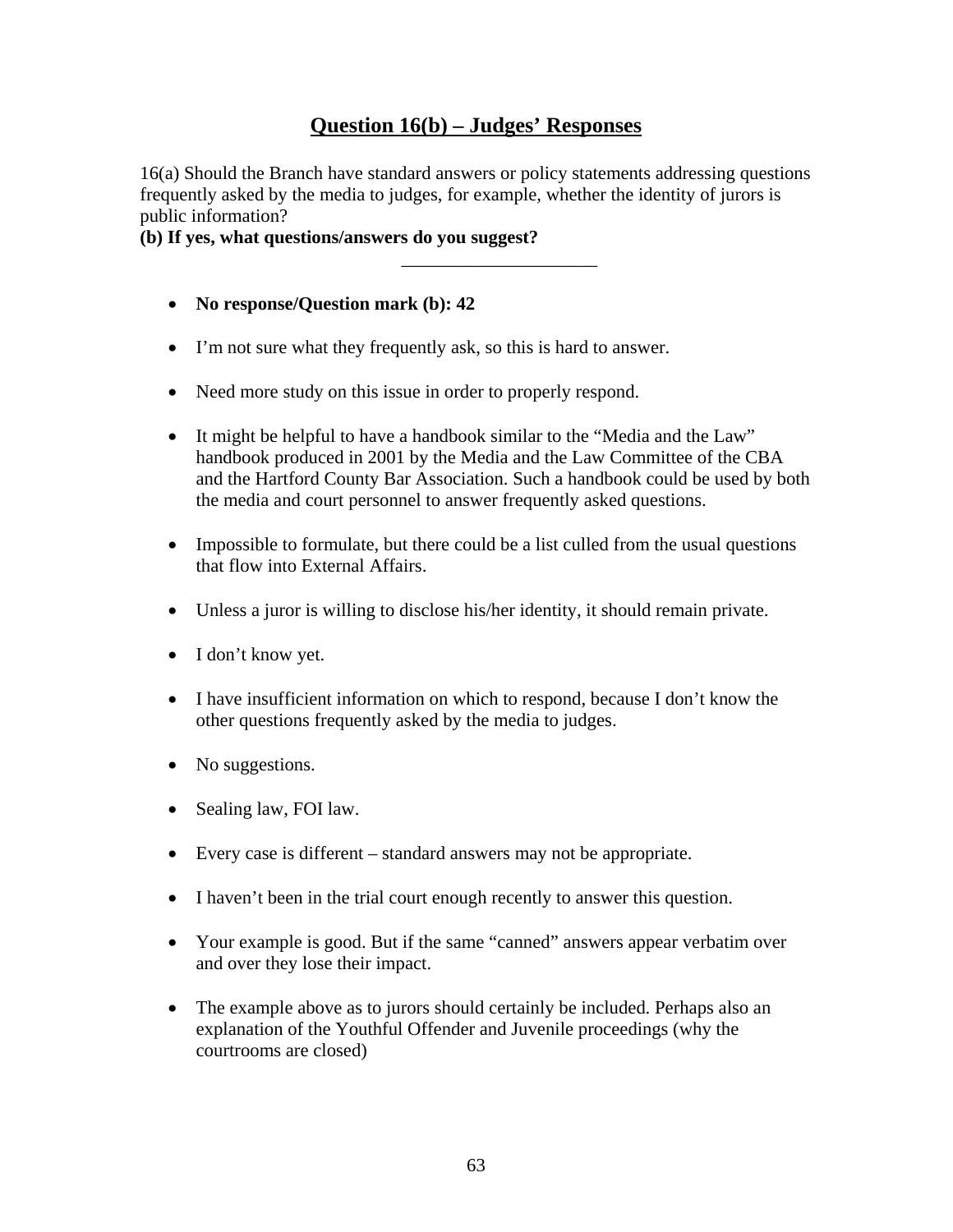- We go to great lengths to prevent inappropriate contact with jurors to assure a fair trial, and we have the responsibility to assure that right.
- Unable to answer, without knowing the FAQ.
- Identity as suggested above and revealing names in sensitive cases not only involving children.
- We should compile a list of FAQs and 1) prepare answers thereto and 2) make sure the local media people know the answers exist.
- That's hard, given the varied circumstances.
- Sure. It would sometimes help. Still, why don't media outlets commit their own lawyer, instead of seeking free legal advice? The law is accessible to them too.
- Many questions.
- FAQ should be based on a study of FAQ.
- We need more standards, rather than letting every judge create their own policy this is wider than one individual judge – makes perfect sense to have a policy.
- This needs further dialogue.
- Really depends on the situation. Hard to respond in the abstract.
- Re juror identities, the response should be that the name and town of the juror are public information.
- To be determined.
- Not sure what is asked now.
- Not sure.
- I would need to research the issues before answering.
- For what purpose are jurors' identities disclosed?
- Basic procedure questions, rules on sealing.
- Need more time to think about this one.
- Not sure, I would poll the Superior Court judges.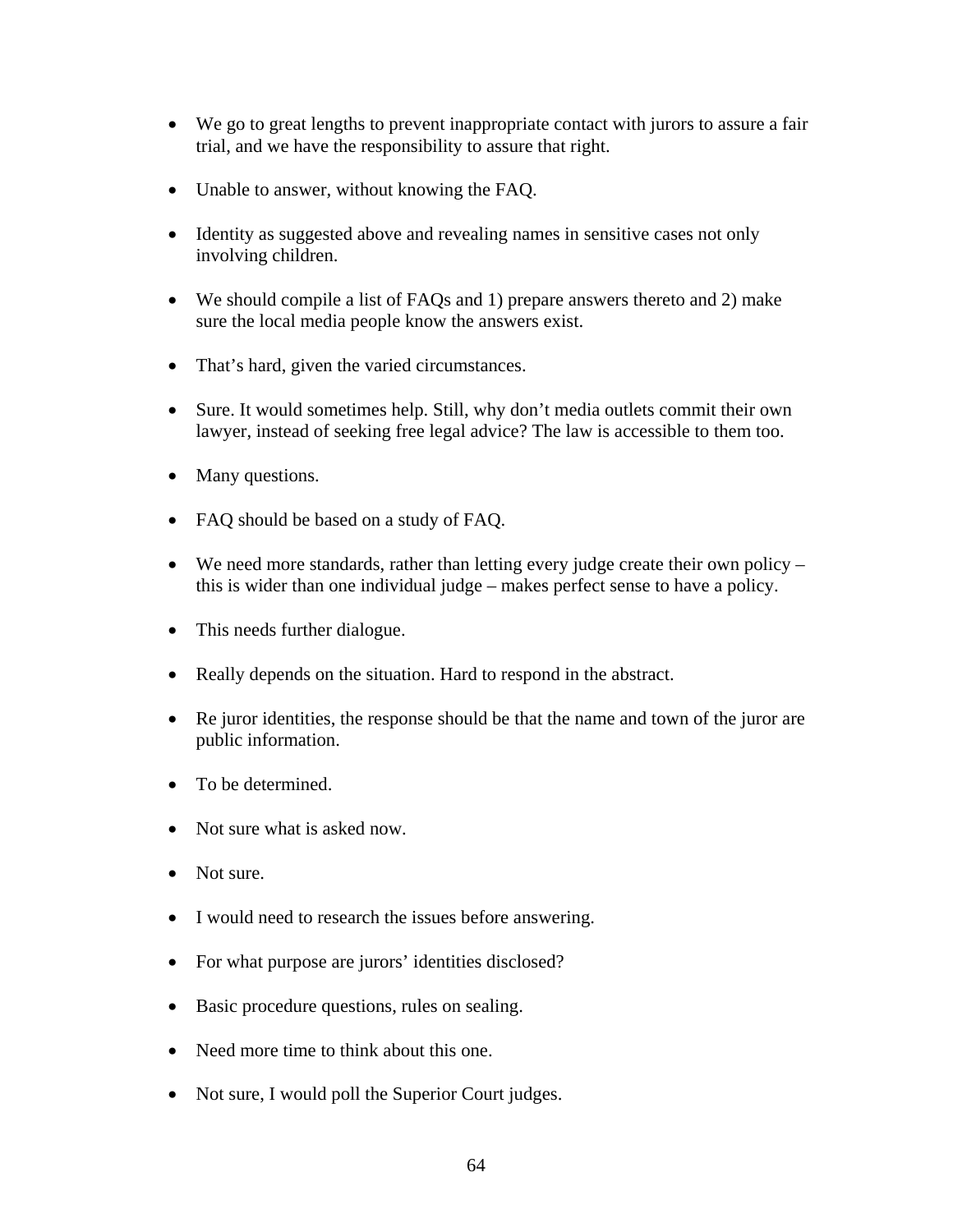• Questions having to do with law and procedure that do not vary by jurisdiction. Questions concerning discretionary rulings that vary by judge cannot have standard answers.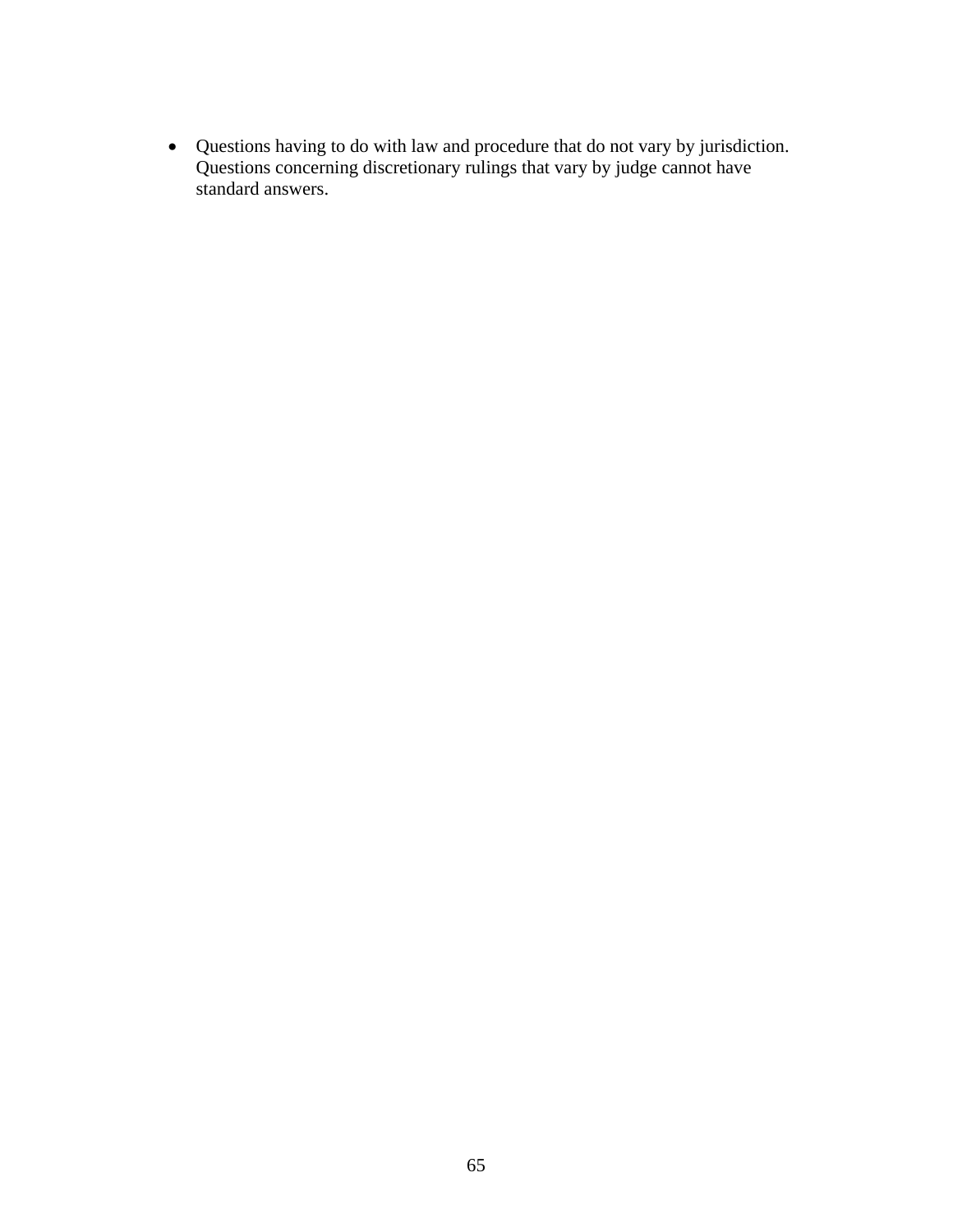#### **Question No. 18(b) – Judges' Responses**

18(a) Are there instances in which the media ought to exercise its discretion to avoid printing or publicizing information, even though it has a legal right to do so? **(b) If so, when and why?** 

• e.g. Release of names of jurors in Peeler case …

 $\mathcal{L}_\text{max}$  , which is a set of the set of the set of the set of the set of the set of the set of the set of the set of the set of the set of the set of the set of the set of the set of the set of the set of the set of

- Where children are involved; where publicizing may result in harm or places the public at risk; or sexual assault case where victim's name may get published.
- Sexual assault and juvenile cases. Certain lurid details out of respect for victims or victim's family. Show respect for the deceased or injured. An example: There's apparently a picture of the injured Princess Diana in the car after her accident, but the reporter who took it chose not to release it. This is a great example of decorum and respect, especially since the photo undoubtedly was worth a lot of money. Even the paparazzi have scruples.

 Juror identities – especially information that would allow them to be located. These people perform a public service, and deserve a degree of protection. I think the laws should be changed to protect them from the disclosure of their actual address and place of employment absent good cause shown. When I was on the Governor's Commission, I learned that one could file an FOI request for the payroll records that reflect jurors' receipt of their \$50 a day and obtain their street addresses.

 Information that is supposed to be confidential should be honored as such. Why is it okay to release information that is received as a result of another person's breach of guaranteed confidentiality?

- Peeler situation was outrageous.
- Juror identification; victim or child identity.
- When lives can be unfairly and prematurely ruined by publication of half-truths.
- Sordid cases involving sex/minors.
- Public and personal safety; protection of reputation by unfounded statements/complaints.
- In certain sensitive cases, there will be times when the media should exercise its discretion to avoid publicizing certain information. This may be necessary to protect victims and witnesses, as well as jurors.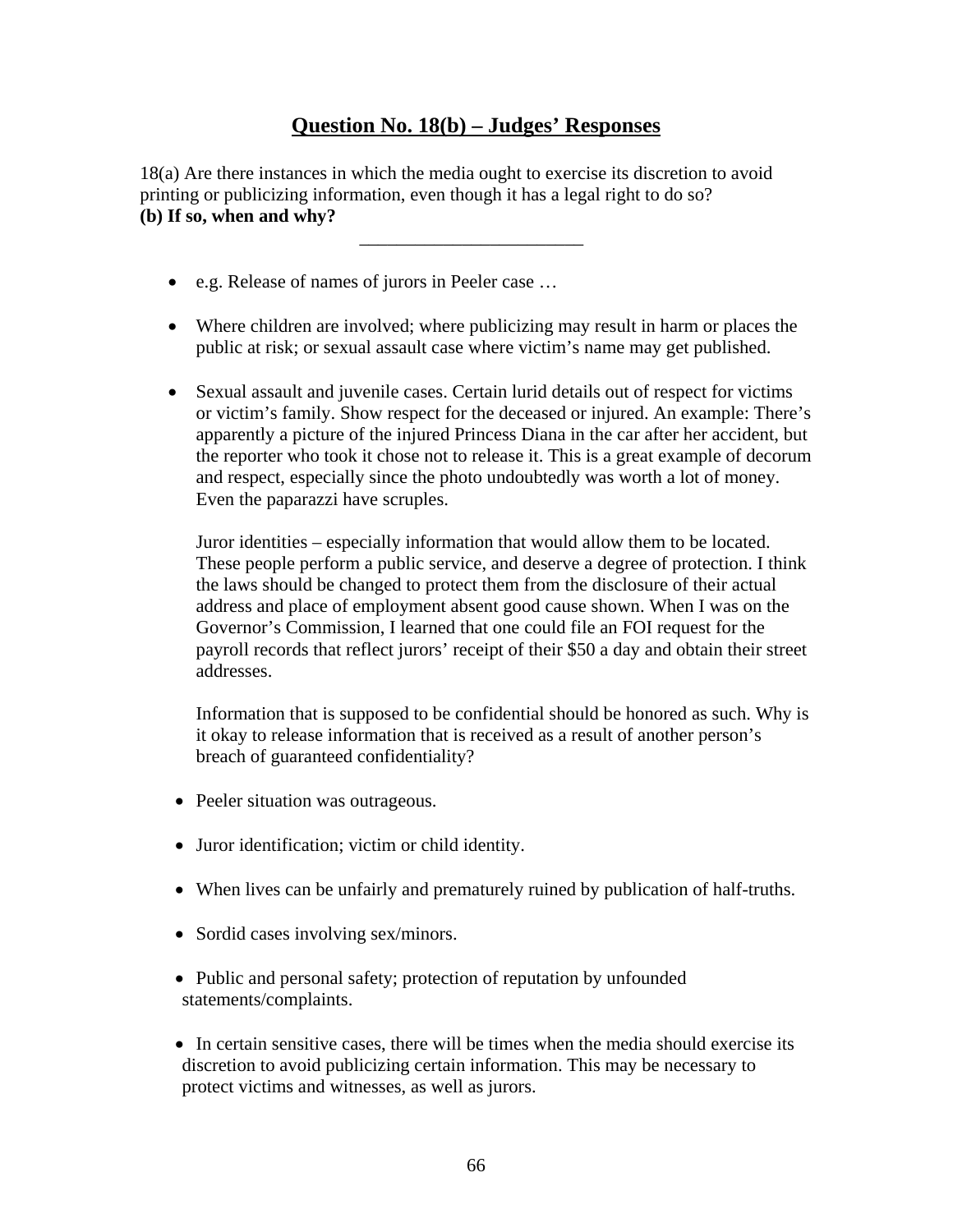- When the invasion of a private citizen's privacy outweighs the news value of publishing their identity.
- Age, sensitivity, security, there can be a number of reasons. But again, one must understand what is driving the media, and it isn't altruism.
- Victim information. Respect persons who are not public figures and are involuntarily present in court.
- Issues of juror identity, identity of sexual assault victims.
- Yes, for example giving the names and information that identified the jurors in the Peeler case. I believe that this cause *[d]* a great deal of stress for those individuals and the ramifications of publishing the information probably will be felt for years.
- Any matters not in the public interests i.e. private suicides, victim identification in some cases.
- It should be reviewed on a case by case basis.
- When disclosure could jeopardize safety and sometimes (such as in the case of children) embarrassment. I do not think the identities of jurors should be publicized, even if there is a right to do so.
- It is probably useless to suggest that the media exercise any restraint or good taste.
- If it would affect the fairness of the trial.
- When innocent parties will be harmed in matters of little public importance or matters which are tangential to the main story.
- Issues involving kids or victims of sexual misconduct.
- Jurors' names and addresses, the names and addresses of victims and witnesses.
- Certainly, the names of minor victims of crimes and rape victims.
- I thought disclosure of the names and residence towns of the jurors in the Peeler case was a terrible mistake.
- When it serves no public interest.
- Yes, e.g. identity of jurors in case of potential danger.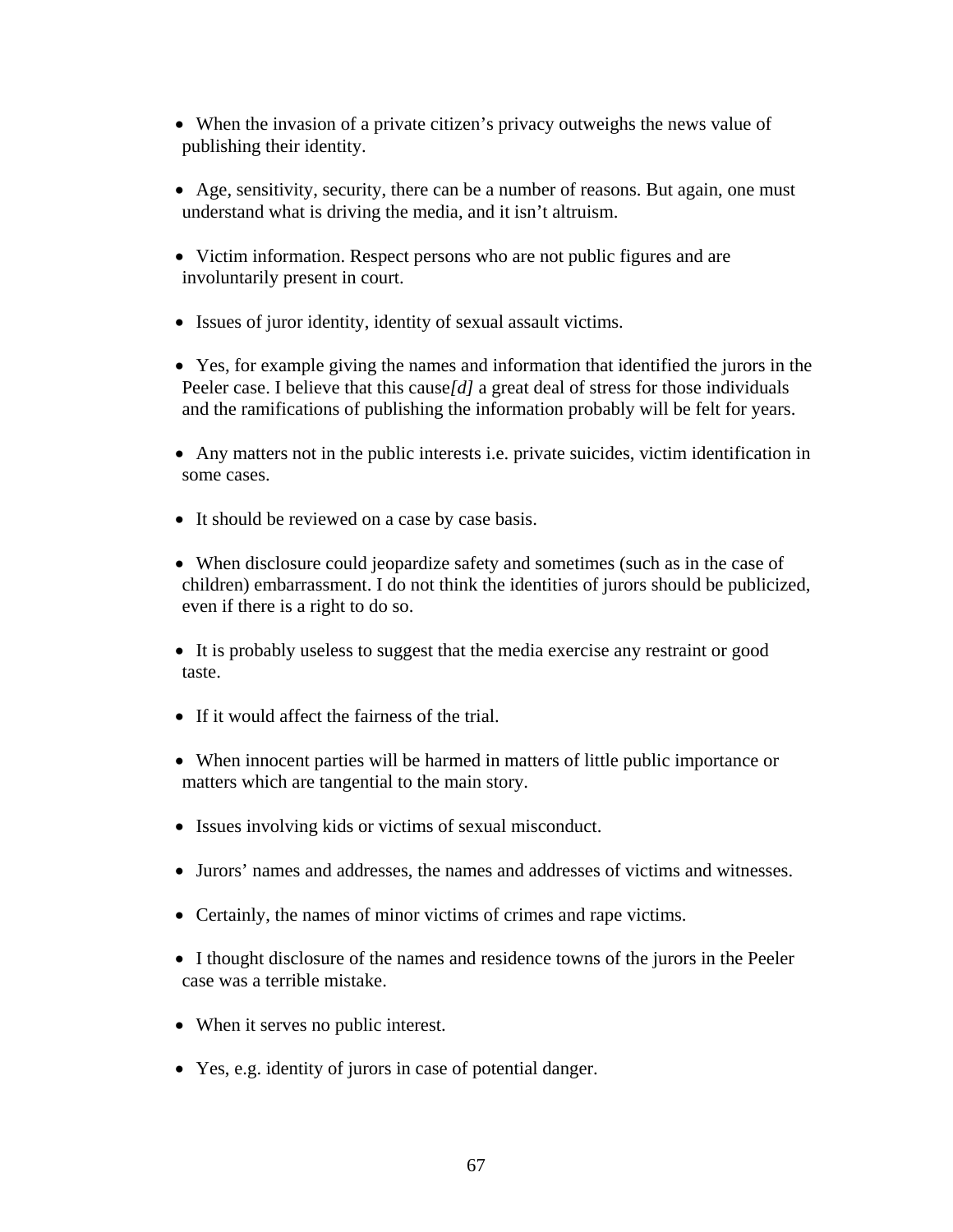- Names and hometowns of jurors. Detailed reporting on financial circumstances of family cases, custody cases. For safety reasons and out of respect for privacy in a non-public dispute.
- Medical info. Info affecting mental and emotional state of children.
- I don't think witness names should always be circulated. I think it may have a chilling effect.
- If injury may occur, such as the location of victims, or if they are attempting to influence the case.
- When the safety and security of jurors, litigants or court staff are at issue.\* Also, when highly sensitive matters (e.g. sexual assault victims, minors) or highly personal information is involved (e.g. Social Security #s, bank account info, name of children of parties in a divorce action.
- \*e.g. The recent disclosure of the identity of jurors in the Peeler death penalty hearing was an absolutely irresponsible decision by the media. If the mission of the media is to benefit the general public, the disclosure ran counter to that mission by putting people's safety at risk.
- The question really supplies the answer.
- Highly unusual cases especially murder or other violent or sexual cases.
- In those cases where the damage to the persons involved in the case exceeds the public's interest in/need to know the information.
- Jurors' names, addresses, personal info about lawyers, judges, victims, witnesses' addresses even though most of this is publicly available.
- Respondent referred to answer for Question 6, which read: "In drug cases we are often faced with bad and dangerous people. Juries should not have their faces all over the media, and as a judge, I am not crazy about the exposure. Cameras could put lives at risk – CT Post and Peeler case, for example. For Question 18(b), respondent added: As an aside, I have had dealings as a judge with dangerous gang members. I always vary my driving routes and times when I come and go. My house is alarmed and well illuminated. My spouse does not share my last name. That is how serious I consider this risk.
- That's a *[long? lay?]* conversation. Perhaps journalists should consider the social impact of any decision to publish and should try to set standards for a change instead of stooping to mirror those set by Fox News and The National Enquirer.
- When safety concerns are an issue for either jury or litigants or both.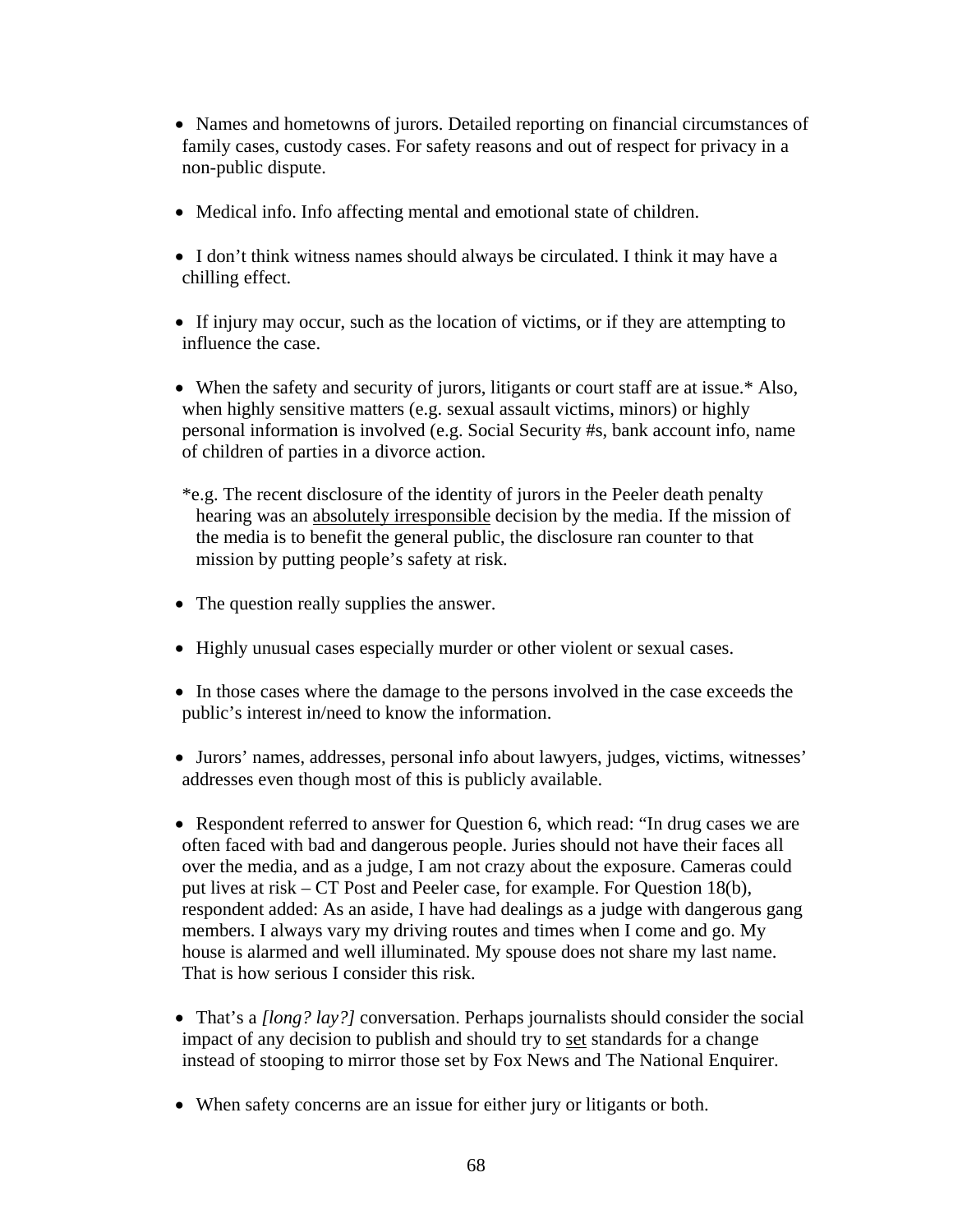- That's up to them and their standards.
- Child sexual assault victims and identities of other sensitive victims. After verdict, perhaps a different response.
- Juror identity.
- Cases involving children.
- Many, especially where the privacy or security of a victim, witness, or juror would be significantly compromised.
- Identities of victim in sexual assault cases .... Jurors' identities ... witnesses in certain gang related cases.
- Emotional pictures.
- Identity of victims, jurors, disclosure of information, which disclosure might prejudice a party or put into question fairness of process.
- When it is not newsworthy.
- Frankly, I would need time to formulate something that I think is fair and would be effective. I can't do that quickly. I respect the idea that public information is fair game.
- I think the recent situation where the Connecticut Post published information on jurors just before the beginning of a new penalty phase case was a good example.
- Do not reveal identity of jurors or addresses of jurors and witnesses.
- All the time.
- To avoid security breaches, invasion of privacy, discrimination, gratuitous humiliation or embarrassment.
- Cases involving minors, personal finances, other sensationalized areas.
- When [???] would result or the right to privacy is unnecessarily violated.
- Sexual assault info, juror info, anything that exposes a reluctant participant to extraordinary risk.
- For example, the identity of jurors, especially in serious criminal cases.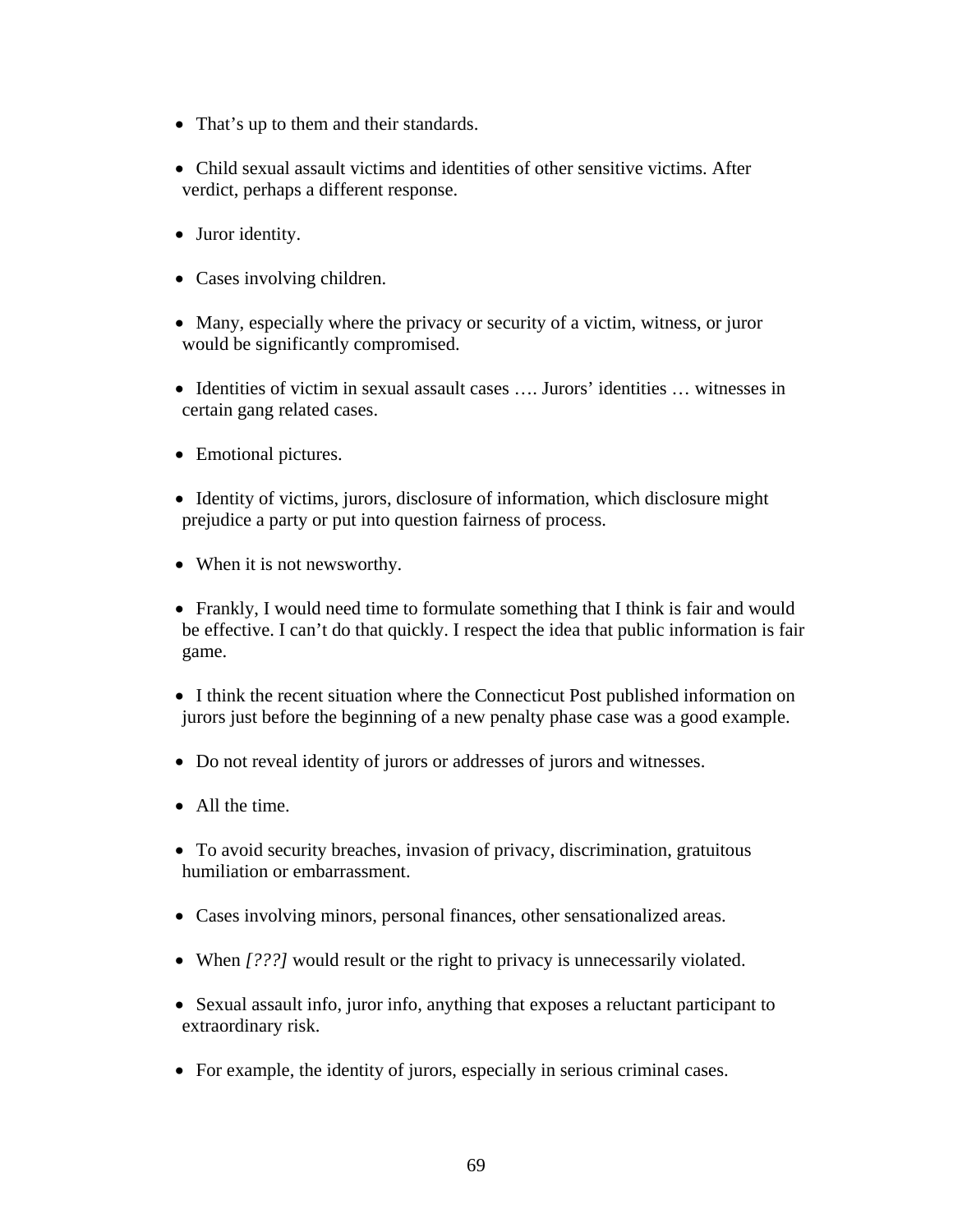- Example: Peeler case and disclosure of jurors' names.
- Too broad a topic to answer succinctly. The general reasons include security, privacy, confidentiality and privilege concerns.
- IDENTIFICATION OF JURORS. Family cases where coverage may identify children. Any case where coverage may have adverse effect on children.
- Jurors' names, victims' names, witnesses' names who may be placed in danger in criminal cases.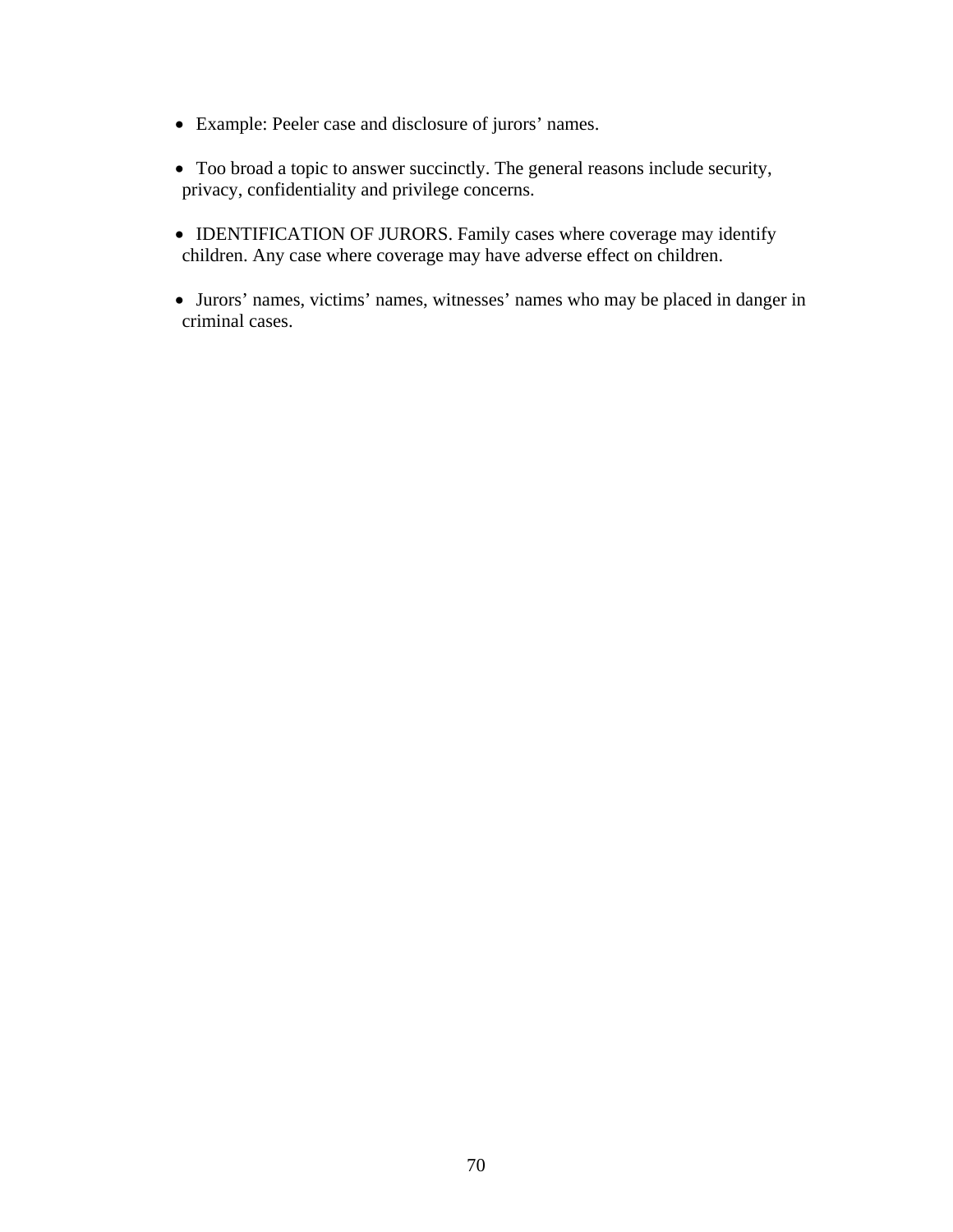#### **Questions No. 19 & 20 – Judges' Responses**

**\*Please note that not everyone responded/or responded to one or the other** 

**19) Do you wish to make any comments regarding your dealings with the media?** 

**20) Do you have any suggestions for improving interactions between the Judicial Branch and the media?** 

19) I haven't had any interactions with the media since I've been on the bench.

 **\_\_\_\_\_\_\_\_\_\_\_\_\_\_\_\_\_** 

20) Educational programs with the media: These programs should include judges and media.

\*\*\*\*\*\*\*\*\*\*\*\*\*\*\*\*\*\*

19) Some have been very positive, usually interviews for articles that allow me to explain what it is judges or the branch do. My negative experiences always involved a situation where I was unable to comment due to the pendency of a case or confidentiality provisions, so I never got a chance to explain my position or clarify error.

20) The judges will have to be convinced the reporting will be fair, unbiased and accurate.

The pilot program must involve the responsible and reputable media representatives. Use reporters who understand the legal system.

An individual press ombudsman who works for us, not a committee. Too unruly and unmanageable. Incapable of responding swiftly.

(I think we already have one!)

A uniform protocol on handling press/cameras.

\*\*\*\*\*\*\*\*\*\*\*\*\*\*\*\*\*

19) I think we need to be more open to the press so as to educate the public about the job judges perform. We need to protect the privacy of our decision making process before rendering a final decision and to consider the rights of the litigants.

20) We should be more aware of the natural tensions that exist when individuals use the court (a public forum) to resolve in a dignified and civil manner their differences and the press's right to witness the use of public forums.

\*\*\*\*\*\*\*\*\*\*\*\*\*\*\*\*\*

19) Thankfully, thus far, they have been very limited.

20) You have taken a giant first step by doing what you are doing.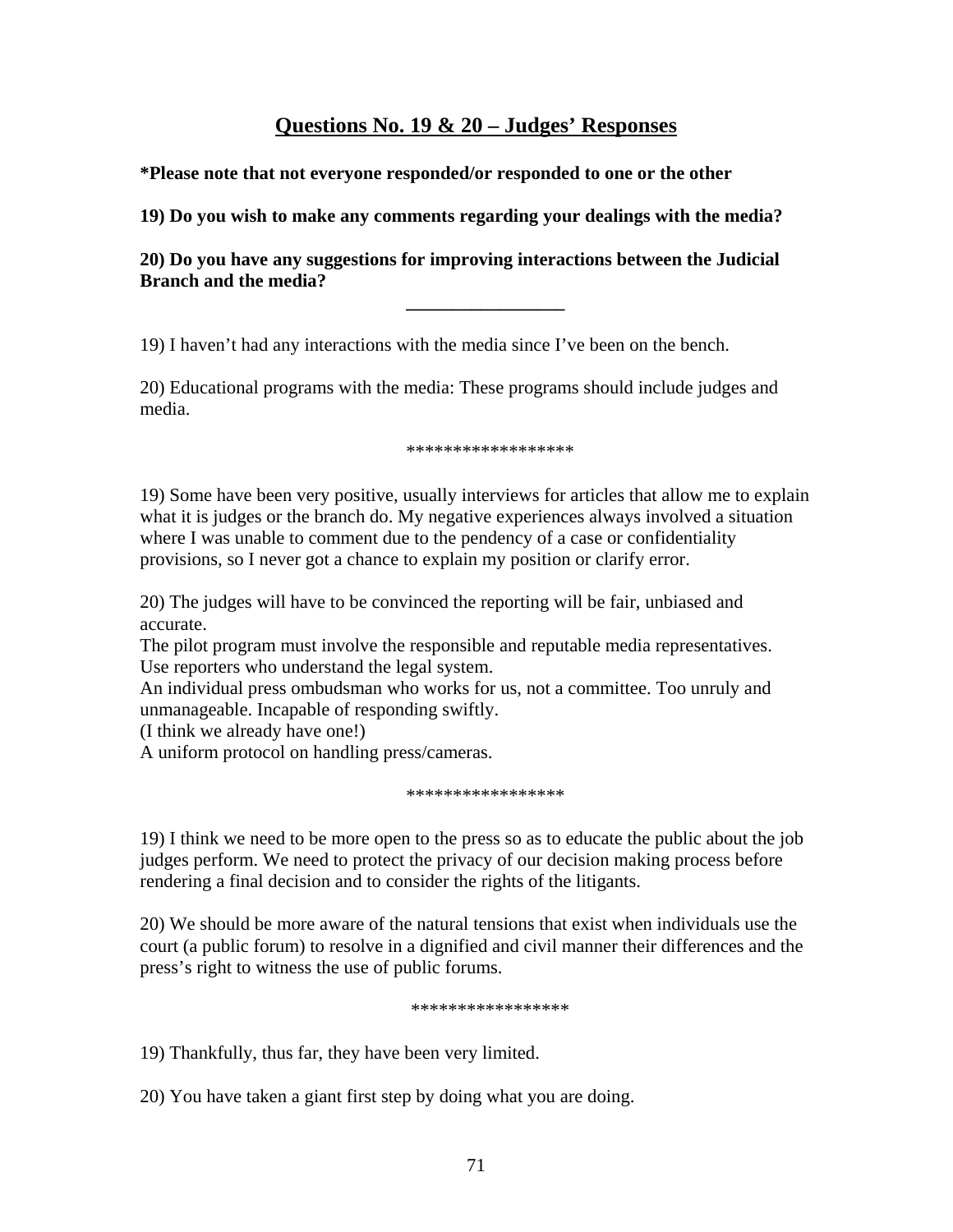\*\*\*\*\*\*\*\*\*\*\*\*\*\*\*\*

19) My dealings have been mostly positive.

#### \*\*\*\*\*\*\*\*\*\*\*\*\*\*\*\*\*

20) Open communication between the branch and the media is helpful to improving relations. The more each understands the other, the less likely it is that problems will occur.

\*\*\*\*\*\*\*\*\*\*\*\*\*\*\*\*

19) I was dismayed and disappointed that the Connecticut Post published the identity of jurors selected for the Russell Peeler death penalty trial. The publication was on the front page of the Sunday edition and featured a graphic of juror chairs with the name, town and biographical information for each juror. This in a case where the defendant had been convicted of capital felony for murdering a witness against him. The witness was an 8 year old boy. Two jurors were deeply traumatized by the publicity and had to be excused.

\*\*\*\*\*\*\*\*\*\*\*\*\*\*\*\*

19) My dealings have been mostly positive, but that is because I know whom I am talking to before I talk or I don't talk until I do know. If there is talent there, I have always talked to them. But I sometimes have trouble suffering fools and it is better simply not to engage.

20) We need always to be, not just try to be perceived as, open to legitimate discussion and debate, while at the same time maintaining a relationship with the media where they understand why we take the positions we do. The media is nothing more than a collection of individual businesses trying to make a profit, and to the extent we can help them we should. But we cannot lose sight of our mission. Individuals who use the courts for the purpose of resolving dispute must be give a fair hearing and anything the media feels it needs to do to cover "the story" which interferes with that individual's right to a fair hearing must be curtailed. Individual businesses which seek to use the courts to sell as entertainment "the story" should not be allowed to diminish those rights of an individual trying to use the courts legitimately. The media is in a position to do great good and great damage (i.e. Nancy Grace and Court TV and the suicide of a young mother) and a meaningful ongoing interaction between the Branch and the media might influence the media to seek the former. It will not always happen (we understand the agenda) but there is a greater chance that it will if we pursue the ongoing dialogue. Or have I been around too long?

#### \*\*\*\*\*\*\*\*\*\*\*\*\*\*

19) I have found them to be very positive and rewarding, and the stories to be generally fair and accurate.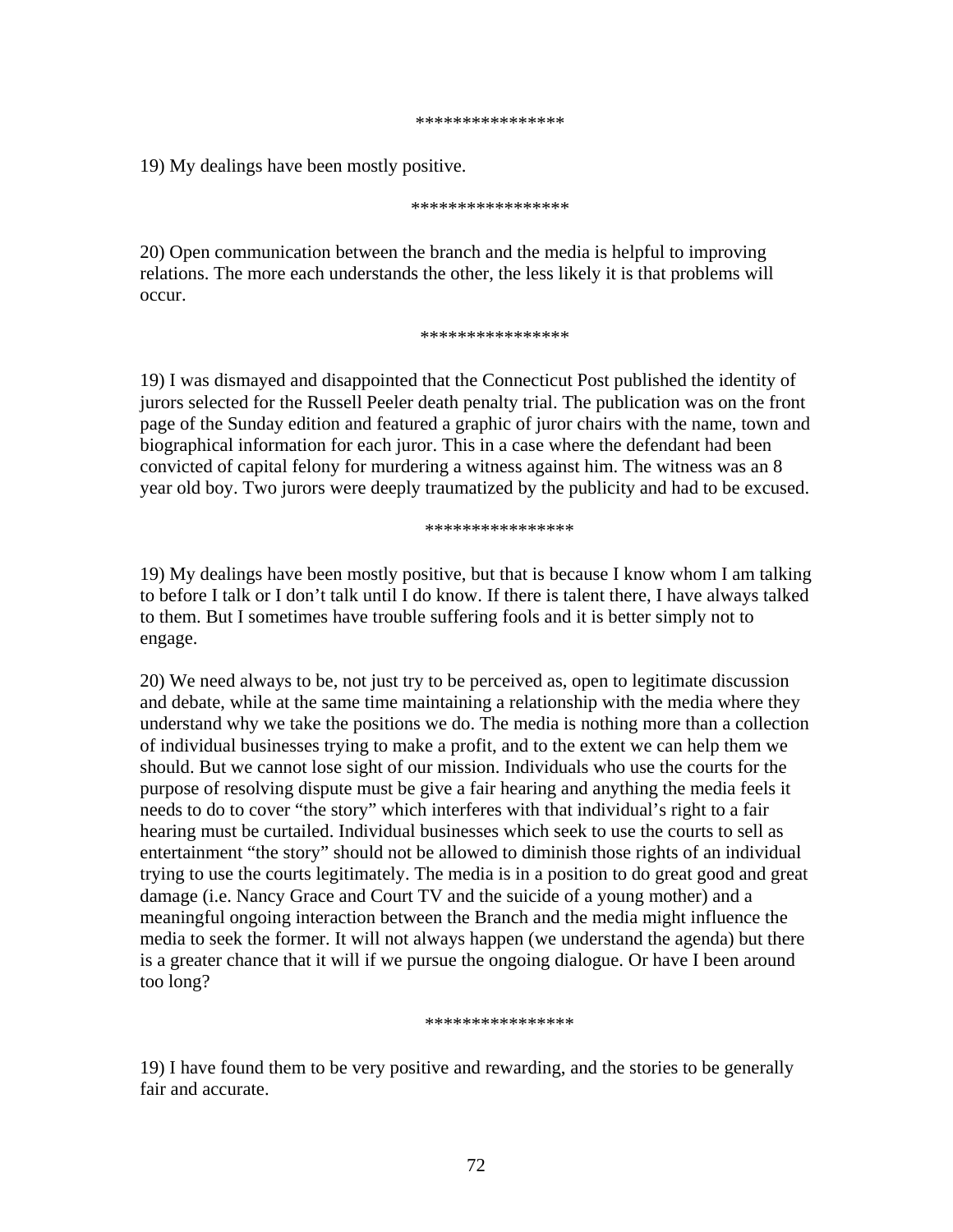20) We must continue the recent policy of encouraging media-judiciary cooperation; stop sounding defensive and viewing the media as the enemy. If we reach out and respond timely and accurately to inquiries and criticism the coverage will reflect that attitude even if the stories do not always portray us in a positive light.

#### \*\*\*\*\*\*\*\*\*\*\*\*\*\*\*\*\*

20) This is a good start. I believe my colleagues are inclined toward suspicion born of inaccurate or incomplete or uninformed reporting. I do object strongly to editorial boards opining on dispositions or sentencings prior to imposition.

#### \*\*\*\*\*\*\*\*\*\*\*\*\*\*\*\*\*\*

20) I think the current atmosphere is most constructive and should continue.

\*\*\*\*\*\*\*\*\*\*\*\*\*\*\*\*\*\*

20) The bar should resume its traditional role of rising to the defense of judges criticized in the media.

\*\*\*\*\*\*\*\*\*\*\*\*\*\*\*\*\*\*

20) There should be basic understandings, so that the litigants enjoy a fair and just trial of the case.

\*\*\*\*\*\*\*\*\*\*\*\*\*\*\*\*\*\*

19) No, thank you – if I did, I would refer you to External Affairs!

\*\*\*\*\*\*\*\*\*\*\*\*\*\*\*\*\*\*

19) I permitted cameras in the courtroom in a case that I thought was well-suited for that coverage – there were no jurors or witnesses. The media complied fully with all of my requirements and the coverage was accurate and fair.

\*\*\*\*\*\*\*\*\*\*\*\*\*\*\*\*\*

19) Yes. By and large my limited contact has been cordial. Some newspapers, however, have consistently been rude and are more interested in selling newspapers than in reporting truthfully what has occurred.

\*\*\*\*\*\*\*\*\*\*\*\*\*\*\*\*\*\*

20) There needs to be an educational process so they understand what the competing interests are with all the players involved in each case. That way they would know better how they report a matter will offset those interests.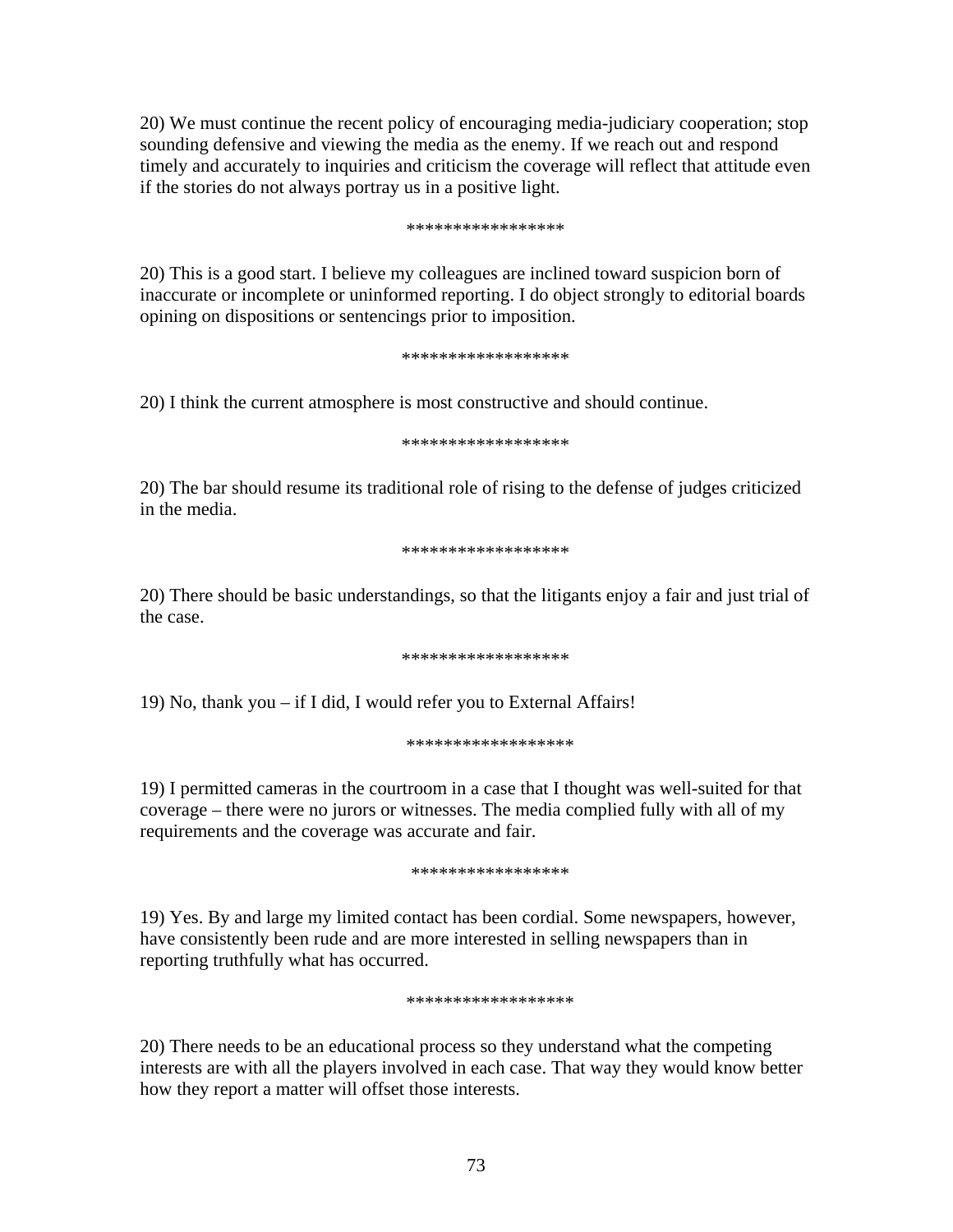#### \*\*\*\*\*\*\*\*\*\*\*\*\*\*\*\*\*\*

19) Generally, my dealings have been cordial and mutually helpful.

20) Law School for Journalists. Journalism School for Judges.

\*\*\*\*\*\*\*\*\*\*\*\*\*\*\*\*\*\*\*

19) I personally have never had a problem with the media as a judge. The only complaint I ever had about sealing a file was an appeal by a non media party when I unsealed a file at the request of a newspaper. I do think some media unreasonably attribute bad motives to the judges and editorially paint all judges as stupid or evil for the actions of a few. Separation of powers is an important Constitutional power as is freedom of the press. In my opinion our personal freedom demands a wise balance of the two. I believe separation is important in State Courts whether or not it is spelled out in the State Constitution.

\*\*\*\*\*\*\*\*\*\*\*\*\*\*\*\*\*\*\*

20) I think the branch should be proactive in issuing media pieces about how the system works. For example, the local bar and branch in many jurisdictions offer informational tours, observation of courtroom proceedings, and talks with courthouse personnel/judges for school children, esp. high school students taking civics courses. These tours happen frequently, but are never covered by the media, though there would be opportunity for interesting comments from feckless teenagers. The branch could inform local media when such tours are going to happen and invite coverage.

\*\*\*\*\*\*\*\*\*\*\*\*\*\*\*\*\*\*\*

19) Most people who I know as reporters try to get "the story" in an accurate and credible manner. They have great pressure to get an accurate story before a deadline. Therefore, we should help them do their jobs within the boundaries of our view of the propriety of disclosing information.

20) When we know they'll be interested in a story, we should provide them with materials that will make it as easy as possible to file an accurate and appropriate story.

#### \*\*\*\*\*\*\*\*\*\*\*\*\*\*\*\*\*\*\*

20) The External Affairs Division, if it does not already do so, should have regular (e.g. every 6 months) meetings with editors/staff of key media outlets to educate them as to regular procedure and policy within the Judicial system.

\*\*\*\*\*\*\*\*\*\*\*\*\*\*\*\*\*\*

19) I attempt to avoid all dealings involving specific cases. If general matters or applications of law are involved, this is a different matter.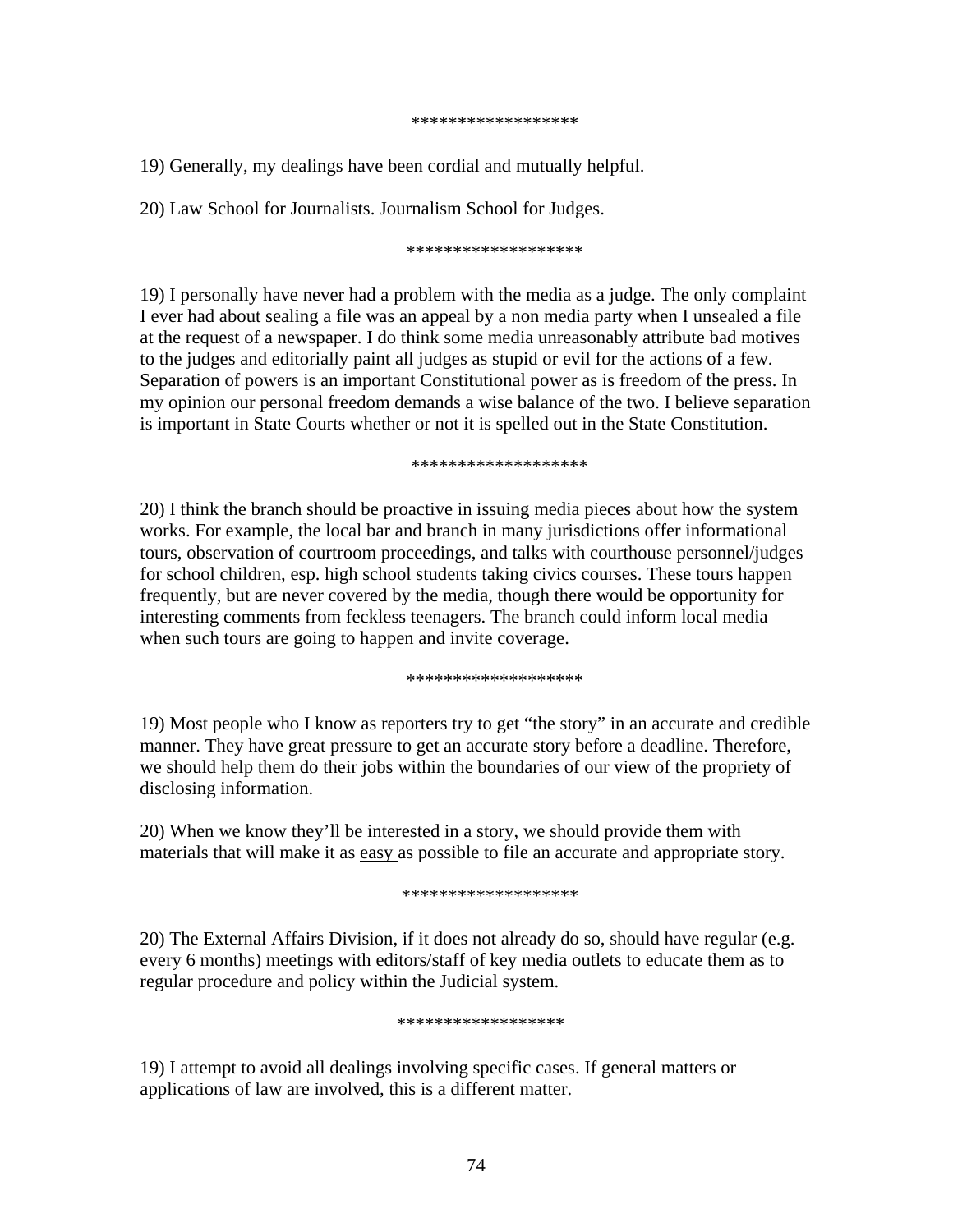20) Yes, keep the media at a distance, respectfully. Their function, the way they perceive their duty, could be harmful to the Branch's mission. Responsible media is one thing; most media are another. Please keep in mind, television shows such as Judge Judy and its ilk. If you talk to the average Joe, he thinks those TV shows are real life. My prediction is that the media will be only interested (in the long run) [in] high profile, salacious and scandalous cases, to sell newspapers, advertising, etc. and provide entertainment. It will not deal with important issues of the day in other than a "sound bite" manner, thus drastically distorting the proceedings.

#### \*\*\*\*\*\*\*\*\*\*\*\*\*\*\*\*\*

20) The only chance of improving the relationship is vigorous response to inaccurate coverage of what the judiciary does. It is almost impossible to read/see/hear/coverage of a court proceeding or decision which is wholly accurate, and gross inaccuracies are the rule, not the exception. We need to confront these inaccuracies and unfair criticism of what judges do, when the problems emerge.

#### \*\*\*\*\*\*\*\*\*\*\*\*\*\*\*\*\*

19) For the most part, the media has been fair to me, and the reporters that I see on a daily basis have been professional.

20) I do not believe that individual judges should interact with the media. The Branch should have relations that are necessary to provide information to the media. An individual judge should be independent of media scrutiny, whether it be good or bad.

#### \*\*\*\*\*\*\*\*\*\*\*\*\*\*\*\*\*\*

19) Mostly positive over time. Real pros in the field are hard-hitting and honest but always – always – scrupulously well informed. They know what they speak because they have paused to learn enough about the context of which they are speaking to make sensible observations. Their criticisms, even if trenchant, are well founded and on point. Lynne Tuohy comes to mind. Others fancy themselves as rock stars or heroes or crusaders to reform the world. Once they become part of the story, their objectivity is compromised. Mr. Powell comes to mind.

20) Get to know each other in problem-solving settings. Get to appreciate each other as sentient human beings with many common goals but different life experiences, and thus different approaches to how to achieve those goals. Stop demonizing each other and painting each other with broad brushes. Identify common problems and endeavor to address them together. Stop the infernal chest-pounding and ill-informed preachiness that pervade so many editorials. Check your facts before you write! When you err, admit it in a manner designed to reach the very audience you misinformed. No one is perfect, but we can all do better if we work together.

\*\*\*\*\*\*\*\*\*\*\*\*\*\*\*\*\*\*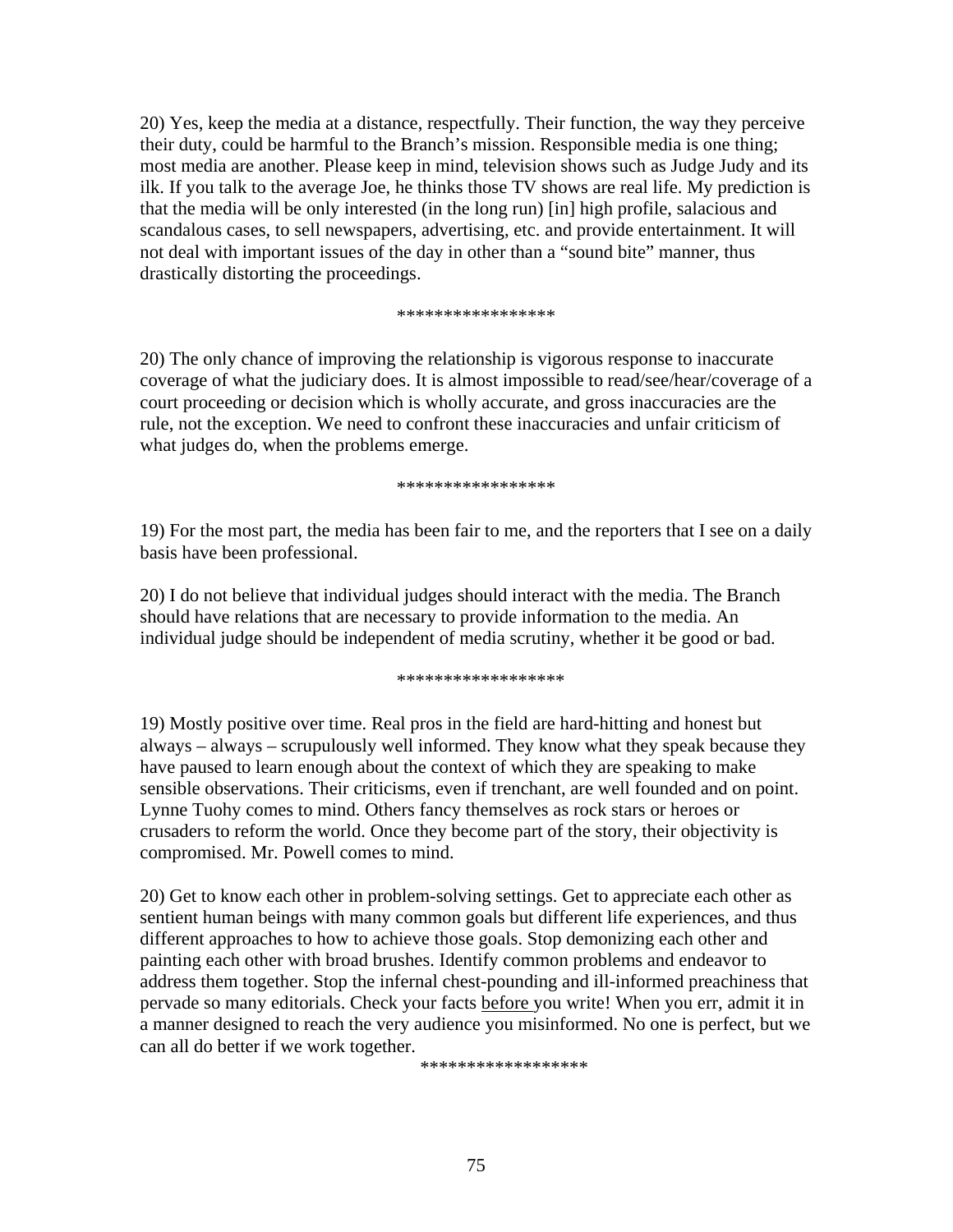20) More accessible communications or Public Information Officer so all questions are addressed and responded to in a timely fashion.

\*\*\*\*\*\*\*\*\*\*\*\*\*\*\*\*\*

20) Already stated – COMMUNICATION and knowledge!

\*\*\*\*\*\*\*\*\*\*\*\*\*\*\*\*\*\*\*

20) It is unfortunate that we bear the brunt of the poor levels of reporting in this state, due mostly to young, inexperienced and unknowledgeable reporters, so the various papers should recognize and remedy that. But this is economics driven  $-$  no  $\$  to pay good reporters, so go from there – you get what you pay for. We can't solve their shortcomings – and how does the branch do "damage control?" I think we need more policies so we don't have rogue judges doing bizarre things that bear badly on all of us.

This is not an easy task.

\*\*\*\*\*\*\*\*\*\*\*\*\*\*\*\*\*\*

20) I think the Judicial Media Committee is off to a good start and should be supported for its efforts.

\*\*\*\*\*\*\*\*\*\*\*\*\*\*\*\*\*\*

19) In general, it has not been bad.

\*\*\*\*\*\*\*\*\*\*\*\*\*\*\*\*\*

19) So far no problem. I wish there were more contact.

\*\*\*\*\*\*\*\*\*\*\*\*\*\*\*\*\*

20) 1. Identifiable, clear point of contact.

2. Agreement as to what is permissible/impossible disclosure.

 3. Understanding regarding legitimate interest of media in covering newsworthy events.

 4. Understanding regarding intent of the Judicial Branch to protect integrity and fairness of justice system while acknowledging legitimate interest of media.

\*\*\*\*\*\*\*\*\*\*\*\*\*\*\*\*\*

19) The information that I read, when I know what actually happened, is usually inaccurate by embellishment for omission, or the information is presented in an improper context.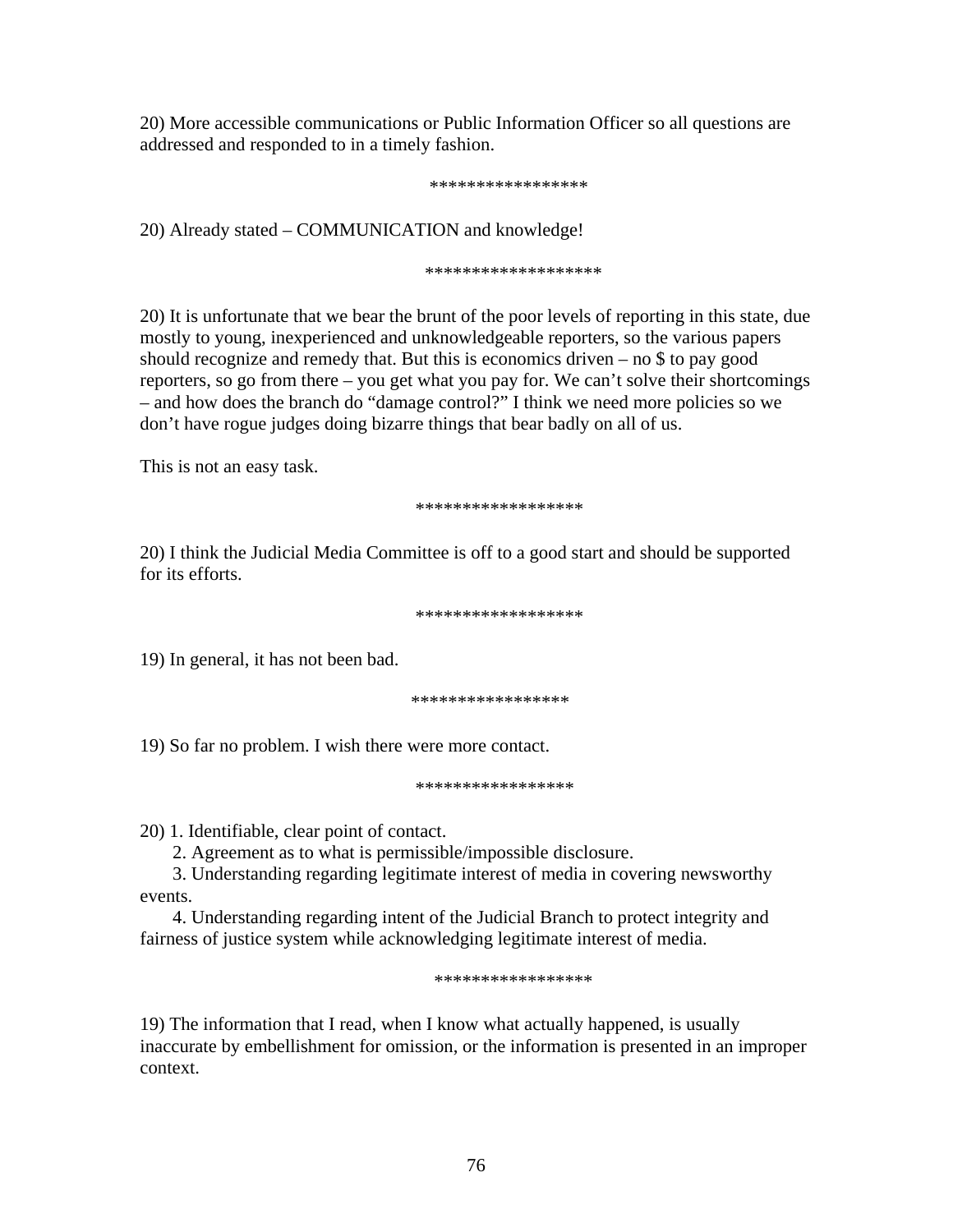20) The nature of the entities makes it difficult to make specific suggestions. i.e.

- Media focuses on controversial cases.
- Judges have to make these "tough" decisions.
- Media makes no decision re: the controversy.
- Media gets to criticize a decision which by its nature has pros & cons.
- Media can make good judge look bad.
- Judges are limited by statutes as to what they can do.

Etc. etc. etc.

\*\*\*\*\*\*\*\*\*\*\*\*\*\*\*\*\*\*

19) It's always risky. It's sometimes useful and helpful. Risk vs. reward analysis.

20) Conduct an annual seminar.

\*\*\*\*\*\*\*\*\*\*\*\*\*\*\*\*\*\*

19) I will comment first (and perhaps this should go above) that reporters should report facts and not blend information with opinions. That is endemic in journalism today and we can't change that culture … but it is a good topic for discussion.

My experiences with reporters are excellent and highly favorable. I can't think of an instance when I was seriously misquoted or what I said was distorted. Sometimes I would prefer that the info be said differently, of course, but I accept that is not within my control. Occasionally, antagonistic relationships have developed between editorial boards and the judiciary – which is a different matter. I believe that generally speaking judges should learn to respect reporters and attempt to be helpful when possible. That was my view when I left the trial bench at least – and I have not changed my view during the past 15 or so years. Perhaps I have been fortunate in my dealings with journalists.

20) Please see answer to 19. Help educate journalists about the courts. Treat journalists helpfully within proper bounds and after careful thought.

\*\*\*\*\*\*\*\*\*\*\*\*\*\*\*\*\*

19) I've had no dealings with the media.

20) Yes, take it to the Lord in prayer.

\*\*\*\*\*\*\*\*\*\*\*\*\*\*\*\*\*\*

19) My dealings with the media have been cordial and they have reported fairly. But in all areas I wanted to cooperate to get our story out accurately and I spoon fed them quotes and information which made it easy for them to write a story.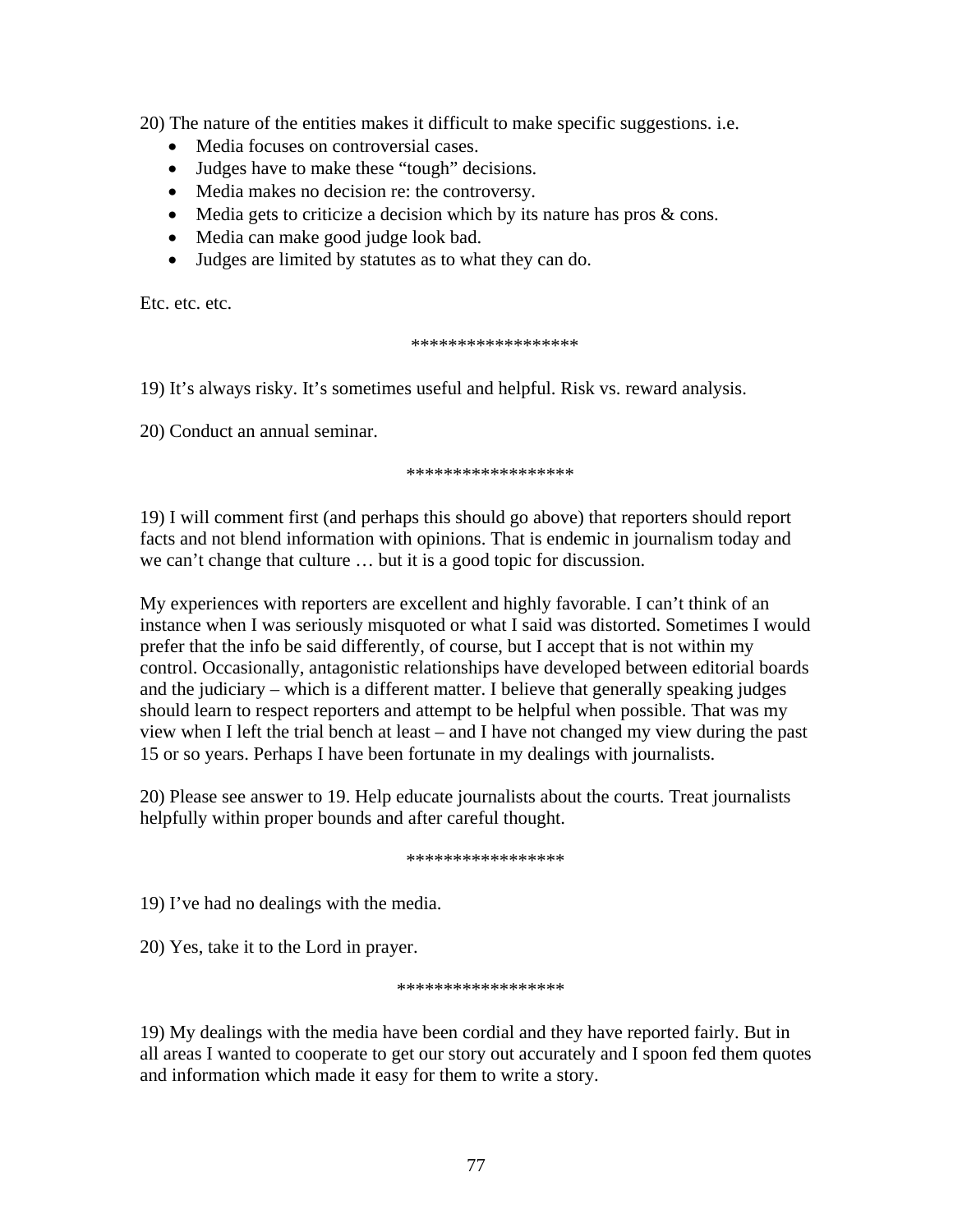20) Hard to do. They act entirely from self-interest and they will never be satisfied if you don't give them everything they want.

#### *\*\*\*\*\*\*\*\*\*\*\*\*\*\*\*\*\*\**

19) I worked as a newspaper reporter and news desk editor for a major daily Connecticut newspaper in the 1970s.

20) Some cross-education and personal interaction at the management level is appropriate.

\*\*\*\*\*\*\*\*\*\*\*\*\*\*\*\*\*\*\*

19) Pleasant so far.

20) Delicate balance must be maintained.

\*\*\*\*\*\*\*\*\*\*\*\*\*\*\*\*\*\*\*\*

19) Generally, my dealings have been favorable.

20) This committee appears to be a good way to improve interacting.

\*\*\*\*\*\*\*\*\*\*\*\*\*\*\*\*\*\*\*\*\*

20) From our side: State reasons for what we do. From their side: We are not here to help them sell their product.

\*\*\*\*\*\*\*\*\*\*\*\*\*\*\*\*\*\*\*\*

20) We are doing it with the Judicial Media Committee, Fire Brigade, Public Trust Commission.

\*\*\*\*\*\*\*\*\*\*\*\*\*\*\*\*\*\*\*

19) I think it's important that judges return media inquiries, even to say that no comment is forthcoming or appropriate.

\*\*\*\*\*\*\*\*\*\*\*\*\*\*\*\*\*\*\*

19) I've never had any contact with media.

20) Why can't we meet with them in our local courthouses and explain problems we have with media coverage – maybe they can allay our fears or we can sensitize media to some issues and problems they haven't considered.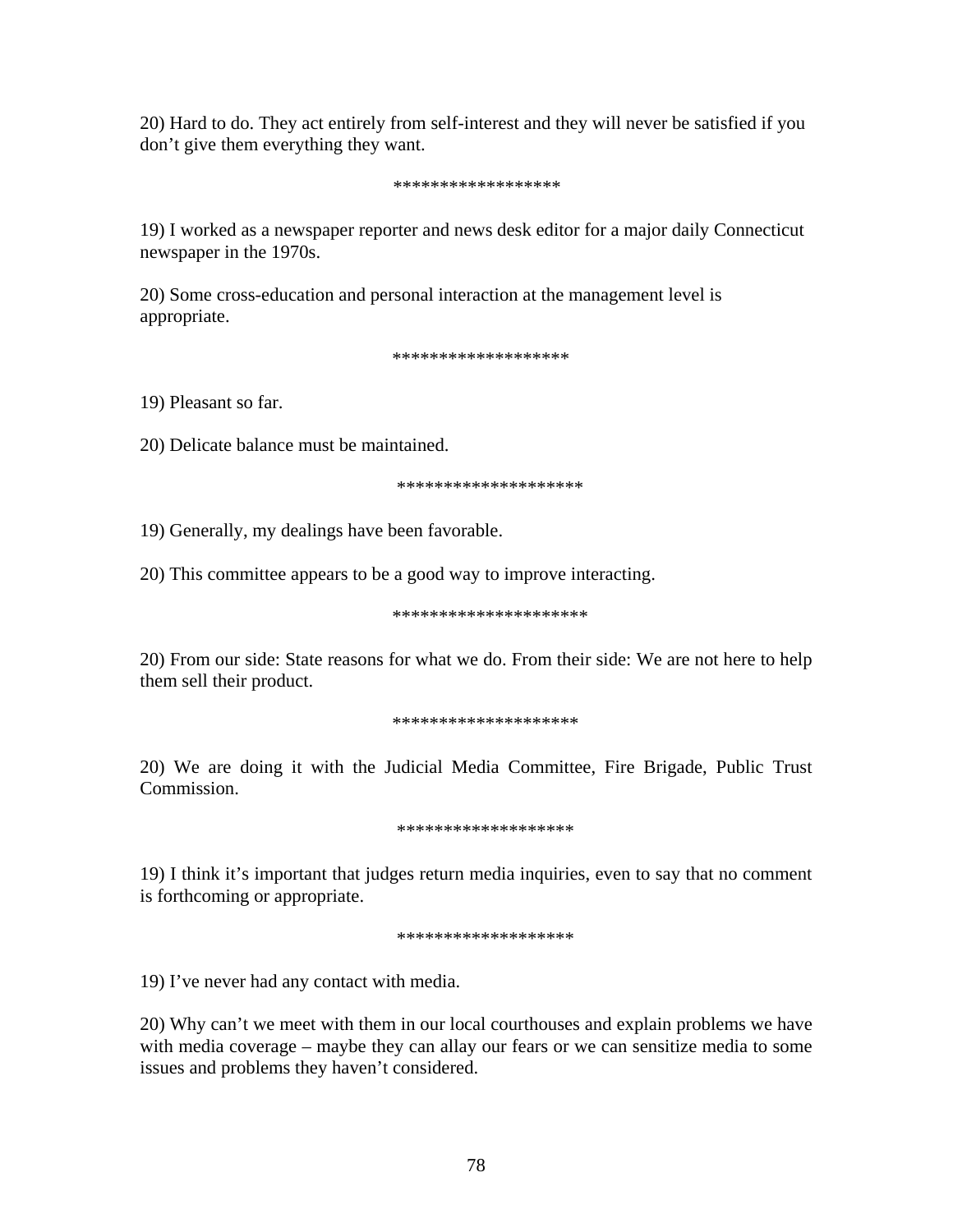\*\*\*\*\*\*\*\*\*\*\*\*\*\*\*\*\*\*

20) I think the media needs to have a better understanding of what a judge does and why. The media needs to accurately represent what happens in the courtroom. They can't be restrained by a one minute television account or a newspaper story that is cut to make space for a story about dancing bears. Judges are not going to seek out more interaction with the press, they can only hope that whatever story is presented is fair and not slanted in one direction or the other.

#### \*\*\*\*\*\*\*\*\*\*\*\*\*\*\*\*

19) They are not your friends; they are not the friends of the Judicial Branch – be careful as they will turn on you in a second.

20) Stop getting so chummy. We have a job to do and so do they. Their goals are different from ours. Our goal is fairness. Sensationalism sells their product. Fairness is secondary.

#### \*\*\*\*\*\*\*\*\*\*\*\*\*\*\*\*\*\*

19) During my years as a trial judge and App CT Judge, I had minimum contact with press. As Chief Court Administrator, daily contact was part of job.

20) The *[???]* type committee of members of the press and judges will be helpful.

The judges' job is to try and dispose of cases, not to issue press releases. All press inquiries should go through Chief Court Administrator's Office and external affairs for judges' protection.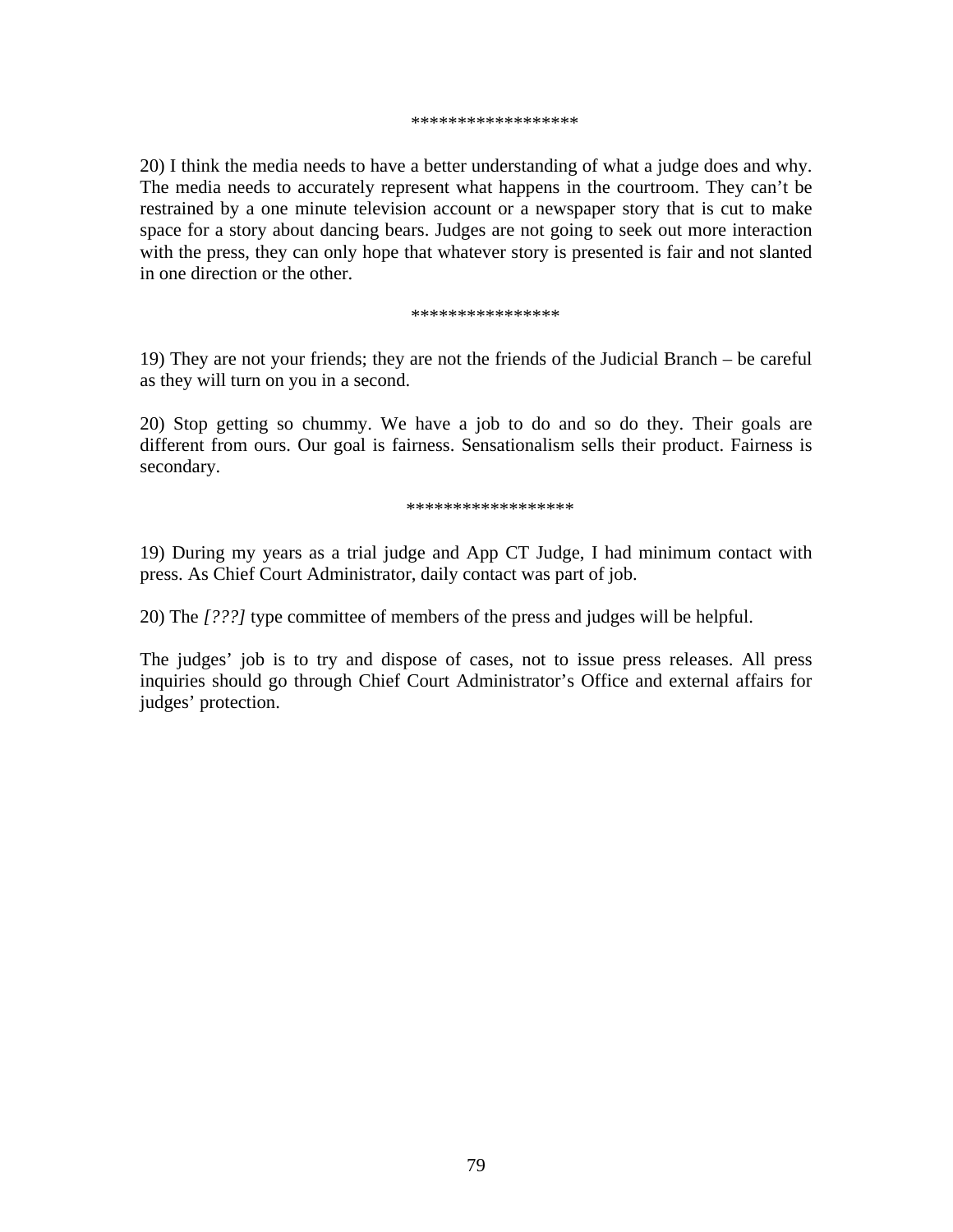February 28, 2008

Dear Media Representative,

Please find attached the results of the survey the Judicial-Media Committee conducted in October 2007. A total of 33 journalists filled out the entire survey and another answered one question in detail. We are extremely grateful for the time and effort they put into these responses.

We are providing you with: the initial letter and survey sent out to nearly 190 media representatives; a summary of the results; and a tabulation of the responses broken down by question. The same information regarding responses from judges is provided as well. By arranging the answers this way, we believe that you will be able to more quickly spot trends and/or similarities among comments, suggestions, concerns, etc. These results also will be posted on the Judicial Branch's website, at www.jud.ct.gov

Our goal in distributing this survey was to help identify areas of concern or friction as well as areas where improvements might be made. We believe that we exceeded this goal, based on the excellent and enlightening responses we received. We have no doubt that these responses will provide the basis for a wide array of activities and discussions by the Judicial-Media Committee and its subcommittees.

We would be remiss if we omitted recognition of the Survey Subcommittee, which put together the survey. Its co-chairs, Judge Barbara Jongbloed and Scott Brede, formerly of the Connecticut Law Tribune, and members Joseph D'Alesio, Karen Florin, Paul Giguere, Patrick Sanders and Judge Carol Wolven are to be commended for the time and energy they put into this project. Nor is their work complete; we have asked the subcommittee to develop recommendations from the results, to be submitted in a report to the Chief Justice.

We hope that you find the results of the survey as interesting and educational as we did. We of course welcome any comments, suggestions or ideas that you may have. Please submit them to Rhonda Stearley-Hebert, Rhonda.hebert@jud.ct.gov

Very truly yours,

Honorable Douglas S. Lavine Appellate Court Judge Co-Chair, Judicial-Media Committee

Caudet flech

G. Claude Albert Managing Editor, The Hartford Courant Co-Chair, Judicial-Media Committee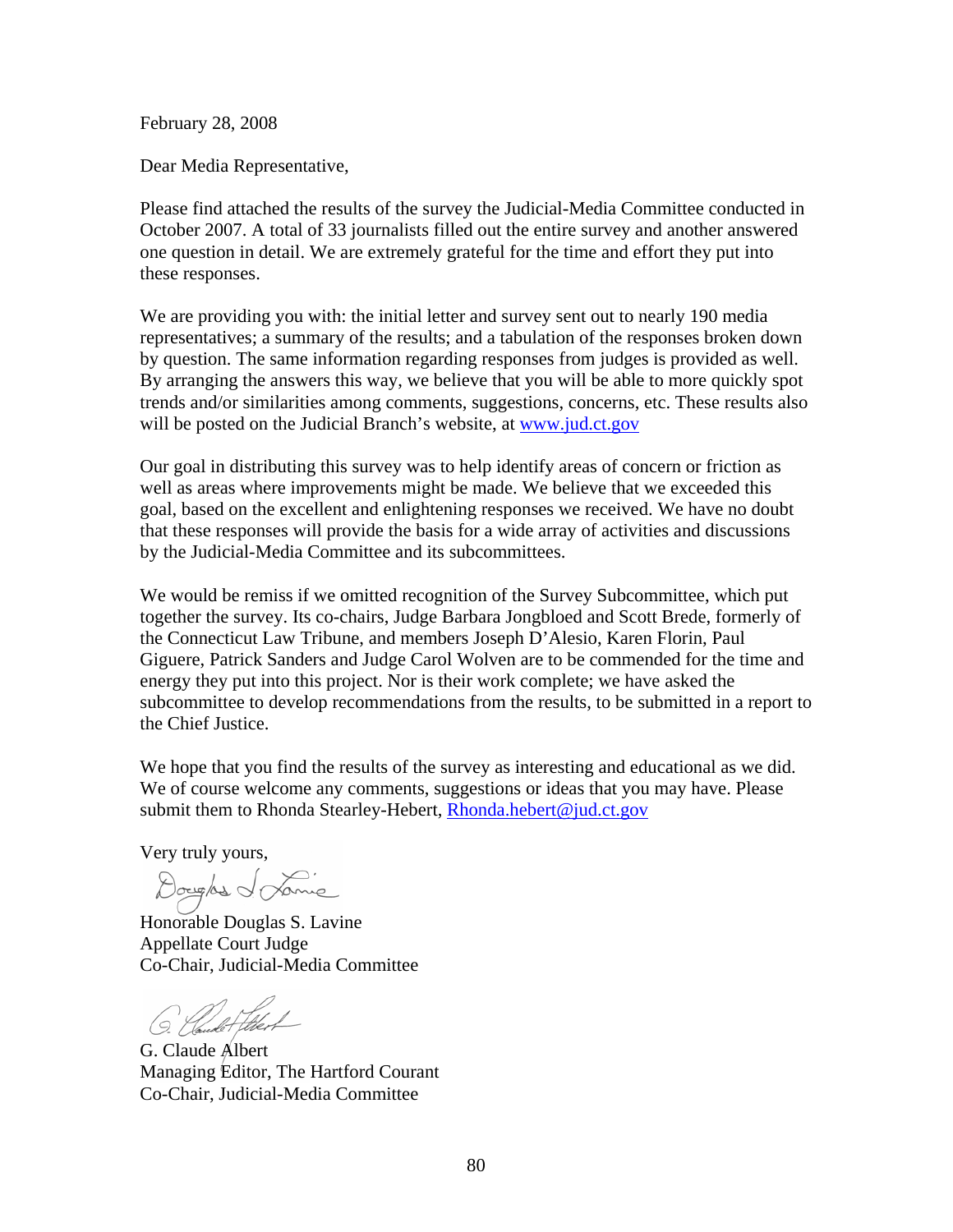October 1, 2007

Dear Media Representative,

Enclosed please find a survey prepared at the request of the Judicial-Media Committee. The Judicial-Media Committee was formed to foster and promote better understanding and relationships between the Judicial Branch and the media. To further our goals, we determined that a survey, with broad participation by the judges and members of the media, could help to identify some areas of concern or friction as well as areas where improvements might be made.

To that end, the Judicial-Media Committee's Survey Subcommittee -- chaired by Judge Barbara Bailey Jongbloed and Mr. Scott Brede, editor-in-chief of the Connecticut Law Tribune – prepared two surveys, one for judges and one for journalists. The subcommittee did an excellent job, and we are extremely grateful for its efforts. Now, we would ask that you respond to the attached survey and recognize that the quality of the results depends upon your participation.

The results of this survey will be tabulated and compiled and contained in a report to the Chief Justice. Your individual responses will be anonymous; however, if you wish to include your name, you may. Either way, we welcome any comments and suggestions you would like to offer.

We very much appreciate your efforts in taking a few minutes to answer the questions on the enclosed survey. Please send your completed survey to: Rhonda Stearley-Hebert, External Affairs Division, 231 Capitol Avenue, Hartford, CT 06106; email address Rhonda.hebert@jud.ct.gov by October 15, 2007.

Very truly yours,

Douglas I Jamie

The Honorable Douglas S. Lavine, Appellate Court Judge Co-Chair, Judicial-Media Committee

6. Alet filed

G. Claude Albert Managing Editor, The Hartford Courant Co-Chair, Judicial-Media Committee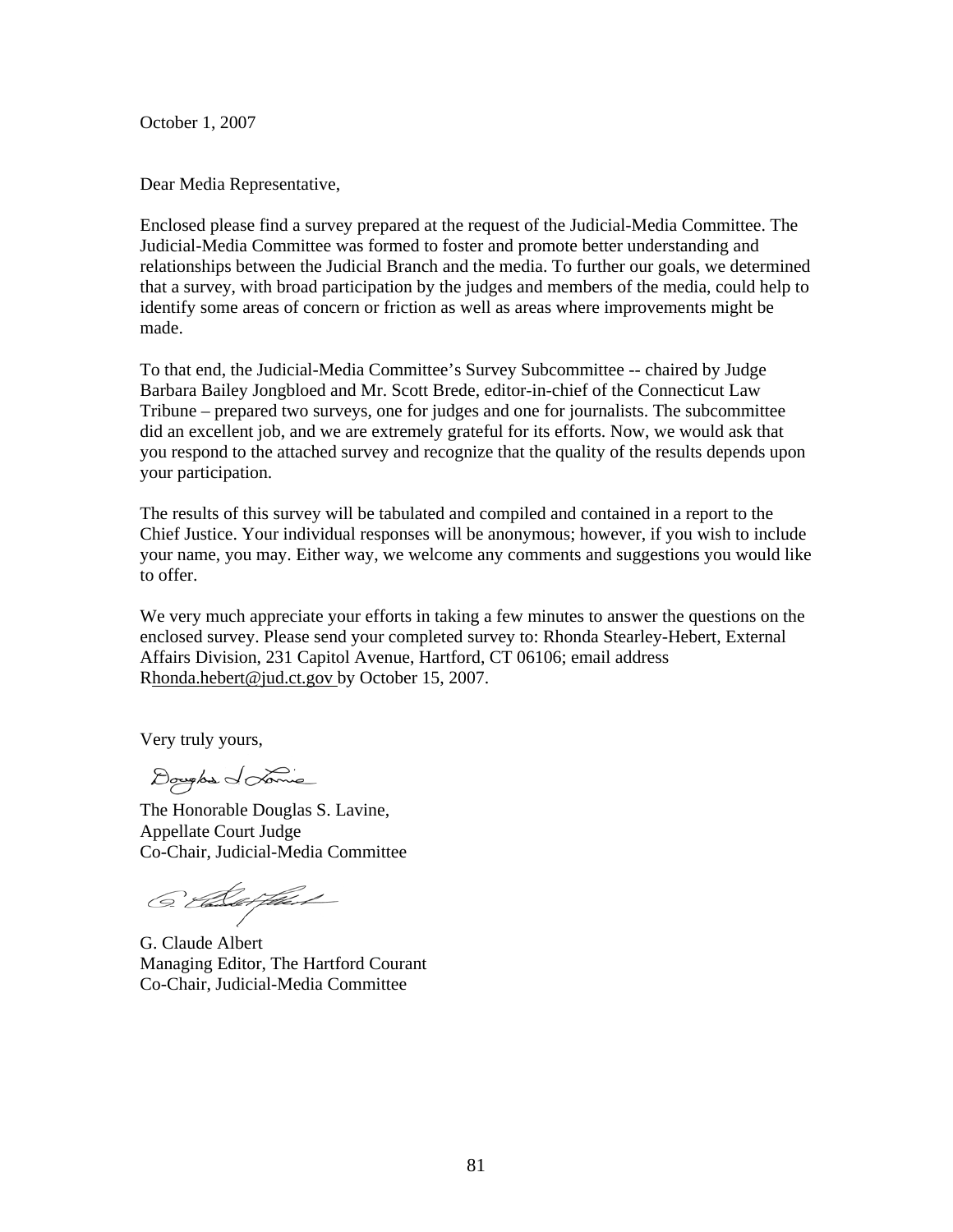## **Media Survey**

1) a) How long have you been covering the court system?

 0-1 year 2-5 years 6-10 years More than 10 years

b) If not your primary beat, then what percentage of your job is it? Less than 25 percent 25-50 percent 50-75 percent More than 75 percent

2) a) Are you able to get access to court files on a timely basis in the courthouse(s) you cover?

| Always |  | Never |
|--------|--|-------|

b) Describe the problems that you've experienced.

3) For files that are partially sealed, are you able to get access to the non-sealed portion of the file?

| Always |  | Never |
|--------|--|-------|

4) a) Are court clerks helpful in answering questions you have about access to court information?

| Always |                     |  | Never |
|--------|---------------------|--|-------|
|        | b) Evoloin problems |  |       |

b) Explain problems.

c) Do you have suggestions on how they can be more helpful?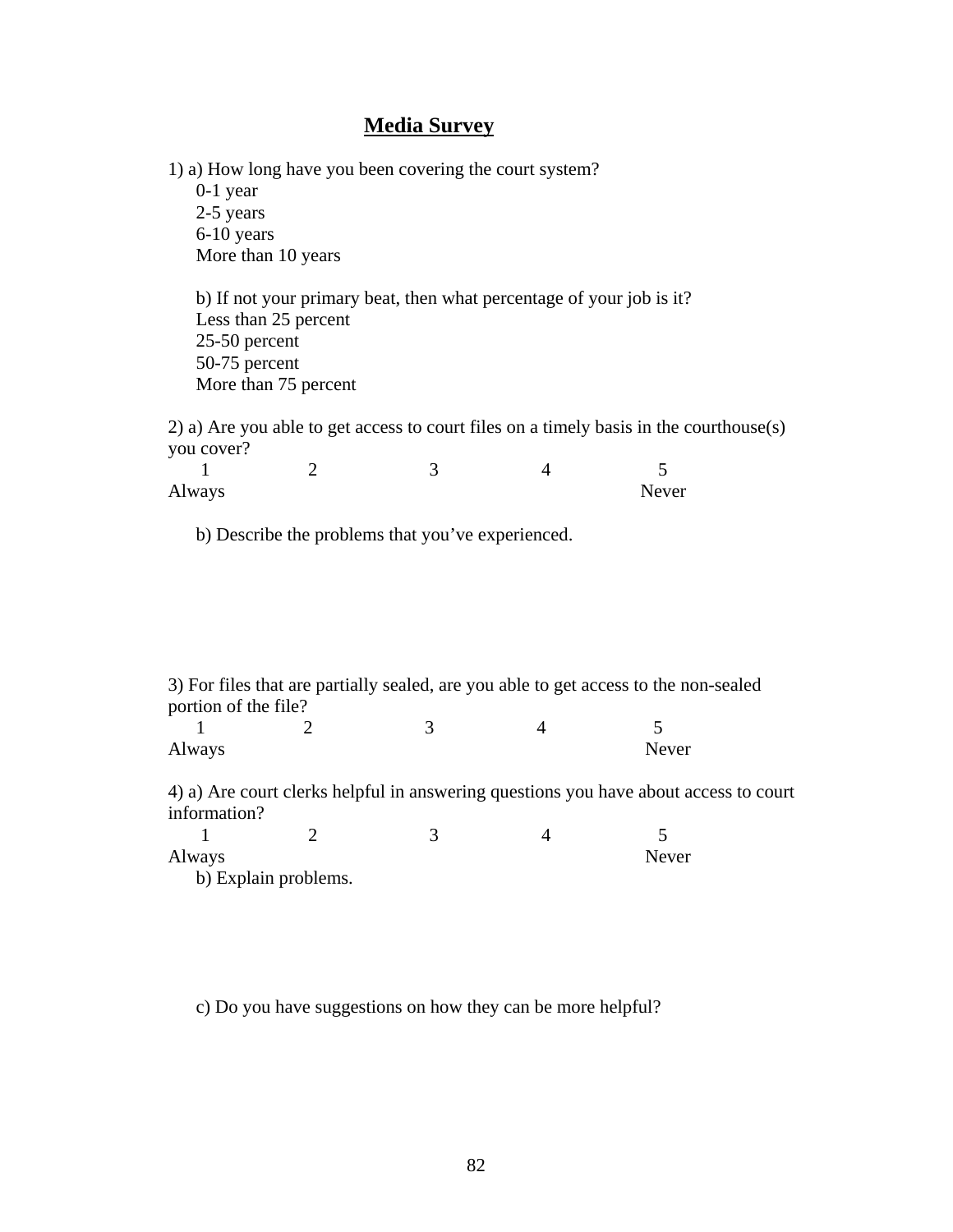5) a) Do you use the Judicial Branch website for help in covering court cases? If so, how helpful is it? 1 2 3 4 5 Extremely helpful Not helpful Not helpful b) Explain. 6) What information not currently on the website would be most helpful to you? 7) a) Do you have problems obtaining copies of court documents, including exhibits? 1 2 3 4 5 Always Never b) If yes, what kind of problems have you encountered? 8) a) Have you ever experienced any difficulties in covering trials that are open to the public? 1 2 3 4 5 Always Never b) Explain. 9) a) Are court calendars adequate in providing notice of upcoming trials/hearings? 1 2 3 4 5 Always Never b) If no, how can they be improved? 10) a) Are judges cooperative in allowing media access to open court proceedings? 1 2 3 4 5 Always Never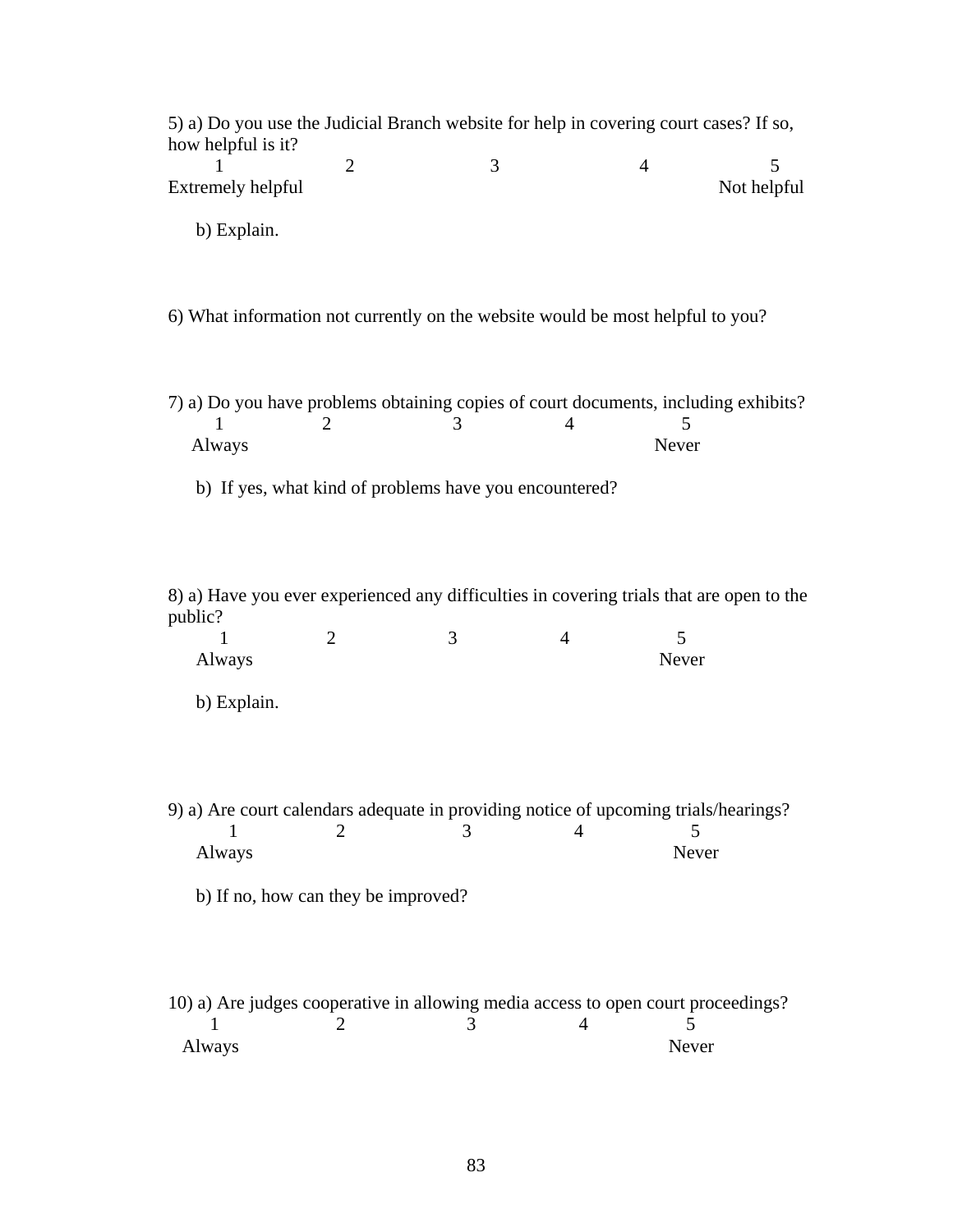b) If not cooperative, please explain.

c) Do you have suggestions to enhance cooperation?

11) a) Have you had any other problems regarding access to court proceedings and/or records?

b) If yes, please explain.

12) a) Do you think reporters who cover the courts, in general, have sufficient knowledge about the court system?

b) If no, what should reporters do to learn more about the system?

13) a) Do you think the media could benefit from educational programs about the courts?

|     | ≺ | ∼              |
|-----|---|----------------|
| Yes |   | N <sub>o</sub> |

b) Would you participate?

c) If yes, what topics would you like to have covered?

 14) a) Do you think judges could benefit from educational programs about interacting with the media? 1 2 3 4 5 Yes No

b) Would you participate?

c) What topics would you like covered?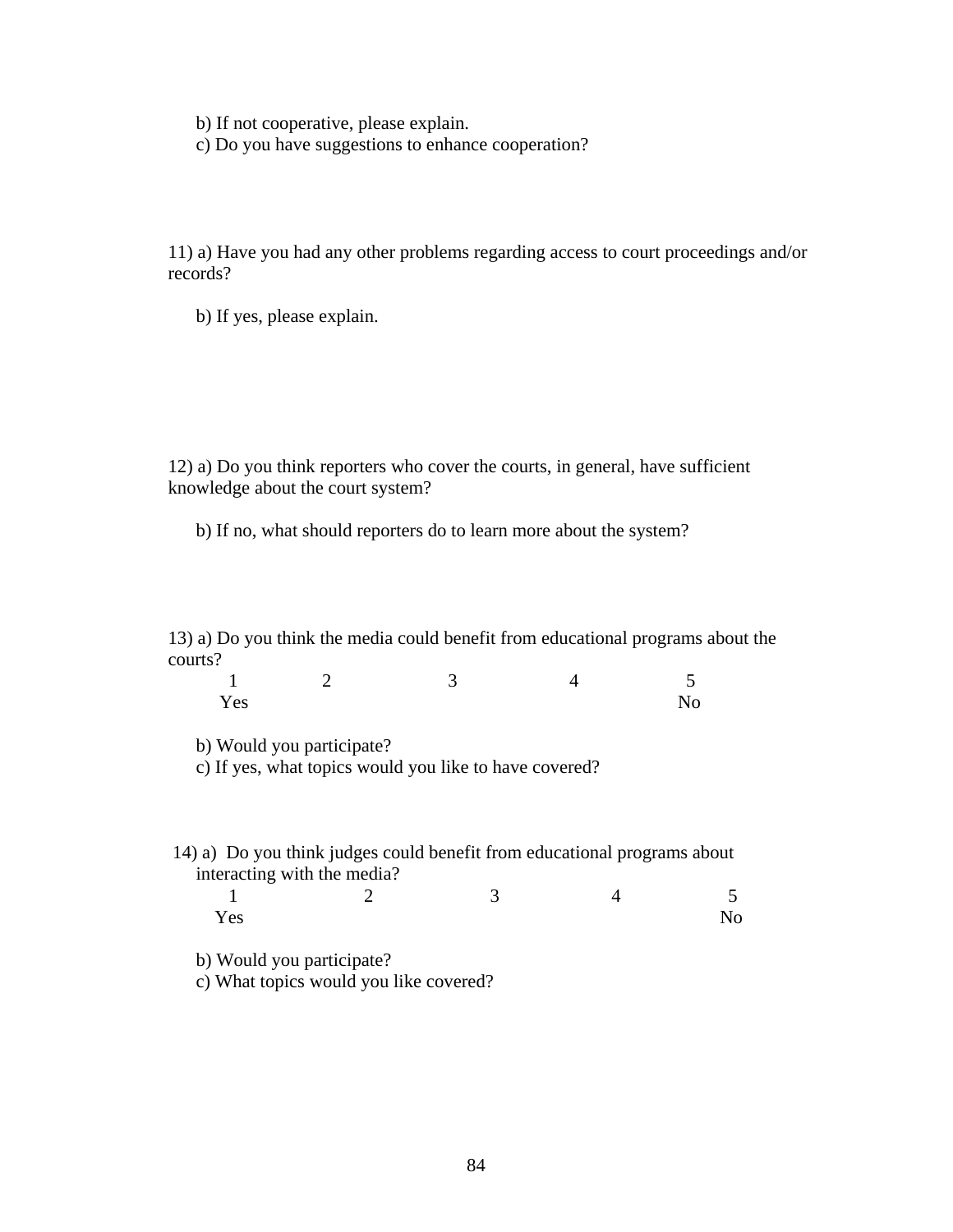15)a) Are there instances in which the media ought to exercise its discretion to avoid printing or publicizing information, even though it has it has a legal right to do so?

b) If so, when and why?

16) Do you wish to make any comments regarding your dealings with the Judicial Branch?

 17) Do you have any suggestions for improving interactions between the Judicial Branch and the media?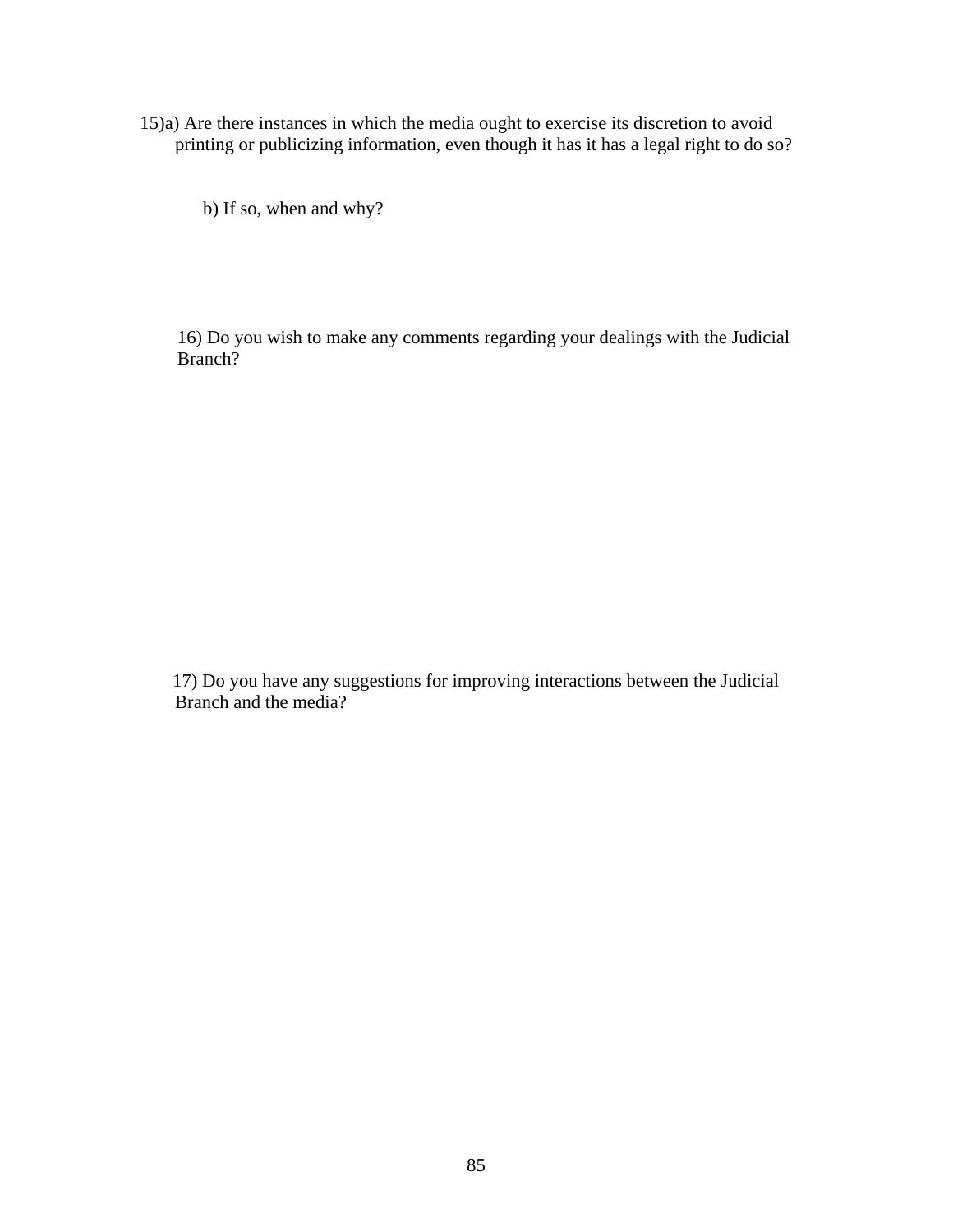## **Summary of Media Survey Responses**

 **Total responses: 36 Total surveys filled out: 33 1 respondent answered one question only, No 15 Other 2 explained that they don't cover courts on a regular basis and did not fill out the survey.**

1) a) How long have you been covering the court system?

**Of the 33 fully completed surveys,**  0-1 year **Three**  2-5 years **Eight**  6-10 years **Four**  More than 10 years **17** 

### **One respondent listed 1 ½ years, which was counted separately.**

b) If not your primary beat, then what percentage of your job is it? Less than 25 percent **Ten** 25-50 percent **Seven**  50-75 percent **Six**  More than 75 percent **Four** 

## **Nothing circled, meaning from the question that it is the respondent's primary beat: Six**

2) a) Are you able to get access to court files on a timely basis in the courthouse(s) you cover?

| Always |  | Never |
|--------|--|-------|

**(1) Two (2) Thirteen (3) Thirteen (4) Four (5) Zero** 

### **No response: One**

b) Describe the problems that you've experienced.

#### **See pages 92-96.**

3) For files that are partially sealed, are you able to get access to the non-sealed portion of the file?

| $(1)$ Five | $(2)$ Ten | $(3)$ Seven | $(4)$ Three | $(5)$ Zero |
|------------|-----------|-------------|-------------|------------|
| Always     |           |             |             | Never      |
|            |           |             |             |            |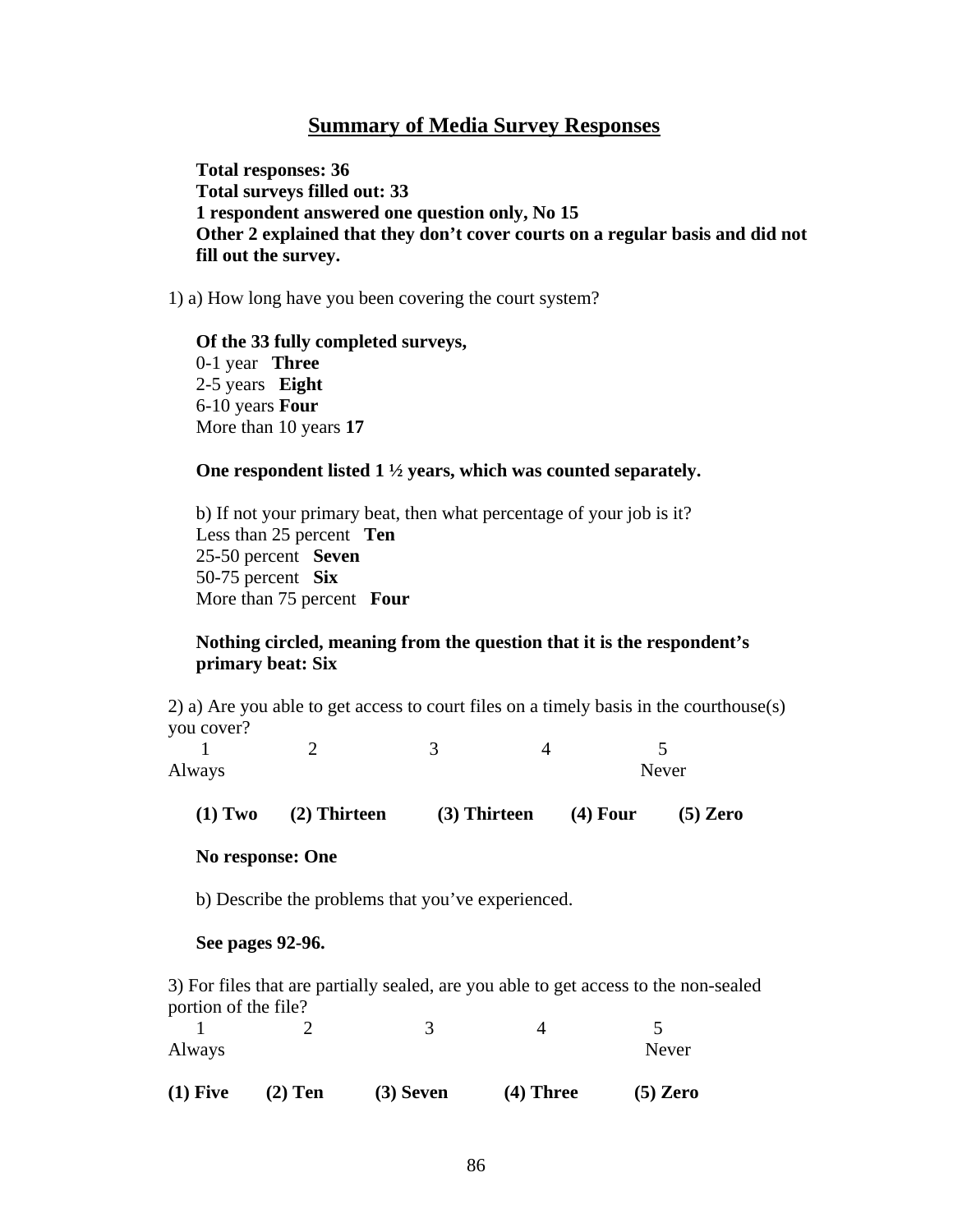**Also, eight N/As or no responses; one N/A also circled 3.** 

**One respondent wrote: "Again, case-by-case. Folks in clerk's office vary in understanding what they can and can't release."** 

**Another respondent wrote: "In my relatively few experiences with this, the clerks tended to rule automatically on the side of caution and not permit viewing the entire file."** 

4) a) Are court clerks helpful in answering questions you have about access to court information?

|        | . . | ັ     |
|--------|-----|-------|
| Always |     | Never |
|        |     |       |

**(1) Four (2) Fourteen (3) Ten (4) Five (5) Zero** 

b) Explain problems.

```
 See pages 97-101.
```
c) Do you have suggestions on how they can be more helpful?

### **See pages 102-105.**

5) a) Do you use the Judicial Branch website for help in covering court cases? If so, how helpful is it?

| Extremely helpful |  | Not helpful |
|-------------------|--|-------------|

**(1) Ten (2) Fourteen (3) Five (4) Two (5) One No response: One** 

b) Explain.

## **See pages 106-108.**

6) What information not currently on the website would be most helpful to you?

## **See pages 109-111.**

7) a) Do you have problems obtaining copies of court documents, including exhibits? 1 2 3 4 5 Always Never

| $(2)$ Six<br>$(1)$ Zero | $(3)$ Seven | (4) Thirteen | $(5)$ Five |
|-------------------------|-------------|--------------|------------|
|-------------------------|-------------|--------------|------------|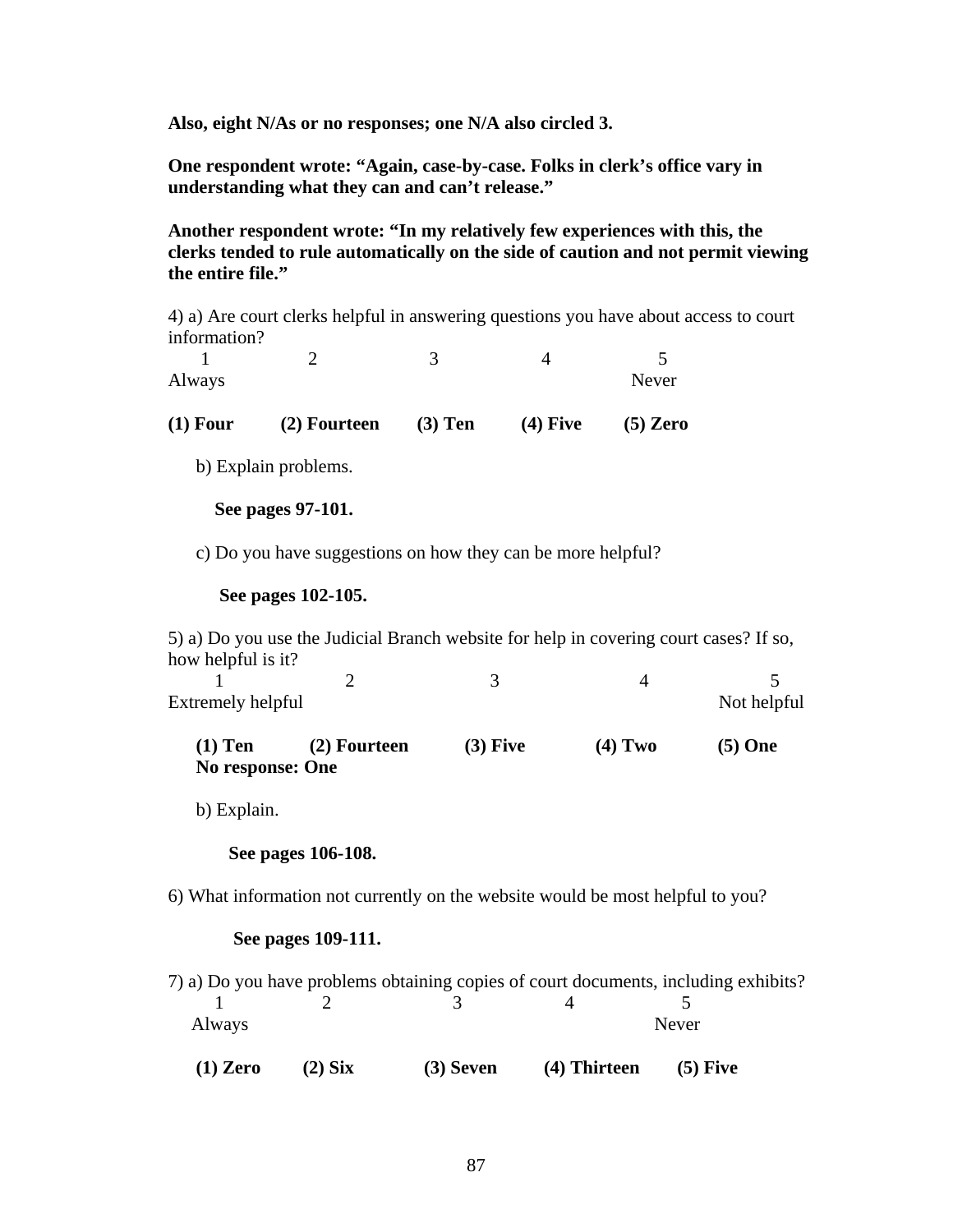## **No Response: Two \*One respondent who circled (2) wrote in "often."**

b) If yes, what kind of problems have you encountered?

### **See pages 112-114.**

8) a) Have you ever experienced any difficulties in covering trials that are open to the public?

1 2 3 4 5 Always Never **(1) Zero (2) One (3) Three (4) Ten (5) Fourteen** 

 **Two respondents answered that the question was not applicable to them. Two respondents had no response.** 

 **One respondent boldfaced both 4 & 5; not counted in the figures above** 

b) Explain.

**See pages 115-117.** 

9) a) Are court calendars adequate in providing notice of upcoming trials/hearings? 1 2 3 4 5

| Always     |           |           |             | <b>Never</b> |
|------------|-----------|-----------|-------------|--------------|
| $(1)$ Five | $(2)$ Ten | $(3)$ Six | $(4)$ Three | $(5)$ Two    |

 **Six had no response. One of them wrote in: "Not sure, I'll have to ask for one."** 

 **One respondent marked both No. 3 & 4** 

b) If no, how can they be improved?

### **See pages 118-119.**

10) a) Are judges cooperative in allowing media access to open court proceedings? 1 2 3 4 5 Always Never **(1) Eighteen (2) Six (3) Four** 

 **\*One respondent who circled No. 1 added: "It's kind of a non-issue. I just walk in."** 

 **Two N/A – One wrote: "If the open court proceedings are open, why wouldn't the media have access? This question I don't understand."**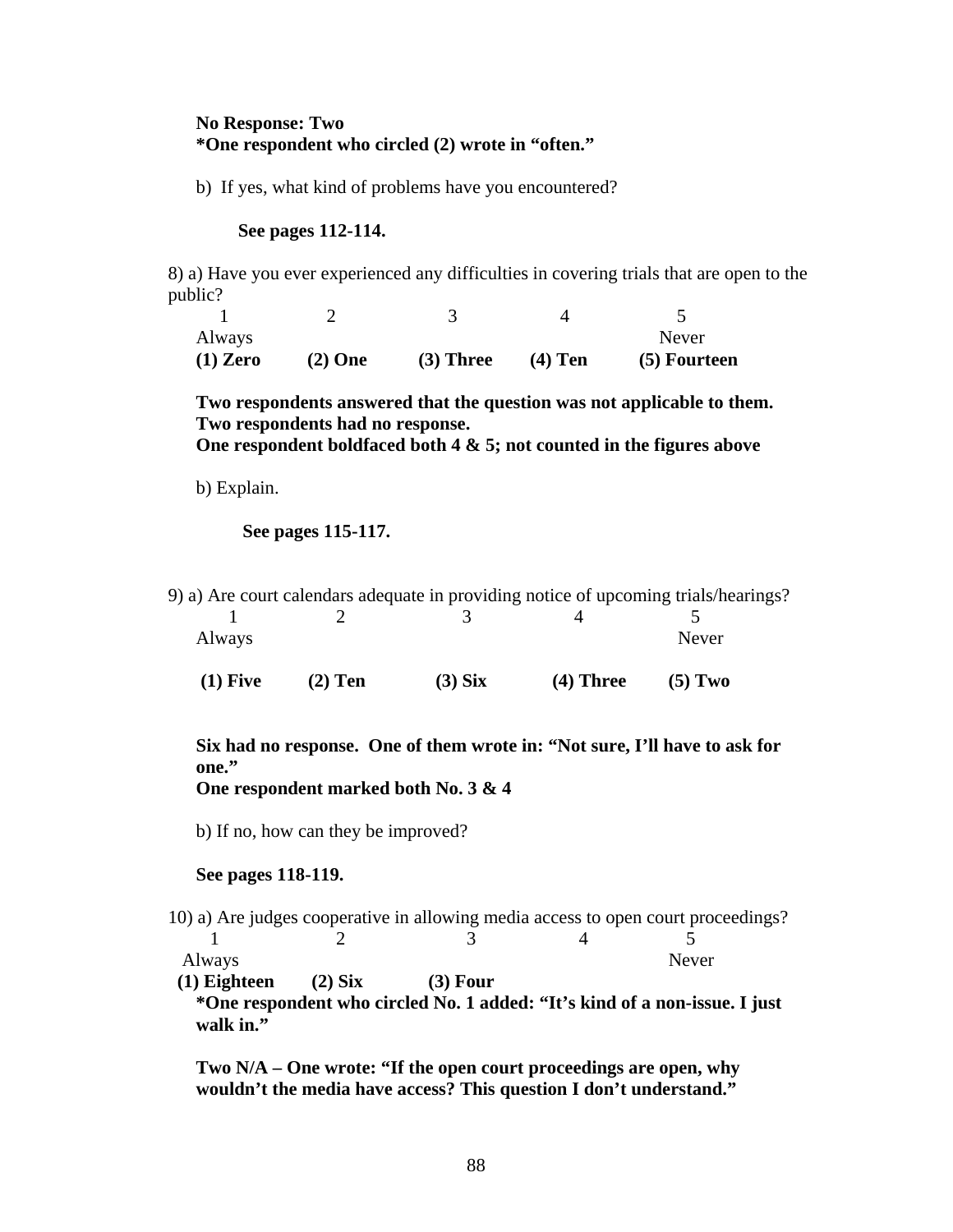## **Three had no response.**

b) If not cooperative, please explain.

### **See pages 120-122.**

c) Do you have suggestions to enhance cooperation?

**See pages 120-122.** 

11) a) Have you had any other problems regarding access to court proceedings and/or records?

**Yes: 13 No: Four No Response: 12 \*One No response added: "The only exception is: I would love to get a court staff list with court employees' extensions." 3 referred to previous comments in survey as their response. (These were counted separately, although they also could qualify as "yes.") One respondent said "See attached" but nothing corresponded.** 

b) If yes, please explain.

**See pages 123-125.** 

12) a) Do you think reporters who cover the courts, in general, have sufficient knowledge about the court system?

**Yes: Seven No: 12 No Response: Four Neither yes nor no: 10** 

b) If no, what should reporters do to learn more about the system?

**See pages 126-128. Comments will include some responses to 12(a) as well; difficult to separate the two questions in some responses.** 

13) a) Do you think the media could benefit from educational programs about the courts?

1 2 3 4 5 Yes No **(1) 23 (2) Seven (3) Two One respondent highlighted both 2 & 3**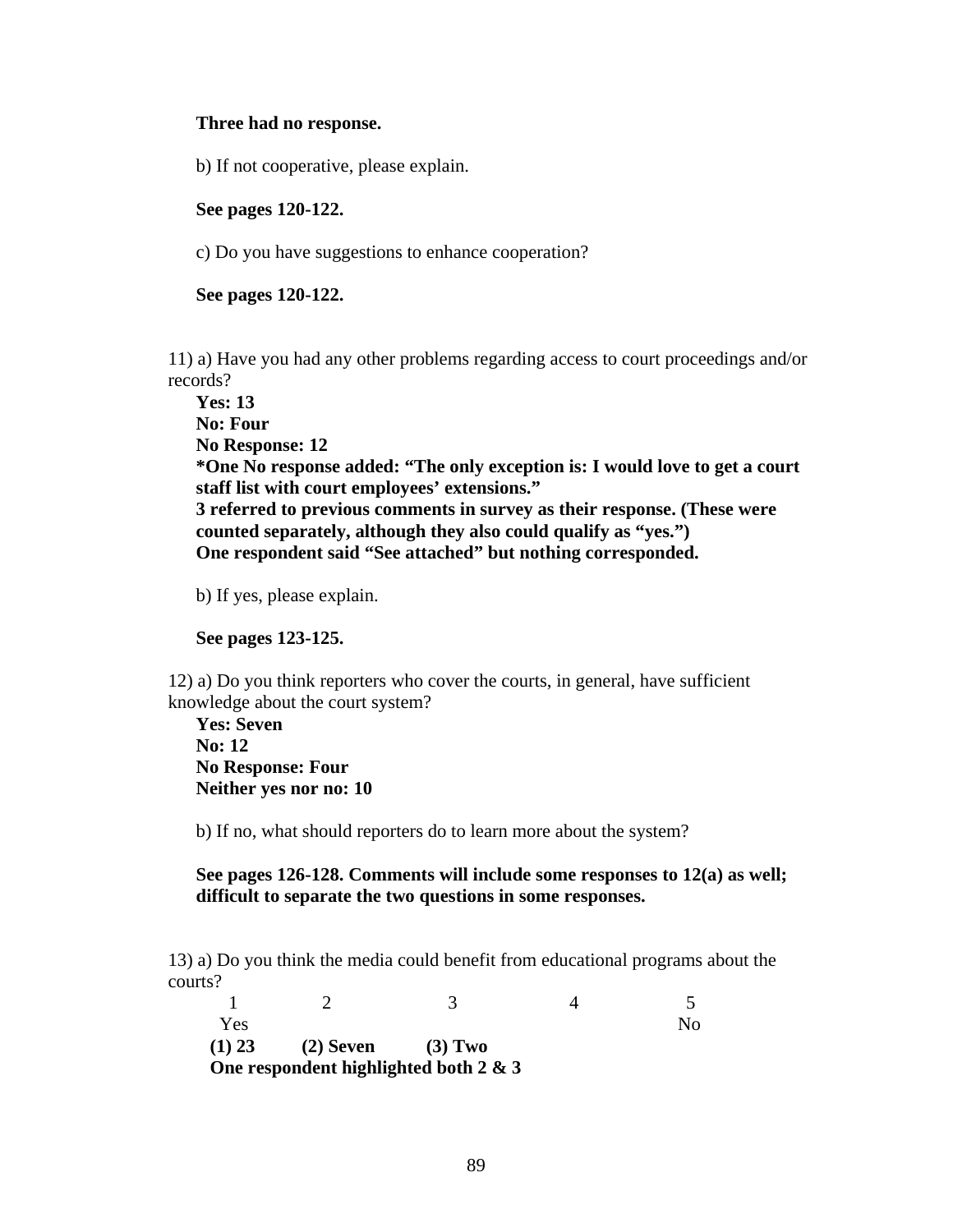```
 b) Would you participate? 
Yes: 25 
 No response: Two 
 6 additional responses counting as one each. They are: 
        "Probably, as time allows." 
        "When I covered courts, I would have enjoyed this opportunity." 
        "Maybe." 
        "Time permitting." 
        "Possibly, depending on the topic." 
        "If editors allow time for it."
```
c) If yes, what topics would you like to have covered?

#### **See pages 129-130.**

 14) a) Do you think judges could benefit from educational programs about interacting with the media?

| Yes    |           |           | No |
|--------|-----------|-----------|----|
| (1) 21 | $(2)$ Six | $(3)$ Two |    |

## **No response: Four**

b) Would you participate? **Yes: 23 No: 1 No Response: 6 Maybe/possibly: 3** 

#### **\*Respondent who answered no added that it would be a conflict.**

c) What topics would you like covered?

### **See pages 131-133.**

 15)a) Are there instances in which the media ought to exercise its discretion to avoid printing or publicizing information, even though it has it has a legal right to do so?

**Yes: 23 No Response: Three On Occasion: One No response to 15(a), but to 15(b): Five Narrative responses to 15(a): Two** 

 **\*Please note that there are 34 responses to this question; one respondent answered this question only.**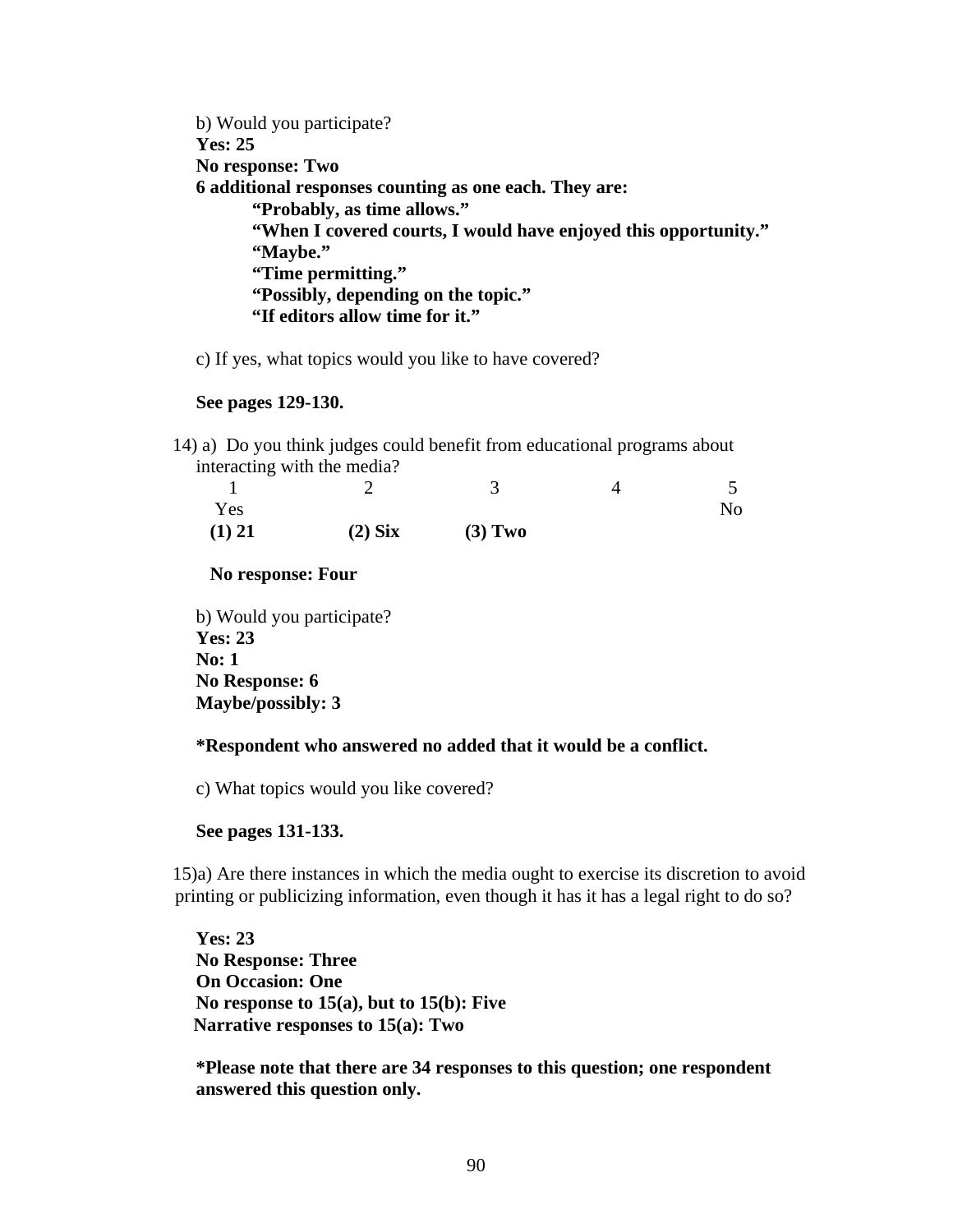b) If so, when and why?

## **See pages 134-139.**

16) Do you wish to make any comments regarding your dealings with the Judicial Branch?

**See pages 140-146.** 

 17) Do you have any suggestions for improving interactions between the Judicial Branch and the media?

**See pages 140-146.**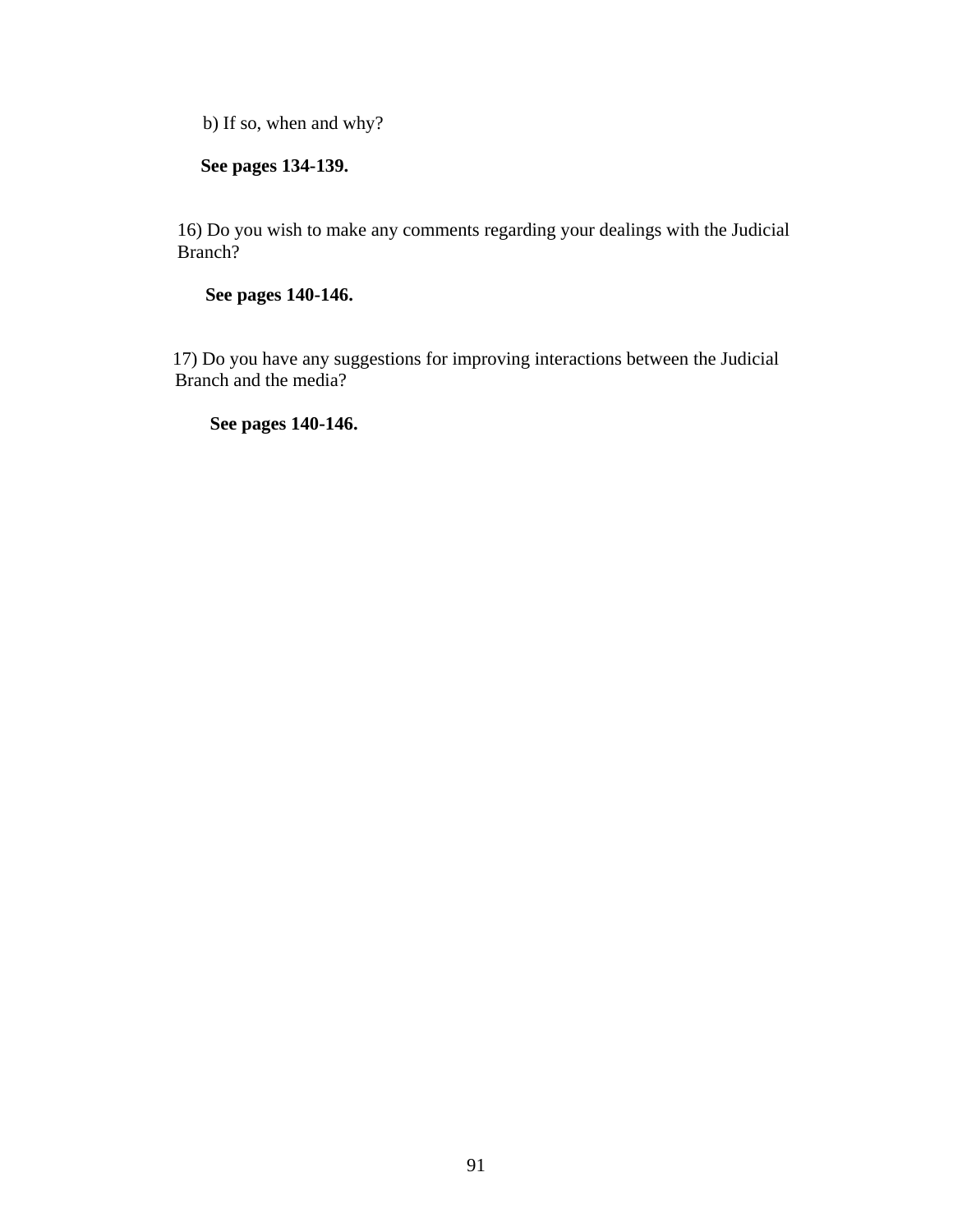# **Question No. 2(b) – Media Responses**

2(a) Are you able to get access to court files on a timely basis in the courthouse(s) you cover?

**(b) Describe the problems that you've experienced.** 

\_\_\_\_\_\_\_\_\_\_\_\_\_\_\_\_\_\_\_\_\_\_\_\_

- There are certain courthouses where historically it has been difficult to get files, particularly criminal files. The courts that come to mind are Danbury and Bridgeport and New Britain and New Haven, the Elm Street office.
- There often is a line, clerks aren't always polite, sometimes they act resentful when you are there frequently asking them for files.
- Clerks who want to know who you are and why you want the file. Standing at the counter for a minute or more before an exasperated clerk acknowledges my existence, usually with a sigh. Files being with the judge, and therefore, inaccessible. Sealing of files absent a solid reason, but merely because a prosecutor asked that it be sealed. Clerks saying it's a sexual assault case, and the file is sealed.

 However, all of these problems – save for the rote sealing of files – seem to have improved markedly in recent months.

- Major crime files are sometimes not available because they are being sent via interoffice mail from initial arraignment to Part A court.
- Court files taking too long to get from courtroom to the clerk's office, files remaining sealed despite 14-day period expiring.
- Warrants, depending on the courthouse, are frequently not available. Often need to go the state's attorney's office to fetch them. Civil files depending on courthouse sometimes not available – reasons vary. I still don't understand the routine 14-day seal that judges approve on the warrants. If someone has been arrested, it seems to me the warrant should be available immediately.
- I don't have many problems with files for criminal cases, but files tied to civil suits can sometimes be difficult. Clerks sometimes have trouble tracking them down. I know there are tons of files, but some clerks are unwilling to even talk to you if you don't have a docket number. That isn't standard procedure, but it does happen. Also, a system to review files of cases that are before a judge or jury would be great. I'm not aware of every civil case out there. Quite often, I see a case on the daily docket that looks interesting but I can't get the file because they are in use by the judge or some other official. Couldn't a copy of the original complaint be available separate from the in-use file? Or how about requiring someone to author a synopsis of the case that's available in lieu of the file?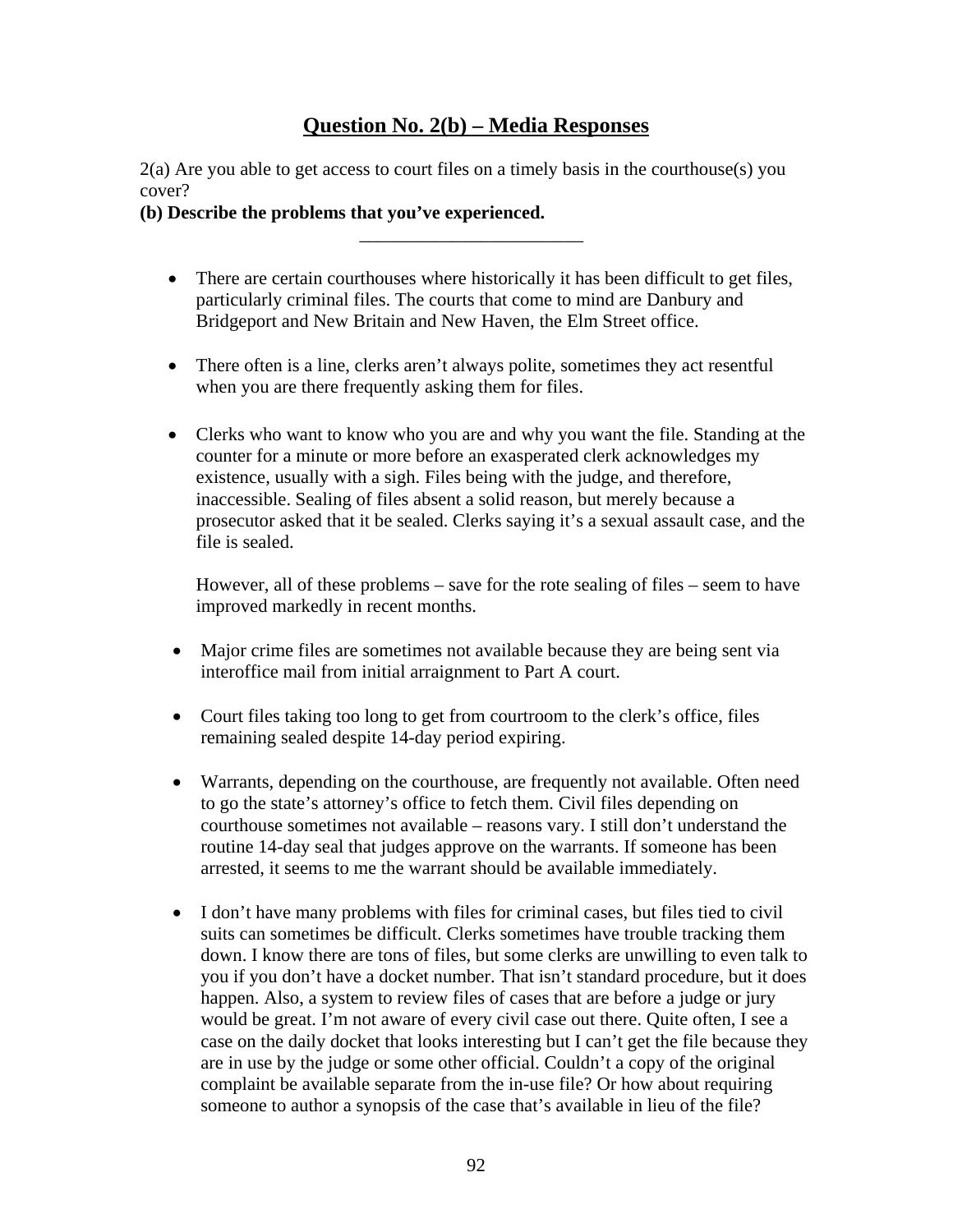• Lately there have been delays in access to Hartford Superior Court criminal files attributed to data entry. There have also been delays stemming from the clerk's office's practice of allowing only one person or group of people to use the anteroom off the clerk's office at one time. The clerks sometimes insist that court files be reviewed only in that room. (At other times, however, I have been allowed to review files in the open area in front of the clerk's windows. These practices have resulted in delays, sometimes on the order of one-half hour to one hour in getting access to files.

 In the past, I have experienced much longer delays, sometimes for weeks, in getting access to newly filed civil cases due to filing delays in the Hartford Superior Court civil clerk's office. I haven't needed such information in some time, and I don't know what the current situation is.

- Depends on the person behind the desk. Usually the information is very basic, but you have to be very patient as there are always other people asking for court materials. Also, I don't feel a reporter should have to pay a fee for copying charges. It is a real pain to fork over my cash and get reimbursed much later.
- It sometimes takes a seemingly inordinate amount of time to find files. Also, redundancy in double- and triple-checking for redactable information seems excessive.
- There is seldom a problem in getting files in criminal cases. Civil case files are another story. In searching for a relatively mundane ruling that was more than a month old in one case, I went to New Haven Superior Court just about every day for more than a week. I was told each time that the judge had the file and it was unavailable. The case had not been on the docket for some time and there didn't seem to be any imminent rulings that the judge was working on. As a result, I asked the clerk to see if the judge would part with the file for a few minutes so I could look at it. The clerks refused multiple times, to even ask. I called the judge, but my messages were not returned. On one occasion the judge's secretary refused to even take a message. I finally contacted Rhonda Stearley-Hebert, who got the information I needed in a matter of hours. While her help was greatly appreciated, this was routine public information that should have been readily available.
- In New Haven Federal Court: Fresh cases are sometimes not available to the public on the day they are filed. They appear on PACER the next day despite never appearing in the box for new cases.

 In New Haven Superior Court: Clerks are often reluctant to pull files for journalists. They will only pull three at a time. Cases on the foreclosure docket are unavailable for the entire week prior to their being heard, meaning a journalist can't even find out the address of the property in question prior to the hearing.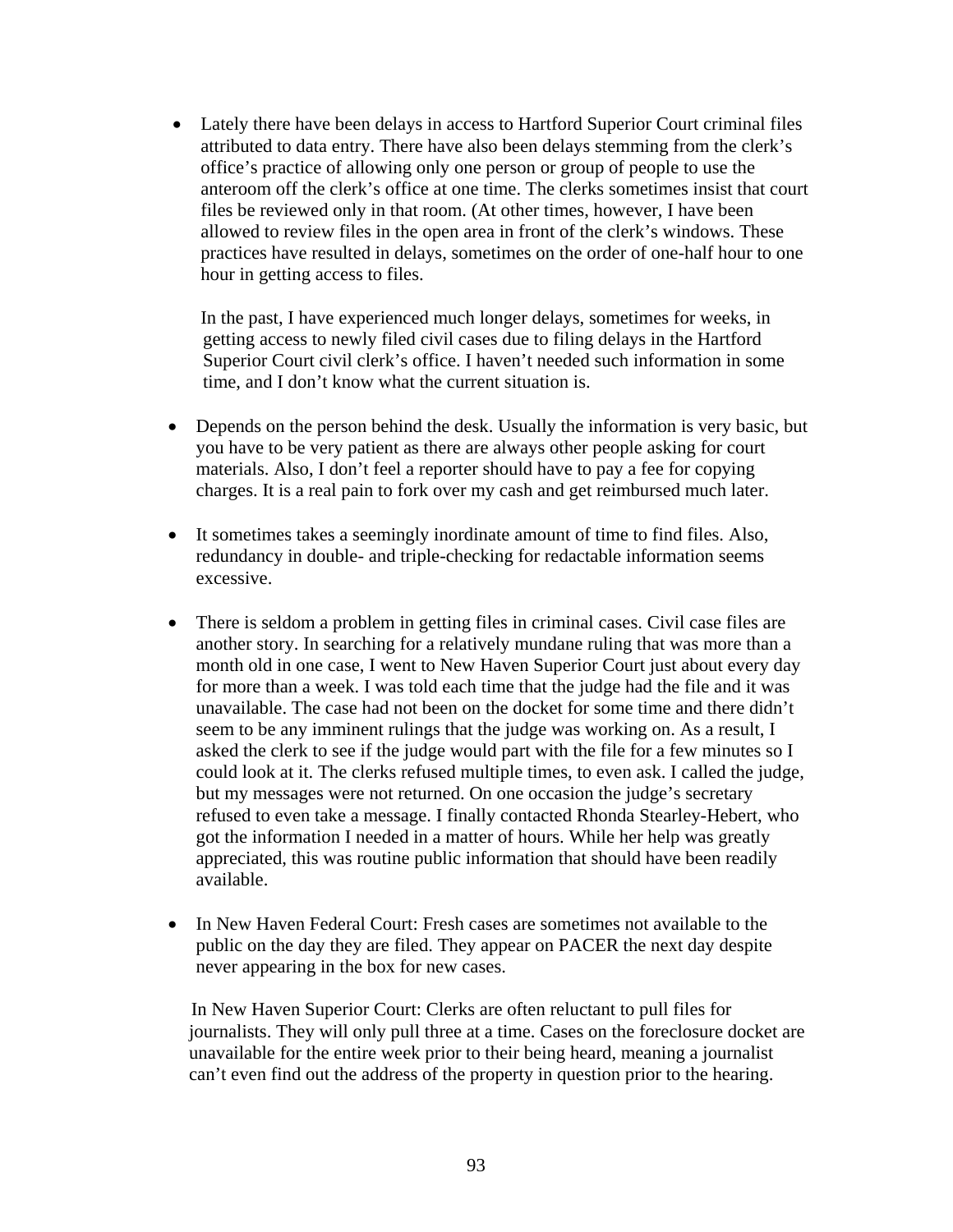- Unhelpful clerks.
- Staff in Bristol Superior Court are generally excellent to work with.
- The Manchester courthouse clerk's office seems to be understaffed. It takes a long time to get the files out of the courtroom, into the clerk's hands, and, if needed, redacted. My average wait: one hour.
- It depends, case-by-case basis but sometimes there can be a long lag time from Court adjourning to documents making it to the clerk's office. In one jury trial I waited over 2 hours before being able to see the specific verdicts on each count.
- Because files are paper, we rely on knowing when the police have dropped them off. Whose office the files are in at the time, etc. It can create a bit of a guessing game and ties up the clerks. Files are lost if names are typed wrong, etc.
- Timely for me isn't always timely for clerks. While I expect and anticipate to have to wait in line like everyone, sometimes delays occur simply because the clerk's office (in Hartford) seems awfully short-staffed. Also, there now seems to be a policy in place there whereby one lawyer/clerk has the final look-see of all Part A files before they can be handed over to whomever wants to see the information. While I understand the need (the law) for redaction in some cases (sex assaults, usually) this seems an onerous way to handle file requests. The clerk has other duties; she can't *[be]* expected to be tethered at her desk awaiting file checks. A more efficient way to handle this, I believe, would be to have more than one clerk trained to redact affidavits/ supplemental reports

On a recent weekday afternoon, I asked to see a file on a case that had been disposed of the prior day. I was told the clerk wasn't available to look at it to ensure its redaction, and it wasn't known when she'd be back. I was told to check back in an hour. That's an awfully long wait for a case that had already been disposed of.

The court may want to consider adopting a policy of redacting the affidavits in sex cases when they are disposed of. That would save time if there is a subsequent file request.

Better still, obviously, would be the immediate redaction once the 14-day seal period elapses.

- The clerks sometimes take their time coming to the window and finding the files.
- The lines are long. The court clerks are very unfriendly. Usually (almost always!) they'll say a file is with a judge's office and there's no idea when it'll be back; if pressed they'll tell me where else I can hunt in the building.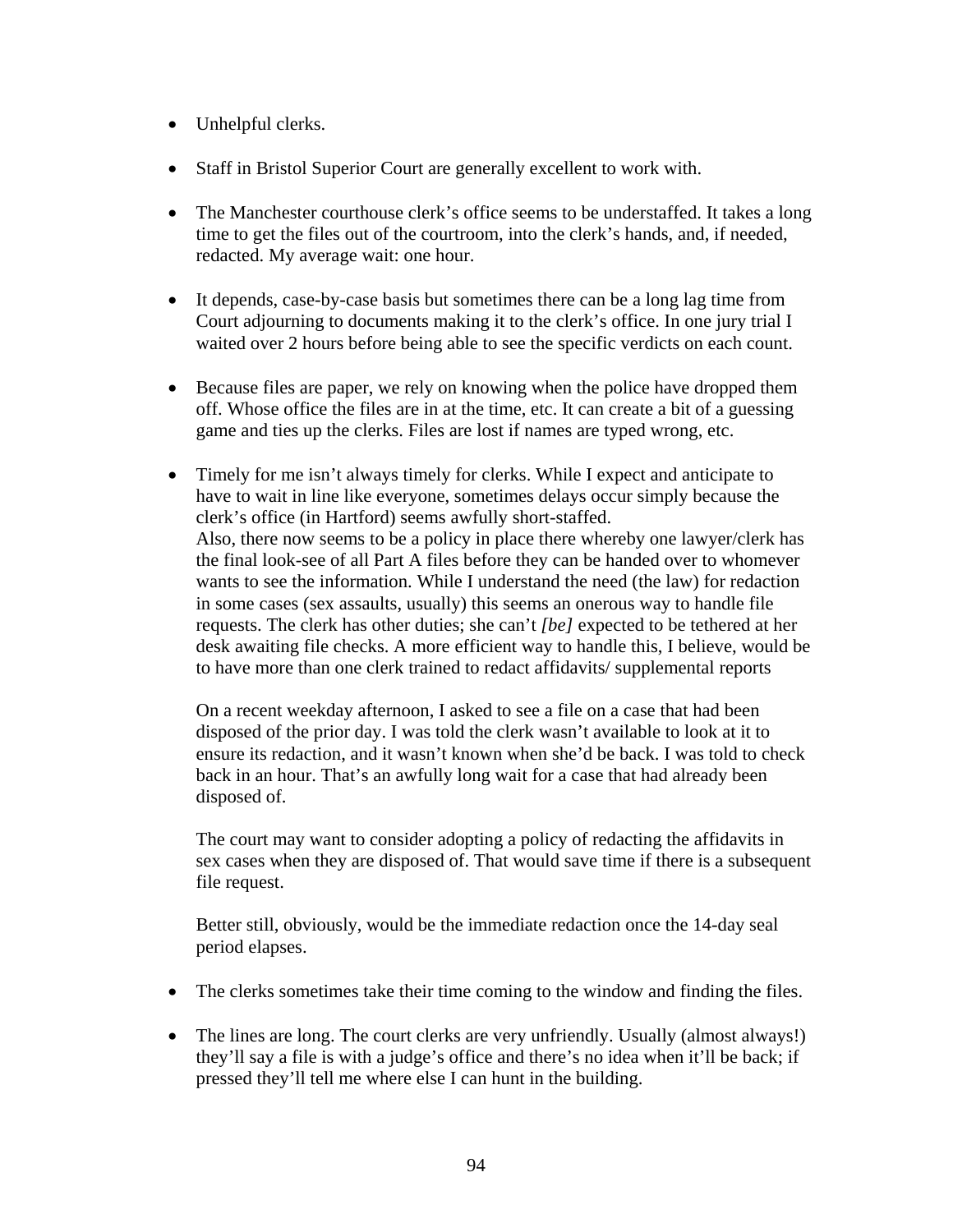- Sometimes files are sealed without any clear reason. After 14 days, the files are opened to the public but sealing delays the news.
- I cover Rockville and the clerks are quite helpful.
- I cover juvenile courts mostly. Documents are sealed. Much of the information I am able to get about cases comes from non-court sources. But I did cover state courts for four years prior to my current assignment. As a matter of note, I think many reporters are very frustrated with the new rules regarding defendants under age 18 and closed files and proceedings.
- It's not uncommon to call up in advance for the availability of the file, and then show up and be told it's in the judge's chambers.
- 1. At times I have been denied them outright. One instance of this in Stamford criminal clerk's office has already been documented for the judiciary and legislators.

2. Procedures for gaining access to cases that are not presently in the clerks' office's vaults can be cumbersome and sometimes even futile. Asking questions to get past the first denials yields access to forms for requesting them in one courthouse and notes to judge's clerks which eventually leads to access to the files. In another courthouse, case flow was the contact for a case that was in chambers for a long period of time. Most cases seem to return to the clerk's office within a reasonable amount of time, but judges and clerks need to hammer out a policy that recognizes the value of public access to files so that requests don't seem like a shot in the dark. In one extreme example a high profile civil case was in chambers for months in New Haven and requests for access never yielded access to the file. Because it was a large case involving the attorney general, a copy of the complaint was acquired from his office instead, but other papers were never viewed. Clerk's Post-its to chamber's staff requesting the file were futile. Because I had the minimum I needed from the AG's office, I gave up asking for it but not after about 6 months of queries, just to see if I would ever get it. Maybe if I had been extremely persistent, repeatedly asking to call chambers I would have gotten it. (That would be perceived by the court as being demanding.) Anyway, it became something of a joke.

3. On a high priority deadline matter, where your story is due that day, asking for special effort to see a case because of that can bring success. In criminal cases I have noticed that cases files are more tightly controlled than civil and in New Haven Superior in high profile cases, the office is able to respond quickly and consistently to reporters' requests for access to them.

4. In one civil case in Stamford on the day of a hearing in a complex case, I hoped to view the file the next day and asked for that. Surprisingly, the judge made it available during lunch hour, same day.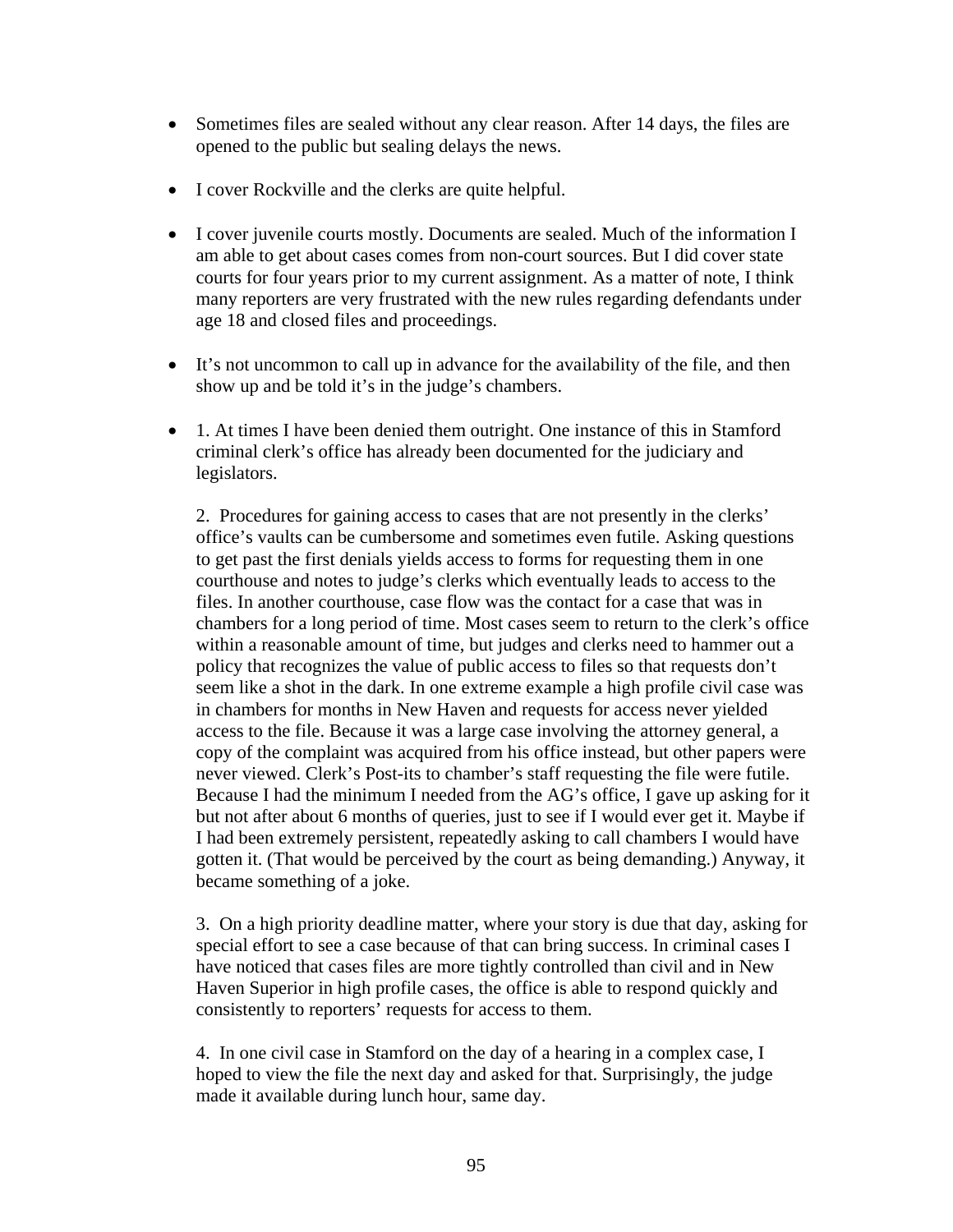5. Not every clerk's office uses the bar codes that log the location of a file, so if it is not in the vault and a request of chambers comes back negative, clerks can't tell you where it is: En route, another department etc.

6. At times I have been able to call chambers and speak to a judge's clerk to obtain information about scheduling or about seeing a file.

 7. I know that one reporter expressed the opinion that the clerk's office should not be the point of access, but I think the clerk's offices could be if the process and authority is revamped, with judges on the same page with the clerk's office.

 8. For the average member of the public who is not a reporter, and for reporters who have not become adept at what are casually referred to as 'extractions' for the process of getting access, the first answer often is simply, 'the file's not here, try another day' or 'the file's in chambers and we can't call there.' This is not good, especially for people who have driven from out of state hoping to see a file.

• A handful of court clerks often have trouble locating files while others seem to have a handle on where everything is at all times. I often respond with something like, "Well, the file has to be in this building somewhere, right?" The question is usually met with a shrug. I have found this is much more likely with criminal clerks rather than civil clerks.

I have also experienced several incidents where court clerks, instead of releasing files where sealing orders have expired, call a prosecutor, inform them of my request and give the prosecutor a chance to re-seal the file. This is likely against regulation – it is a prosecutor's responsibility to follow sealing deadlines – and is, in most cases, not preventing the disclosure of sensitive information.

This has probably happened a dozen times since I took the beat two years ago.

• Files in judges' chambers. Files with documents missing or out of order. Files bound so disassembly is a risky or arduous process. Very limited space in some courts to review large files in peace.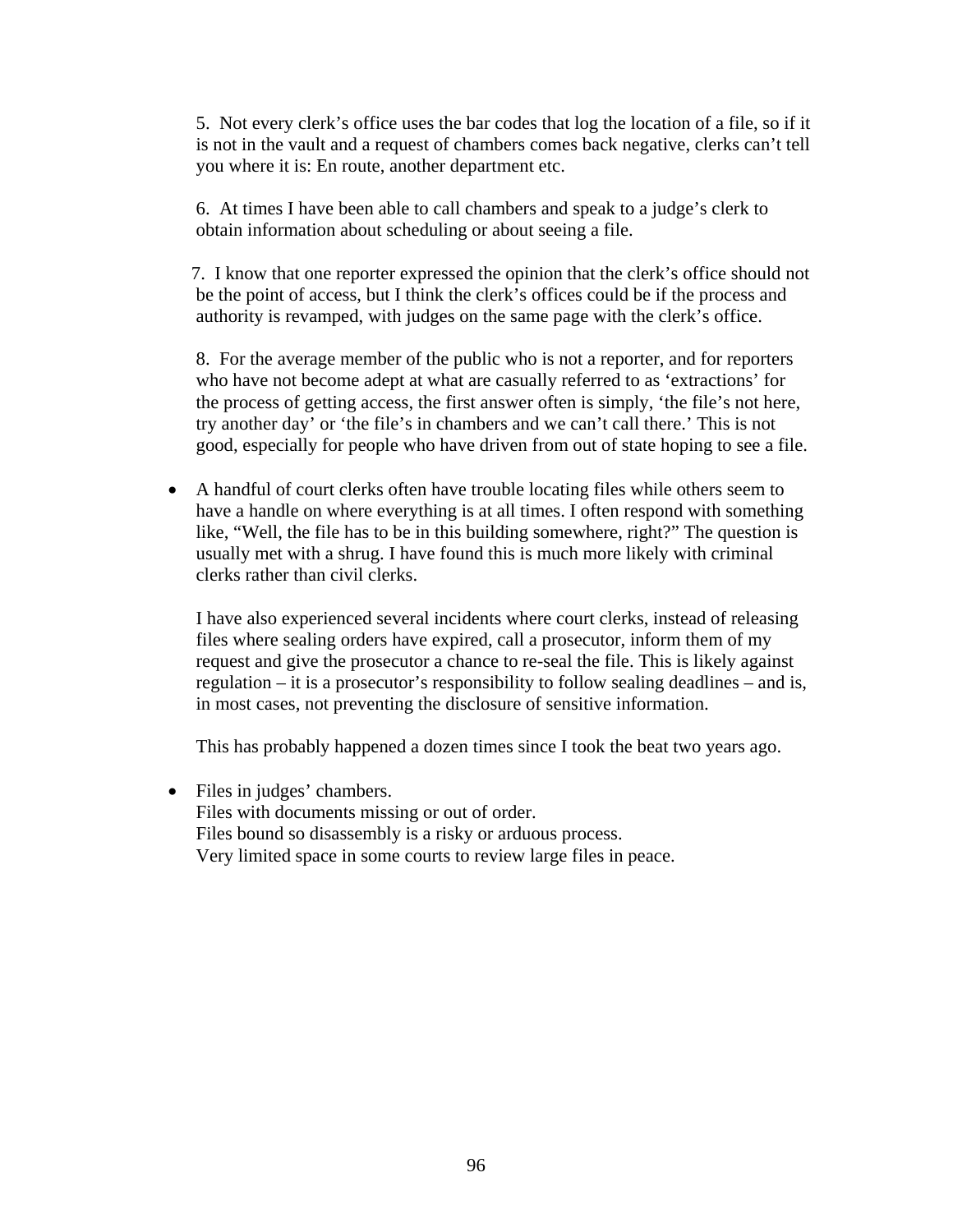# **Question No. 4(b) – Media Responses**

4(a) Are court clerks helpful in answering questions you have about access to court information?

## **(b) Explain problems.**

• Most of the time the clerks are helpful, some courts more than others. Among the best are New Haven, the State Street office, Hartford and New London.

\_\_\_\_\_\_\_\_\_\_\_\_\_\_\_\_\_\_\_\_\_\_\_\_\_

- Some clerks are better than others. Lou Pace in Danbury has been very helpful and courteous. So has been Cindy Rosato. Others seem to act imposed upon.
- Clerks who appear ignorant about where the file is and don't feel it's their job to locate it. Also, some clerks' offices have no space for actually sitting and reviewing a file.
- Sometimes clerks will not explain why files are sealed.
- None come to mind.
- It really depends on the courthouse helpfulness and morale of staff seems to vary widely.
- Some clerks are unaware of policies on access to juror information. This can usually be remedied, however, with the help of the "Field Guide."
- If they know the answer, they'll help you. If not, it's not their problem, and don't know who/what to ask; nor do they care.
- While many clerks are helpful, there are some who seem greatly inconvenienced by a reporter's presence. There is no doubt that the workload they face on a daily basis is intense. But it generally takes several minutes of being at the counter before anyone helps you. More problematic, I often get contradictory, if not flat out wrong, information from clerks. For instance, I once spoke to three clerks in Waterbury who all assured me that search warrants are not kept in courthouses. It's clear they had no idea what was going on. At the same time, I have come across helpful clerks who have gone above and beyond and made my life much easier. One clerk in Waterbury civil court chased after me after I had just left the building to let me know a filing *[I]* was previously looking for had just been filed. Overall, I try to get information from clerks as an absolute last resort, because they are generally uninformed and quite often provide incorrect information.
- At Superior Court, many clerks have distain (sic) for those who are asking for information for journalistic, as opposed to personal reasons. The Elm Street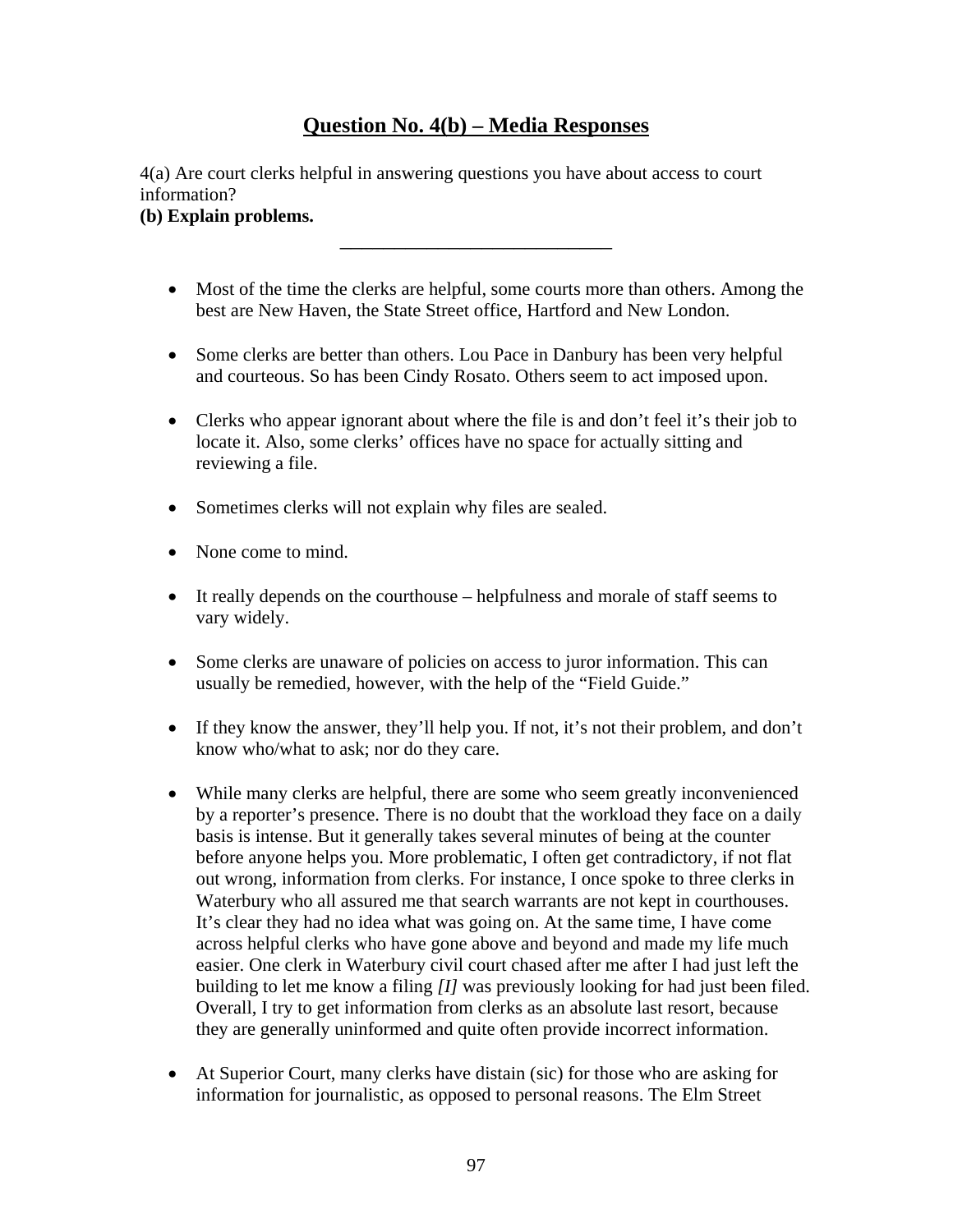courthouse clerk room is even worse: You have to know exactly what you want and phrase it in the exact terminology, or you will be dismissed for wasting clerks' time.

- It takes awhile to get questions answered. Others attorneys, bail bondsmen and criminals – are a higher priority for the clerk's office.
- Most staff is very knowledgeable and helpful but there some who get very tight with info once they know I'm a member of the media. I know they don't want to screw up but they should have enough info to avoid that.
- (Over the phone) Give continuance dates but unless asked does not voluntarily give info on a plea if made or change in bond.
- Mostly just busy. It can be hard to hear through glass walls.
- The clerks in Hartford are by and large terrific, as are the ones I've dealt with in Manchester. I have run into serious problems with each of the two times I've covered the Rockville JD.

 In the latter cases, I was able to resolve the problems – which both times involved being denied access (by the same clerk!) to what clearly was public information – by making phone calls to both External Affairs and Court Ops.

 In the first instance, I asked for a case that had been disposed of on Friday (it was the following Monday) and was told the file had already gone to Enfield's old records division. When I called Enfield, the clerk there (who was very helpful) assured me they had received no such file and in fact, was still waiting for the JD files from the previous three to four weeks. I went back to the clerk who denied me access and explained what Enfield had said, and then made a phone call to external affairs who told me to ask for a certain clerk. I did, and eventually, that clerk brought me some of the file. That was odd; I had to specifically ask to see the entire file, rather than the parsing out I was getting. I did eventually get the info I asked for, but it took nearly 3 hours from start to finish.

The second case involved a complete denial of access. The clerk told me that the two files I wanted to look at "might have information that needs to be redacted, and there's no one available because they're all in training." I would have to come back the following business day – it was Friday, and he wanted me to wait until Monday. I asked him if he was serious, and he said there was nothing he could do until then.

I told him that was unacceptable and asked to (sic) him to call External Affairs. He pointed me to the public pay phone.

I called EA and then, ultimately, court ops, which handled the problem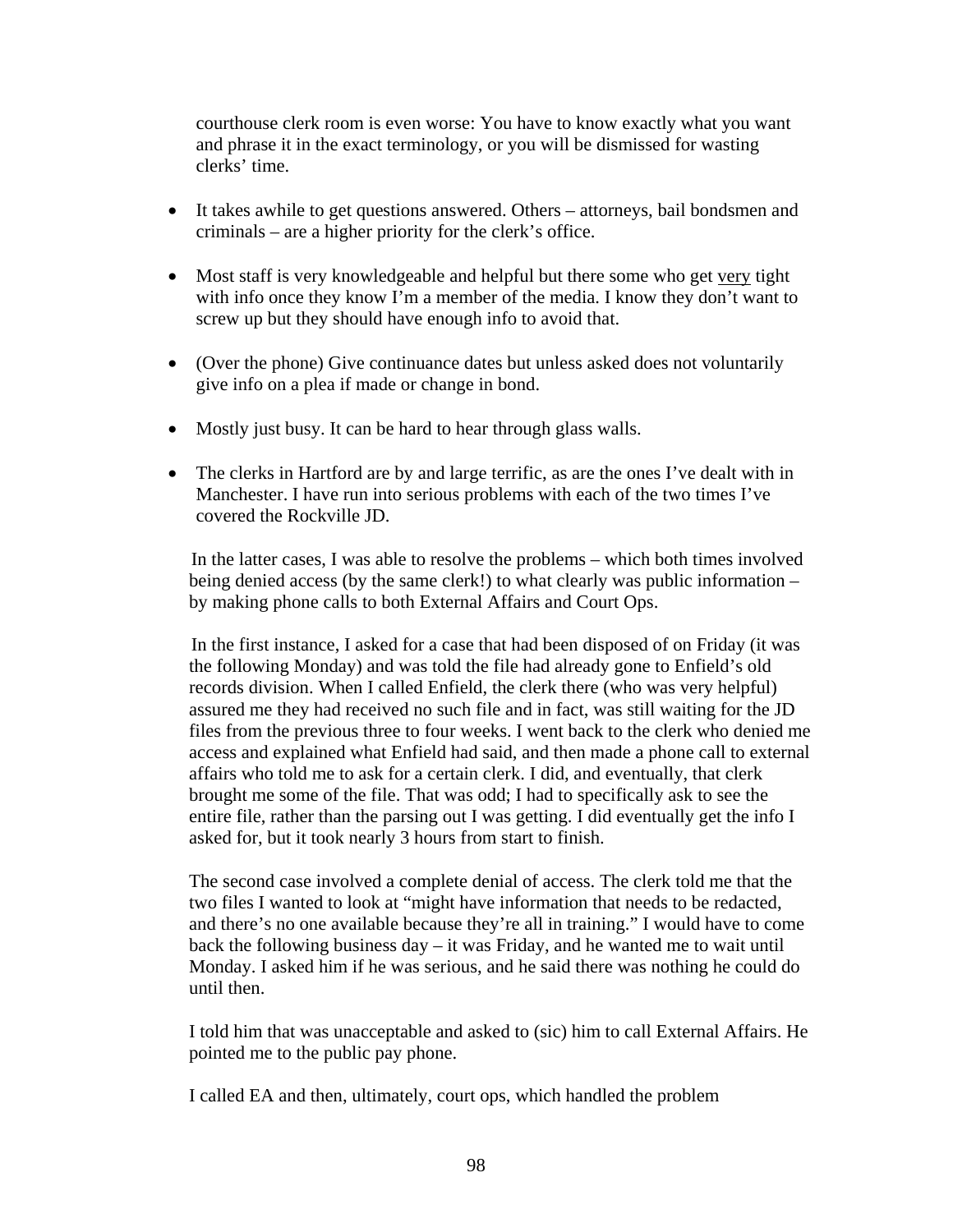immediately and efficiently by getting the head clerk involved. The head clerk was professional and helpful. However, he told me that the other clerk I'd been dealing with said I didn't give him enough time to respond and that he would have gotten someone to look at the files.

That was completely untrue – and I was not happy that someone would blatantly offer an untrue version of what had actually happened by trying to make me out to be the problem.

Again, it seems like the single-clerk redactor may be at work here; there should be many more than one person in each clerk's office able to handle redactions.

- If the information isn't readily available, often they will say they don't know/can't get it, even though I know they could with a little effort.
- Depends on the court and personnel. Most are very accommodating.

Judicial Branch has a real problem with the Meriden G.A. Clerk staff for criminal cases there are very rude, actively hostile to reporters and unaccommodating. They make people – both public and reporters – needlessly wait.

They have actually papered-over one clerk window so they won't be bothered. I once stood at the window and waited more than 15 minutes on a slow afternoon while I watched the clerks stand around a colleague's desk (after seeing me at the window) talking casually and sharing a birthday cake.

On another occasion, after a high-profile defendant appeared, I asked to see the file. It was late in the day. As usual, there was a long line at the window. Rather than allowing me to slide the file to the side and look at the contents within sight of the clerk while another client was served, they made me check the file while others waited, needlessly. Not only did I feel rushed, it was needlessly burdensome to the other people needing help and a ridiculous, unique rule I have experienced only in that courthouse.

- I think clerks are rightfully told to answer questions only if they are 100 percent accurate. But frequently their supervisors aren't available to help them out. Perhaps the establishment of a central resource person that they could call would be helpful in such instances.
- 1. I review new civil filings in the clerk's office every day. The stack I receive in New Haven every day never contains the new writs filed if the new writ is accompanied by a pending motion to seal a document, seal the file or to use pseudonyms. I have to audit missing case numbers or peruse the daybook and ask for it. This is not the case in Hartford Superior, where the cases are included in the daily stack of new filings supplied to the press.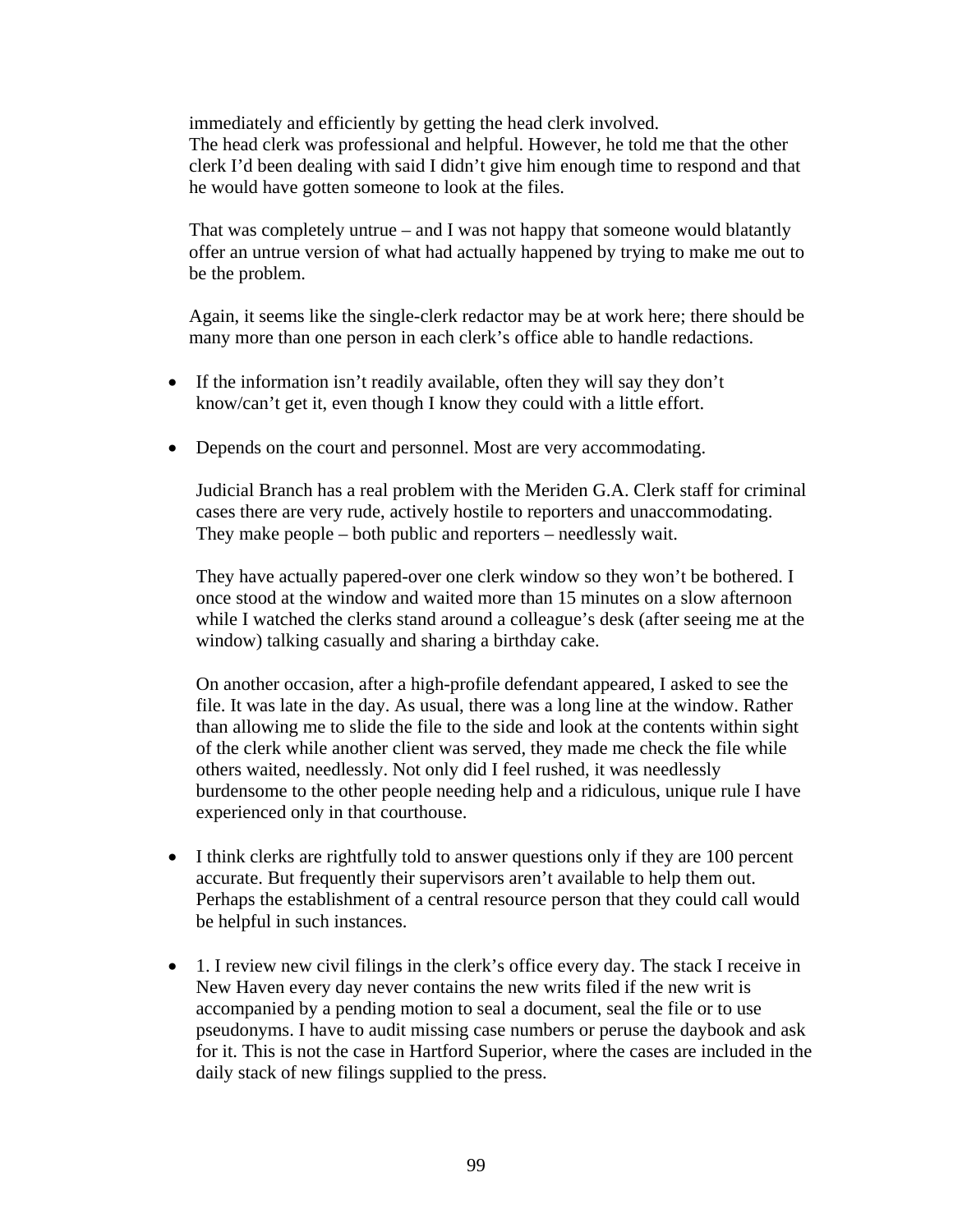2. It is difficult to know whether we are getting access to all the non-sealed portions of the file. Some clerks believe you can't see the outside of the sealed envelopes in the file so there is no way to see the list of what is sealed. Some decide what unsealed stuff they think you want and give you that instead of the file. Some clerks simply deny you the file, forcing you to talk to supervisors or call external affairs. Some provide perfect access. One day I had to get a supervisor to help because a clerk refused to sell me a photocopy of the large dayglo seal sticker on the outside of a file folder. I didn't even want the label on the folder that gave the party names, which were public.

3. There are documents likely to be missing in file folders; in civil cases it is the transcript pages from oral orders. In criminal cases the vagaries in local rules or practice affect access to documents by the parties to the case and the press in ways that appear substantial to me. My understanding is some changes are going to be implemented to address some of that.

4. As to the question of whether clerks are helpful in answering access questions: Connecticut has no tradition of being a 'sunshine state.' Expecting clerks to propagate a sunshine policy with confidence in response to inquiries is going to be a challenge. Usually they refer the questions to a supervisor. The judiciary is still trying on some of the philosophy and jurisprudence of it, and practice rules, laws and attitudes still exist that reflect deeply held counter philosophies, some of which unnecessarily dampen or deny access to parties to a case as well as the public. There is not much emphasis in Connecticut on individual rights, which most definitely come into play in access issues. Members of the public at the counter in the clerks' offices can have a somewhat lowly status. And Connecticut's tendency towards secrecy goes back to colonial times. So it would be a tall order to expect clerks to confidently embody sunshine policies. The status quo still has some way to go. But some of the recent changes should have been engrained in clerks by now. For instance, to be denied a case file in Stamford on the grounds that I was not a party or lawyer in the case, four years after the rule change on sealed files and after several public scandals, was very frustrating.

• Court clerks too often explain deny*[ing]* access by saying "that's just the way it is." I see this with the general public all the time, and most people don't know enough about the system to press the clerks.

This is especially the case (for me) when they refuse to release files that are unsealed because they have a feeling, for whatever reason, that they shouldn't disclose the particular file. I have called Hartford a few times before to correct this.

Several court clerks have admitted to me they simply do not know the rules of their job. They have one or two "go-to" clerks they check with before releasing files. This is time-consuming when those "go-to" clerks are busy or out of the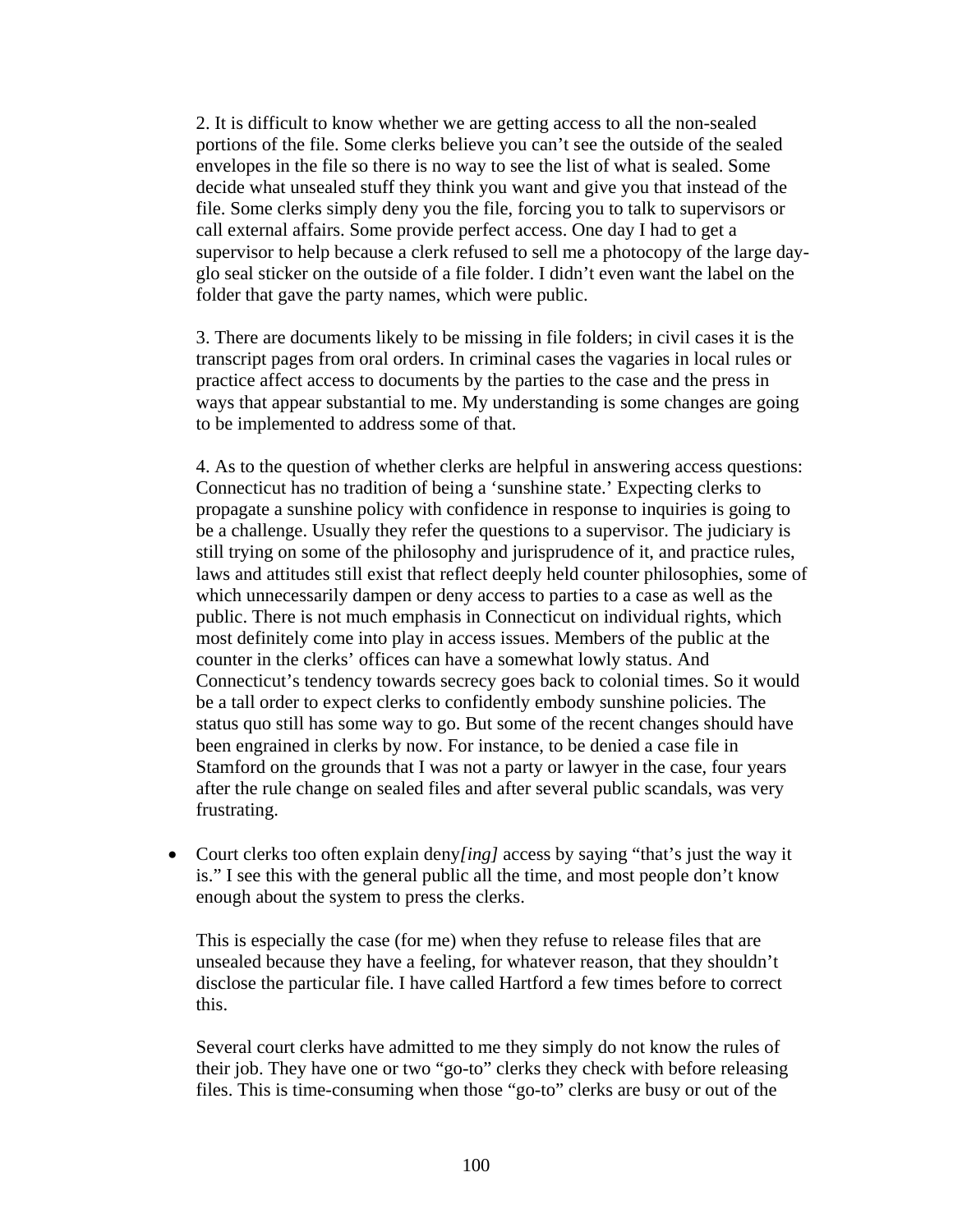## office.

Finally, the idea that they cannot locate a file is, in my view, inexcusable in almost all instances (note: this goes for reporters and the general public). The civil clerks in Stamford have never, not once, been unable to find a file. The criminal clerks often shrug and say someone must have misplaced it somewhere. This is understandable when a case is on the docket for that day and the file may be in transition from a courtroom to the clerk's office, but it happens on other cases as well.

• Some believe any cases with a juvenile party is off limits, even if redacted. Some believe that a file with one sealed document in it is totally sealed. Sometimes files are missing with no record of who's taken it, or where it can be found. Any selfrespecting librarian would be embarrassed.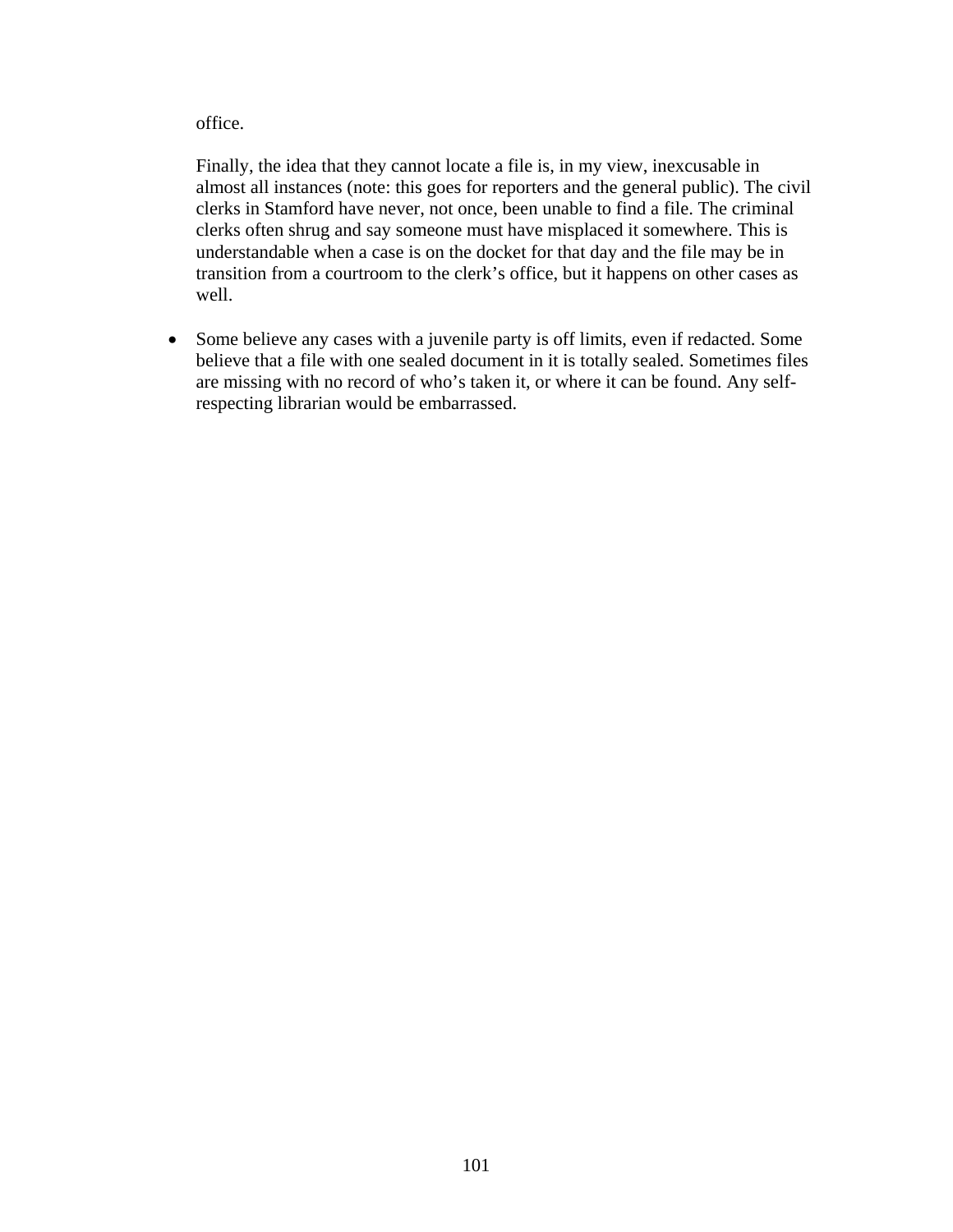# **Question No. 4(c) – Media Responses**

4(a) Are court clerks helpful in answering questions you have about access to court information?

(b) Explain problems.

**(c) Do you have suggestions on how they can be more helpful?** 

• There seems to be a general reluctance to search for files, particularly criminal cases. Many times reporters go to court to cover a case and then can't get access to that file for more than a day. Clerks seem reluctant to go to a judge's chambers and retrieve files.

\_\_\_\_\_\_\_\_\_\_\_\_\_\_\_\_\_\_\_\_\_\_\_\_\_\_\_\_\_

- New court employees are not always familiar with the rules regarding public access to court documents. It's important that they are instructed on public access rules.
- If they were more friendly and respectful that would make things easier for everyone. It would be better pr for the state judicial branch, too.
- Again, I've seen vast improvements, but attitude adjustment could still help, not just on behalf of clerks but the judges. Some clerks seem to be petrified of making a mistake and fearful of the judges at their courthouse. Even if a sealing order has lapsed, they will insist on consulting the judge about whether he/she wants to renew the order. This seems wholly inappropriate, but it remains the established practice.
- They could specifically cite the reason file is sealed.
- Maybe clerks could receive training on state FOI laws.
- Court system and procedures could be standardized better. Seems like some offices are better and more democratically run than others. This influences how the public (and reporters) are treated.
- My court experience is limited to Litchfield, Bantam, Hartford and on a much smaller scale, New Britain. I've found that clerks in Bantam, in particular, go the extra mile for just about everyone. Perhaps it's because things aren't quite as busy there.
- No, why would I? They are always helpful, in my experience. Typically they are overworked and underpaid. Just like us!
- A set hierarchal system where those without information know how to ask those in the know.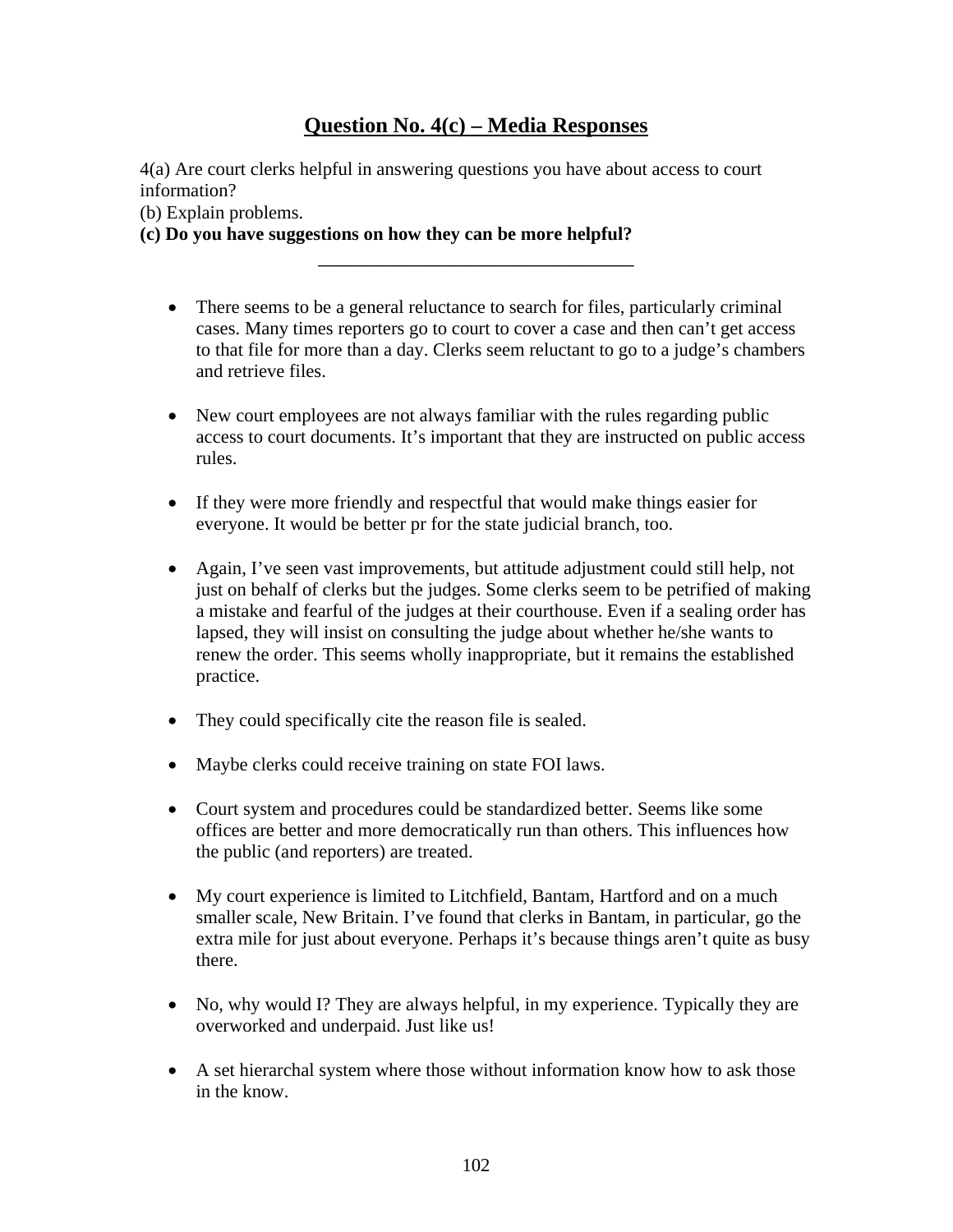- Increased training would seem to be paramount. It's clear that many clerks have no understanding of the system whatsoever. At the bare minimum, they should know that property search warrants are kept on file.
- Understand journalists' needs and be willing to help.
- Hire more staff. Train staff in the importance of giving the media accurate and timely information.
- There has to be a better way to explain why a person "has no public record." That phrase leaves too much to the imagination.
- The more they know about what is and isn't public, the better they'll be able *[to]*  answer our questions.
- Give important or unusual info that may have occurred.
- A less ancient system would free up loads of time and provide remote access to the public through the Internet.
- In many courts, there are not seating areas to view these files. Many times the clerk is hovering over you while helping someone else.
- Some are great; others could be better if they cared more.
- Smile. Notice if a line's getting long. Explain to people why there are delays; offer backup for staffer if one staff has a very long case with a member of the public to deal with.
- If would be helpful if the clerks added the month to the years of birth on the online docket. Just using the birth year causes some confusing (sic)/*[confusion?]*  and it is difficult to find out if the defendant has a previous criminal record.

The online docket must always be changed once the charges faced by a defendant changes. I've had to write more than once *[a]* correction because the charges were not updated.

- The only time I run into trouble is when a clerk isn't secure about their knowledge. Most know their jobs, those that don't are the problem.
- Professional retraining? Dismissal? New hires?
- In many urban J.D.s, clerks have the thankless job of continually responding to questions from pro se litigants and don't have time for much else. In such courts, the office ideally should have more than one or two clerks assisting the public.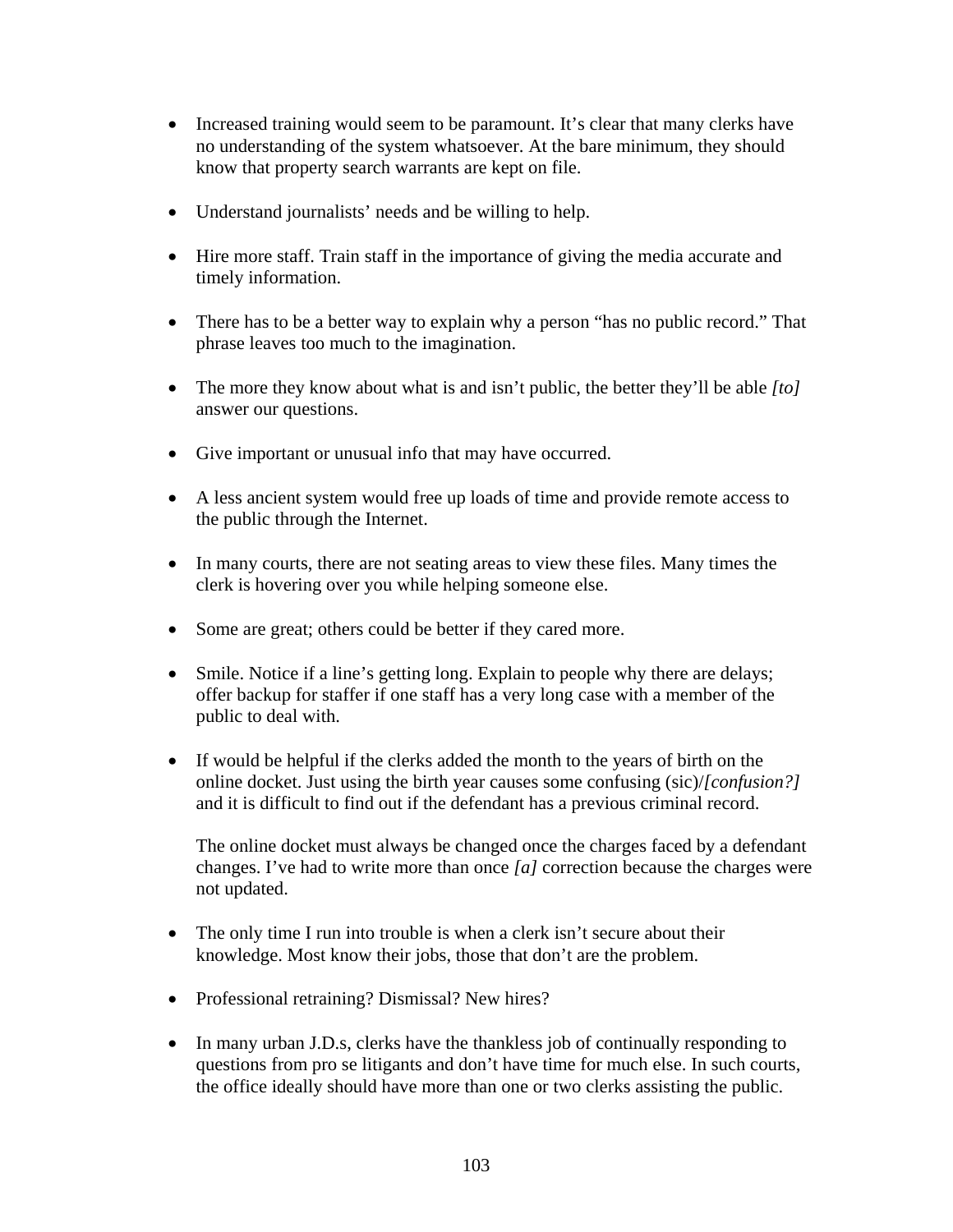• 1. I am a bit dubious about using 'customer service' models to train clerks, and I say this without having reviewed the pedagogy but only reading some about it. The judiciary might consider instead teaching about the rights of the public/civics with an emphasis on the courts, which so many clerks and the public are lacking. First Amendment experts involved in clerk training sessions might be good. The clerk's job, even in its mundane tasks, is to fulfill a certain role in democratic governing, which would seem a lot more exciting than customer service notions.

2. It might help to try harder to eliminate the tendency party politics reportedly still plays in access to jobs, even for clerks/chief clerks. Some seem really to merit their positions. There are really great people in the clerks' office, who really seem to enjoy public service. Others make you wonder why they are drawn to running a clerk's office. Addressing this issue with candidates for supervisory clerk positions would help establish that it is an important aspect of the job.

3. In criminal cases, the fact that so many of the clerk's offices feel this recalcitrant identity with or loyalty to the state's attorney's offices is creating real abuses of the rights of the accused and a disrespect of the public in general, though not of lawyers. I have witnessed this personally in the lower court only in New Haven, the GA, and in one other courthouse. I have read about it as a historical fact in a book about the New Haven courthouse. In that book it was suggested this was a deeply engrained cultural element in Connecticut courts and this jibes with my observations. The book is "The Process is the Punishment." I have covered courts in another state where this was not the case at all, so there is nothing inevitable about it.

4. Again, revamp the relationship between the clerk's office and judges/judge's chambers for retrieving cases.

- - Know the rules and follow them.
	- -Know where to find files.

-Have someone available to the public at all times. I know court clerks are busy, but the NUMBER ONE complaint from the public and the reporters is that there are several court clerks typing, talking on phone (on work business) or chatting and no one comes to the window for 10 or 15 minutes at a time. I'm used to this by now, but imagine being a criminal defendant or a family member of one and badly wanting access to a file. In that situation, it would be extremely frustrating to be standing there and not getting helped. This is especially ironic after (in Stamford) the hanging of a banner announcing Customer Service Week and the posting of new Judicial Branch signs outlining the rules for treating customers. The signs haven't made a difference.

The public complains about this literally every single day, sometimes several people at once.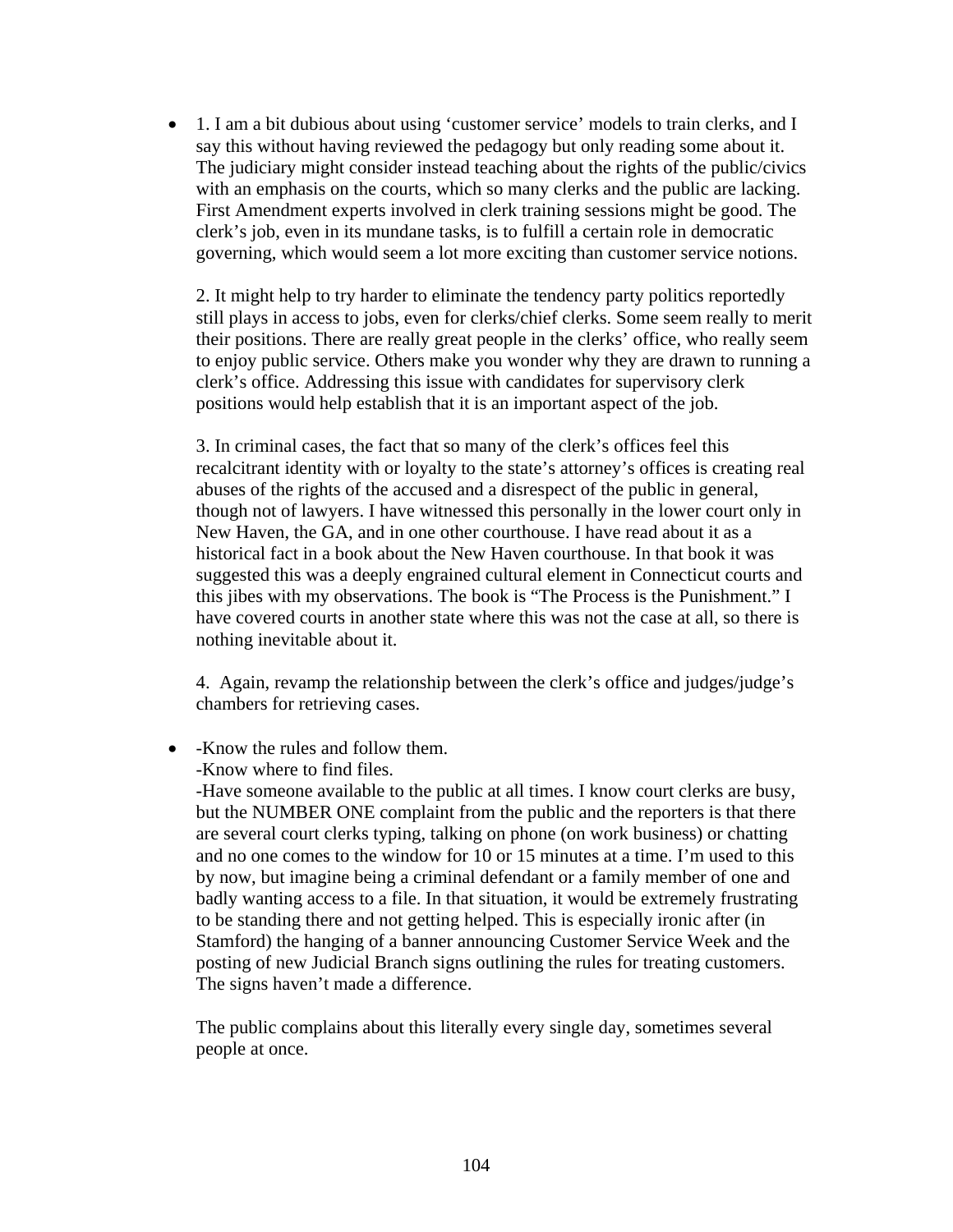• Member of press or public should be allowed to put in an appearance for notification purposes on a key case, such as a sealed file hearing, so that clerk can notify if the matter is to be continued to a different day.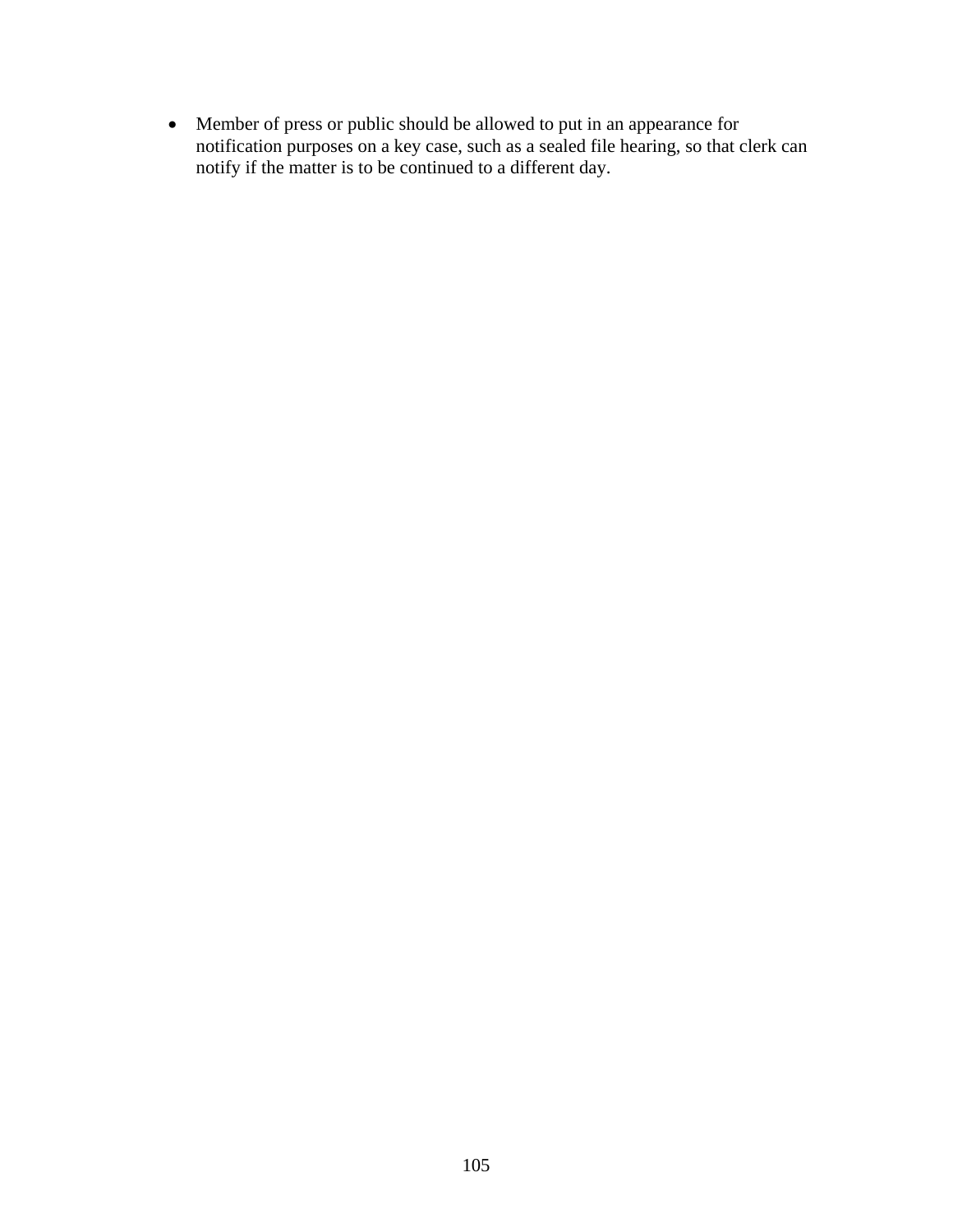# **Question No. 5(b) – Media Responses**

5(a) Do you use the Judicial Branch website for help in covering court cases? If so, how helpful is it?

\_\_\_\_\_\_\_\_\_\_\_\_\_\_\_\_\_\_\_\_\_\_

# **(b) Explain.**

- Website is very informative and easy to search for civil and family cases. Hopefully eventually it will be as easy to search for criminal cases.
- The Web site is great ... just wish it was around a long time ago.
- With the addition of pending criminal and daily dockets, we are now able to find certain defendants and track their progress through the system. This is a very exciting (overdue, but we understand how screwed up technology is across state agencies) development. The directories help in locating certain judges and providing contact numbers. I use the Supreme Court dockets and advanced released decisions on a daily basis.
- Addition of criminal docket information is very helpful.
- It would be extremely helpful if some of the paper documents could be put on line. EG: the copy of an original lawsuit or a police warrant. The fees charged for photocopies are not only exorbitant but seems to me unwarranted. Easier for everyone (and would save trees) to review these documents online. Federal court system already does this for a nominal fee (seven cents a page!)

I should add that the lawsuit lookup page is great – just would be nice for it to be expanded.

- The section that's been most helpful was added within the last few months, a feature that provides us – or anybody – basic information about criminal cases. Previously, there was only basic information about civil cases. The new criminal section is great because it provides daily dockets and an ability to find out a defendant's next court date as well as all of the charges that person faces. It's made life a lot easier. (Now), I'm making fewer phone calls to clerks and attorneys in search of some of that basic information. In covering the court system, I found one of the biggest challenges has been keeping tabs on cases in the geographical area courts like Bantam, where there are tons of cases each day with lots of continuances. Again, the search feature is a great tool.
- The Judicial Branch Web site is the single most significant area in which access to court information has improved in the 15 years I have been covering Connecticut courts.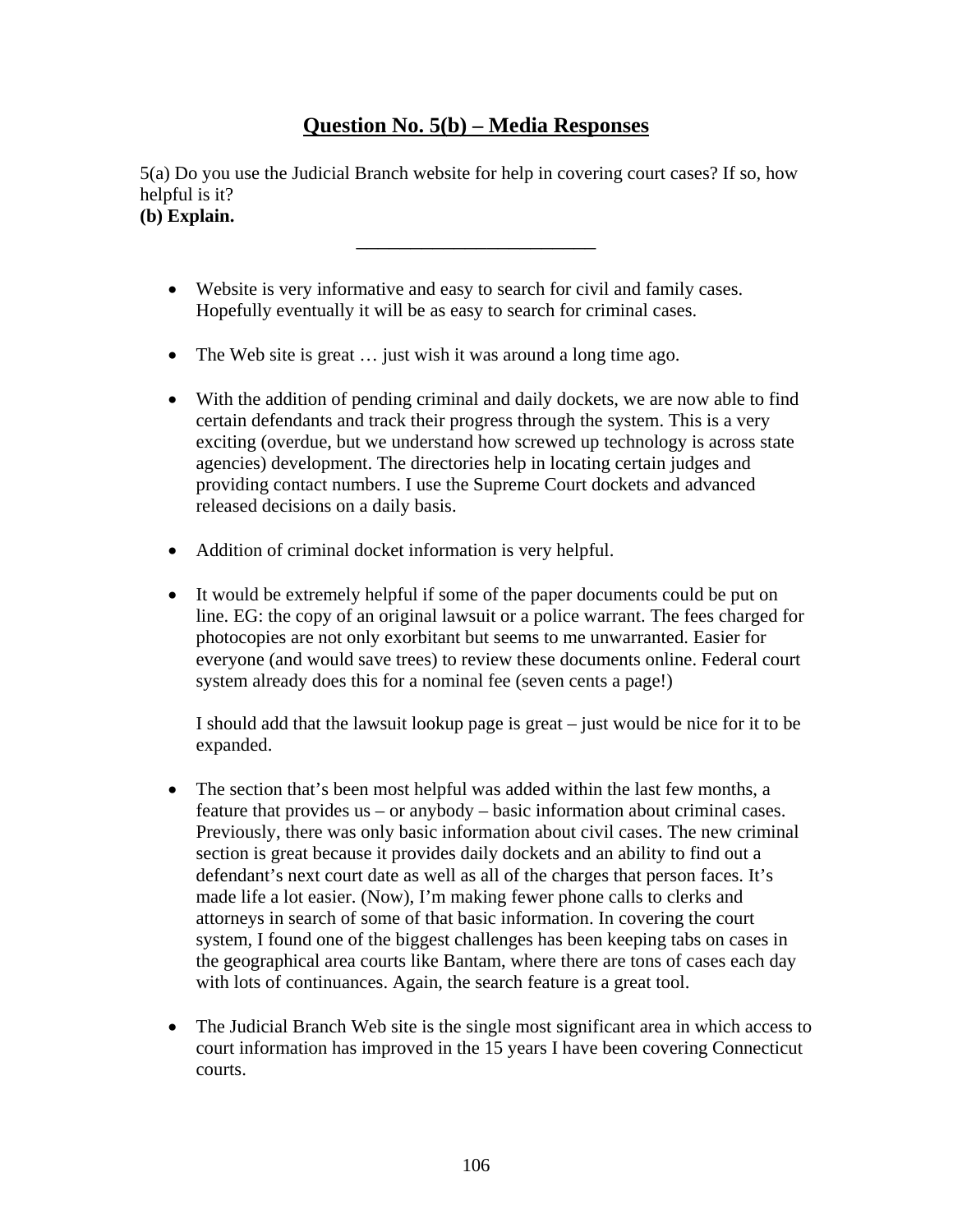The increased ease of access to appellate decisions that came first with the Electronic Bulletin Board Service and later with Web publication has increased the Journal Inquirer's coverage of those decisions dramatically.

The availability of civil docket sheets online has also been helpful. And the recent advent of online access to criminal docket sheets and pending-case information has been enormously helpful.

Likewise, the online availability of resources such as the Connecticut Practice Book and the Code of Evidence have been useful.

- No details, really. Just basic information. Not enough to cover a story adequately.
- For finding information on pending cases, it is very helpful. It is, however, lacking in greater detail.
- The on-line dockets and pending case searches are extremely helpful. I also use the web site to make sure I spell judges' names correctly. The attorney search also helps locate lawyers and is a much more surefire way to locate a lawyer than a simple Google search.
- I wish the property address were listed on foreclosure cases.
- I use it every day.
- It is a lot easier to keep track of defendants when you can do the searches yourself.
- The new criminal pending case information is useful (and saves some time for clerks, because I have to call them less often for court dates). More info from the file would be even more useful.
- The defendant and party searches are a huge help. My one complaint is that the system could do a better job telling what's going to happen on a given day (i.e. plea, PC hearing, etc.)
- Love the vocab section and the new "pending cases" and criminal docket info.
- I do use the daily criminal dockets, which are extremely helpful, as well as the search-by-defendant option. It would be more helpful if, on the same page as the daily docket, it would indicate which police department is the arresting department, as opposed to having to click on each and every defendant to find out.
- The new web site featuring pending criminal case is helpful not the old site. I would like to see more details though, including if there is a warrant in the file.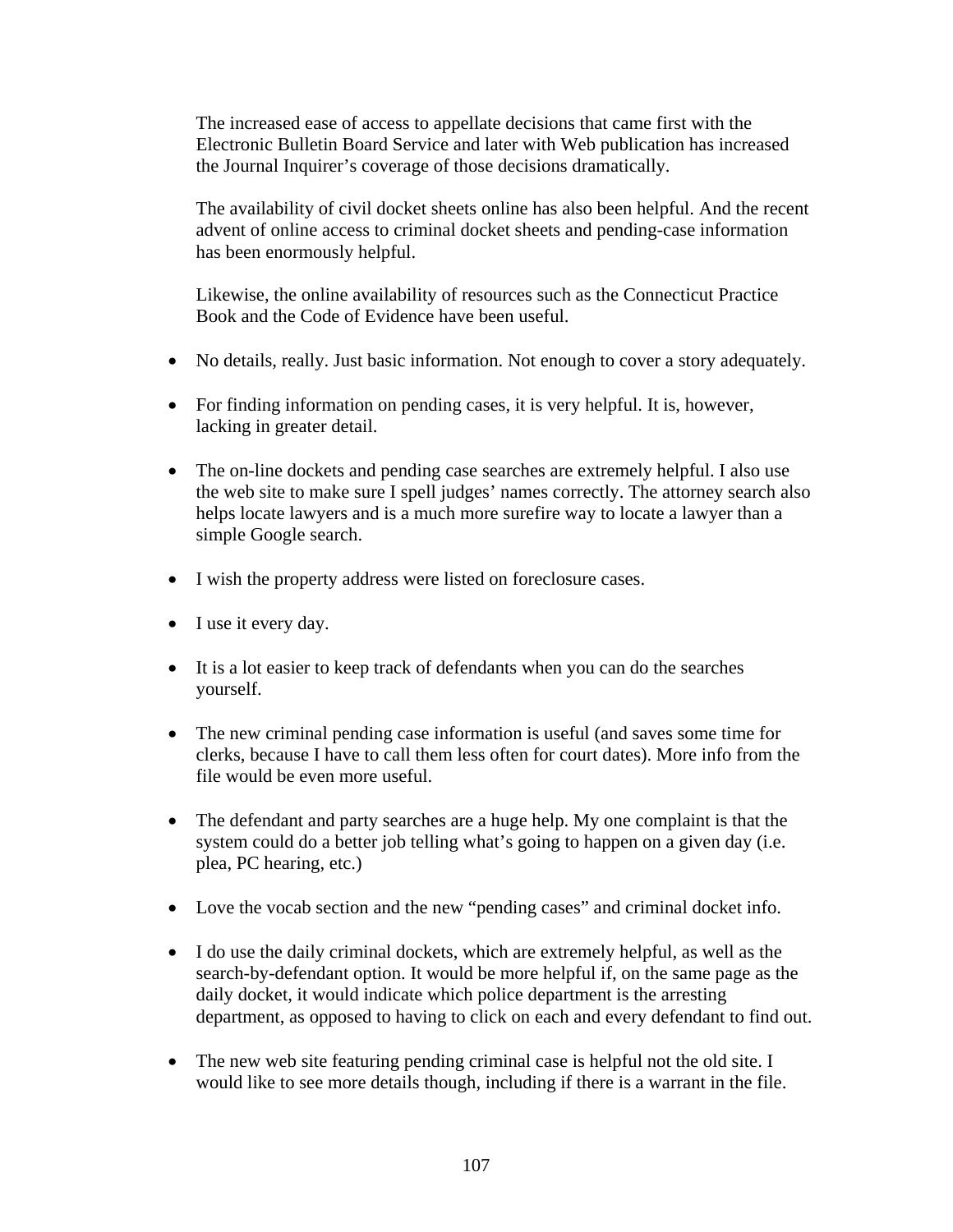- I use it all the time to look up court dockets and pending cases.
- I can usually find files if I get help.
- Respondent referred to answer for  $4(c)$ , which suggested adding the month to the years of birth and updating charges a defendant faces when they change.
- It's annoying to have to click on each file for detail. It would be nice if the form listed the charges on the main page along with the names.
- The new media page is one-stop shopping. Very helpful and efficient. I only wish we could get more information directly from the website, particularly regarding criminal cases – attorneys and scanned documents such as pleadings, motions, etc. But of course, we want it all!
- The website doesn't get the recognition it should as a resource for journalists. Particularly helpful is being able to search civil cases by party name and being able to find where a particular judge sits. Also notice of Judicial Branch committee meetings, press advisories, etc. are very helpful, as *[is]* the availability of attorney grievance decisions and the advanced release of Supreme and Appellate Court rulings.
- The website is helpful. In the last two years or so, lots of new information has been added to it. It has been impressive and reflects really highly of external affairs.
- I use it to check that day's docket, and that's been a nice add-on. Updating the database to include convictions over the last five years (or whatever timeline the Public Access Task Force recommended) is essential to public access. The Dallas Morning News, for instance, just ran a story analyzing the sentences sex offenders received over the last decade. This story would be nearly impossible to write in Connecticut without making several trips to Enfield and going through cases by hand one at a time. The public, not just reporters, is entitled to this kind of information. The system is not open if the information is that hard to access.

For Question No. 6, respondent referred to answer in above paragraph.

• It wins awards because it is well organized and informative.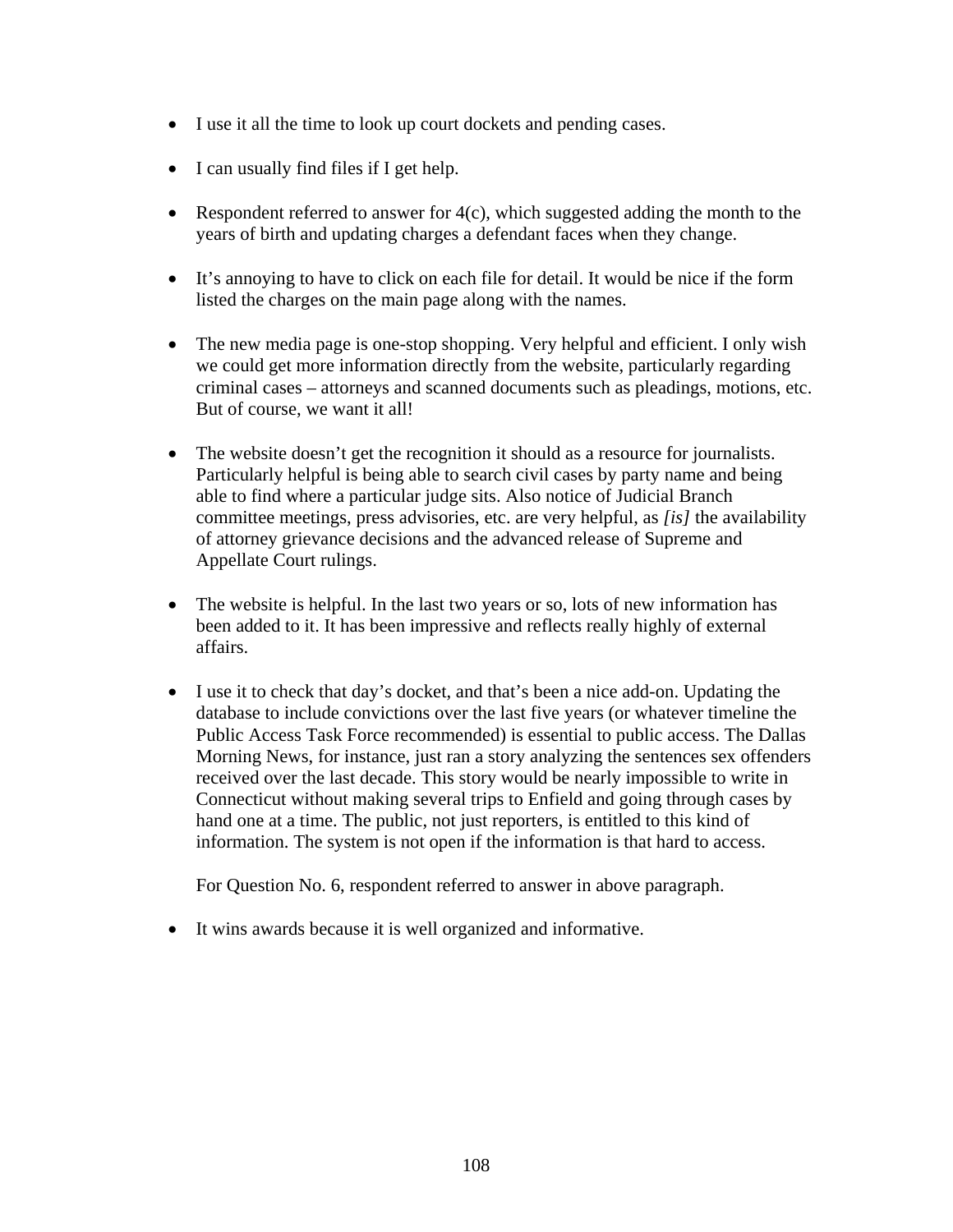# **Question No. 6 – Media Responses**

**6) What information not currently on the website would be most helpful to you?** 

- \_\_\_\_\_\_\_\_\_\_\_\_\_\_\_\_\_\_\_\_\_\_\_
- More criminal case data.
- None.
- Briefs, motions, etc.
- I know disposed of cases will be added early next year, thank you, or I would have listed this. It would be nicer to have significant superior court rulings added in greater abundance, but I'm not sure who would decide the "significant" part. A prohibition on Supreme Court advance released decisions being posted on Fridays would be nice. (Okay, I'm being selfish here.)
- Full date of birth, disposition.
- Exact dates of birth, instead of just years. Police affidavits are a wish list item. Maybe affidavits could be scanned in.
- Respondent refers to answer in  $5(b)$ , which suggested putting copies of original lawsuits or police warrants online, and expanding the lawsuit lookup page. In answer to Question No. 6, the respondent wrote: "See above … lawsuits especially. Decisions are already online which is great."
- Birthdates (we currently only get birth year on the Web) and address of criminal defendants would be extremely helpful, though I recognize there are probably arguments against it. But it's information available in court files, so why not put it out there. Birthdates of defendants are on dockets hanging daily in every courthouse. At least give us those. What about a password protect system allowing newspapers to get that information? Requesting and waiting around for files for this basic information that every story needs is a waste of my time and the clerks that have to do it for me. Something else that would be extremely helpful: make civil filings available on the Web, similar to the federal court system. It would save me trips to the courthouse to find these complaints and it would get the clerks out of searching around to find them for me. A historic archive spelling out the dispositions of court cases would be really helpful.
- My top priority would be Superior Court decisions. An ideal situation would be something along the lines of the federal-court PACER system, in which it is possible to click through from docket-sheet entries to the texts of court documents.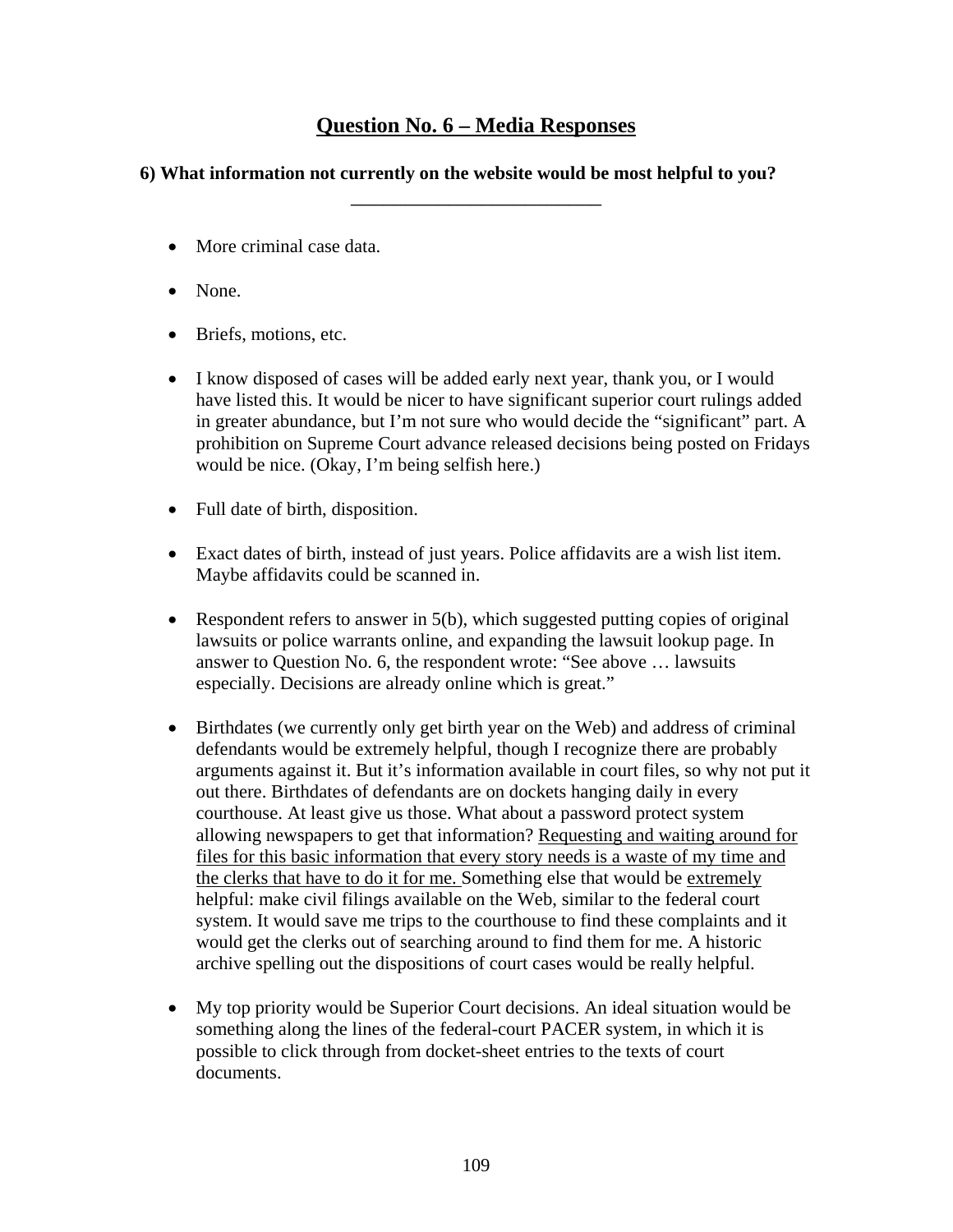- Court dates and appearances history parole information.
- Direct links to the history, inmate information, and pending cases of individuals in the system.
- More information from the files would be great. If information from the court files were scanned on-line and could be accessed similarly to the federal court system's PACER, that would be an extreme improvement.
- I would like to be able to run a search by **type** of case, such as all foreclosures in a certain time period.
- Long-term criminal dockets, actual documents from criminal and civil cases (even if on a pay-per-use system, such as the federal courts' PACER), a searchable database of pending criminal cases and prior disclosable cases.
- It would be more helpful if it listed which courthouse the Part A cases were transferred from (without me having to click). Also, some information is not underlined, and, therefore, can't be clicked on for more detail.
- Whether or not the defendant is currently on trial, a sentencing, or a probable cause hearing would be extremely helpful.
- Respondent referred to answer in  $5(b)$ , which said his/her one complaint is that the system could do a better job of telling what's going to happen on a given day, i.e. plea. The respondent added in response to Question No. 6: "Also it would be a huge help when arrest warrant affidavits and other supporting info is included for criminal cases."
- Documents, addresses for defendants, more understandable docket info for civil cases.
- Actual dates of birth, as opposed to year of birth. I know of the concern about identity theft, but that info is in every file and should be on Judicial's as well. The Deaprtment of Correction provides that information on its website (when you search by inmate).

Also, and I believe this is coming, actual case dispositions would be beyond helpful. Rather than having to run a criminal records check with DPS, disposals would help ensure accuracy. I understand it would be far too difficult to post every disposal, but certainly, posting Part A disposals is something the Branch could consider?

• Town of defendant's residency; quicker update on cases.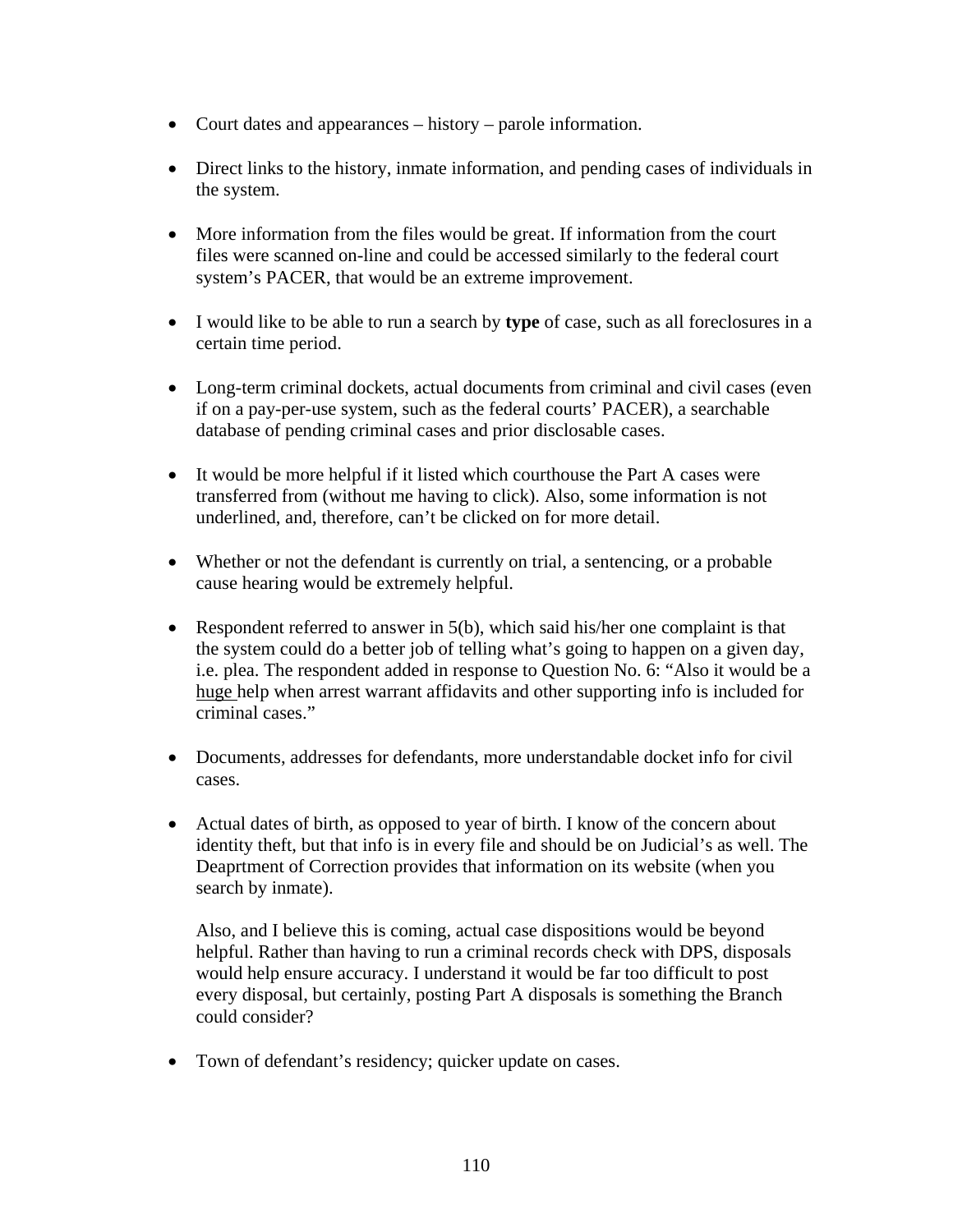- Better searchability for cases*.*
- Arrest and search warrants and police reports.
- Dockets for several days in advance.
- Respondent referred to answer to Question 5(b), regarding the new media page as one-stop shopping and wish that he/she could get more information regarding criminal cases from the website, i.e. scanned documents such as pleadings, motions, etc.
- PACER-type access to documents would be extremely helpful for research purposes.
- 1) It would be very helpful to list the specific names of parties' attorneys and not just their law firms. Searching by juris number isn't helpful because all it tells you is the law firm's name.

2) In the listing of motions in civil case, it is often unclear which judge it was who ruled on a specific motion.

3) Having online access to pleadings, though an enormous undertaking, would benefit public access to files exponentially. In that regard, more efforts to get attorneys to file documents electronically is needed. My newspaper, in particular, would be more than willing to help press for such change.

- 1. Access the full text of electronically filed, and scanned briefs that exist on this system already. 2. PDF calendars are not as easy as search.
- If law firms representing a party also listed a responsible lawyer, much time would be saved. It's remarkable how difficult it is to find out who is working on a case, especially with big firms, if only the firm name is listed.

Law firm phone number, or even better, key attorney phone number. Less cryptic docket detail descriptions. Theoretically, the docket could reflect what each motion or ruling is actually called.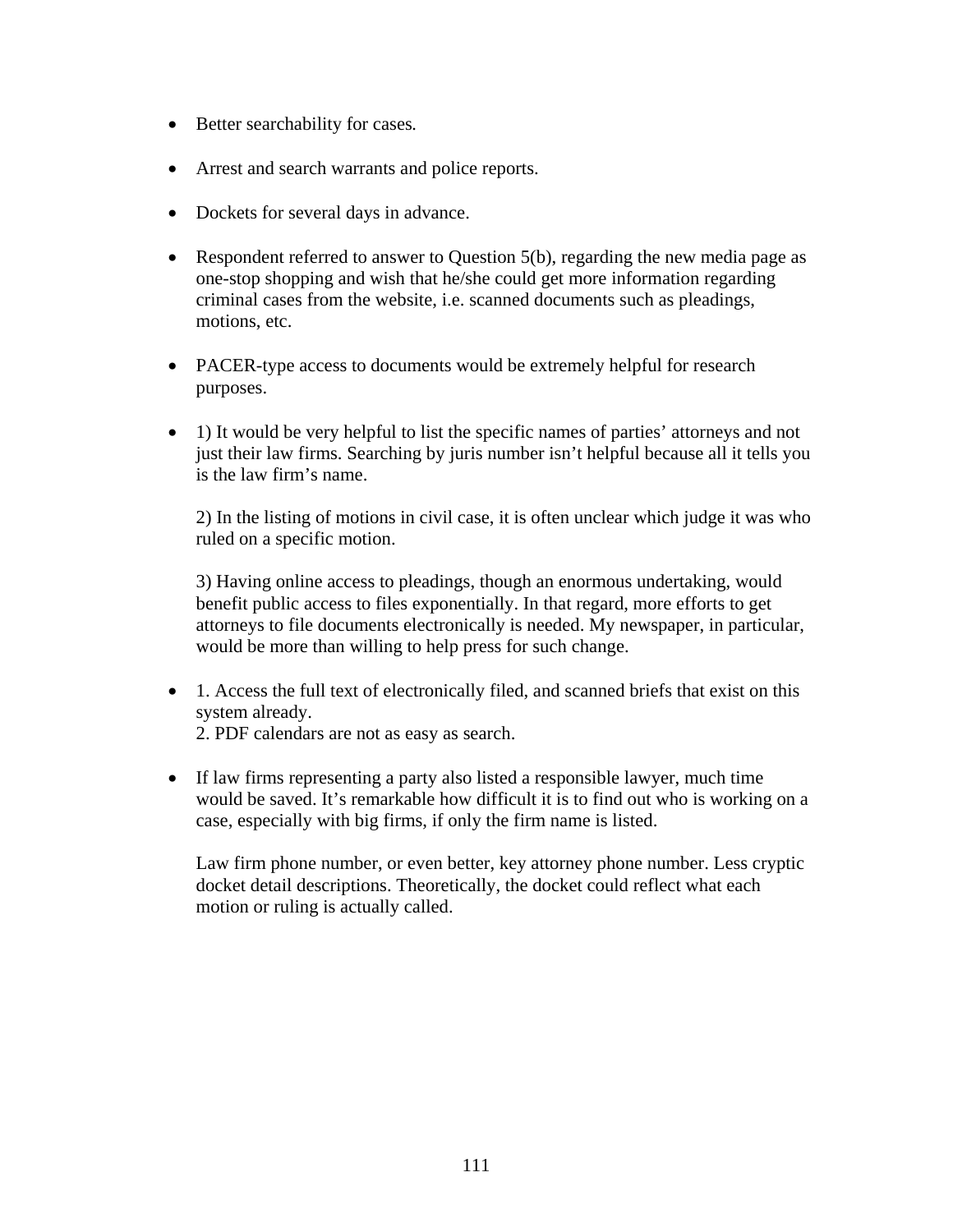## **Question No. 7(b) – Media Responses**

7(a) Do you have problems obtaining copies of court documents, including exhibits? **(b) If yes, what kind of problems have you encountered?** 

• Sometimes clerks won't give it to you right away, and often times when you are on deadline, you need it right away.

\_\_\_\_\_\_\_\_\_\_\_\_\_\_\_\_\_\_\_\_\_\_\_

- Judges determining not to release certain full exhibits because they are too graphic. Judges withholding jurors' names. Judges not accommodating cameras capturing the evidence. Clerks not making time during the breaks or after court to view the exhibits. Again, I've seen improvements in these areas, but we're not at the point of full access yet.
- Sometimes a file is in judge's chambers and clerk say*[s]* it is not available.
- Documents not being in the folder when they should be.
- Really, the only problems I've run into are clerks not knowing where a file is. They usually try their best to find them, but sometimes it just doesn't work out. Actually, here's a huge problem for me: When a criminal defendant isn't locked up and he's already seen the judge, his file stays in the courtroom until the end of the day. That means if I'm there for a DWI case in the morning I won't have access to that file until court adjourns for the day and the clerk comes out of the courtroom. Sometimes, I'm able to signal to the clerk that I need a file. But that's only if there's a clerk on the bench that I've got a relationship with.
- Exhibits have sometimes been more of a problem than "court file" documents.

During one trial, I was denied access to documentary exhibits on chain-of-custody grounds. That made no sense to me, particularly since I was willing to pay for copies of those documents sight unseen. I didn't see how a clerk's photocopying of the exhibits represented any problem in terms of the chain of custody. Custody of the originals would remain with the clerk at all times.

I have also at times run into situations in which exhibits were effectively sealed only after I asked for them. This happens at times with other court documents as well. The typical scenario is that a reporter asks for a document that hasn't been sealed, or on which the sealing order has expired. The clerk then asks the judge for direction, and the judge directs the clerk not to release the document.

• Occasionally files will be sealed, or lacking narrative, for unknown/unexplained reasons.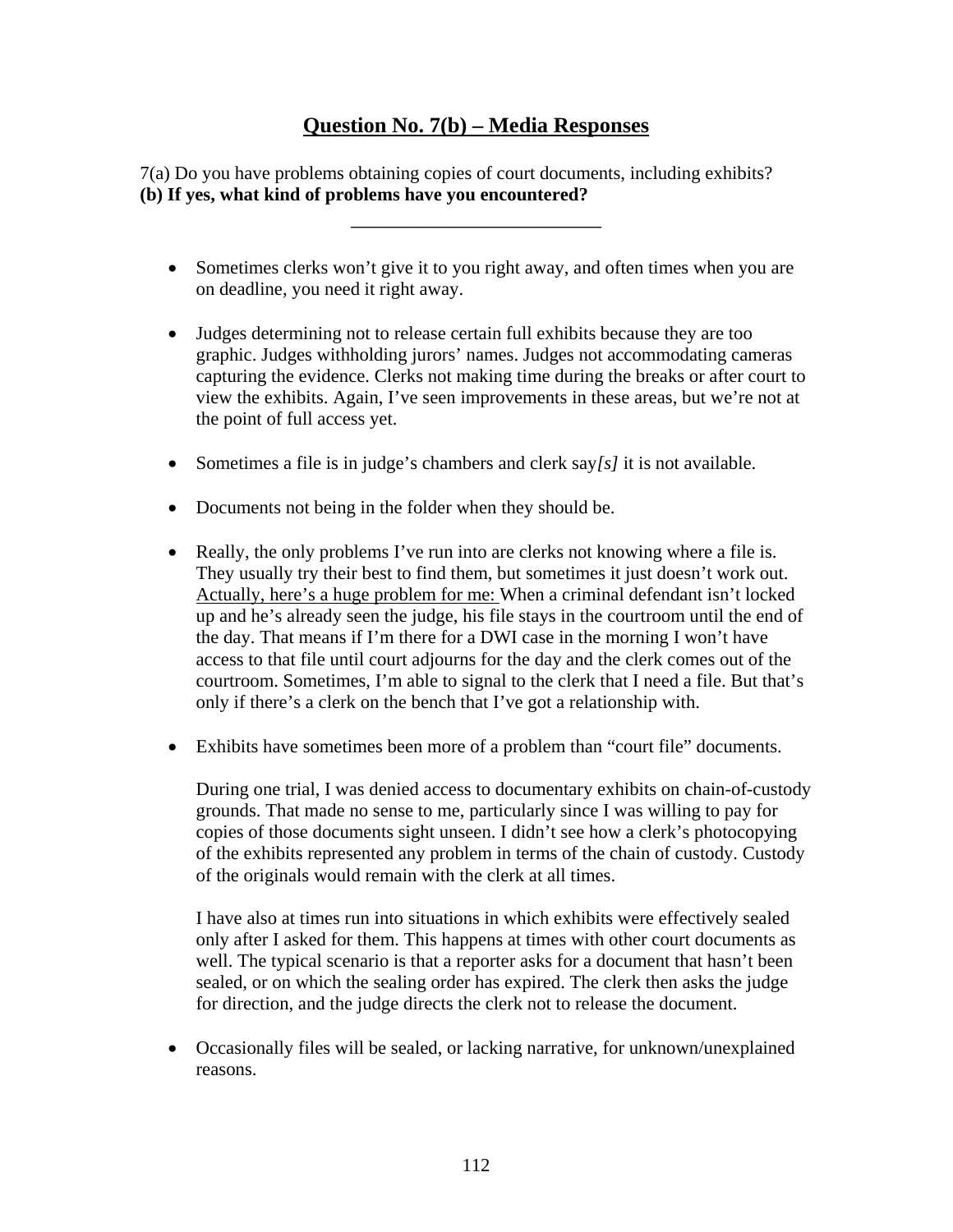- During the coverage of the Cheshire home invasion case, a colleague went to New Britain Superior Court to pull civil case files related to one of the defendants. A court clerk told him he was only allowed to have 10 pages copied from the file. Though there were many more pages he wanted, my colleague assumed that was the rules and asked for copies of the 10 pages he thought were most important. It turned out there were other pages that were important and it wasn't until later that I learned there was other information in the file that was important.
- Arrest warrant affidavits in criminal cases are often hard to come by.
- A clerk in Stamford tried to contend that exhibits were not to be made available (but ultimately reversed himself and made them available). With criminal cases, there is occasionally a presumption by some clerks that information – particularly before trial – is not to be released. In rare instances, this has been conveyed in a condescending, impatient or simply hostile manner.
- I often have trouble getting the police report when the officers make an on-site arrest. It's often not in the file.
- I believe the police reports in which a judge has found probable cause should be in the court files.
- None personally. Always very helpful.
- Not everything is in a file or the file is on its way to another court.
- While I can't say I've ever had trouble getting a copy of something, I do think in the era of multimedia evidence presentation, the Branch is going to have to consider ways to make such information accessible.

For example, it is routine (in probable cause hearings and at trial) for either side to use Power Point presentations, as well as to play CDs of 911 calls. If I later want to review that information, how will the clerk's office handle it? It's certainly something that needs to be addressed.

- Respondent wrote "See above (respondent circled No. 2 in reference to  $7(a)$ ) The respondent added: "Files will vanish for days or weeks at a time in a judge's chambers or staff, who will in turn half the time say they don't have it."
- Many times the files for big cases are not brought downstairs in a timely fashion. This makes for a very difficult time when new exhibits are added to a file during a trial. I'm not sure how we can change this but to provide additional access would be nice for those BIG cases. I've had a couple of incidences where letters from the defendants were introduced at trial that I needed for stories. I could not obtain because the trial day ended at 5 p.m. and so does the clerk's office. I work for a daily newspaper.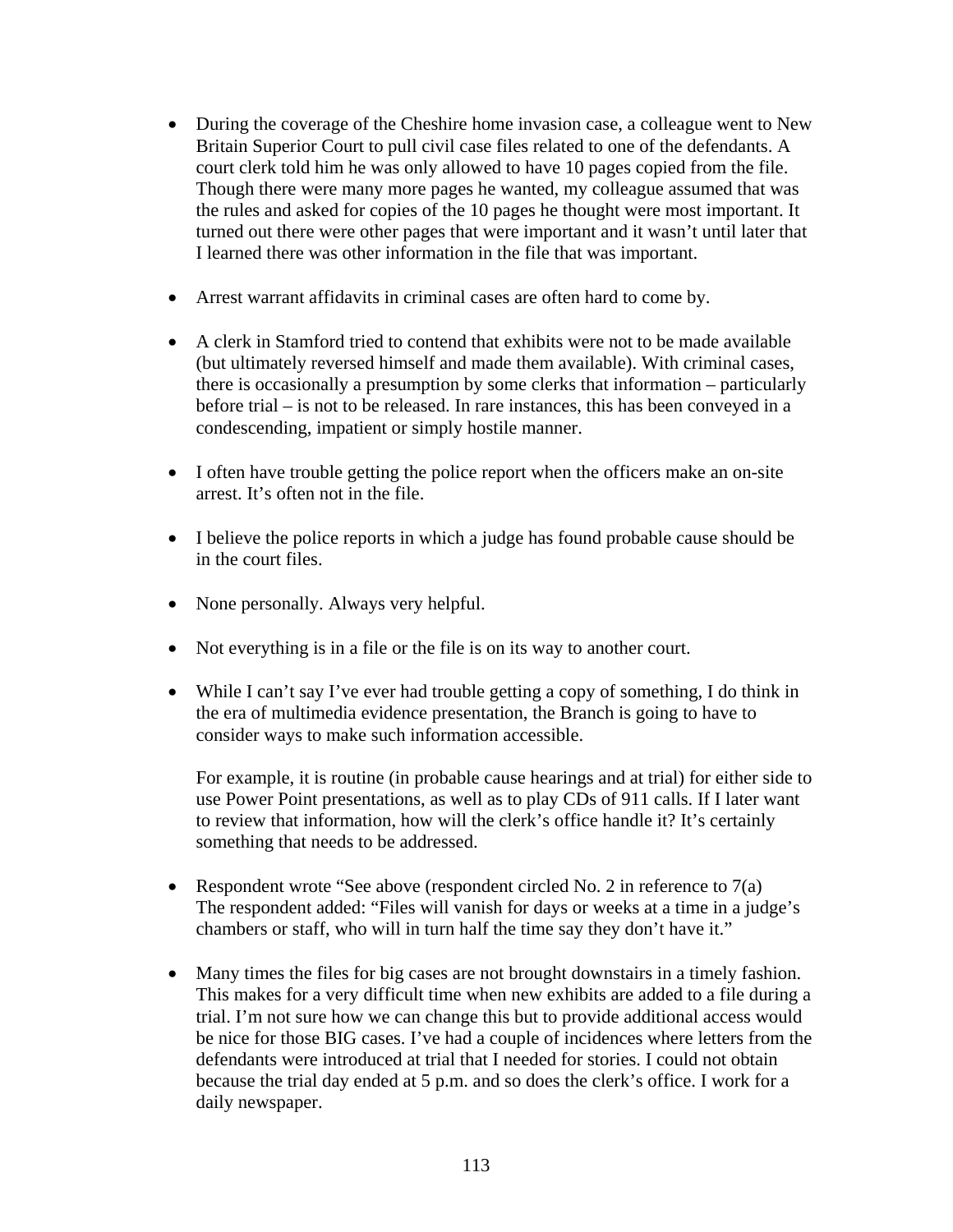- Again, depends on the personnel. If it is in Meriden court, you can usually forget about getting ANYTHING from a criminal file the same day a defendant appears. The files are ALWAYS still in the courtroom no matter how late in the day. Other courts usually are good about getting same day hearing documents but exhibits are sometimes a hassle, especially on busy trial days.
- 1. It seems almost unfair to mark "2" (respondent circled 2 for 7a) when some courts do copies on the spot, but some courts don't and the delay can be significant.

2. Related to this is the statutory \$1 per page charge for copies, which exceeds the costs of copying. Meanwhile, lawyers, who are allowed to check files out of the clerk's office, pay 10 cents per page on the copy machines in the court service centers and the courthouse libraries. Some believe it is scandalous and belies a lack of respect for the public, despite the financial needs of the judiciary.

3. Chief clerks in some courts have banned small copy machines and hand scanners. This affects document retrieval people more than reporters. More recently they have allowed hand scanners but that took action from the top when I would have expected no resistance. Some chief clerks allow copiers.

- Respondent wrote "See above about sealed files." Previous answers detailed difficulties in getting access to unsealed files. Respondent added: "Also, court clerks regularly make their own rules about what is public information and what is not. This is quite common among jury lists. I've had two different court reporters tell me, 'We don't disclose jury lists at this courthouse.'"
- No low-cost, DIY copying, as in library. Busy clerks, costly, time-consuming process.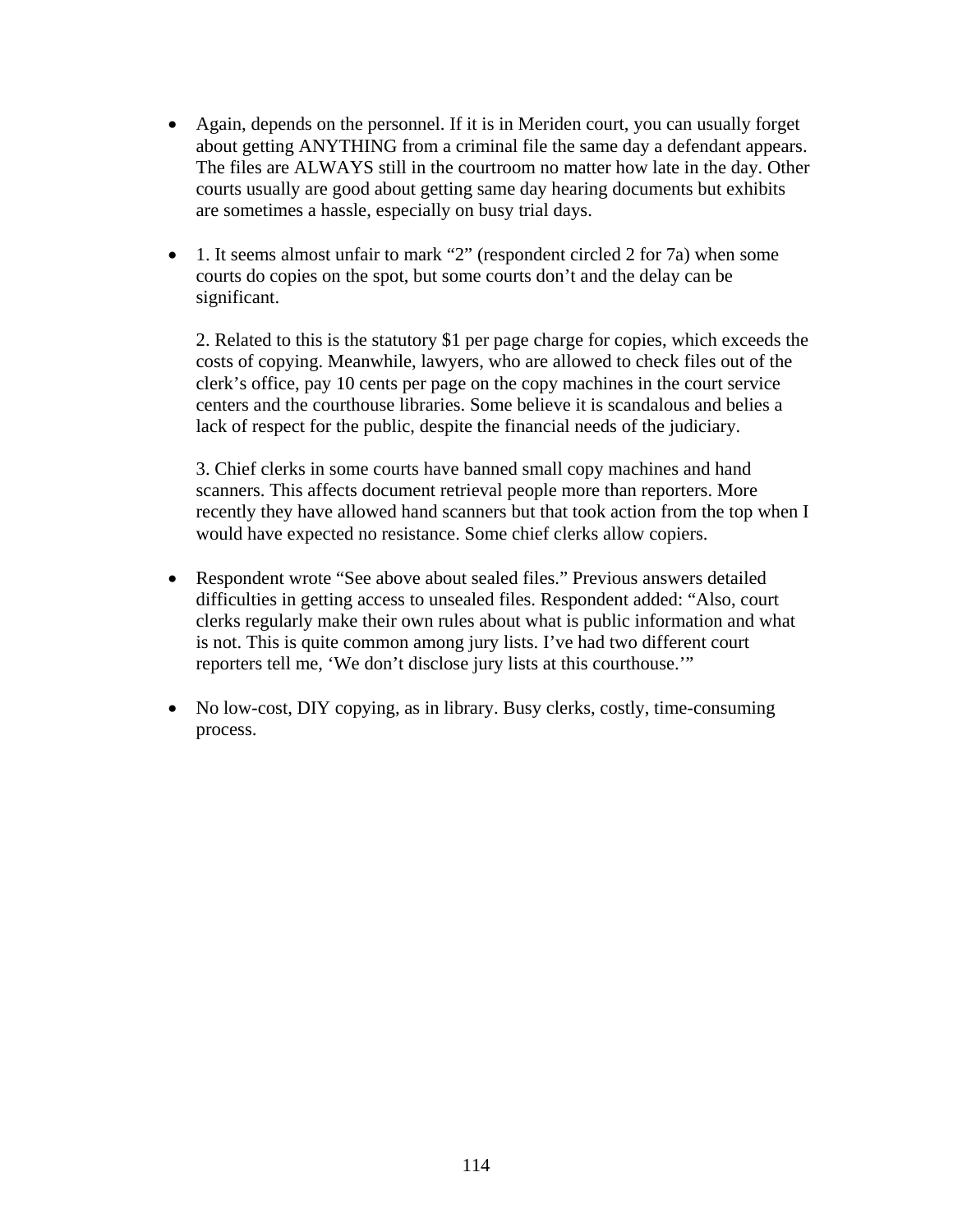# **Question No. 8(b) – Media Responses**

\_\_\_\_\_\_\_\_\_\_\_\_\_\_\_\_\_\_\_\_\_\_\_\_\_\_

8(a) Have you ever experienced any difficulties in covering trials that are open to the public?

### **(b) Explain.**

- Seating is sometimes an issue, especially when smaller courtrooms are utilized for higher profile cases. I applaud that most judges permit laptops to be used for notetaking, but I think this should be a universal policy, with reporters being instructed to mute any volume controls on the computer (dead battery bleeps, email bouncing in, etc.)
- A couple of trials have been held in courtrooms with limited seating. Newsworthy trials should always be held in a JD's largest courtroom.
- No problems.
- The only problems I have encountered here have involved physical access to seating. The only time I remember this being an issue was during the high-profile Chasity West capital-felony trial in Hartford Superior Court. On one occasion, a class of high school students took almost all the available seats in the courtroom. Another reporter and I made a quick, ad hoc pool agreement, and I managed to fit into the one small remaining space on a bench in the courtroom. I then shared my notes with the other reporter during a break in the trial. When final arguments were held in the West trial, I arrived early, knowing that seating would be in high demand, and got the third place in line. But when the courtroom opened, the marshals first ushered in the victims' family; then Ms. West's family, including a number of people who hadn't previously attended the trial; then the family of Alexis Grajales, the prosecution's cooperating witness in the case. The upshot is that I got the last available seat in the courtroom. The marshals then eased the crowding somewhat by seating all lawyers in front of the bar, and a reporter who was behind me did manage to get a seat. Still, I question the extent to which family members were given seating preferences, especially the family of a cooperating witness.

The one other problem I have experienced, which is relatively minor but annoying, is that the doors of the courtroom sometimes aren't opened until the judge is already on the bench and the hearing is proceeding on the record.

- Why?
- Cameras not allowed inside leaves broadcast reporters at a disadvantage versus print who can talk to people in court hallways.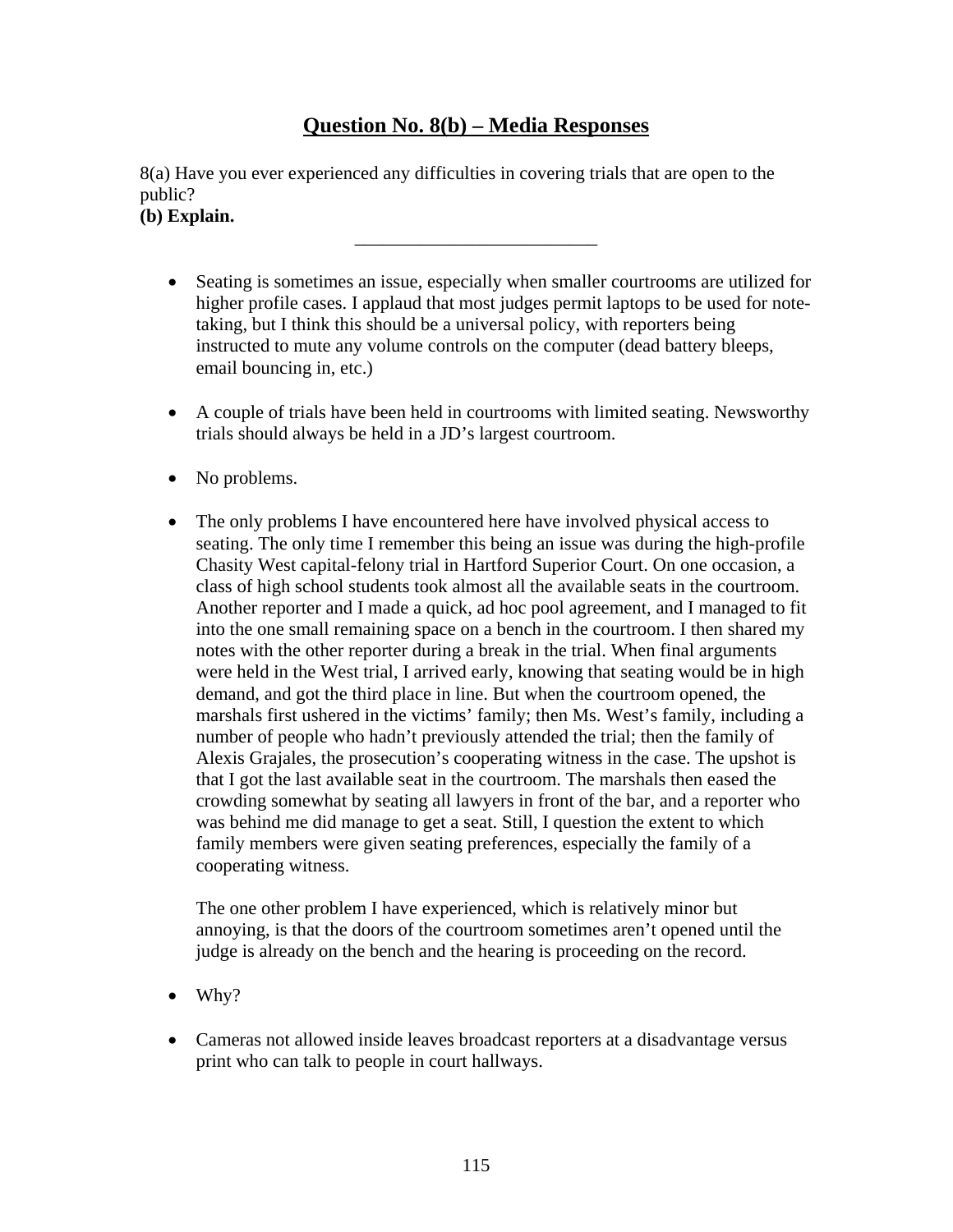• -This question speaks to access, and I have never been denied access to any hearing or trial that is public. -But on an administrative note, it would be hugely helpful if judges or court staff could consider aiding the media's ability to accurately monitor the proceedings … seating arrangements at hearing and sentencing play a major role in the quality of courtroom coverage, largely because of courthouse acoustics and sightlines. When the press is banned from the front row of seats by marshals who routinely mark them as "This row reserved for attorneys," it can become needlessly difficult for reporters to see and hear the proceedings. Typically, that front row (at least in Bristol and New Britain) goes unoccupied by attorneys, so the space is simply wasted.

-We recognize that area may be viewed by marshals as a buffer zone in those very rare cases where the defendant is considered a high risk for becoming violent, but in the overwhelming majority of sentencings, hearings and trials, that buffer is unneeded.

- Although I am able to go into court, as a radio reporter, I must leave my recorder outside, and I sprint to my car to get the recorder, after a court proceeding ends. Allowing checked bags at the court entrance might help (especially since marshals are already checking in cell phones).
- No problems, with the obvious and very large exception of cameras in the courtroom.
- They could do a better job informing reporters and the public of scheduling changes or delays. And we should be allowed to bring in laptops to type notes. I know cameras are a controversial issue; but we should at least be able to carry cameras and cell phones if we turn them off.
- Only when the defendant is a juvenile being tried for adult offenses in adult court.
- A marshal threw me out of a hearing because he thought it was a YO matter. It wasn't.
- Court personnel always try to be accommodating.
- Most of my trial coverage in Connecticut is in federal court. In state court, most of my experience is with case files in the clerks' offices. I have attended about 10 or 15 hearings total in state court. I was barred once from a civil hearing in New Haven Superior Court by a security guard stationed in the courtroom who reportedly was a new guard. He seemed to think that no nonparty or nonlawyer could attend. It was in one of the tiny courtrooms. There was plenty of room on the benches, but perhaps the intimate size of the room went to his head. He asked me out into the hall. While barring me, he also said that I had to check in with the guard stationed near the elevator on each floor during hearings to ask if I can attend a hearing. I knew this was ludicrous but I had no choice but to cooperate.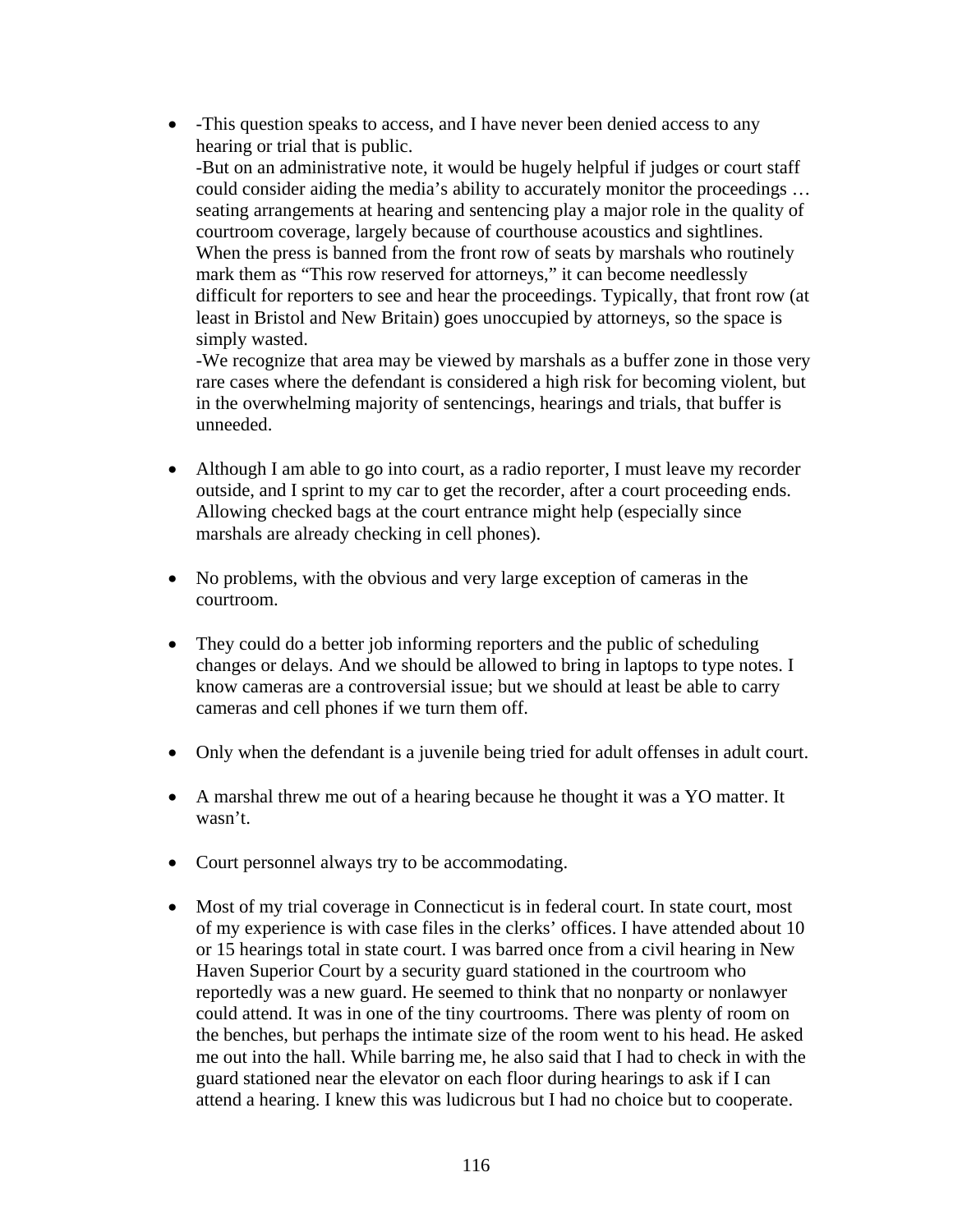He also happened to use profane language. I missed the hearing. This prompted the only formal complaint I have lodged with the court marshal's service. His boss later called me to apologize, said he talked with the guard and that the guard told him he was only kidding, so he apparently admitted it. He said there was no policy requiring anyone to check in with the guard on each floor. Otherwise I have had no trouble attending a hearing. Finding out when and in which courtroom can be challenging,

• Judges who make too much use of sidebar conferences can hide key parts of the trial.

Poor acoustics, even in the Supreme Court, can make argument harder to follow.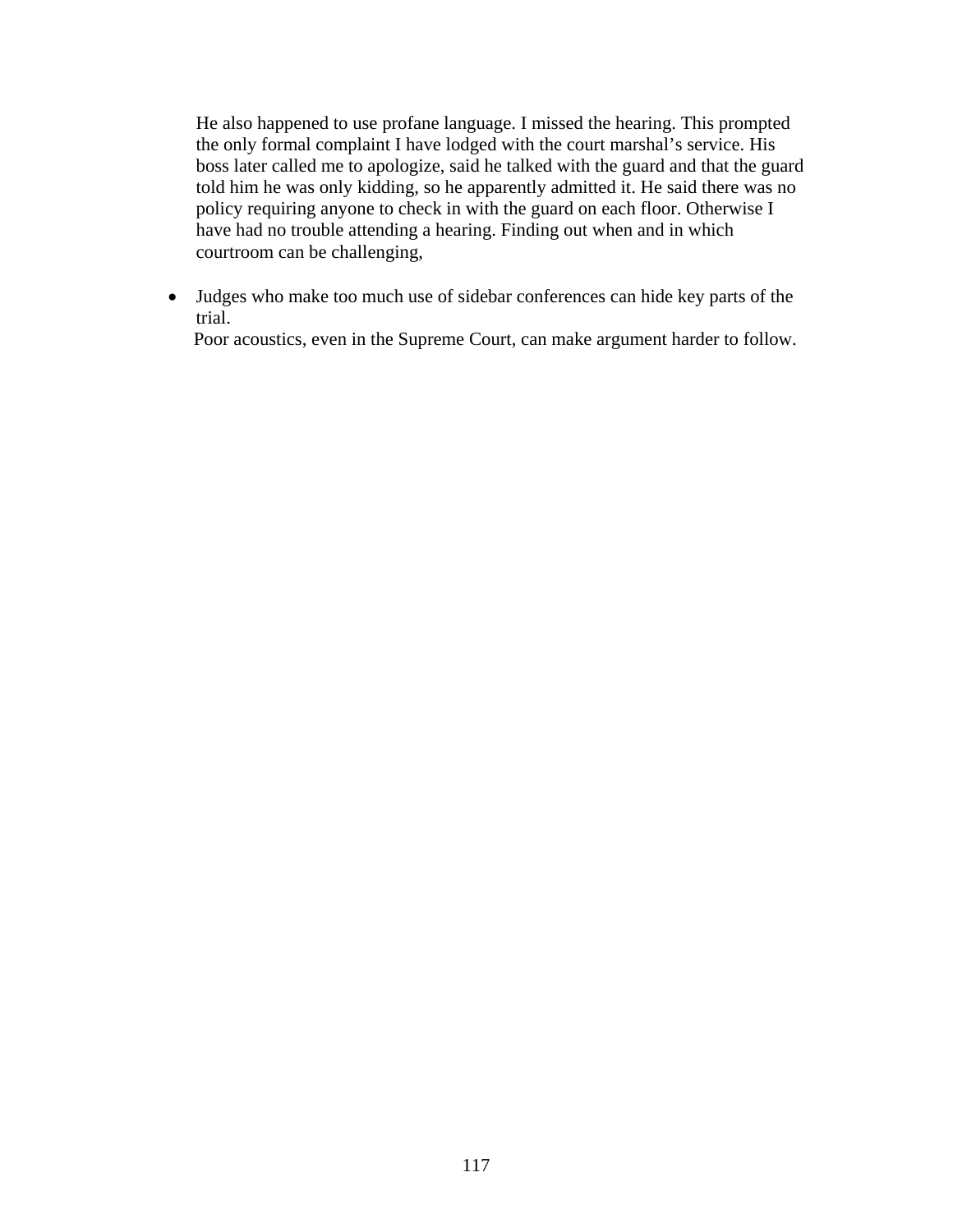### **Question No. 9(b) – Media Responses**

9(a) Are court calendars adequate in providing notice of upcoming trials/hearings? **(b) If no, how can they be improved?** 

• I'd like to see calendars from a few days ahead go on-line for planning purposes.

\_\_\_\_\_\_\_\_\_\_\_\_\_\_\_\_\_\_\_\_\_\_\_\_\_\_\_

- Sometimes you get the feeling they are slipping things in so the press/public can't find out.
- I actually can't answer this because I don't go in search of them. I call Rhonda. Are these calendars posted electronically? If so, it might be nifty to put a neat summary on the Judicial website just what helpful information is contained therein.
- While the online criminal dockets list the next court date, it is more difficult to follow civil cases because there are no next court dates listed. It takes some time to get used to the short calendars and wade through them.
- Civil trials and hearings can be difficult to track because of the volume of business in the civil courts, the limited newsworthiness of much of it, and the prevalence of settlements. The relatively new practice of listing scheduling information at the bottom of docket sheets is helpful. But anything that would make information on civil calendars more readily understandable would be helpful.
- How about an email alert on a certain case?
- I wish the property address were listed on foreclosure cases.
- At a minimum, the Judicial Department's website should have a searchable database listing all pending cases (excluding those of defendants who might be tried as youthful offenders).

In addition, a court calendar that lists cases scheduled for the ensuing two weeks would be useful; this would not be a comprehensive calendar, but would at least give the public an opportunity to know about sentencings and similar hearings that are scheduled months in advance.

- The same suggestion I made in No. 6 (Whether or not the defendant is currently on trial, a sentencing, or a probable cause hearing would be extremely helpful.)
- The online pending case information could be improved with an automated system that sends out e-mail notifications each time there is a court date or file update, to people who sign up for alerts on certain cases.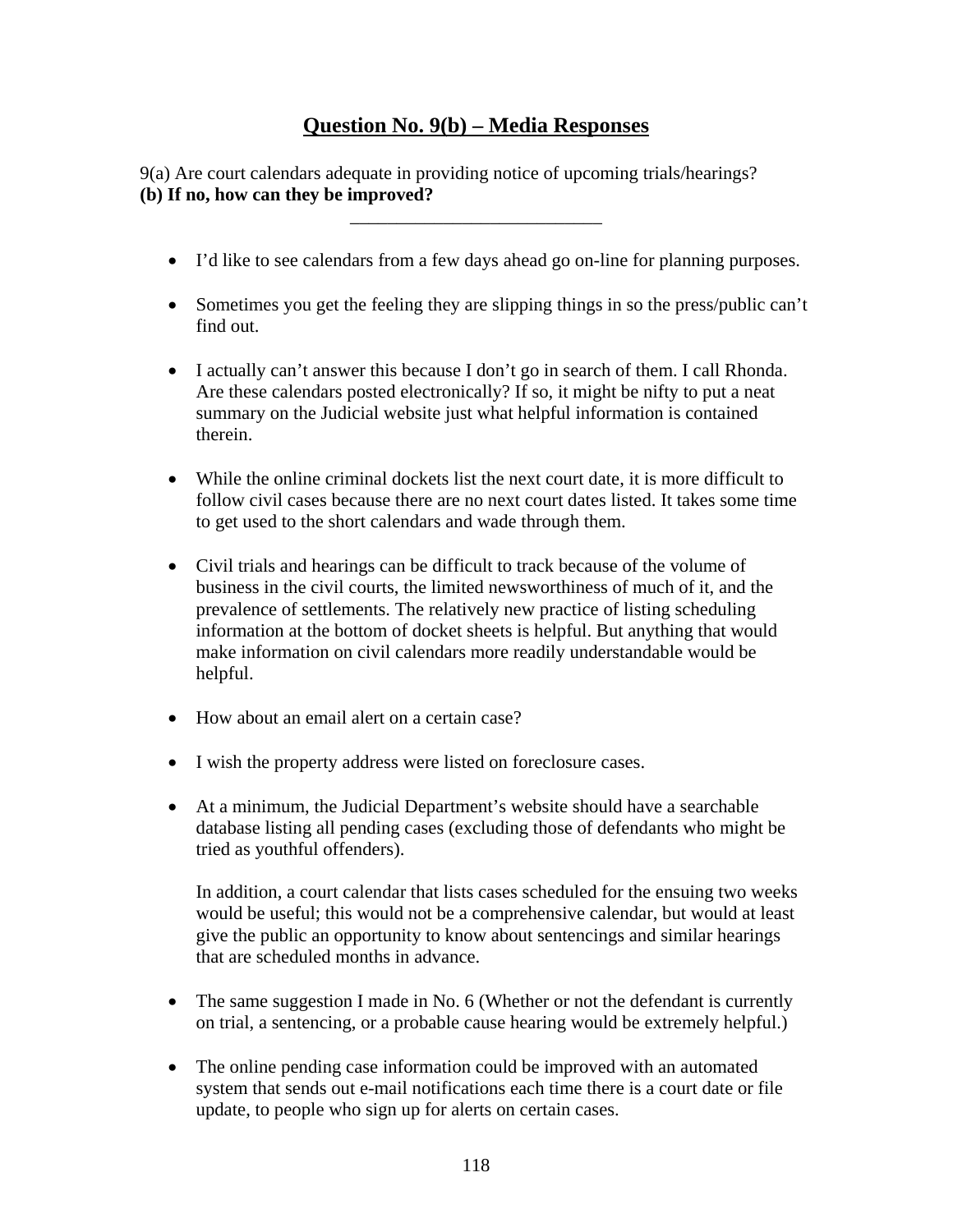- They're good for date, so-so for time (too often 10 a.m. becomes 2 p.m.) and terrible for what's happening as far as whether there'll be a plea or just a continuance.
- It would be helpful if, like the legislative branch, you could type in a case number and get emails when something is scheduled or filed for that case.
- They should be posted in advance. Usually, they are not even there on the day of the trial.
- Reporters should be able to sign up to track a case and get email alerts on scheduling.
- They usually are very good.
- The notice provided of upcoming Supreme and Appellate Court arguments is terrific. The biggest problem is notice of matters coming up on short calendar.
- The PDF calendars are hard to search online and in the courthouse you have to peruse each column carefully. Something more searchable online?

Not everything is written on the boards in the halls.

Possibly post late write ins to the calendar in the clerk's offices. Some clerk's offices do, some don't and won't find out for you.

Some of the difficulty is not surmountable as the court sometimes needs to move things along with little notice.

• Ground up redesign with view to conveying useful information.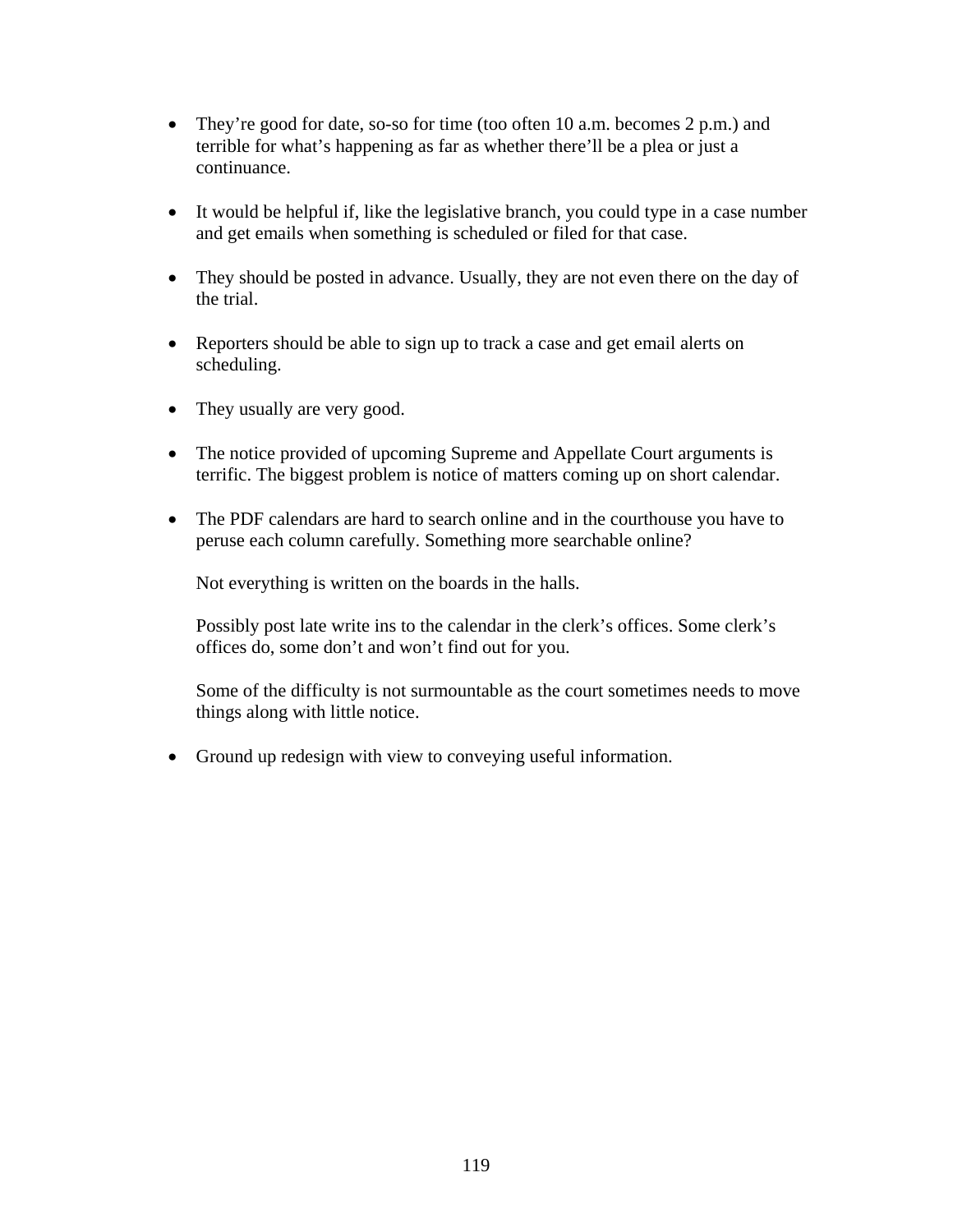## **Question No. 10(b) and 10(c) – Media Responses**

\_\_\_\_\_\_\_\_\_\_\_\_\_\_\_\_\_\_\_\_\_\_\_\_\_\_\_\_\_

10(a) Are judges cooperative in allowing media access to open court proceedings? **(b) If not cooperative, please explain.** 

**(c) Do you have suggestions to enhance cooperation?** 

- c) This isn't really a cooperation issue, but I often feel like scheduling at courthouses stink. There's no way to figure out when a case is going to get called. I could sit around for hours. It's probably an issue between judges and prosecutors, but judges should be sure to keep these cases moving efficiently. Particularly at the GA level, business usually creeps along. Too many continuances or passed cases for silly reasons. Maybe it's only like that in Bantam. And how about this: if the clerk's office knows a case is going to be continued before its scheduled date, update the Web site.
- c) I have not been physically excluded from the courtroom during open-court proceedings. As noted above, however, there have been problems with access to exhibits at times. In my view, exhibits are as much a part of the trial as what happens in open court, and I view it as my job to review them whenever possible. Some judges don't appear to be fully sympathetic to that viewpoint.

When there is disagreement over access to exhibits, communication with the judge is generally indirect, through a court clerk. This is one of the main reasons I feel limited-purpose intervention should be permitted when there are serious disagreements over document-access issues.

• b) Again, if the court is open, why are you asking this?

c) How about a judicial 'open house' day?

- c) Judges could give greater access to the media. While they obviously cannot comment about a case, I can't see why a judge can't have conversations with a reporter to help explain a ruling or proceeding to make sure the reporter fully understands it. This would seem to be a way to improve accuracy.
- A courtroom once remained locked after a closed proceeding involving a youthful offender. The second hearing involved an adult. Court staff later explained that they inadvertently forgot to unlock the door. (This response was under 10a)

c) With more and more courtrooms being locked, thanks to the youthful offender law, judges and other court staff members need to be mindful of the importance of an open courtroom for proceedings involving adults.

• c) I think there has to be more communications. Judges are completely inaccessible, and on specific cases I know that's for good reason. But if they've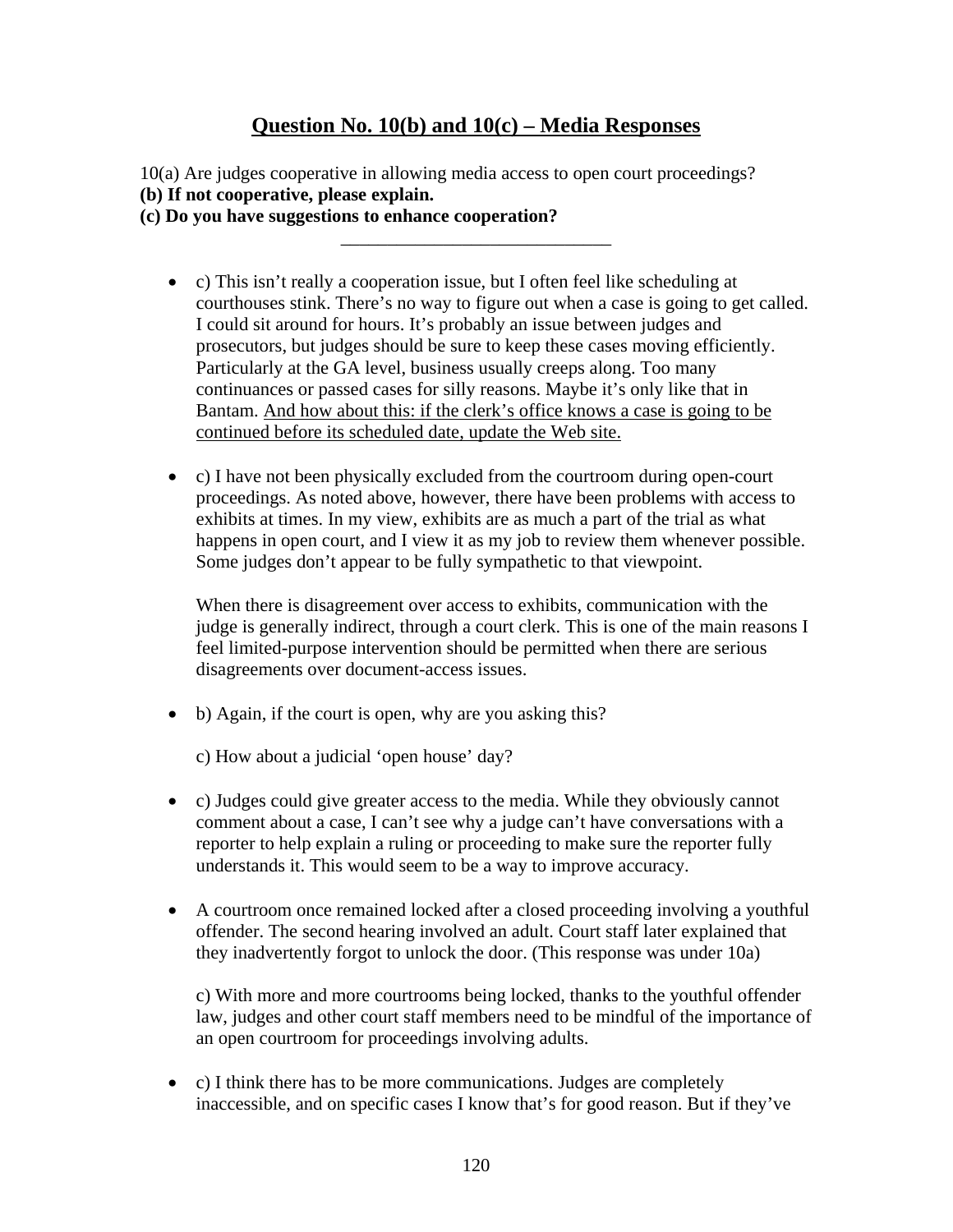never even spoken to us it's hard to imagine they'll trust us in their courtroom.

- c) It still seems that cases involving well-known individuals are being sealed for less-than-important reasons.
- c) I just read the "Judge's Journal" that specifically addressed cooperation with the media and was heartened by some of the judges' responses.

I will hear judges complain that the media doesn't get it right, or that they don't tell the whole story. I recently witnessed a judge dress down a reporter from the competition about the story she'd written for that morning's edition in which she got it completely wrong.

Yet, in fairness to her, she tried at the break to ask the judge to meet with her and explain what she got wrong, and he refused.

That doesn't help anyone. If people are relying on their local newspaper for court coverage – and newspapers by far are how most people get in-depth coverage of the Judiciary -- then judges have an obligation to point out errors and to help the reporter get it right. That helps the public.

By and large, reporters are not lawyers; in fact, I've yet to meet a court reporter who has a law degree. We do the best we can with the training we have, and it's up to the individual reporter to get it right, whether it's by cultivating relationships with prosecutors and public defenders, or by doing our own research.

But if I do get something wrong, I want to know.

I would also love to have judges take questions from the media during some trials, when there may be a complicated point of law being argued. Again, the better informed we are, the better informed the public is.

• b) It depends on the judge. No photographers are allowed. Some judges won't even let you bring in a laptop.

c) Judges need to understand that this is our job. We have to report the information. Many treat us as if this was a hobby or like we are just snooping.

- c) Better notification of schedule changes; ability to bring cameras in (maybe use them in the hallways at least?); and less expensive, quicker-turnaround access to copies of court documents. All that would improve matters.
- c) This question can make a reporter some enemies!

Previously I covered a court system in another state where bringing handheld tape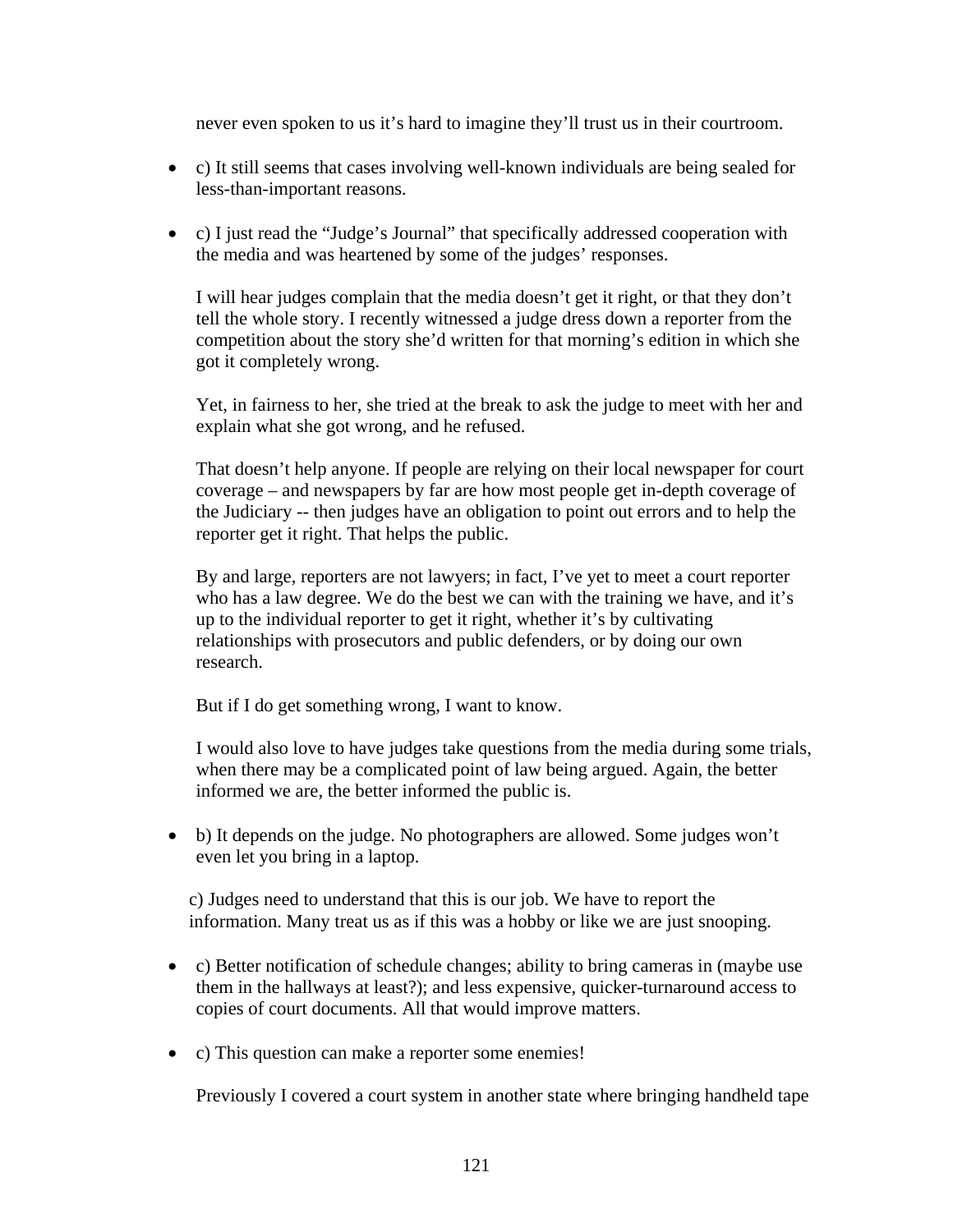recorders into the courthouse was a no-brainer, (cameras only with permission) and where Connecticut's policies, statutes and rules would be shocking, so you can imagine where I might stand on this issue. No one had ever asked me why I wanted to see a record before working here, because "idle curiosity" was the standard for asking and asking was frowned upon.

Here goes:

1) Visit real sunshine states. It's the culture of the court as much as or more than the laws. States that have always been more open have never needed to enact too many laws about it.

2) Give rule making power to the legislature.

3) Surrender to the public. You're one of us.

4) Increase transparency whenever possible.

5) Overhaul the court reporters system so that at least audio files, if not transcripts, are conveniently available. I believe this is extremely important and that whatever needs to be done to do this should be done.

6) Barring 100-percent publicly funded general elections for judges (which is a pipe dream), the legislature could at least consider giving one or two seats on the committees involved in judicial selection to the law school deans for rotating tenures – Yale, UConn and Quinnipiac. One of them at least is now made up of lawyers and non-lawyers chosen by the governor and representatives of the two parties in the legislature. Many members of the committees have rotated in and out of these positions for decades, enjoying lifetime memberships. The positions are very political.

7) Settle the FOI debate.

- c) I have never had a problem with a judge re: public information or access.
- b) Example: a judge allows the lawyers to adjourn to work out a proposal in a conference room. He then hears the proposal in a sidebar conference. If arguments are not made in court, audibly, it really isn't any different from a closed courtroom.

c) Judges should be taught to routinely conduct proceedings so that public and press could follow the process – whether or not observers are actually present – so everyone involved gets into the habit of having argument out loud and in open court.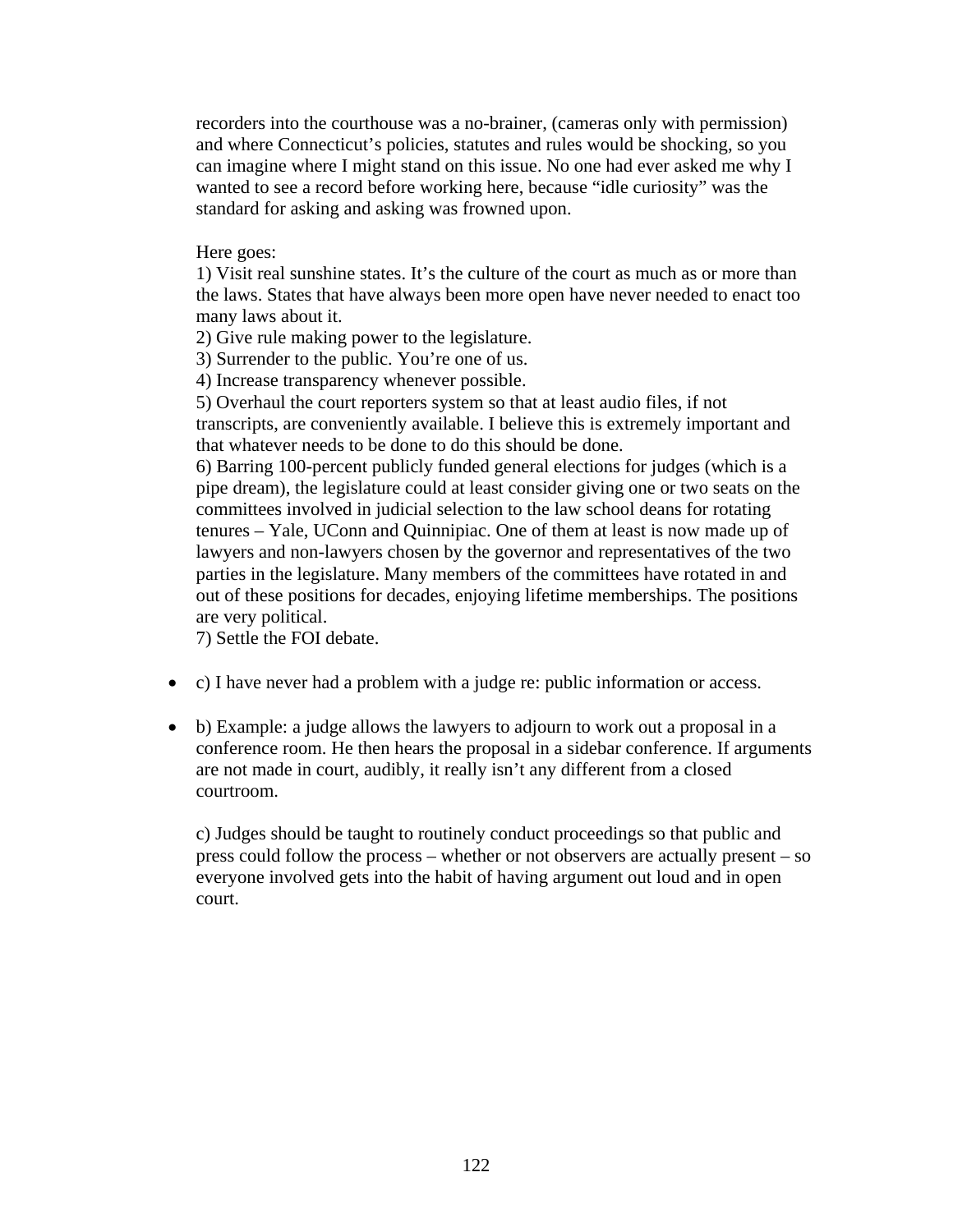# **Question No. 11(b) – Media Responses**

11(a) Have there been any other problems regarding access to court proceedings and/or records?

\_\_\_\_\_\_\_\_\_\_\_\_\_\_\_\_\_\_\_\_\_\_\_\_\_

### **(b) If yes, please explain.**

- There is a growing use of prosecutors attempting to seal documents whether it be search warrants or arrest warrants under the umbrella that the investigation is ongoing. I think that judges need to have a tougher standard for prosecutors to get documents sealed rather than just rubber stamping the process and placing the burden on the news media to come into court and fight for access to files.
- Police reports to prosecutors are often unavailable in clerk's files. Clerks sometimes seem uncertain of policy.
- Don't know if this is the appropriate place, but I've always had a complaint about the \$1 per page cost of copying documents, while other public documents are 25 cents. Not all the people getting copies are wealthy lawyers. This is more from a help-the-public perspective.
- I guess the biggest problem I've run into has to do with files. Search warrants, for example, aren't always in the clerk's file. A reporter who doesn't know to ask for them won't know they exist. I've been burned like that a couple of times. But a reporter that does know to ask for them sometimes gets a response from the clerk saying that the search warrant can't be located. I've been told it depends on whether the police dept. that used it has returned the document to the courthouse. I don't know if that's accurate, but I'm guess*[ing]* it is because I've heard it several times. Also, what's the rule on court files after someone's been arrested? I've been told that those files are available at the courthouse before the person is arraigned. That's true some of the time, but again I've been told it depends on when the police department returns them. There doesn't seem to be any consistency, sometimes it's a day after the arrest and other times they won't be available until the arraignment day. The absolute biggest problem I run into regularly is tracking cases transferred from a GA to bigger courts. It usually happens with arraignments. In Bantam, for example, it seems like marshals take those case files to Litchfield, which is just down the street. There's no set time on when they take them. Generally, it's around 3 p.m., but if it's a slower day it could be earlier. I live in fear that I'll miss cut off. Once they are in the hands of marshals the files enter the Twilight Zone or something; no one knows where they are and they don't resurface until days later in Litchfield. I can't get someone's address or other basic details I get about the case unless I get a prosecutor who's willing to talk. That rarely happens because once the case is transferred the GA prosecutors won't discuss it. It hasn't been before the prosecutors in the big show yet, so they can't tell me anything either. Also, I'd like probable cause reports to be more readily available. I think a new public act gives reporters access to these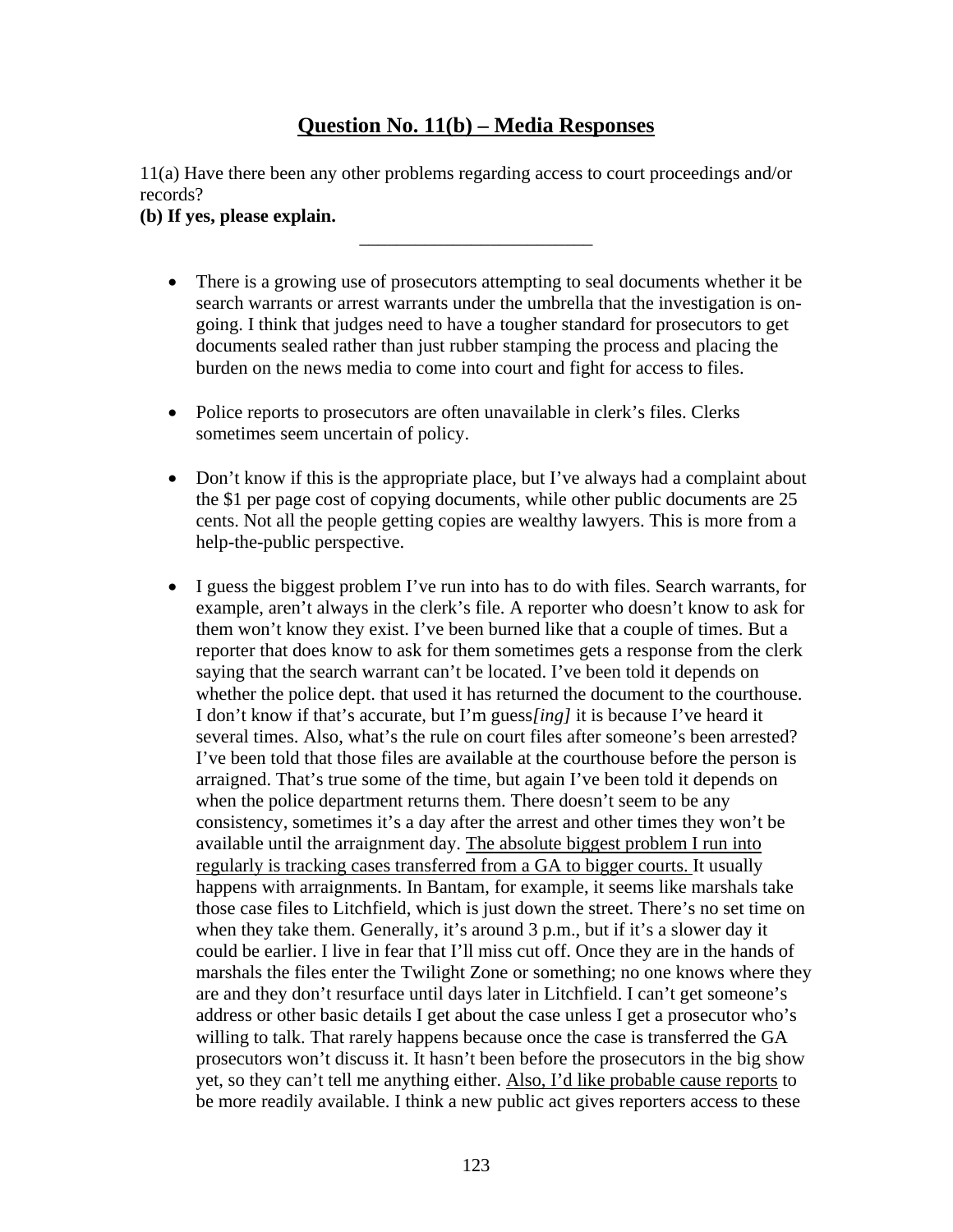but so far there doesn't seem to be a system in place to make this happen. Prosecutors don't seem to know about it, and they're the ones I have to go to get them. Couldn't copies of these be placed in the clerk's file?

- I once had to seek transcripts of hearings that were held at the early stages of a case that had been transferred from the docket for juvenile matters to the regular criminal docket. Because the court reporter was forbidden by law from providing these transcripts to me without court approval, it was necessary for me to file motions to obtain access to the transcripts. I did file the necessary motions, and they were granted. But the issue of intervention was never raised in that instance. This is another example of the need for a procedure for limited-purpose intervention in such circumstances.
- Sometimes warrants that are supposed to be unsealed after 14 days take longer than the 14 days to become available and require an amount of pestering to be made available.
- Another big one is people being let out side doors. At least five times in the last year I've waited for a defendant outside the only courthouse entrance and the marshals let the defendant out an "employee-only" entrance. In my opinion, except for real security threats, no one should get special treatment.
- The State's Attorney's Office in Norwalk has refused to talk to me, due to a prior (The Hour) reporter's coverage and a beef with my paper resulting from that. It's petty and makes my job harder.
- I find it difficult to believe why the court allows family and friends to attend juvenile proceedings when they force out the press. Sometimes there are 5 to 10 people who stay in the courtroom of all racial and ethnic backgrounds to listen to a hearing. Many of these people are not immediate relatives but friends of the defendant. By allowing this, the court has allowed only a segment of the public to witness a juvenile proceeding. It is not fair to the press and the rest of the public.
- Again, most of the problems I experienced were in the Meriden G.A. clerk's office.

But I would love to see CT child abuse and neglect proceedings open to the media to enhance accountability, fairness, professionalism and the delivery of services by various agencies and entities involved in those courts. This appears to be an initiative gaining favor across the country.

• In responding to 11(a), the respondent wrote: "Occasionally, but only with regards to files that were partially sealed."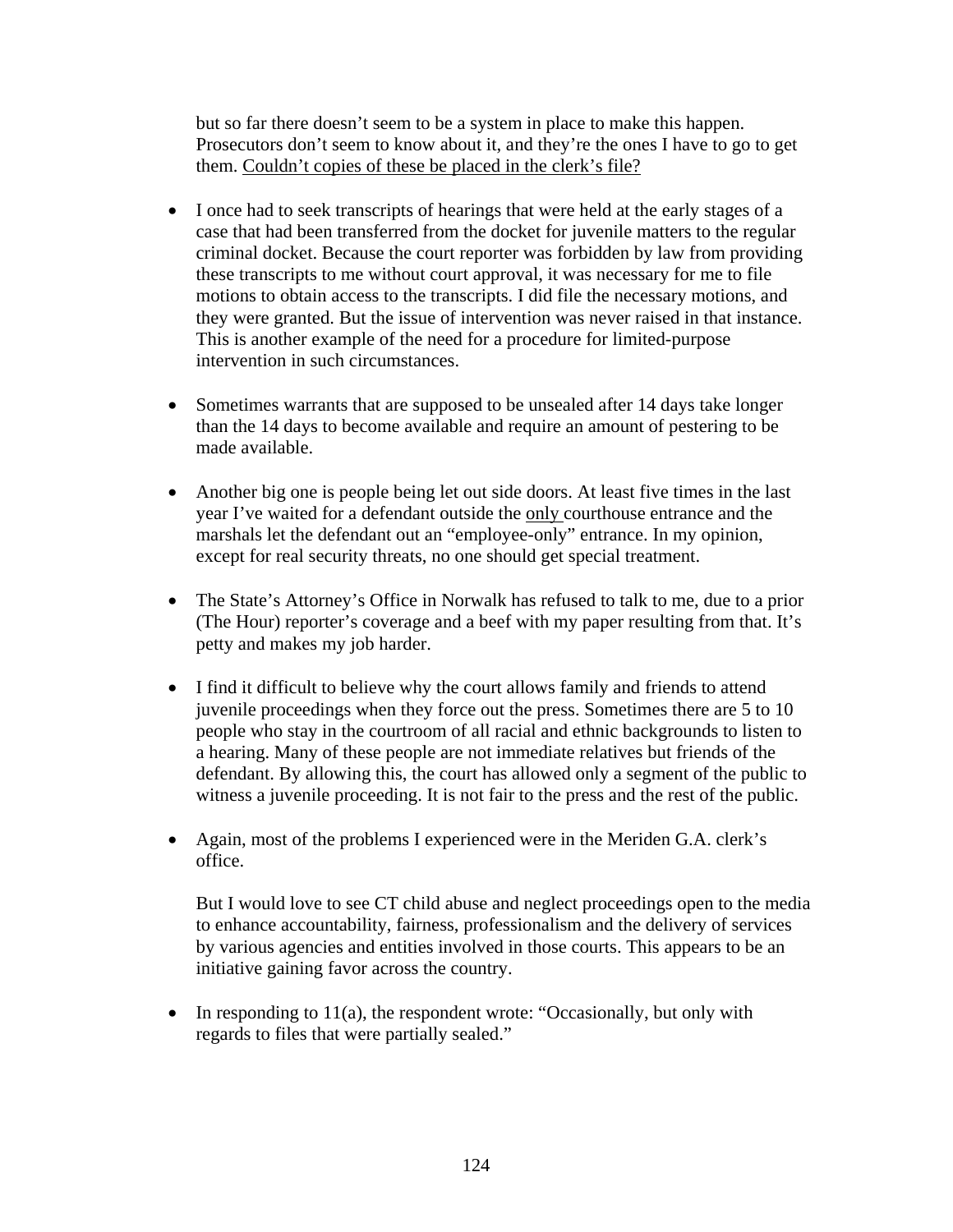• Aside from the answers given above:

1. I have taken two first-hand accounts from a reporter, and from a member of the public, who say they were barred from taking notes in New Haven GA. I read a story about note-banning in New Haven GA published by the AP. I followed with a story about two large, permanent signs posted in the New Haven GA banning note-taking and the rule was removed because of it, finally.

2. I witnessed a serious denial of access to the courts by a woman in need of swearing an affidavit before a clerk who was denied use of the courthouse wheelchair. There was no alternative access available for her. Instead of writing about it, I intervened immediately on her behalf because the need was great and the decision was clearly wrong.

3. In some clerks' offices, the rule against giving legal advice is interpreted so zealously it could be interpreted as denying access to the courts for members of the public. I have witnessed this as a chronic problem in one courthouse and never a problem in another – Hartford – where clerks seems to strike the right balance.

• Judges can make excessive use of chambers conferences, which, like overuse of sidebar conferences, can make key parts of a case harder to fathom.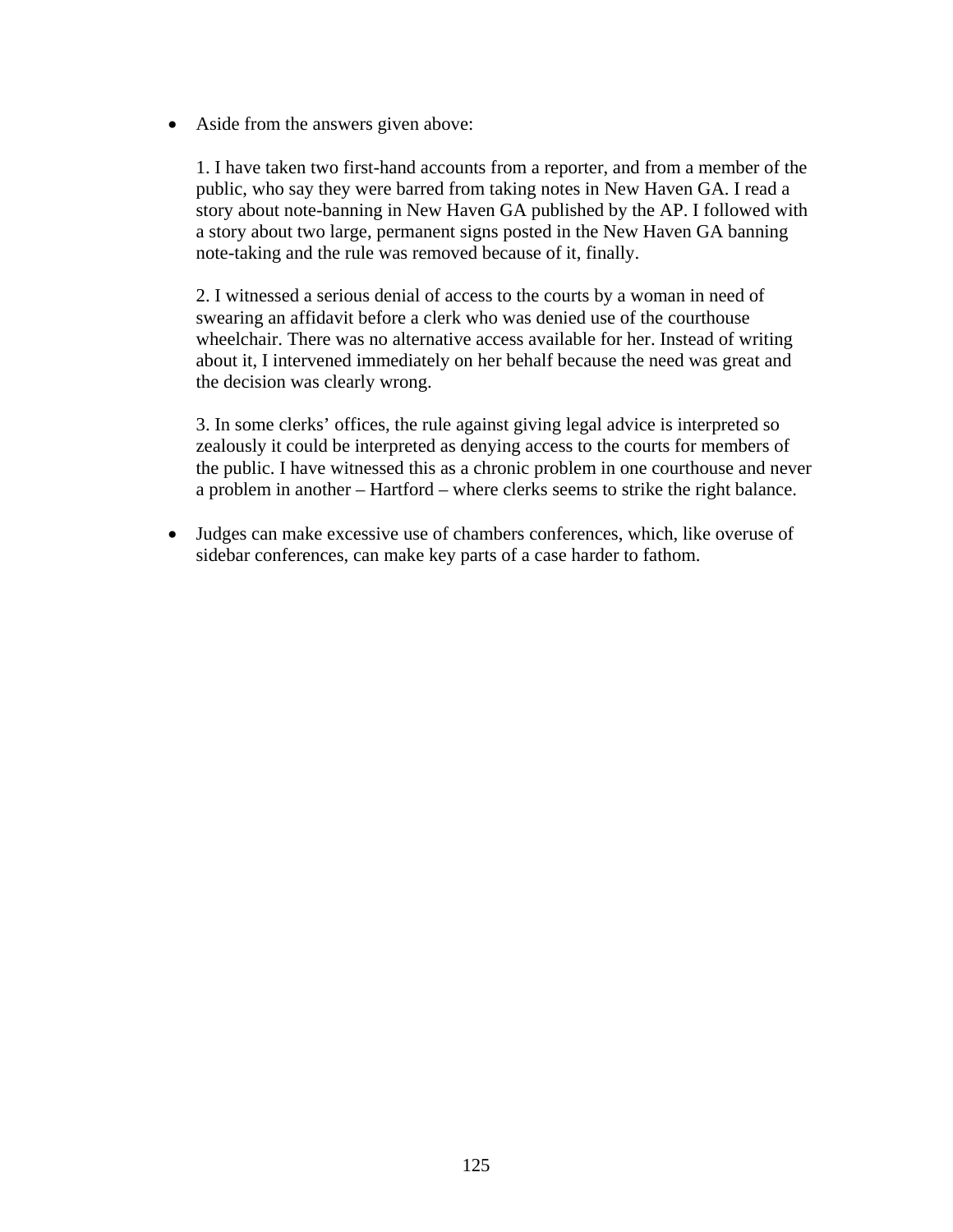## **Question No. 12(a) & (b) – Media Responses**

\_\_\_\_\_\_\_\_\_\_\_\_\_\_\_\_\_\_\_\_\_\_\_\_

**12(a) Do you think reporters who cover the courts, in general, have sufficient knowledge about the court system?** 

**(b) If no, what should reporters do to learn more about the system?** 

• a) Not by a long shot.

b) Attend law school for journalists on March 19, location tba. Ask more questions of the lawyers involved if they are not clear about a particular plea or proceeding. Attend more court sessions, particularly GA criminal sessions, to get exposed to a wider variety of cases. Seek out experienced court reporter for advice/mentoring.

- b) New reporters could benefit from a workshop on basic procedures and terminology.
- b) Talk to defense lawyers, prosecutors, judges to learn about procedures.
- a) Not always, it's a learning process. The longer you cover it, the better you get to know the system.
- a) For reporters who cover courts every day, yes. For others who cover court stories only occasionally, no.

b) Ask questions of the Judicial Branch.

- b) Probably not. One thing I'm still trying to get my arms around is the myriad of pre-trial exams and programs available to defendants in criminal cases. The Judicial Branch web site is great, but how about spelling out all of this stuff in greater detail?
- a) Varies depending on individual and experience.

b) I think it is possible to learn through experience how to cover the courts accurately and informatively. But it would probably be possible to develop a brief training seminar on some basic concepts that would be helpful. One legal principle that has considerable impact on how I take notes in court, for example, is the principle that the answer a witness gives to a question is evidence but the question is not evidence. As a result, I listen to the entire question-answer exchange, then write down the witness' answer, followed by a brief summary of the question. [For example, my notes might say, "'No' (didn't kill Jones)"]

• b) Serve on a jury. Invest in a training class at a community college to learn what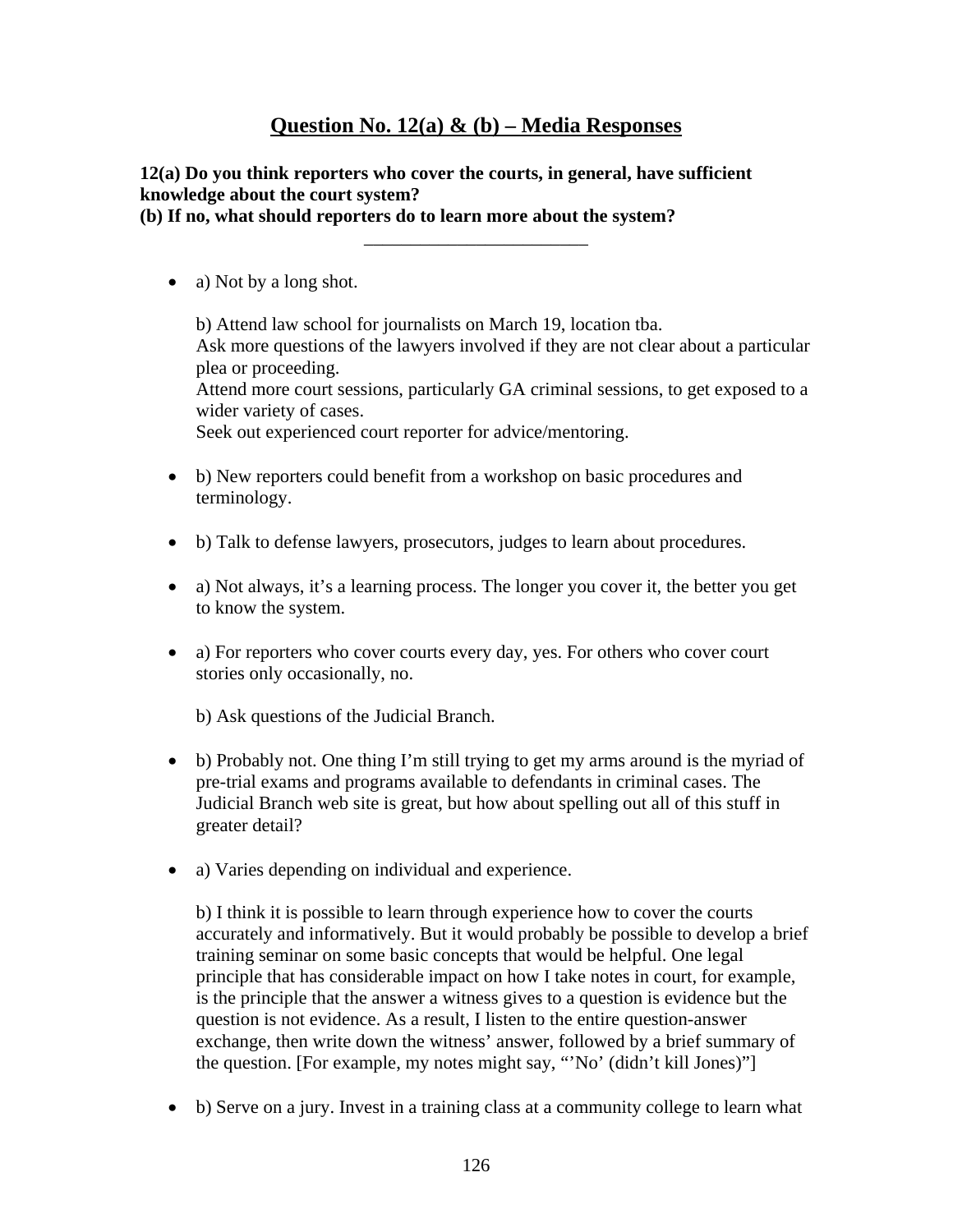FOI is and how to use it. Publishers have responsibility to make sure resources offered to reporters to prepare them for covering their beat.

- b) After a few months, yes. But a basic knowledge of how courts actually work would be good (i.e. pleas, continuations, nolles, etc.)
- b) The easiest way to learn more is to cover more proceedings and learn as you go. Reporters could make better use of public information people at the Judicial Branch. Also, it wouldn't hurt if judges would be willing to explain things to reporters.
- a) Some do, others don't.
- b) What various court proceedings mean and how cases flow through the legal system.
- b) As with any beat, it depends on the reporter, but I think the more open and accessible the courts are, the better educated reporters will be.
- b) Mostly. We had a tour of the courthouse, which was helpful.
- b) Reporters should be in court every day, not simply coming in for arraignments in high-profile cases or attending verdicts. But that's not likely to happen unless their employee thinks court coverage is important, and frankly, most media owners don't care about the day-to-day stuff.
- b) I came in with no experience and learned as I covered cases.
- a) Probably not when they first start.

b) Research, talk to attorneys and judges.

- b) We could use occasional tutorials perhaps esp. if clerk's office personnel could participate! They could explain to us better how things work; we can see each other's faces outside the context of tense daily lines and work together better.
- b) Reporting is a learning process. Knowledge comes with experience. The learning curb would be easier if more prosecutors and defense attorneys made themselves available to provide background information to the press.
- a) It's always good to know more.

b) Not sure.

• a) Yes, most do.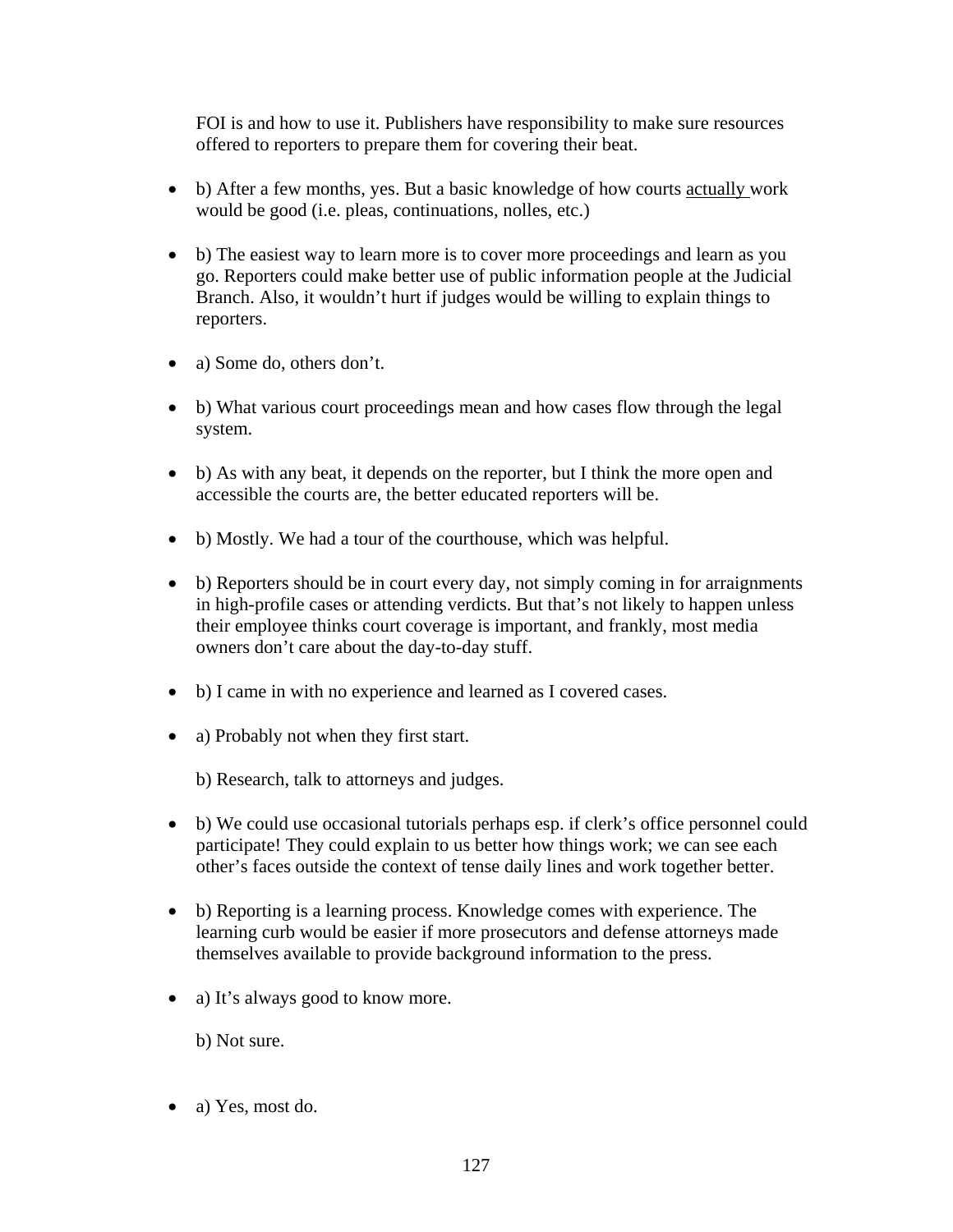b) Perhaps the Judicial Branch can offer semi-annual professional in-service days (just 1 or 2) for or with new reporters and clerks.

- a) Sufficient, yes, but not extensive.
	- b) Either participate in No. 13 or take it upon themselves to learn more.
- a) Depends on the newspaper.

b) Reporters have to be working in an environment where their editors are willing to invest in their training and/or serve as mentors. A lot of daily newspapers churn court reporters so fast, the reporters fail to grasp many nuances of the legal system.

• a) The ones I know seem to, or are learning quickly, which is a requirement of the job. But there is always more to learn.

b) Read the newspaper. Attend court, ask questions, read up about the law (statutes, rules, case law) attend lectures about the law, listen to what court users, employees, lawyers, victims, convicts, activists and nonprofits have to say.

I heard the judiciary is updating a guidebook, which is great.

- a) YES, but there's always more to learn.
- b) Have knowledgeable mentors. Be able to turn to a lawyer or judge unconnected to the story, who can field a dumb question. Have an up-to-date manual for covering the courts with a good index. Read it before they need it.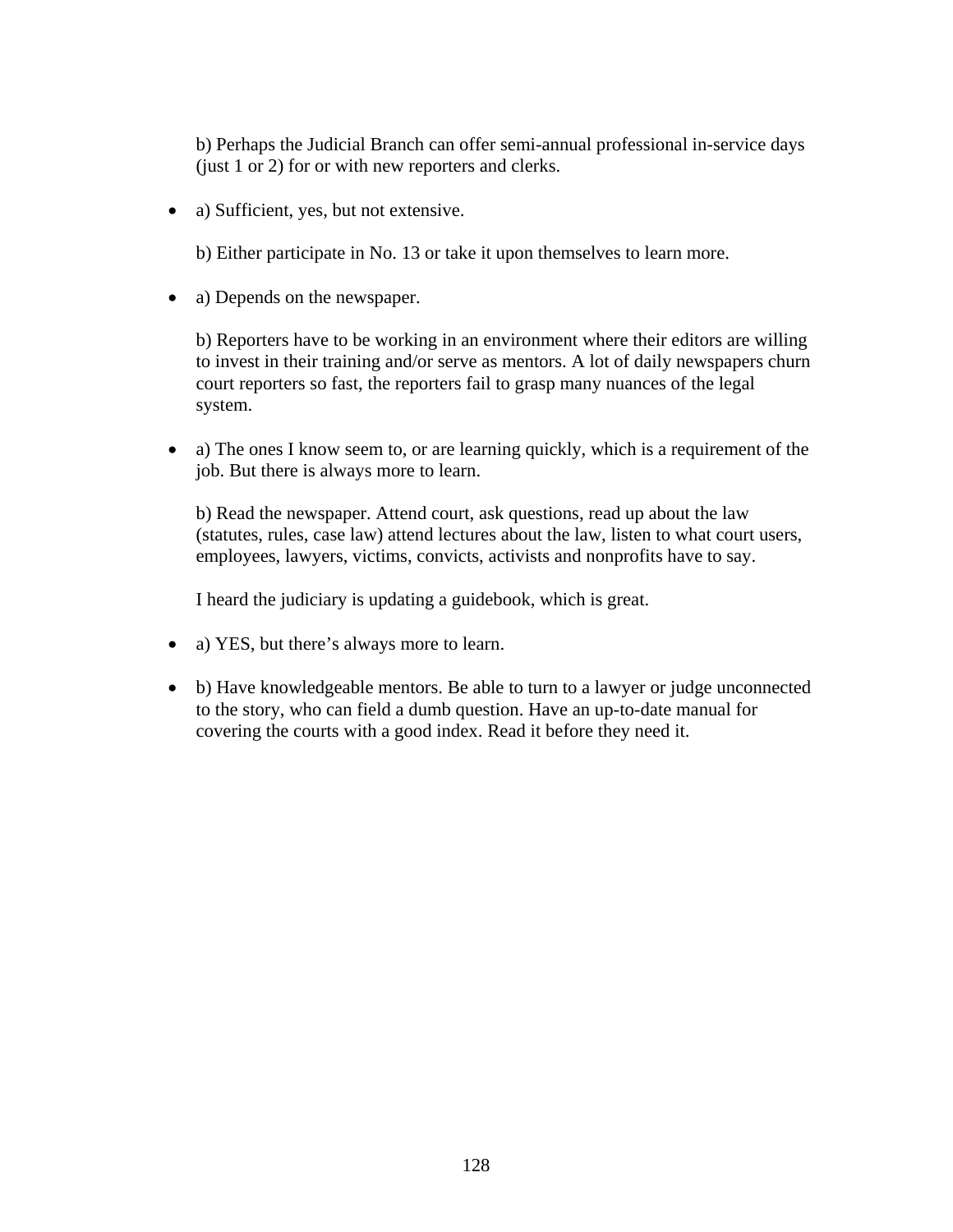# **Question No. 13(c) – Media Responses**

13(a) Do you think the media could benefit from educational programs about the courts? (b) Would you participate?

\_\_\_\_\_\_\_\_\_\_\_\_\_\_\_\_\_\_\_\_\_\_\_\_\_

**(c) If yes, what topics would you like covered?** 

- Definitions of court terminology. Knowing the various court rules/statutes on access. Know what your recourse is if denied access, particularly in the instance of a closed courtroom. A roadmap of all the resources readily available on the Judicial website, including how to monitor motions to seal/close courtrooms.
- I think the department should offer on occasion a general primer course on where to find documents or when do reporters have rights to ask for documents. For example, many reporters probably don't even know that search warrants are public, as a matter of fact I think many clerks don't know it either or pretend they don't and that there are certain number of days that police have to return the warrants to court.
- Capital felony; I think many reporters need a refresher course on what juries have to consider before reaching verdicts in death penalty cases.

Pre-trial hearings: Maybe an inside look at the process for reaching plea bargains or going to trial.

- History of courts in  $CT I'm$  curious about how un-uniform the courts seem to be. Why aren't prosecutors elected, why no grand juries, etc?
- I think one very helpful area to cover would be to sketch out in general terms what happens in the proceedings we don't see, such as pretrial conferences. I think that would greatly enhance reporters' understanding of the process.
- DNA testing, evidence and chain of evidence; computer crime.
- How to navigate the miles of information and government labyrinths to find one thing we need.
- Any program that provided specific real-life examples about just about any topic would be worthwhile.
- Which documents are available to the public; how and when they are accessible.
- A user-friendly introduction by an experienced clerk who would discuss public vs. closed records, the best procedures to request records (especially when clerks are busy processing multiple files), the preferred ways to arrange to see exhibits during breaks in a trial, etc.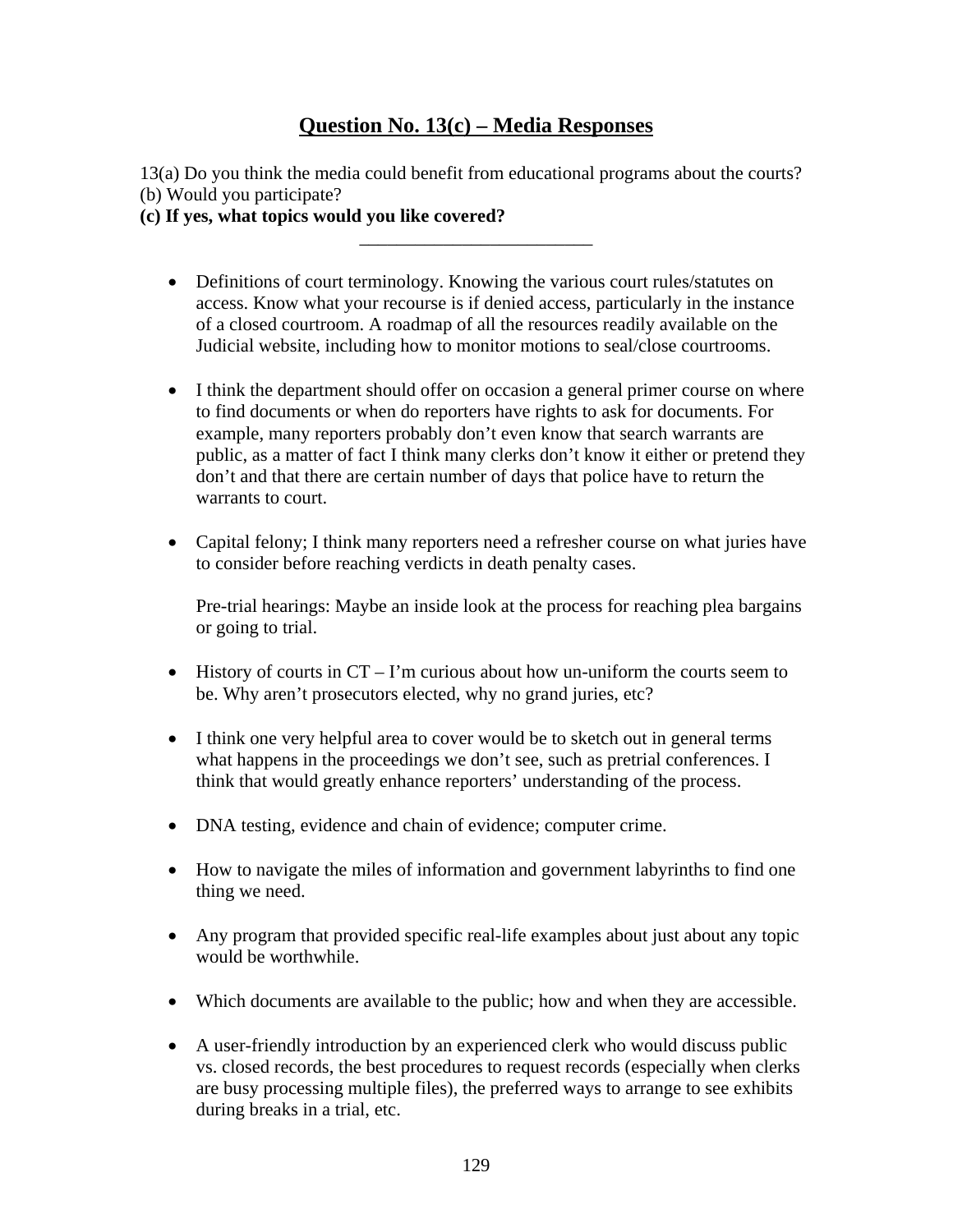- I'd love to get the definitions of some terms that are used, such as the Latin ones.
- A basic definition of the Connecticut Rules of Practice, statutes that determine such things as how long someone can be held in jail without a bail hearing, how much time elapses before certain other hearings must be held, etc. Also, certain case precedents that are routinely mentioned during bail hearings, pleadings and sentence hearings.
- What topics *[d]*o lawyers and judges think are misreported? Has terrorism changed Connecticut state law in this decade?
- Even something simple like how a case proceeds (plea, PC, pretrial, etc) would help many reporters. The more the better and I'll be there!
- What's accessible, what's not. Sealing/unsealing.
- Prosecution, where and how files are stored, sealing.
- I would love to see programs specifically presented by judges who can explain rules of evidence, etc. I often hear about exceptions, and the Pinkerton ruling, or Courchesne, etc and I've got absolutely no idea what they're talking about. A judge-prepared synopsis of frequently cited criminal cases would be amazingly helpful – as long as the reporter truly understands it.
- Time limits on cases; how continuances work; what goes on between attorneys and judges behind the scenes.
- Tracking cases, obtaining transcripts, viewing files.
- Child abuse and neglect courts, juvenile court, all aspects of juvenile law FWSN, delinquency, serious juvenile offender, etc. – family court.
- A comprehensive crash course on the court system would be ideal.
- A panel exploring the protection of victims versus the media's obligations to the public would be a good one to start with.
- This is hard  $-- I$  would like the judiciary to suggest topics it thinks the press needs to know more about. I would attend talks. I know the court offers workshops for various groups (ex. Elder law) and I look for ones I would be interested in. Some of the ones offered to lawyers look interesting.
- What public records and statistics are readily available and how to access them.
- Court insiders' views of great stories the media is missing. Common mistakes the press should get right.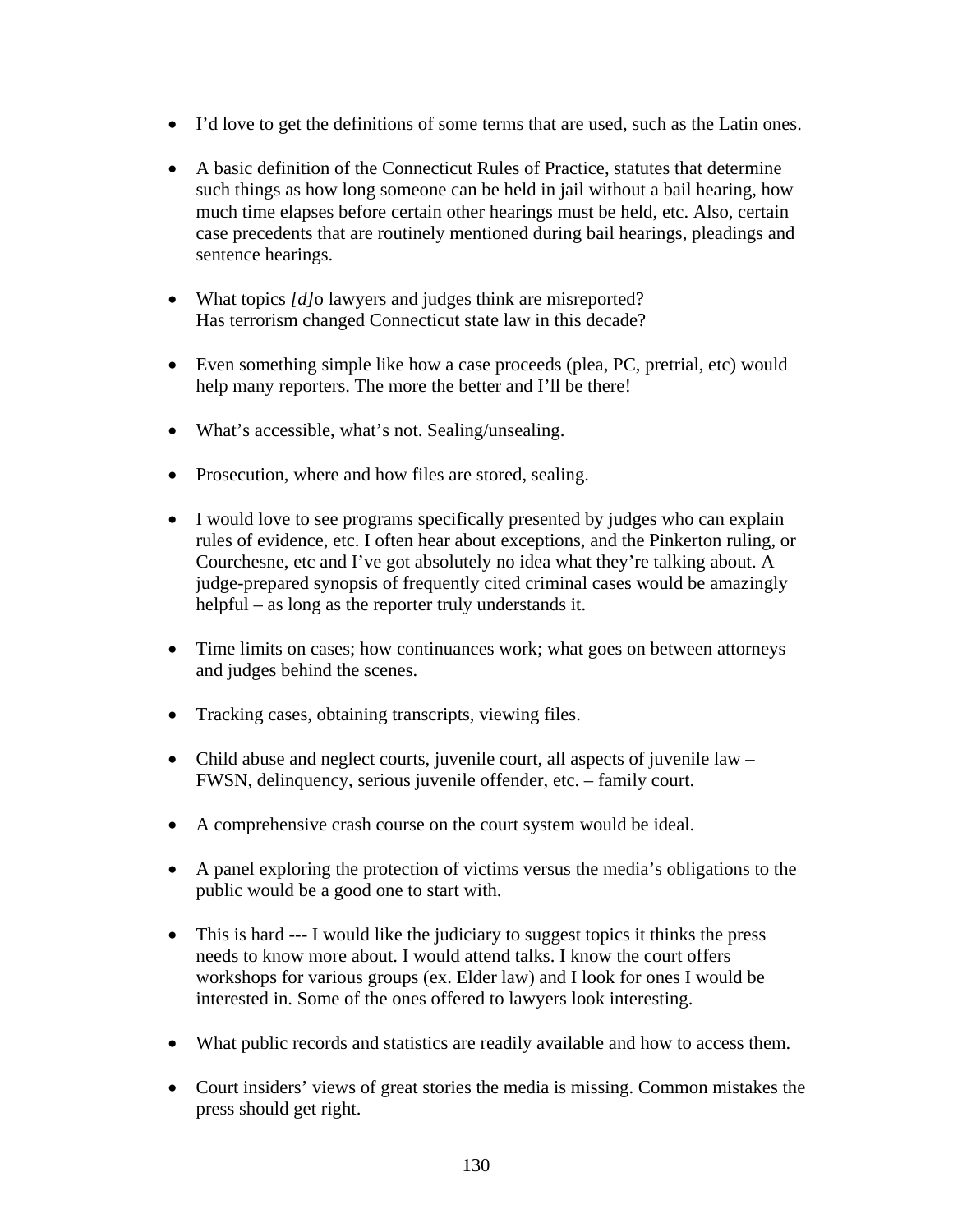# **Question No. 14(c) – Media Responses**

\_\_\_\_\_\_\_\_\_\_\_\_\_\_\_\_\_\_\_\_\_\_\_\_\_

14(a) Do you think judges could benefit from educational programs about interacting with the media?

(b) Would you participate?

**(c) What topics would you like covered?** 

- Deadline pressure. The desire to be able to consult with a judge on pleas, proceedings etc. – OFF THE RECORD. An opportunity to emphasize that the public gains knowledge and understanding of the court system largely through the media, ratcheting up the premium on the reporter getting it right. That we're not all fools.
- Basic primer on news cycles and processes.
- I think judges would benefit by hearing what exactly it is we are looking for when covering courts. What documents are important to us, the timeliness of getting that information.
- Reporters' needs.
- Importance of public access/timely availability of information/ do something about excessive court fees which are not in the public interest, even if the legislature seems to think it is.
- I'd suggest that judges do a better job of updating the public everyone in the courtroom – about what's been happening behind closed doors in pre-trial discussions. Judges don't have to spill the beans on everything, but giving explanations on why cases are being continued, what will happen next and detailed explanations about programs, sentences, etc., would help greatly. I know one judge who does this. His proceedings take a lot longer, but since his recent switch to the court I cover – it's only been a few weeks – I've already learned a few things. Too many judges treat it like an assembly line. Continuance, next customer. Sometimes, I'm left scratching my head. Getting judges to talk about some of their decisions would be nice, too. If they don't want to talk, how about requiring them to write more detailed rulings. Some of them are, many of them aren't.
- Obviously, some judges are more media-savvy than others. I think some judges who have less experience with the media might benefit by an understanding of how the media go about covering the courts in practice and some exposure to what information the media are looking for in particular types of stories.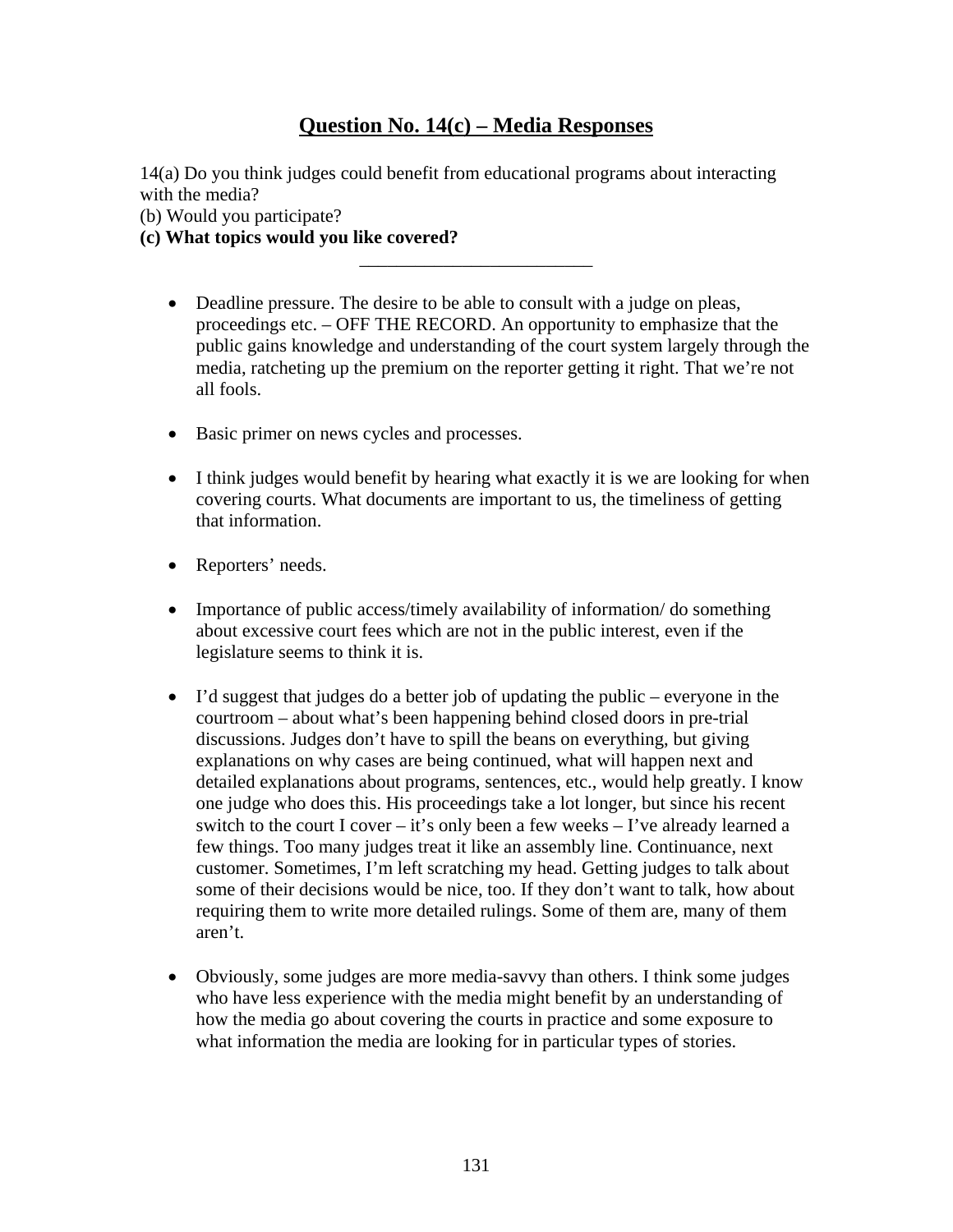- That should be left up to the judge to decide, but I think a tour of the local newsroom might be welcomed by all concerned, and perhaps a meeting with the top editor might be wise.
- How best to tell reporters what they want to know, while explaining why certain info can't be released.
- Learning how to deal with each other.
- It would be useful to younger, less experienced reporters to hear a judge explain (in layman's language) just why judges must be extremely discreet in any dealings with the media, especially when a case is in progress. Some reporters consider this secretive and unreasonable behavior, and do not understand the professional restrictions that judges are under. And certainly it might be useful for judges to suggest a way for reporters to approach them for information – such as handing written questions to the judge's clerk, an option that would protect the judge's interests while not freezing out the press altogether.
- "Communicating With the Media: We Don't Bite."
- What information and/or items can be made part of the public record and available to the media on a timely basis.
- Just to give judges an idea of what we do and how we do it would help. As I said, if a judge has never spoken to a reporter, how can a judge be expected to trust us?
- Talking to the media (interview), explaining *[??rationale??]* behind rulings, sentences, etc.
- Ideally, a judge-reporter committee could meet monthly to talk about how cases are reported, whether the media is getting it right, etc. The Judicial-Media Committee is a great start; as a member I truly believe that we (members of the media) were able to open up some judges' eyes about what it is we need and want, and that they shouldn't be afraid of us.
- Cameras in court, carrying cell phones or cameras in even if they're turned off; the need for timely copies of transcripts and access to files.
- Understanding the media's need for information; a discussion of media training (how we make our judgment calls), understanding media ethical standards when covering the courts. (How we screen ourselves)
- A crash course similar to No. 13 to provide a better, truer understanding of what journalists do and why we do it.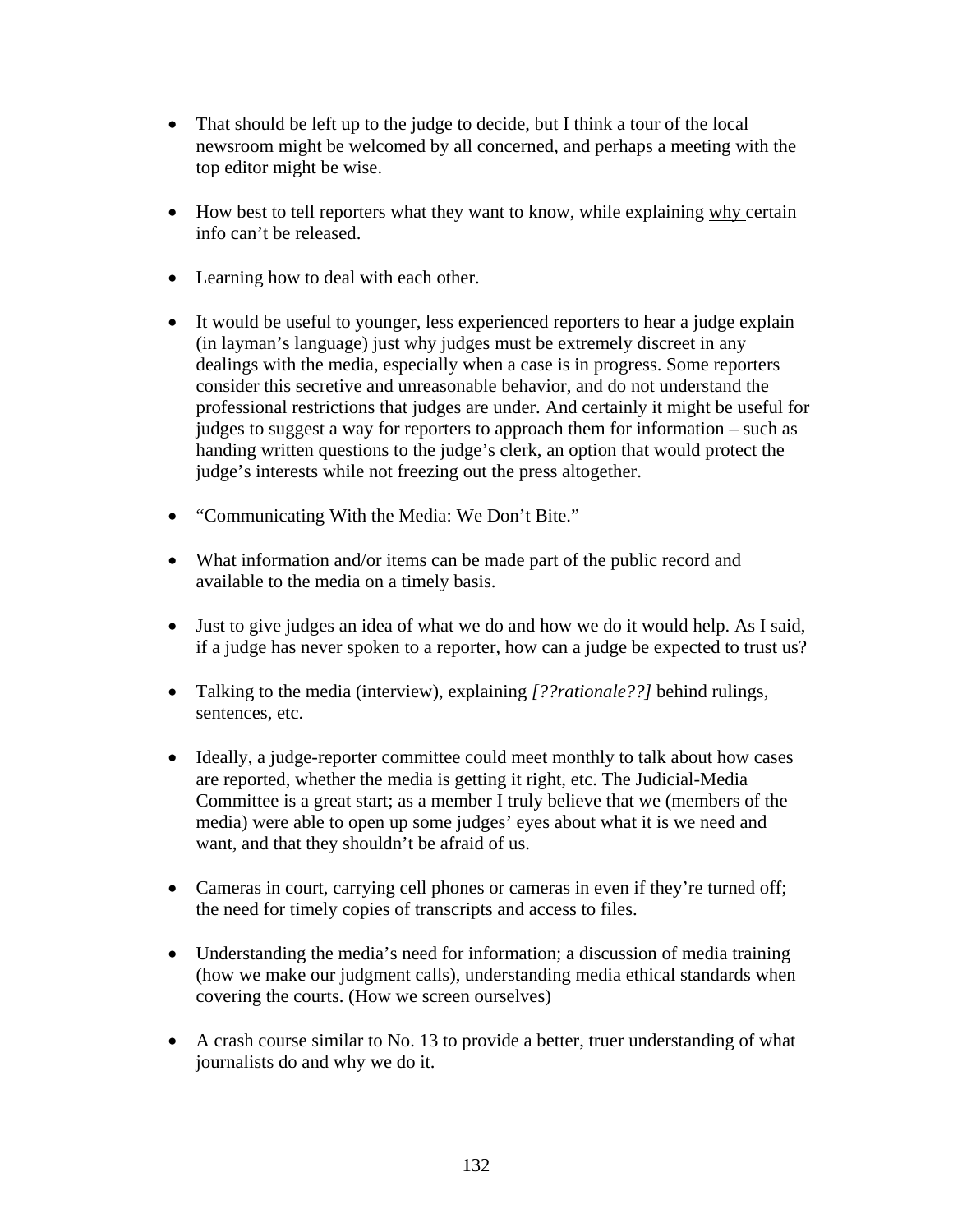- I think it would be beneficial to them to know more about the thought process that goes into determining whether a case is newsworthy.
- Why access is important. The role of the press in a democracy. Why it is not good public policy to approve confidential settlements, especially in lawsuits involving public entities. Talks by First Amendment lawyers. Maybe a reading list, judiciary/press recommendations. There is so much good material – short list on the press side: "Minnesota Rag" by Fred Friendly, about
	- Near v Minnesota and "The Hard Way" by Alexander Brook, about a crusading small newspaper in Maine. A place on the web to read about the reporters' perspective is the Reporters Committee for Freedom of the Press.
- What media pros need and don't need.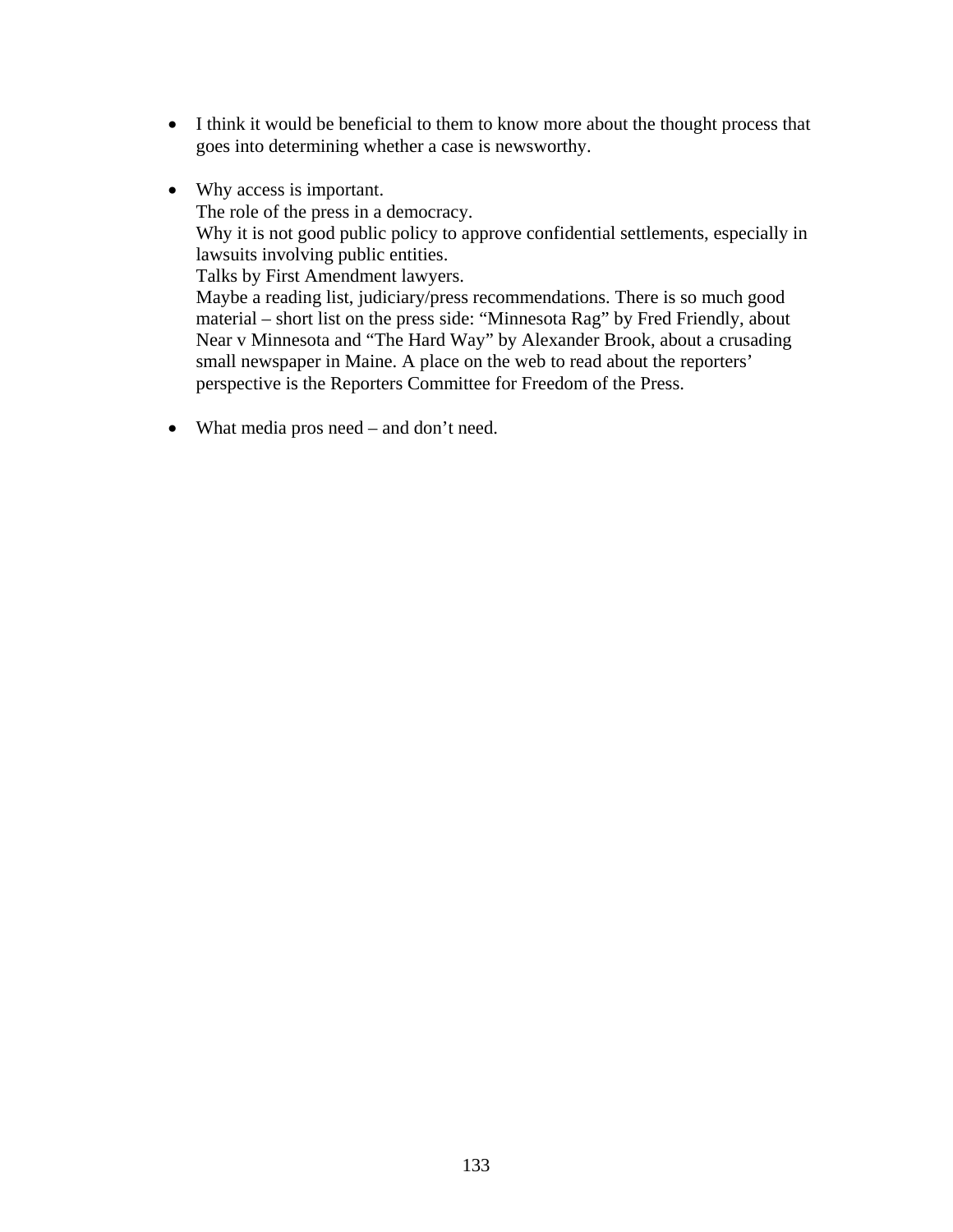# **Question No. 15(b) – Media Responses \*Please note that some responses to 15(a) are included, either for context or because the question prompted a narrative response**

**15(a) Are there instances in which the media ought to exercise its discretion to avoid printing or publicizing information even though it has a legal right to do so? (b) If so, when and why?** 

\_\_\_\_\_\_\_\_\_\_\_\_\_\_\_\_\_\_\_\_\_\_\_\_

• a) I believe so.

b) This is situational, so it's difficult to define here. It's possible to convey the violence of an assault or the gory details without printing every detail. It's possible to cover a story without exploiting the victim, keeping in mind that the reason there is a case is because there is a victim. Being sensitive to children's issues and concerns.

- b) Victim information, including identity, is sometimes sensitive and should be omitted.
- a) Yes. b) In general we don't identify sexual assault victims or minors.
- a) Yes. b) Not using names of rape victims or addresses of witnesses in protective custody.
- a) Yes. b) When it comes to protecting children.
- a) Yes. b) Not identifying sexual assault victims when their names are revealed in court. Case of Bloomfield girl who vanished for year before being found in West Hartford (Adam Gault) is good example. Many media reported her name.
- a) Yes.

b) Sexual assaults, etc. to protect rights of victim. I have found however that warrants involving sexual assaults are routinely sealed (in the courthouses I go into) even though the victim's name is not in the warrant. But again, this practice varies.

• b) Tough one. I think about this with sex assault cases mostly. And I'm not talking about the grisly, headline-grabbing stuff. I'm talking about the smaller stuff that I write about sometimes. Do readers need to know that a man and a woman got drunk and he groped her? I don't know if it's that important to readers. But I suppose that falls into the category of news judgment rather than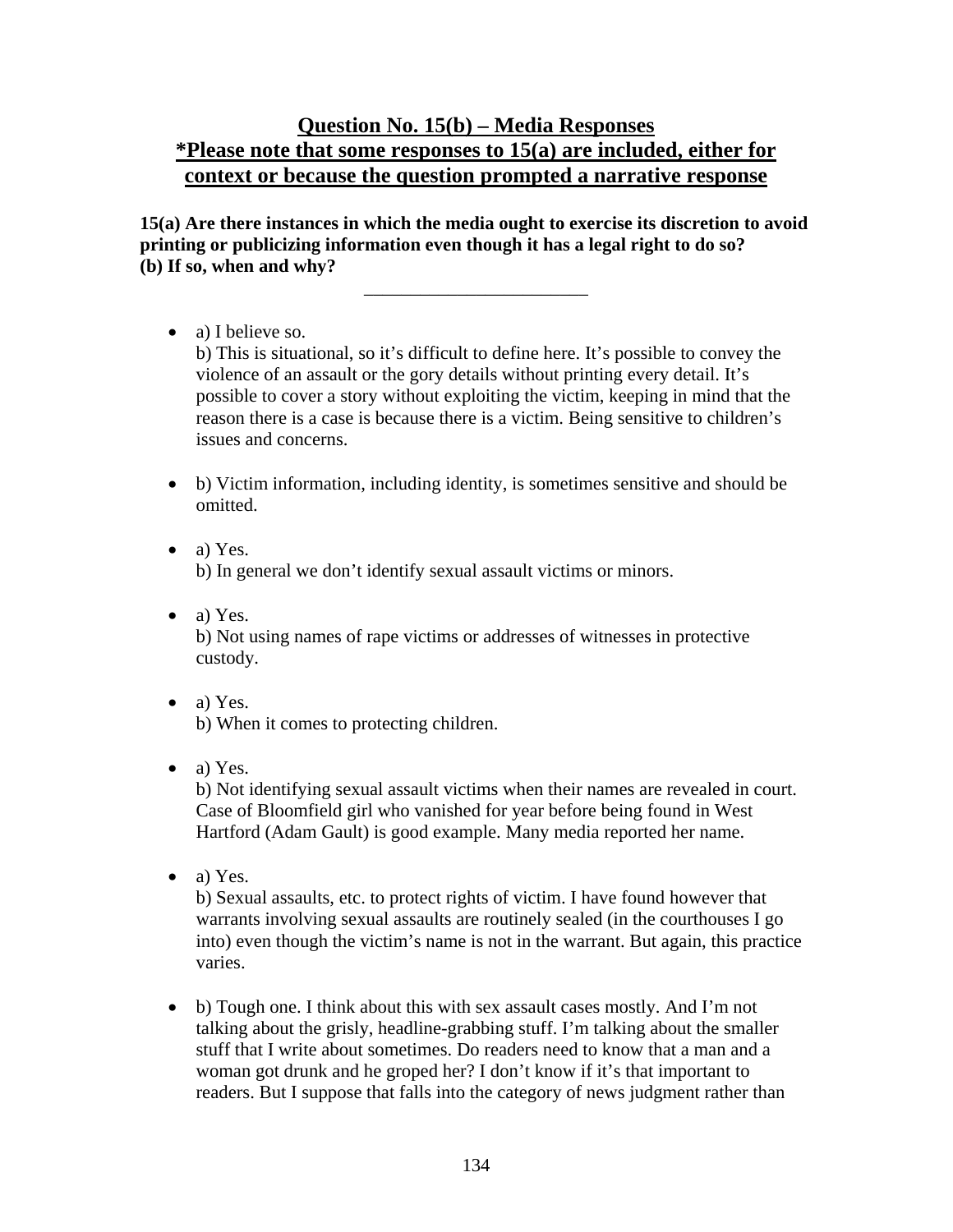discretion.

• b) When there is serious reason to believe that a person will be put in physical danger by publication of certain information, it is appropriate to leave that information out of a news report. Also, it is frequently necessary to withhold certain information to avoid effectively identifying a sexual-assault victim.

Reporters need to respond as human beings and as citizens to the stories they cover. But they also need to draw the line and stand up for the legitimate public interest in disclosure of governmental information. It is possible to come up with an argument for withholding many types of information from the public, and the public interest is not served if journalists accept these arguments uncritically and fail to play their appropriate role as advocates of full, open public disclosure and discourse.

• a) Yes.

b) When the publicity might adversely affect the victim(s) of a crime, harm the intellectual or property rights of an artist or inventor or just serve to titillate the idle curiosity of a reader. When it serves little purpose in informing readers, why print it?

• a) Absolutely.

b) For the protection of victim identities.

• a) Yes.

b) This is a delicate issue that should be handled with great deliberation. If there are instances that publishing certain information could jeopardize someone's life or safety, journalists should be told of this. While it would be ultimately up to the news organization to decide whether to withhold this information, it is imperative that prosecutors, defense attorney(s) and even judges tell journalists of their concerns.

• a) I believe this question is aimed at the jury. Both the courts and the press are divided on the issue of public jurors. The U.S. Supreme Court has ruled a particularized showing must be made to keep the names of jurors private. The press can decide whether to contest the action. I have done both, fought efforts to keep jurors' names private and agreed they can be kept private for their safety's sake.

But the press and the courts should be mindful that juries have been public in Anglo-Saxon jurisprudence since the  $11<sup>th</sup>$  century. And that the Supreme Court has affirmed that the Constitution calls for public juries.

In supporting the Boston Globe's right to publish jurors' identities, the First federal Circuit Court of Appeals ruled in 1982, that, "Knowledge of juror identities allows the public to verify the impartiality of key participants in the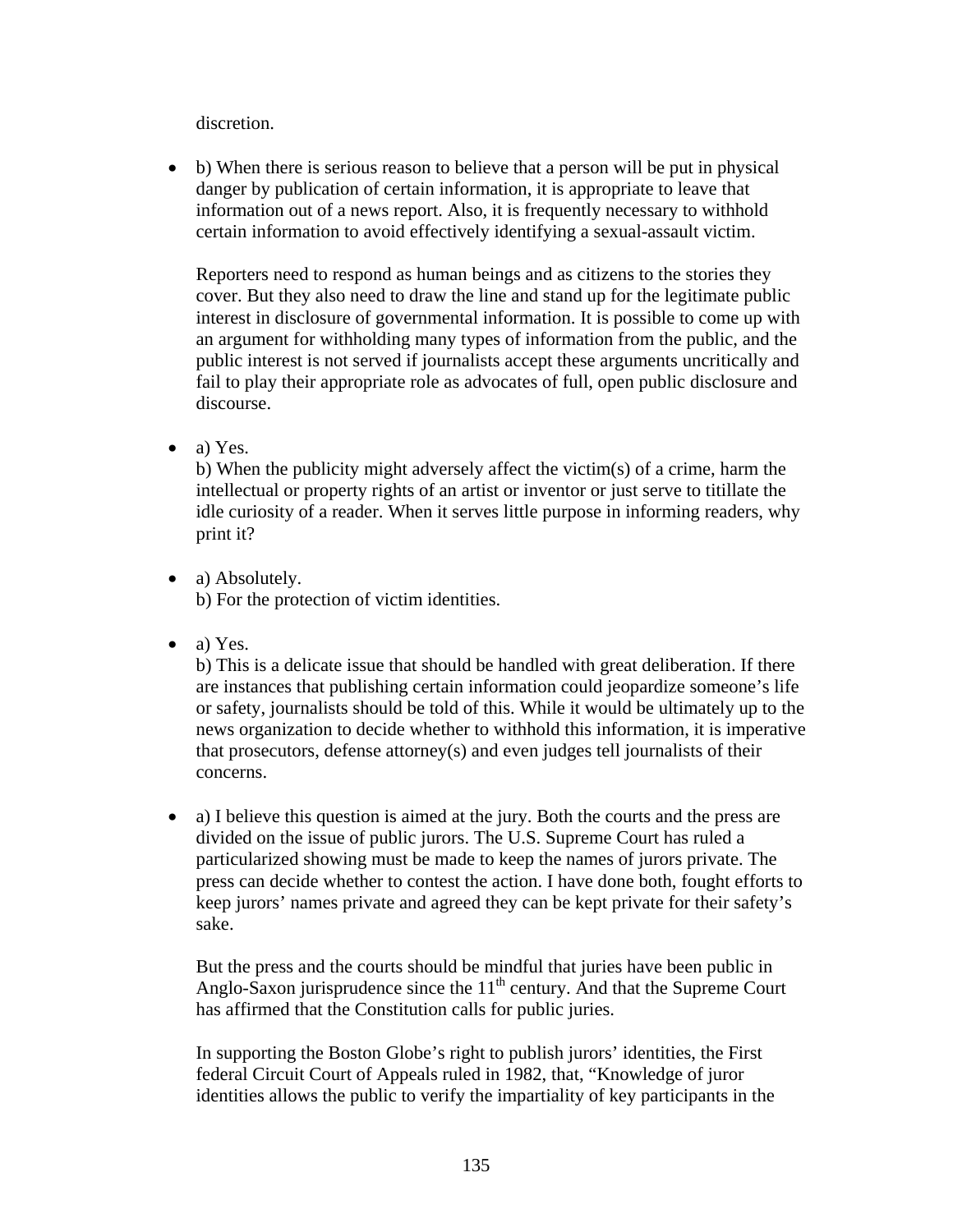administration of justice, and thereby insures fairness, the appearance of fairness and public confidence in that system."

Two years later the U.S. Supreme Court overturned a state court decision barring the public and the Riverside (CA) Press-Enterprise from attending jury selection in a murder trial.

The Supreme Court held that jury selection must be held in open court unless a particularized showing can be made that permits overriding the public's right to know. "The open trial thus plays as important a role in the administration of justice today as it did for centuries before our separation from England. The value of openness lies in the fact that people not actually attending trials can have confidence that standards of fairness are being observed," the court ruled.

Justice Thurgood Marshall wrote that defendants' rights "are most severely jeopardized when courts conceal from the public sensitive information that bears upon the ability of jurors impartially to weigh evidence." Justice Harry Blackmun held, "It is difficult to believe that when a prospective juror receives notice that he is called to serve, he has an expectation … that what he says in court will be kept private … a trial is a public event."

- b) Yes, in cases of sexual assault against children, we don't use the child's name or their relationship to the abuser. In general, we don't use victims' names unless necessary.
- a) Yes.

b) It is not in the interests of society – or of our readers – to have the fairness of court proceedings needlessly tainted. There are frequent occasions when the press must pursue its own duties even if it may entail some inconvenience for the legal system (such inconvenience could range from changing the venue of a trial to spending additional time and effort on jury selection). But other occasions arise when the media can – without undermining its responsibilities – opt against publishing information which carries minimal or no public interest yet threatens to significantly impair the court's operations.

• a) Yes.

b) For ex., if the name of a sex assault victim does not get redacted, we should not publish it. (Unless the victim wants it publicized.)

• a) Yes.

b) We generally do not publish the names or identifying information about sex assault victims, and in some instances victims of crimes where the perpetrator(s) or assailant(s) has not been arrested.

• b) I'm hesitant to answer as a broad statement, but I'm sure it's possible to create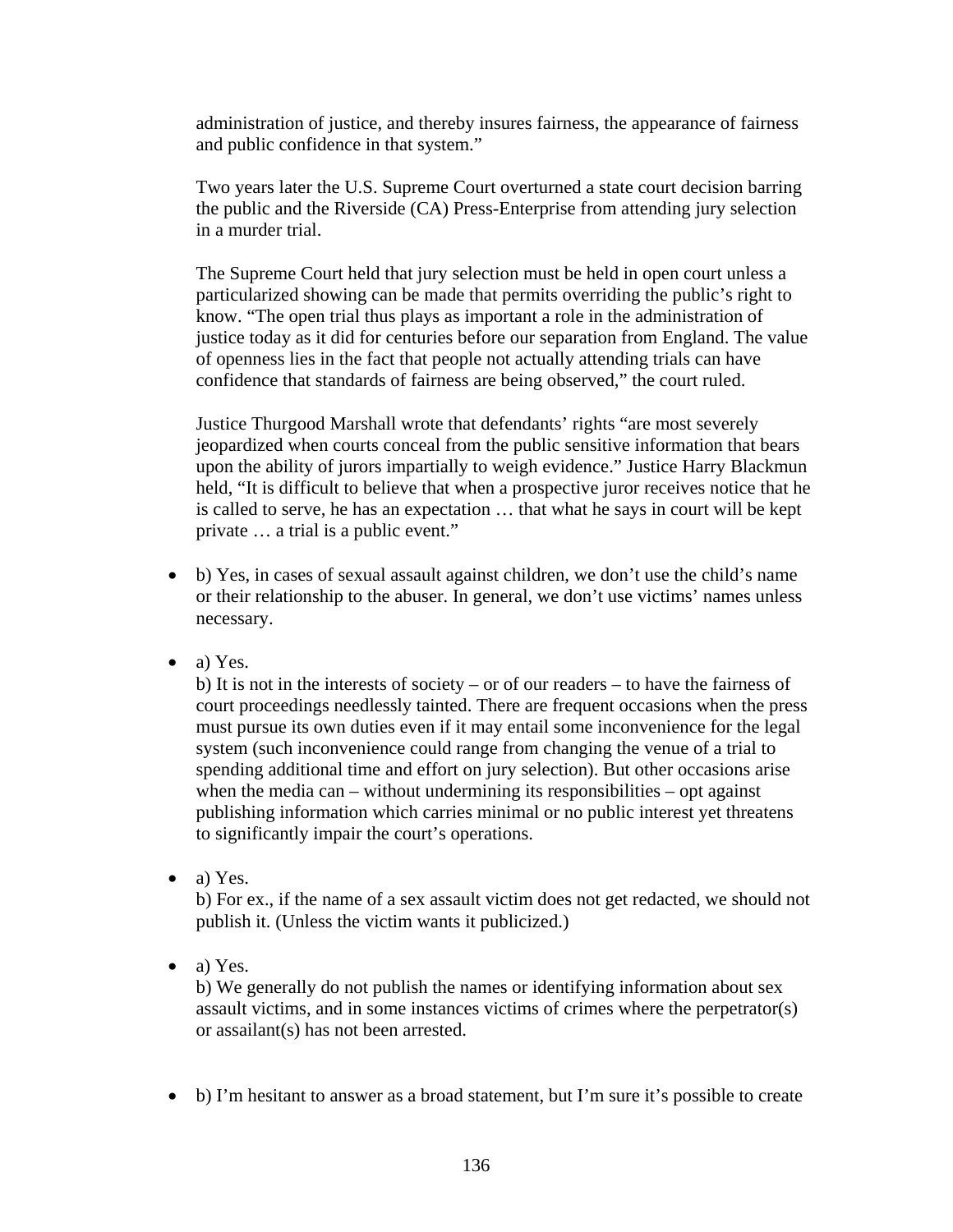a hypo where it would make sense. I know we routinely hold info for a few days at request of law enforcement to avoid jeopardizing an investigation.

- a) Yes. b) Names of underage perps and victims of certain violent crimes if it could endanger the individual.
- a) On occasion. b) Sexual assault cases.
- b) One recent case that comes to mind is the Connecticut Post's decision to publish the names of the jurors in the Russell Peeler sentencing hearing. I thought it was a dreadful decision.

The very heart of that case was witness murder: a 7-year-old boy and his mom are hunted down and killed in their own home because the boy was going to testify against Peeler, a longtime thug, drug dealer and killer.

Peeler is obviously someone to be feared, even though he's behind bars. I simply see no good reason for the Post to have printed the jurors' names. If I'd been on that case, I absolutely would have asked to be recused because I was afraid. A man who would kill or have killed a child would, in my estimation, have no compunction about trying to have me killed, or at least scared so that I would vote a particular way.

While I can understand the Post, in previewing the story, wanting to show who would be making the decisions in the sentencing phase, they could and should have simply identified them by age, race, occupation, hobbies, etc. – not by name.

As far as discretion, that's an individual thing. I think I am extremely sensitive to victims and their families, and in particular children and elderly victims. I have many times heard a victim's actual name be used in court (in sex cases) usually by the defendant, who wants to embarrass them, but I simply won't identify them. It's the right thing to do.

- b) I would never print the name of a rape victim. Everything else is fair game.
- a) Yes.

b) Occasionally, I've come across a case involving a victim or plaintiff that could be in danger, so I haven't printed the person's name.

• a) Yes.

b) We should use discretion about embarrassing personal information about people. And we shouldn't print the names of jurors if there's a reasonable expectation that they face violent consequences.

• b) This already occurs.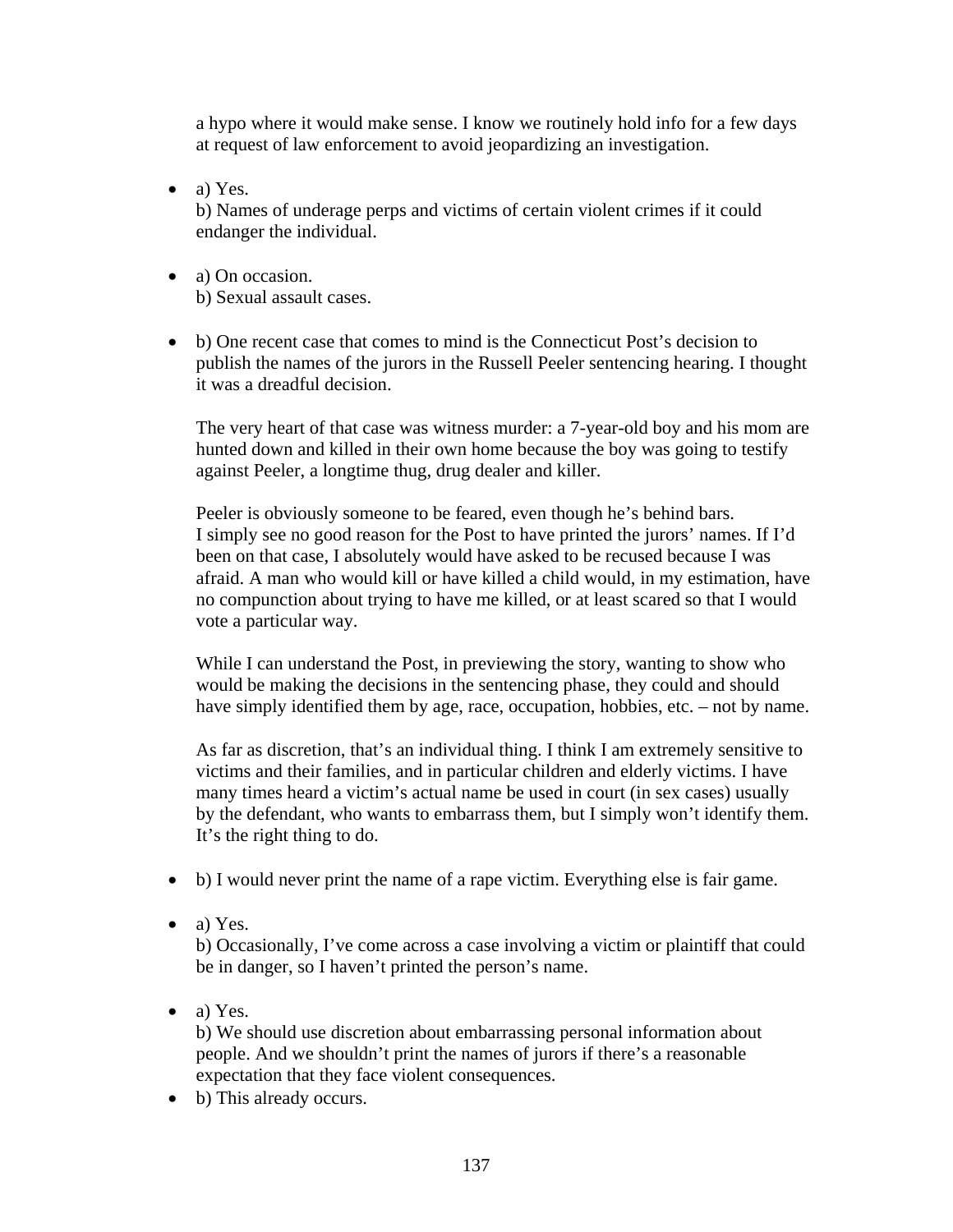• a) Yes.

b) Information that could truly endanger someone. Information about victims of sexual abuse or assault.

 $\bullet$  a) Yes.

b) As a policy we do not print the names of sexual assault victims without their expressed permission. We also do not print the names of minors charged with crimes without the consent of their parent or guardian.

- a) The media always need to carefully consider the impact of its actions. My first question, however, in deciding whether or not to report something that is public information is what proactive steps did the person seeking to keep that information under wraps, or his or her legal advocate, take in that regard.
- a) This question surely comes from a member of the judiciary on the survey committee. Yes, and the media does. b) It has been a long time practice of the press to withhold the names of victims of sexual abuse or alleged victims unless the party wishes to be identified.

Traditionally, troop movements in advance are not publicized by the press because of the obvious risk to life. A controversial troop movement known in advance causes a lot of deliberation – ex. Bay of Pigs.

At one newspaper I worked for, the policy was not to publish the name of juveniles involved in crimes, even though the information was public and available. The newspaper made an unprecedented exception when a juvenile was alleged to have committed a crime that was far more violent and gruesome than any juvenile crime the small community had ever known.

Sometimes it's not the party's name but other information.

In one case I wrote about, the newspaper I worked for did not withhold information that put someone at risk. The question was barely deliberated and only because I received numerous calls about it. A young man in a small, homophobic town was going to a nearby prison for killing his alleged boyfriend for telling someone that they were in a relationship. I was warned that disclosing the homosexual theme of the case would increase the chance he would be raped in prison. But this consideration was overridden by a mile by the need to inform the public of the hate aspects of the crime committed in a community that was notorious for its intolerance of gays and lesbians. If the intolerance had not been intense, it is not clear the young man would have murdered his friend. To this day in that community, there is still a lot of sympathy for the killer, not because he was a victim of pressure by a bigoted community, but because many there believe it is normal to at least want to kill a homosexual.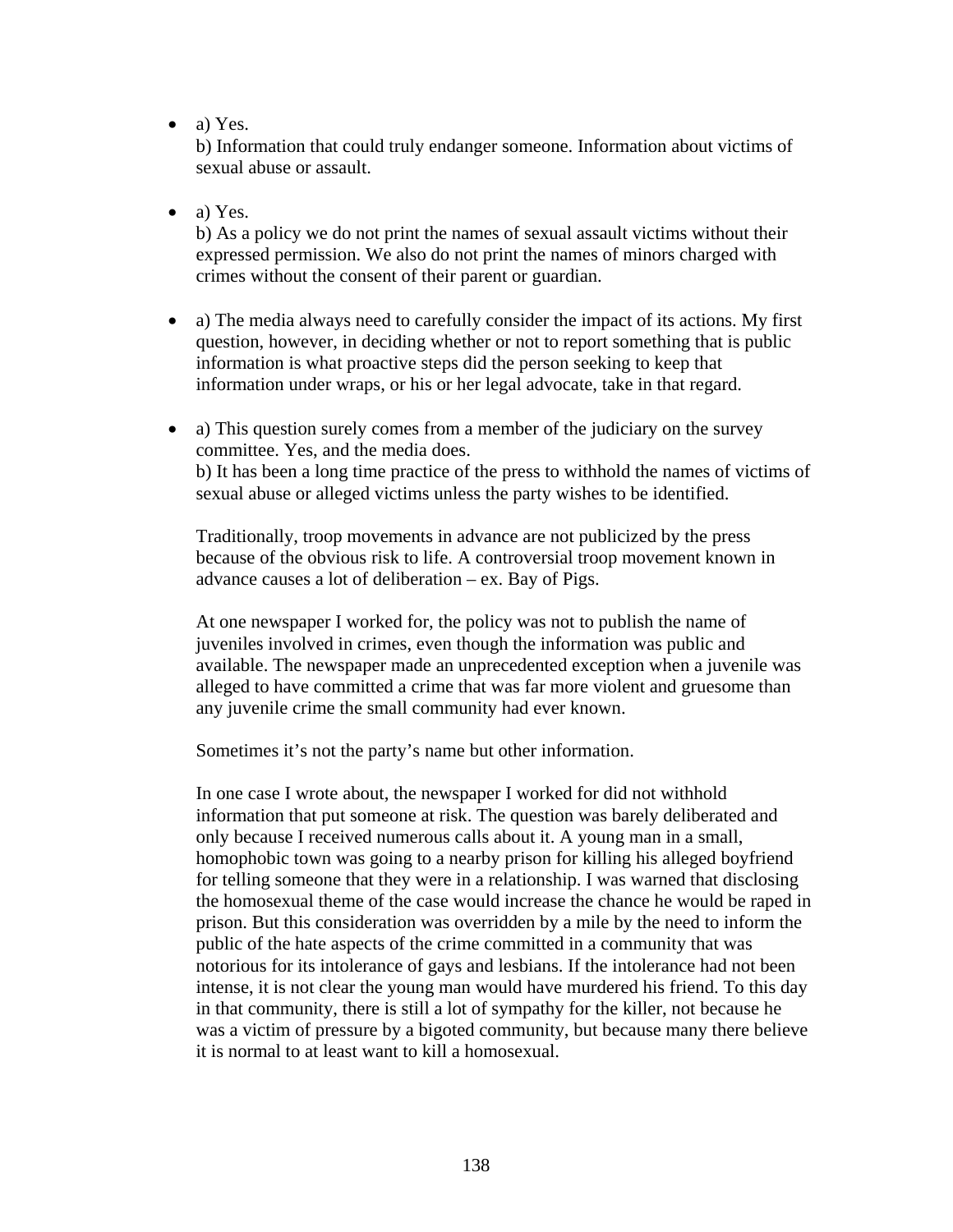• a) Yes.

b) There are several, and I think the media doesn't get enough credit for exercising discretion in most cases. Some include: printing the names of victims; printing the names of juvenile offenders; printing the names of witnesses who could be in danger if made public.

• a) Yes.

b) Family names in incest incidents. Horror story child custody cases that identify children's suicide attempts, medical embarrassments, and sexual abuse. Jurors' names, identities, unless they assent. On the other hand, judges should expressly instruct jurors, at the end, that they have not lost their First Amendment right to speak to the press or anyone else, simply by sitting on a jury trial.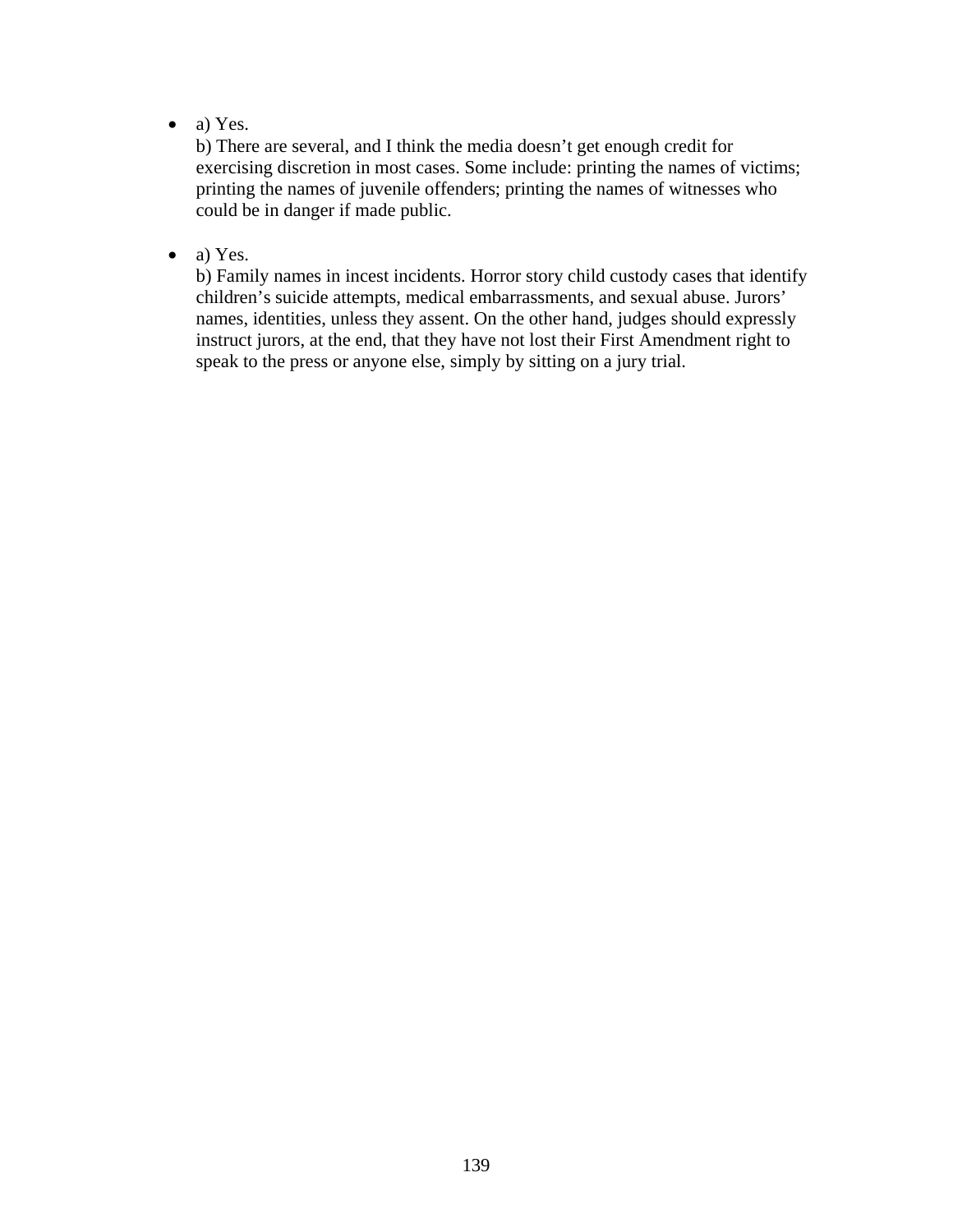### **Questions No. 16 & 17 – Media Responses**

**16) Do you wish to make any comments regarding your dealings with the Judicial Branch?** 

**17) Do you have any suggestions for improving interactions between the Judicial Branch and the media?** 

 **\_\_\_\_\_\_\_\_\_\_\_\_\_\_\_\_\_\_\_\_\_\_** 

16) Only to emphasize, again, that I'm seeing improvements, at least at the clerk level. It's very hard to assess judge attitudes, though I'm optimistic given what I've seen at the very top administrative levels of the branch.

I also think the marshals in some courthouses need to overhaul their attitudes, not just to the media but to the general public. Again, in some courthouses, they're terrific. I suggest some top administrators might want to "dress down" and visit the courthouses as defendants or, worse, reporters (!) to get a bird's eye view.

17) Perhaps an email "alert" system for bulletins on upcoming cases or same-day notice of the release of lower court decisions, with links to the rulings. Rhode Island has an amazing media relations machine. Connecticut's is getting closer to it by the day.

Also extending courthouse operating hours when high profile cases are in session so reporters have time to file at least a brief story before being ordered into the snow or rain.

Even if cameras are not allowed into a particular courtroom, I see no harm in permitting them inside the building – in the lobby – to conduct interviews, etc.

### \*\*\*\*\*\*\*\*\*\*\*\*\*\*\*\*\*

16) Relations have improved recently.

--Congratulations on the effort to work with clerks on access issues.

--Communications office is very responsive.

17) I would like the mindset among state's attorneys, judges, clerks, etc. to be more focused on openness than on concealing information.

### \*\*\*\*\*\*\*\*\*\*\*\*\*\*\*\*\*\*

17) After years of super-secret divorce cases and cart blanche sealing of files I sense that there has been a general change in the department's attitude about what the public has a right to see and that justice done behind closed doors will always be questioned. I hope that we continue down this path.

\*\*\*\*\*\*\*\*\*\*\*\*\*\*\*\*\*\*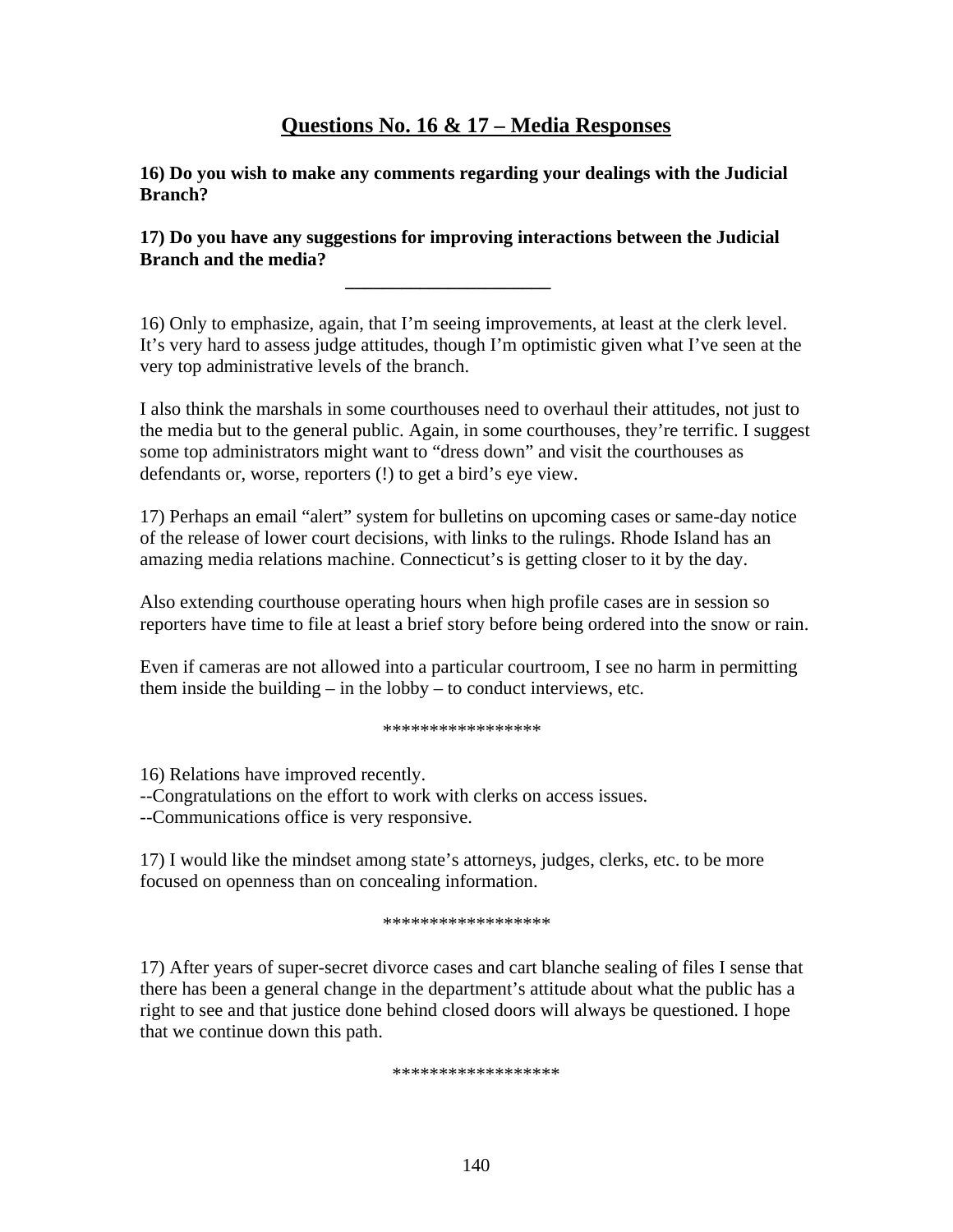16) In my 28 years of covering Bridgeport state courts I have found very helpful and knowledgeable judges and clerks. Chief Clerk Donald Mastrony and Administrative Judge Richard Gilardi have been particularly helpful to me.

17) It's important that reporters ask questions of judges, clerks, lawyers and prosecutors. I'm always learning new things about our judicial system and it's because I always ask questions.

\*\*\*\*\*\*\*\*\*\*\*\*\*\*\*\*\*\*\*

17) I think perhaps the support staff should be more aware of the importance of being helpful to the press. Too often, they are rude and not helpful and that gives the impression that they are incompetent or hiding something or just plain rude.

\*\*\*\*\*\*\*\*\*\*\*\*\*\*\*\*\*\*

16) I think one thing the Judicial Branch can do to make information more quickly available is to have all its files ready for public inspection. I had to wait many times for clerks to find out what documents can and cannot be released, and for documents to be redacted.

### \*\*\*\*\*\*\*\*\*\*\*\*\*\*\*\*\*\*

16) Just that my experience is very mixed – some wonderful people who are very helpful and others who seem very overworked and distrustful of the media. The glass windows are very off-putting and depersonalizing. That's my feeling as a reporter and a citizen.

17) More openness and transparency, whenever possible, allow documents to be viewed online.

### \*\*\*\*\*\*\*\*\*\*\*\*\*\*\*\*\*\*\*

16) Overall, I've found the Judicial Branch great to work with. The media reps are always a great help and it seems to have done the most of any other state department to create a Web presence that's media friendly.

17) Here's a big one (maybe it's there and I don't know about it): How about giving us easier access to probation-related files? Where is a person doing their community service? What are the community service programs available to them? What types of programs are probationers involved in? Who are the probationers who have moved out of state and where are they? As far as probation-related stuff goes, I feel like we're in the dark. How about a Web-based probation database?

### \*\*\*\*\*\*\*\*\*\*\*\*\*\*\*\*\*\*\*

16 & 17) The greatest frustration I have experienced in the 15 years I have dealt with the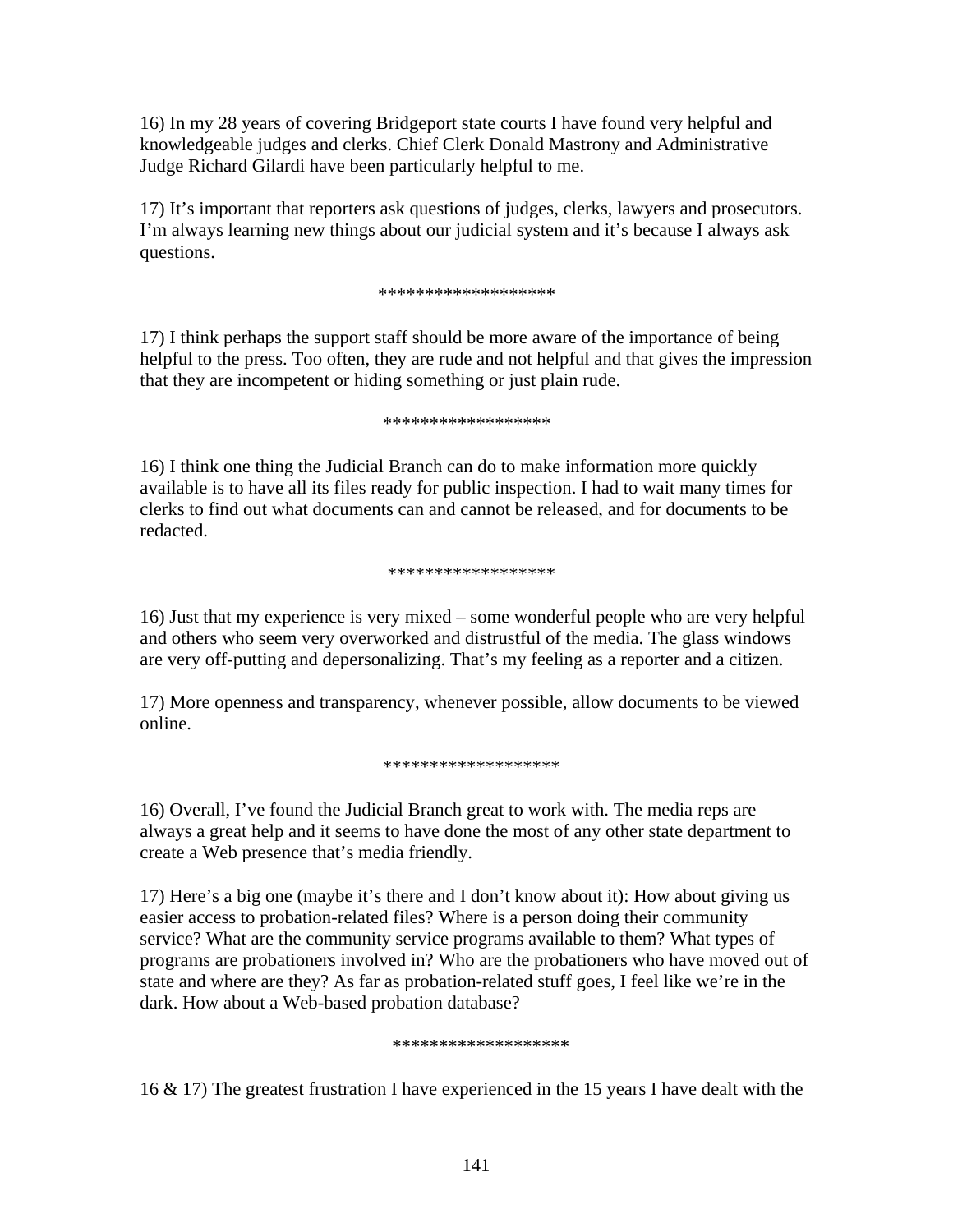Judicial Branch is that the process has become increasingly formal and rule-bound during that period. When I began covering courts in the early 1990s, it was relatively easy for reporters to interact with lawyers during breaks in court proceedings. Reporters were even permitted to use this time to review court documents in courtrooms when those documents weren't needed for other purposes. Now reporters and others are shooed out of the courtroom as soon as the judge leaves the bench. Frequently, lawyers remain in parts of the courthouse to which reporters lack access. Court documents are generally available only in the clerk's office and, as noted above, sometimes only after significant delays.

I'm sure there are reasons for all the new rules. And it is certainly true that some court personnel make efforts to ease the impact of these rules. But I think more could be done to make "customer service" a priority, both in formulating rules and procedures and in daily interactions.

\*\*\*\*\*\*\*\*\*\*\*\*\*\*\*\*

16) For the most part, I find judges I have interviewed to be fascinating people with varied interests and concerns. The knowledge I have gained about the legal rights and protections of a citizen I gained from them thanks to their patience and understanding. Obviously, those of us who are not trained in the law need to understand the law before we can report on the significance of a court ruling or decision in a meaningful way. So whatever "off the record" explanation offered is welcomed. Still, the reporters I know also understand that the court is, ultimately, charged with protecting the rights of citizens and cannot have that compromised by disclosure of certain information. If that is understood, all will be better off in trying to do their jobs as officers of the court and as reporters.

17) As mentioned, how about an "open house" or a day of "job shadowing" a judge or other court officer? An all-day seminar sponsored by the CT-FOI Commission on the basics of FOI would be useful – but it has to be offered free or at not cost.

\*\*\*\*\*\*\*\*\*\*\*\*\*\*\*\*\*

17) I think the easiest thing for both parties would be to treat the Judicial Branch (or more specifically, individual courts) like any business, town government or police station and have a media/public relations director who has a heads-up on stories of interest, as well as acts as an inside liaison when judges don't feel like talking to the press.

#### \*\*\*\*\*\*\*\*\*\*\*\*\*\*\*\*\*

16) While my dealings with the branch have generally been good, especially with Rhonda Stearley-Hebert, relying on the court system to provide information is a bit foolish. The best way to get information is to develop sources who work in the system.

17) It would be helpful if the branch had quicker access to specific questions and cases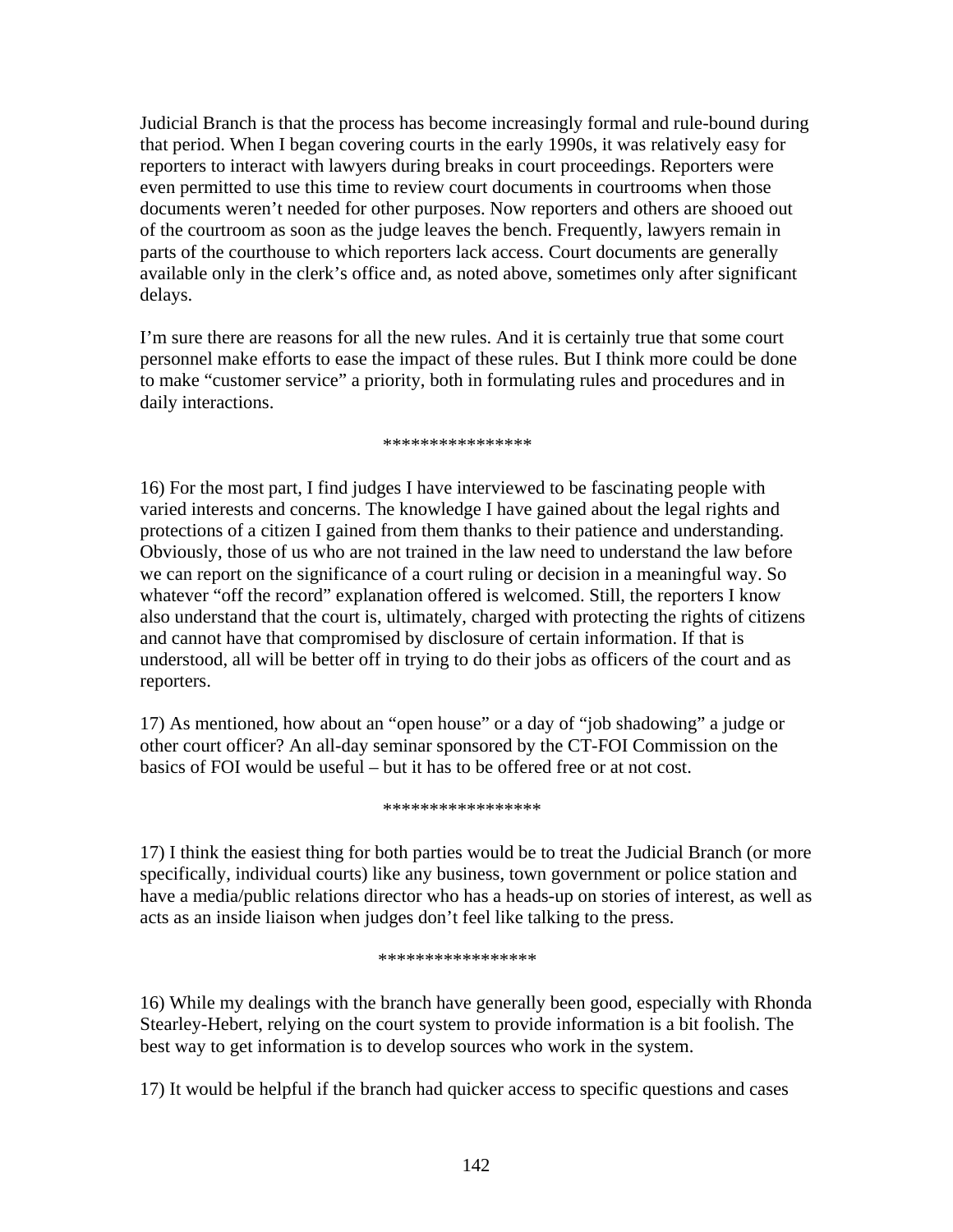from the media.

#### \*\*\*\*\*\*\*\*\*\*\*\*\*\*\*\*\*\*

16) Marshals should be consistent court to court. Some courts you can't stand on the stairs. Some marshals will allow defendants to exit non public doors.

#### \*\*\*\*\*\*\*\*\*\*\*\*\*\*\*\*\*\*\*

17) Judicial marshals (especially those who dislike reporters and photographers) and the press could be invited to workshops to try to discuss common ground, and to better understand each other's responsibilities.

Many years ago, a young reporter covering a murder trial with me in Bridgeport was chatting about opinions on the defendant's guilt – this occurred as we rode an elevator during a meal break in the trial. The elevator stopped on another floor and a marshal escorted jurors from that trial into the elevator; the other reporter clearly knew who they were, but continued her discussion – without even lowering her voice. This did not result in a mistrial, but might have … and all for no reason. I believe if reporters (particularly new reporters, or those unacquainted with the court beat) better understood the damage they could do inadvertently, we could avoid some of the negative interactions between court staff and the media.

Conversely, if marshals better understood deadlines and the pressures on the press, they might do a better job of exercising discretion when clearing a courtroom at a recess or meal break. Rather than ordering the press to follow the rest of the public **immediately**  out of the room, they might consider offering a 1- or 2-minutes window for a reporter to speak with the clerk (or the attorneys) who otherwise might be unavailable for hours.

#### \*\*\*\*\*\*\*\*\*\*\*\*\*\*\*\*\*\*\*

17) Open up the lines of communication.

### \*\*\*\*\*\*\*\*\*\*\*\*\*\*\*\*\*\*\*

16) In general, information is readily made available to the media. But the availability of some things such as dockets with the defendants' names and charges can vary from courthouse to courthouse.

#### \*\*\*\*\*\*\*\*\*\*\*\*\*\*\*\*\*\*\*\*

17) An after hours, emergency phone number for judicial relations.

\*\*\*\*\*\*\*\*\*\*\*\*\*\*\*\*\*\*\*\*

16) I know some reporters earn the "vulture" stereotype, but most are honorable and respectable and I think the more communication we can foster, not just with the PIOs, but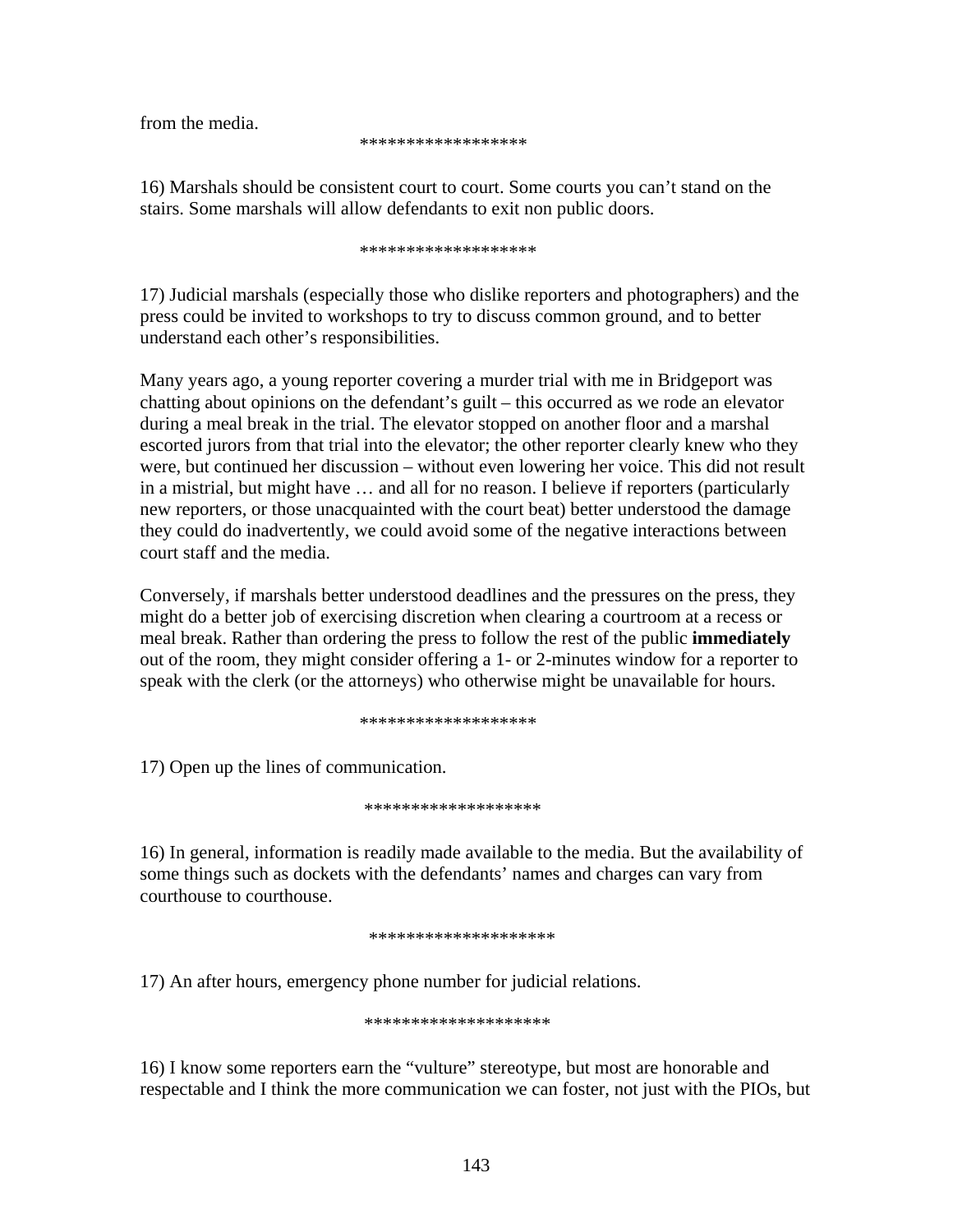with the actual participants, the smoother the system will run.

17) I think the more information that's readily accessible (i.e. online or easily from clerk's offices) the better the media will get along with the entire judicial branch.

#### \*\*\*\*\*\*\*\*\*\*\*\*\*\*\*\*\*\*\*

17) This survey helps!

### \*\*\*\*\*\*\*\*\*\*\*\*\*\*\*\*\*\*\*

16) My dealings with Judicial have been very, very positive, particularly when dealing with External Affairs. In full disclosure, Rhonda Stearley-Hebert is my former editor. However, she isn't now – and I don't think I've ever gotten special treatment because of that relationship!

Instead, for the last nearly five years that I've been covering court, any time I've had a question, it's been answered quickly and professionally.

A couple of years ago I had a tough story where a woman died in the courthouse lockup. There were no easy answers, and yet Judicial was extremely responsive and candid. I unequivocally feel that the Branch couldn't be better represented than by the people who work in that office.

\*\*\*\*\*\*\*\*\*\*\*\*\*\*\*\*

16) Most of my experiences have been positive, except for slow service in the clerk's offices and the refusal of Chief Assistant State's Attorney Bob Hall's office to speak to me.

17) The prosecutors should be open with the media and return calls, even if they don't like the coverage. Also, some judges decline to talk and it would be helpful if they would.

\*\*\*\*\*\*\*\*\*\*\*\*\*\*\*\*\*

16) Lots of good people work there. I understand the clerks are short-staffed and overworked. But they're a disaster in terms of public service and media accountability and accessibility. Judges similarly are largely decent dedicated people, I know, but are in the Stone Age when it comes to the legitimate needs and role of the media, from cameras to security to accessibility to documents to scheduling information.

17) Many. Please see above. Let's start with cameras.

\*\*\*\*\*\*\*\*\*\*\*\*\*\*\*\*\*\*

16) This was a great survey. It *[was]* very easy to understand. It shows that the process is working.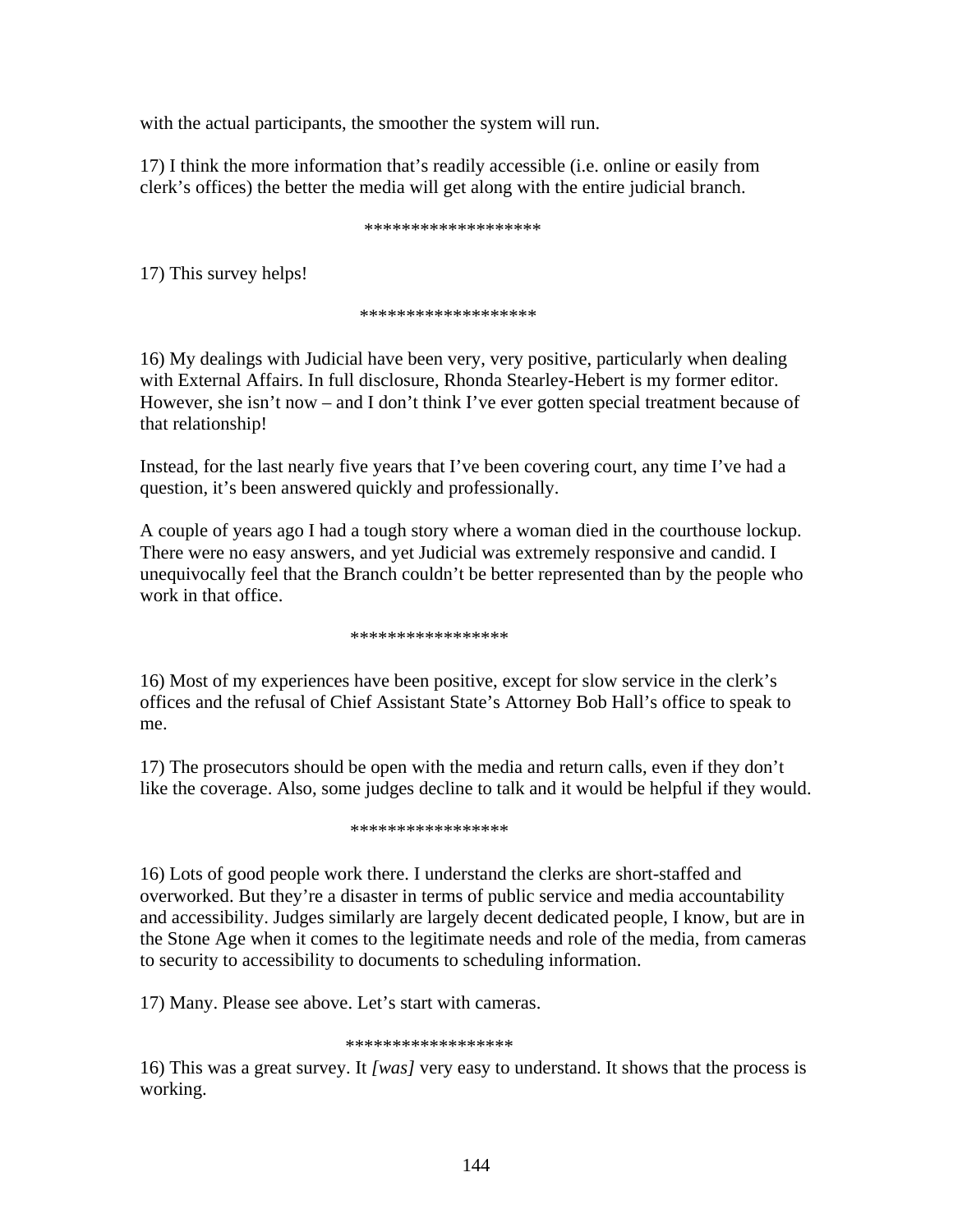17) See comments about sealed documents; and allowing family and friends into juvenile proceeding*[s].*

\*\*\*\*\*\*\*\*\*\*\*\*\*\*\*\*\*\*\*\*

16) The one thing I find frustrating is when I cover a hearing, then go to the clerk's office to view it and am told it's still in the courtroom and that the clerk can't go get it. We shouldn't have to wait half a day to get a file.

A couple weeks back a clerk in Waterbury told me I'd have to come back in three or so hours. That's ridiculous. I ended up getting the file (warrant actually) another way in a much more timely manner.

\*\*\*\*\*\*\*\*\*\*\*\*\*\*\*\*\*\*

16) I would just like to say that Rhonda and Melissa and the rest of the staff in the external affairs office have always been tremendously helpful, quick, and resourceful. It is greatly appreciated. I would like to participate in a pilot project allowing news media to cover state child abuse and neglect hearings for the reasons mentioned above.

17) Open the juvenile courts' child abuse and neglect proceedings.

\*\*\*\*\*\*\*\*\*\*\*\*\*\*\*\*\*\*

16) I've had no problems in my interactions, and in many cases, I've been pleased with the Branch's willingness to provide ample amounts of information – especially regarding committee meetings.

17) A better understanding of one another's philosophy about news gathering and reporting would lead to improved relations.

\*\*\*\*\*\*\*\*\*\*\*\*\*\*\*\*\*\*\*

16) I think most judges and most journalists are conscientious and well-meaning, and trying to fulfill the obligations of their roles as fairly as possible.

17) Any opportunity to get both sides together in the same room can only serve to improve how the judiciary is covered in the media. Both sides share many of the same objectives, one of which is to fairly advise the general public on matters of public import.

\*\*\*\*\*\*\*\*\*\*\*\*\*\*\*\*\*\*

16) Today its sternest critics are genuinely impressed with recent changes toward openness, but big challenges loom as new policy is made to reconcile issues of technology, privacy and accountability. Vigilance will always be needed to counter the